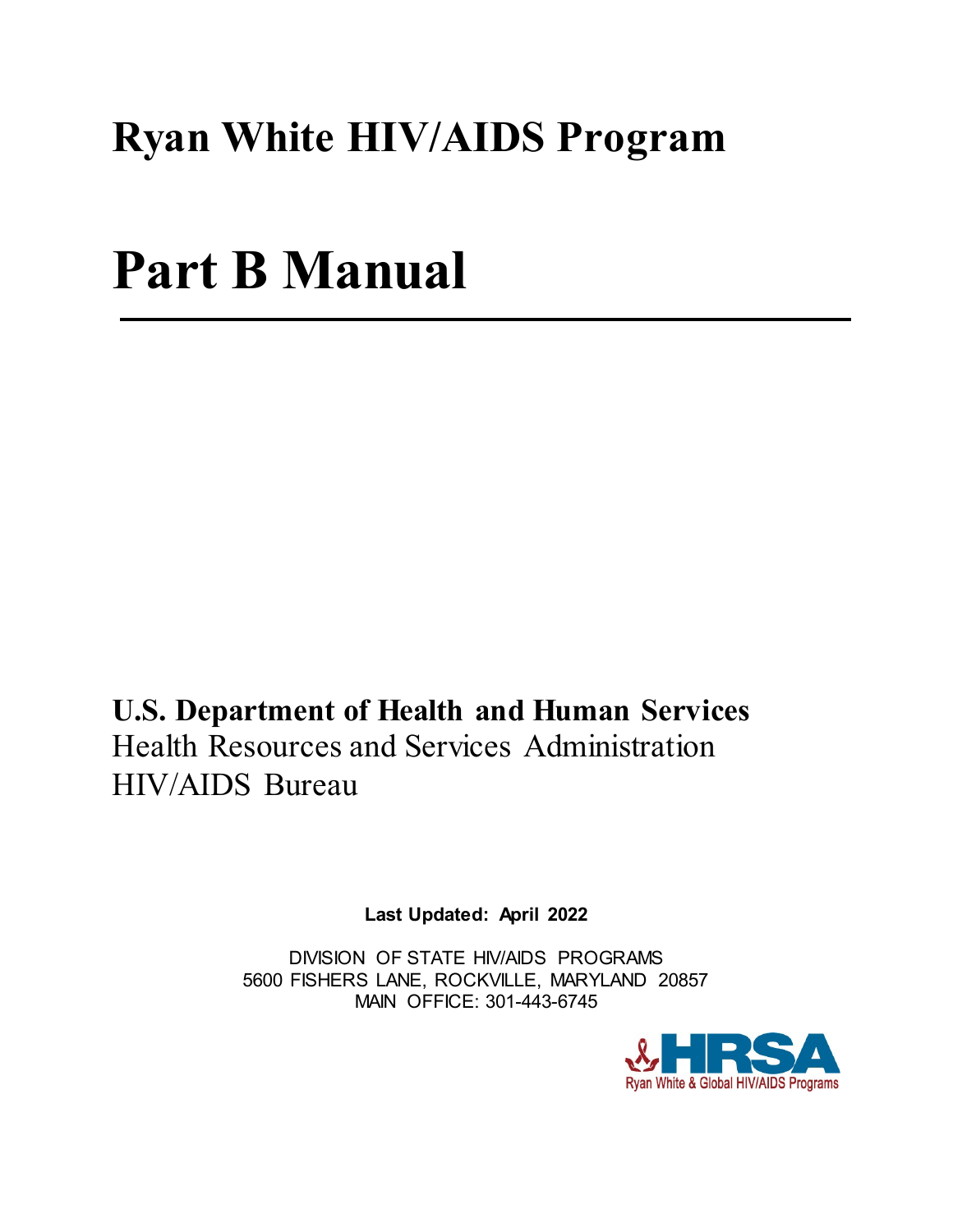# **Contents**

| II. Chapter 7. Additional Technical Assistance Links and Resources 17                      |
|--------------------------------------------------------------------------------------------|
|                                                                                            |
|                                                                                            |
| III. Chapter 2. Relevant Authorities and Legislative and Programmatic Requirements 18      |
| III. Chapter 3. Developing a Comprehensive Service Delivery System for People with HIV .24 |
|                                                                                            |
|                                                                                            |
|                                                                                            |
|                                                                                            |
|                                                                                            |
| IV. Chapter 4. Description of RWHAP Part B Reporting Requirements 33                       |
|                                                                                            |
| IV. Chapter 6. Training and Technical Assistance Links and Resources 41                    |
|                                                                                            |
|                                                                                            |
|                                                                                            |
|                                                                                            |
|                                                                                            |
|                                                                                            |
|                                                                                            |
|                                                                                            |
|                                                                                            |
|                                                                                            |
|                                                                                            |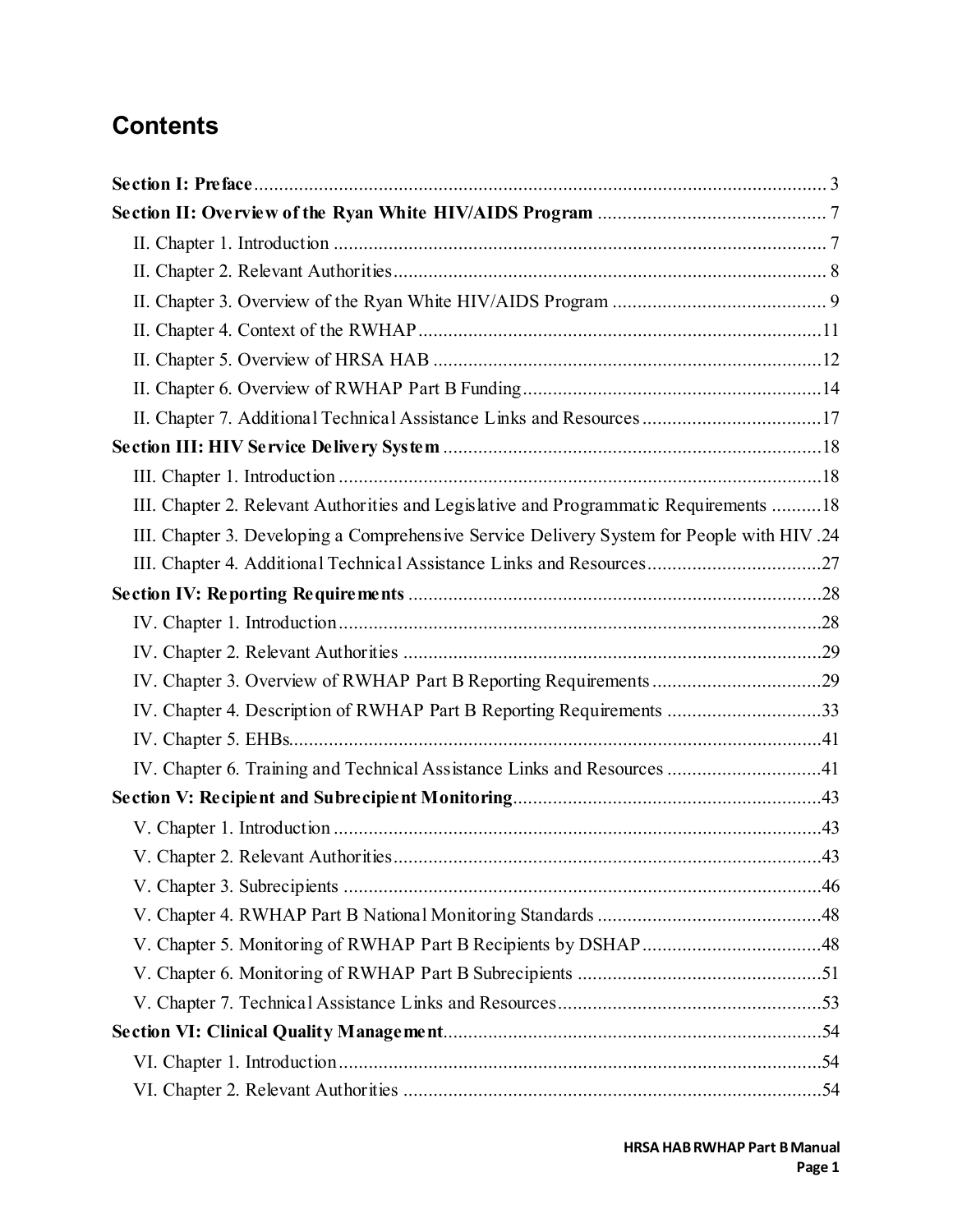| VI. Chapter 4. Subrecipient Involvement in the Recipient CQM Program57<br>VI. Chapter 6. Additional Technical Assistance Links and Resources58<br>VII. Chapter 3. Role of HRSA HAB and Office of Financial Assistance Management63<br>VIII. Chapter 3. Integrated HIV Prevention and Care Plan, including the Statewide |  |
|-------------------------------------------------------------------------------------------------------------------------------------------------------------------------------------------------------------------------------------------------------------------------------------------------------------------------|--|
|                                                                                                                                                                                                                                                                                                                         |  |
|                                                                                                                                                                                                                                                                                                                         |  |
|                                                                                                                                                                                                                                                                                                                         |  |
|                                                                                                                                                                                                                                                                                                                         |  |
|                                                                                                                                                                                                                                                                                                                         |  |
|                                                                                                                                                                                                                                                                                                                         |  |
|                                                                                                                                                                                                                                                                                                                         |  |
|                                                                                                                                                                                                                                                                                                                         |  |
|                                                                                                                                                                                                                                                                                                                         |  |
|                                                                                                                                                                                                                                                                                                                         |  |
|                                                                                                                                                                                                                                                                                                                         |  |
|                                                                                                                                                                                                                                                                                                                         |  |
|                                                                                                                                                                                                                                                                                                                         |  |
|                                                                                                                                                                                                                                                                                                                         |  |
|                                                                                                                                                                                                                                                                                                                         |  |
|                                                                                                                                                                                                                                                                                                                         |  |
|                                                                                                                                                                                                                                                                                                                         |  |
|                                                                                                                                                                                                                                                                                                                         |  |
|                                                                                                                                                                                                                                                                                                                         |  |
|                                                                                                                                                                                                                                                                                                                         |  |
|                                                                                                                                                                                                                                                                                                                         |  |
|                                                                                                                                                                                                                                                                                                                         |  |
|                                                                                                                                                                                                                                                                                                                         |  |
|                                                                                                                                                                                                                                                                                                                         |  |
|                                                                                                                                                                                                                                                                                                                         |  |
|                                                                                                                                                                                                                                                                                                                         |  |
|                                                                                                                                                                                                                                                                                                                         |  |
|                                                                                                                                                                                                                                                                                                                         |  |
|                                                                                                                                                                                                                                                                                                                         |  |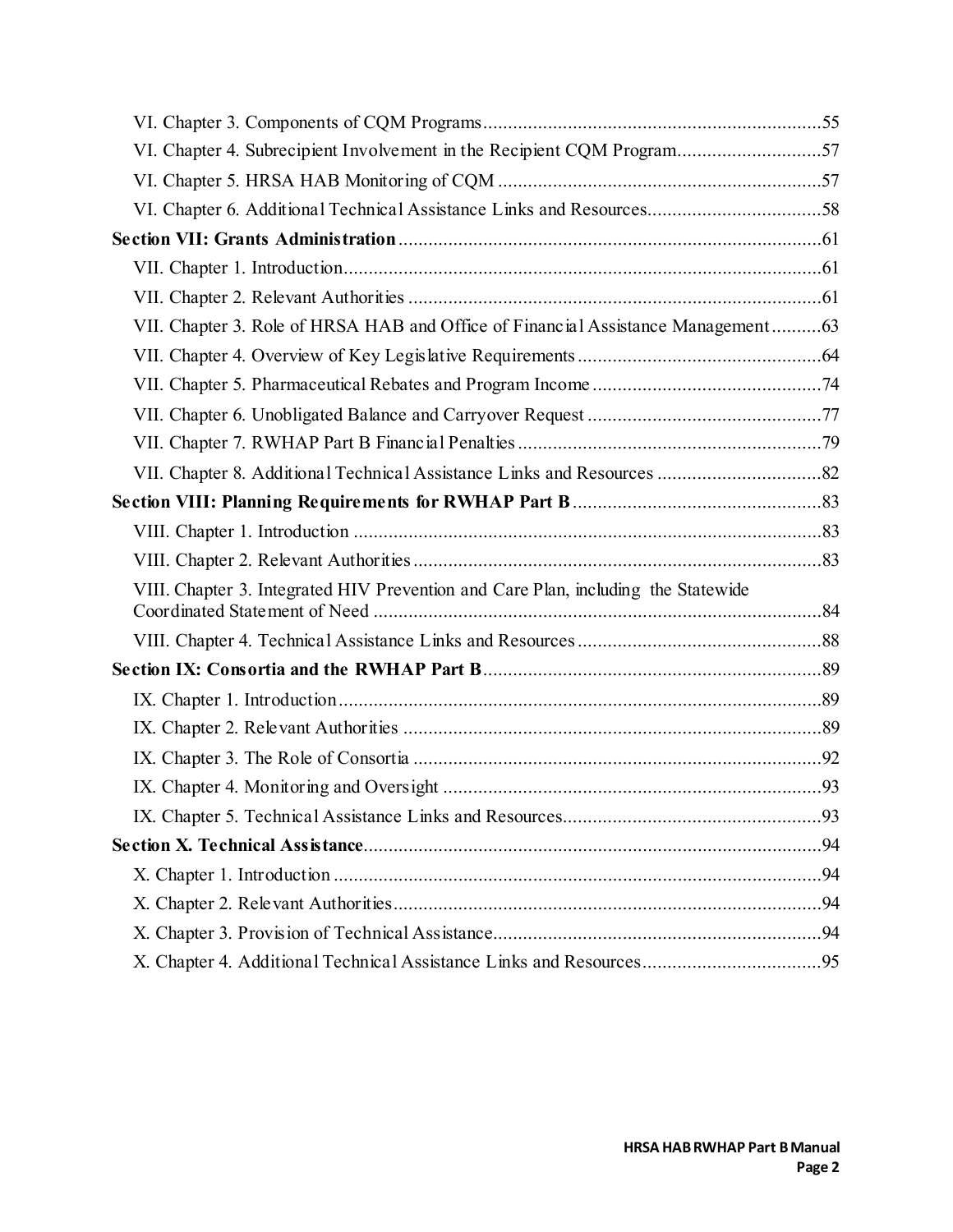# <span id="page-3-0"></span>**Section I: Preface**

The Health Resources and Services Administration (HRSA) HIV/AIDS Bureau (HAB) Ryan White HIV/AIDS Program (RWHAP) Part B Manual (from here on referred to as the RWHAP Part B Manual) is an informational resource for RWHAP Part B recipients (i.e., those who receive funds directly from the federal government) and their subrecipients. HAB, which is one of several [offices and bureaus in HRSA,](https://www.hrsa.gov/about/organization/bureaus/index.html) administers the RWHAP. HRSA is one of the [agencies](https://www.hhs.gov/about/agencies/hhs-agencies-and-offices/index.html) [within the U.S. Department of Health and Human Services \(HHS\).](https://www.hhs.gov/about/agencies/hhs-agencies-and-offices/index.html) HAB awards RWHAP Part B grants to the 50 states, the District of Columbia, the Commonwealth of Puerto Rico, the Northern Mariana Islands, American Samoa, Guam, the U.S. Virgin Islands, the Federated States of Micronesia, the Republic of the Marshall Islands, and the Republic of Palau (from here on referred to as state(s)/territory(ies)) to assist the state/territory in developing and/or enhancing access to a comprehensive continuum of high-quality HIV care and treatment for low-income people with HIV. Each state/territory operates a RWHAP Part B, including a RWHAP AIDS Drug Assistance Program (ADAP). RWHAP Part Bs and RWHAP ADAPs vary significantly across states/territories in administrative structure and the mechanisms used to ensure access to HIV care and HIV medications for eligible people with HIV.

The RWHAP Part B Manual serves as:

- An orientation guide for new RWHAP Part B recipient staff, with sections explaining how the RWHAP Part B and ADAP are structured at the federal and state level, and the key issues and strategies used by the RWHAP Part B and ADAP to broaden access to HIV care and treatment to persons in need;
- A reference document for RWHAP Part B recipient staff on legislative, grant regulation, and program requirements, including links to source documents;
- A tool to guide RWHAP Part B recipient staff in managing fiscal and program components; and
- A source for information about where to obtain additional information and technical assistance (TA).

**Please note: The HAB Division of State HIV/AIDS Programs (DSHAP) has published a manual specific to the operations of ADAPs. The RWHAP ADAP Manual presents a comprehensive overview of ADAP-specific guidance, and that information is not repeated in this manual. Thus, the ADAP Manual and RWHAP Part B Manual should be used as companion documents. The RWHAP ADAP Manual is available at: <https://ryanwhite.hrsa.gov/grants/manage/recipient-resources>.**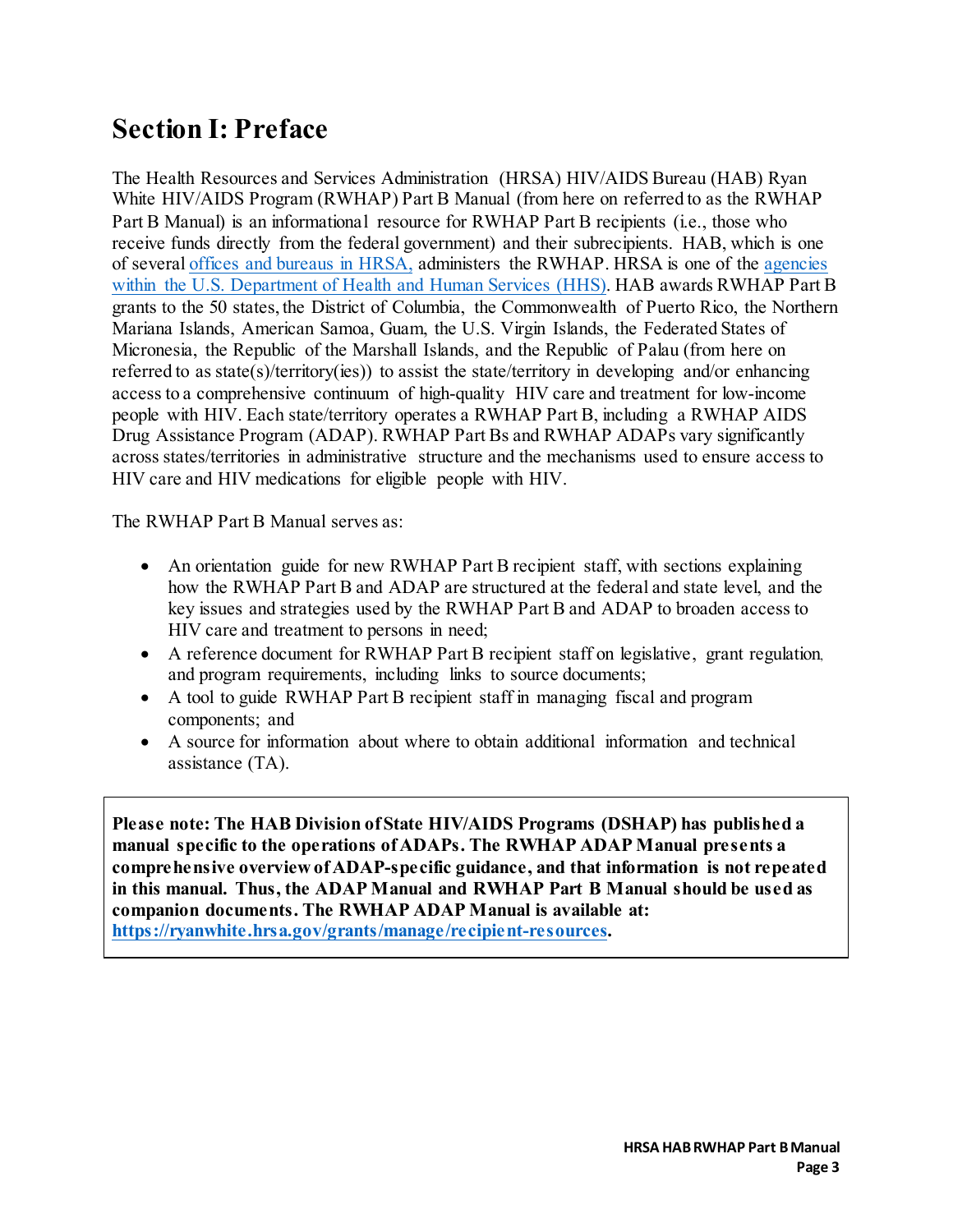## **Organization**

The RWHAP Part B Manual includes 10 sections, each comprised of several chapters. Each section includes the following:

- **Introduction:** Introduces the topic area for discussion in the section, including its importance.
- **Relevant Authorities:** Reviews RWHAP legislation as well as applicable regulatory requirements, grants administration policies, and program-specific policies that authorize and establish requirements for the topic.
- **Program Direction and Implementation:** Provides explanation of relevant authorities and division guidance to enhance recipient understanding of their roles and responsibilities in meeting program requirements and improving systems of HIV prevention, care, and treatment in their state/territory.
- **Technical Assistance Links and Resources:** Provides hyperlinks to tools, instructional manuals, and/or other documents that can further enhance understanding or support implementation of the topics introduced in the section.

The first sections of the manual are most helpful to those unfamiliar with the RWHAP Part B and ADAP, including new staff, as they provide a comprehensive overview and sources for additional information and assistance. Subsequent sections cover RWHAP Part B management and technical issues in more detail.

## **Summary of Changes**

This manual includes the following key changes from the previous version (issued 2015):

- Incorporates requirements set forth in the Office of Management and Budget (OMB)'s release of the Uniform Administrative Requirements codified by HHS in 45 CFR part 75;
- Updates information to reflect HRSA HAB Policy Clarification Notices (PCNs) published since the last manual update in 2015;
- Updates language to reflect current RWHAP Part B policies and procedures. For example, Section IX, Planning Requirements for RWHAP Part B, now includes a chapter on the Integrated HIV Prevention and Care Plan Guidance, including the Statewide Coordinated Statement of Need (SCSN) CY 2022-2026;
- Includes additional information to ensure recipient understanding of key issues, for example:
	- o Section IV, Recipient and Subrecipient Monitoring, now includes more information regarding legislative and regulatory requirements for monitoring by all pass-through entities; and
	- o Section VIII, Grants Administration, now includes a chapter on RWHAP Part B financial penalties.

During the coronavirus disease 2019 (COVID-19) public health emergency, Congress, through language in the appropriations acts for Fiscal Years 2021 and 2022, gave the HHS Secretary the authority to waive certain RWHAP statutory penalties and administrative requirements. See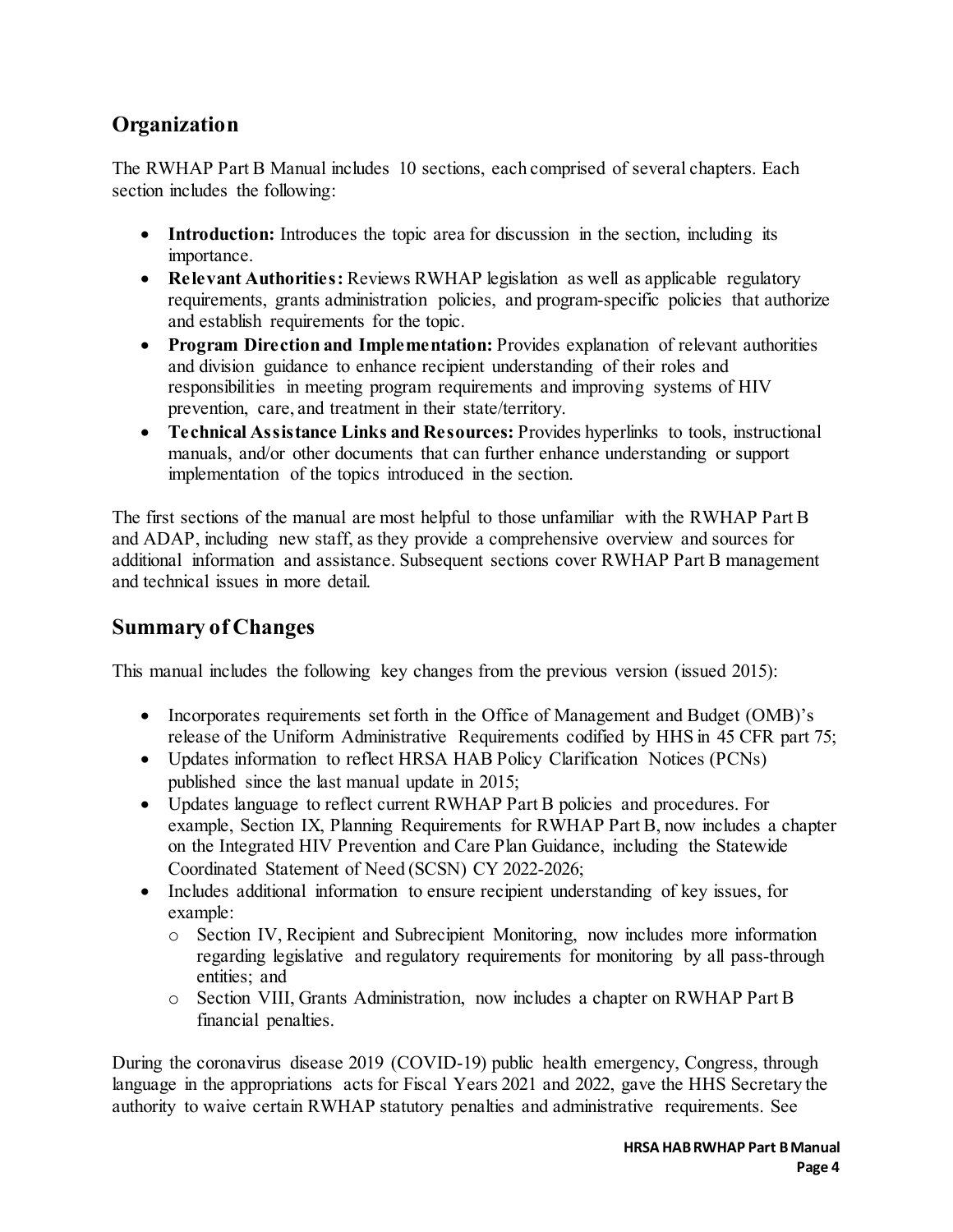Consolidated Appropriations Act, 2022, Pub. L. 117-103, Division H, § 238; Consolidated Appropriations Act, 2021, Pub. L. 116-260, Division M, § 307. HRSA determined that the following waivers were applicable to the RWHAP Part B for funds awarded in Fiscal Years 2020 and 2021:

• Unobligated Balances Penalty:

Requirements regarding the timeframe for obligation and expenditure of formula and supplemental RWHAP funds within the designated timeframe, including the requirement to submit an estimated unobligated balance and carryover request prior to the end of the grant year, and associated penalties are waived. Recipients are still required to submit a final FFR. § 2609(d)(2) of the Public Health Service (PHS) Act.

- Expedited Distribution and Penalty: The requirement that recipients obligate 75 percent of the award and associated penalties are waived. Recipients are still required to submit an interim FFR. §§ 2618(c) and (d) of the PHS Act.
- Core Medical Services Requirement: The requirement that the recipient must spend at least 75 percent of the amount remaining after reserving amounts for administration, planning and evaluation and/or clinical quality management on core medical services may be waived if the recipient's ability to provide core medical services was impacted by the COVID-19 pandemic. § 2612(b) of the PHS Act.
- Matching Requirement— Part B, ADAP Supplemental: The requirement imposed on recipients with more than one percent of national HIV cases but are unable to match may be waived. § 2617(d) of the PHS Act.
- Maintenance of Effort:

The requirement that recipients maintain expenditures for HIV-related activities at a level which is not less than the level of expenditures for such activities during the one-year period preceding the fiscal year for which the applicant is applying to receive the grant may be waived.  $\S 2617(b)(7)(E)$  of the PHS Act.

HRSA determined that the following waivers are applicable to the RWHAP Part B for funds awarded in Fiscal Year 2022:

- Expedited Distribution and Penalty: The requirement that recipients obligate 75 percent of the award and associated penalties are waived. Recipients are still required to submit an interim FFR. §§ 2618(c) and (d) of the PHS Act.
- Unobligated Balances Penalty: Requirements regarding the timeframe for obligation and expenditure of formula and supplemental RWHAP funds within the designated timeframe, including the requirement to submit an estimated unobligated balance and carryover request prior to the end of the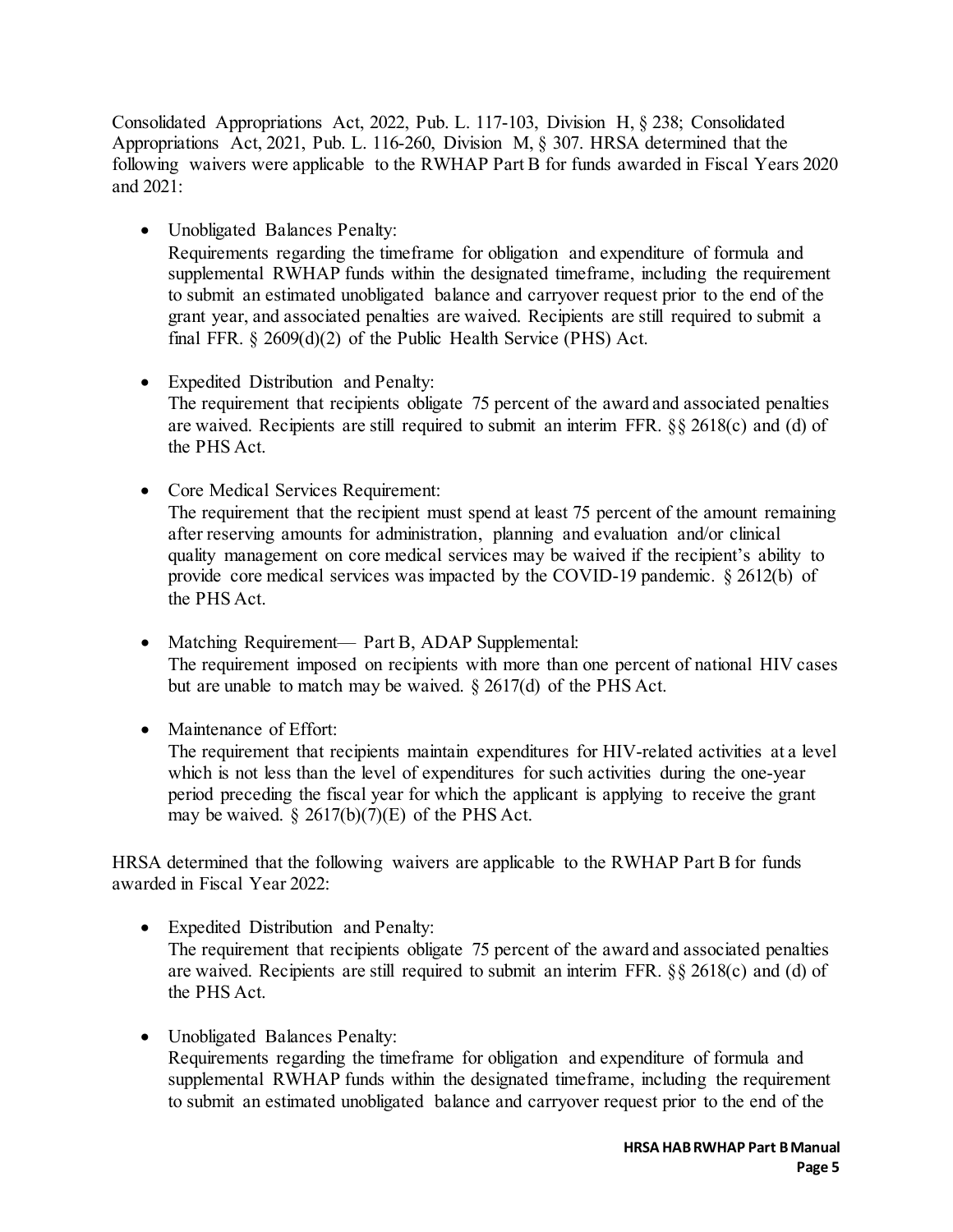grant year, and associated penalties may be waived. Recipients are still required to submit a final FFR. § 2609(d)(2) of the Public Health Service (PHS) Act.

• Maintenance of Effort:

The requirement that recipients maintain expenditures for HIV-related activities at a level which is not less than the level of expenditures for such activities during the one-year period preceding the fiscal year for which the applicant is applying to receive the grant may be waived.  $\S 2617(b)(7)(E)$  of the PHS Act.

## **Routine Updates**

HRSA HAB staff will review and update the RWHAP Part B Manual periodically. Recipients are encouraged to share recommendations for future enhancements to the manual or other feedback with their assigned HRSA HAB Project Officer (PO).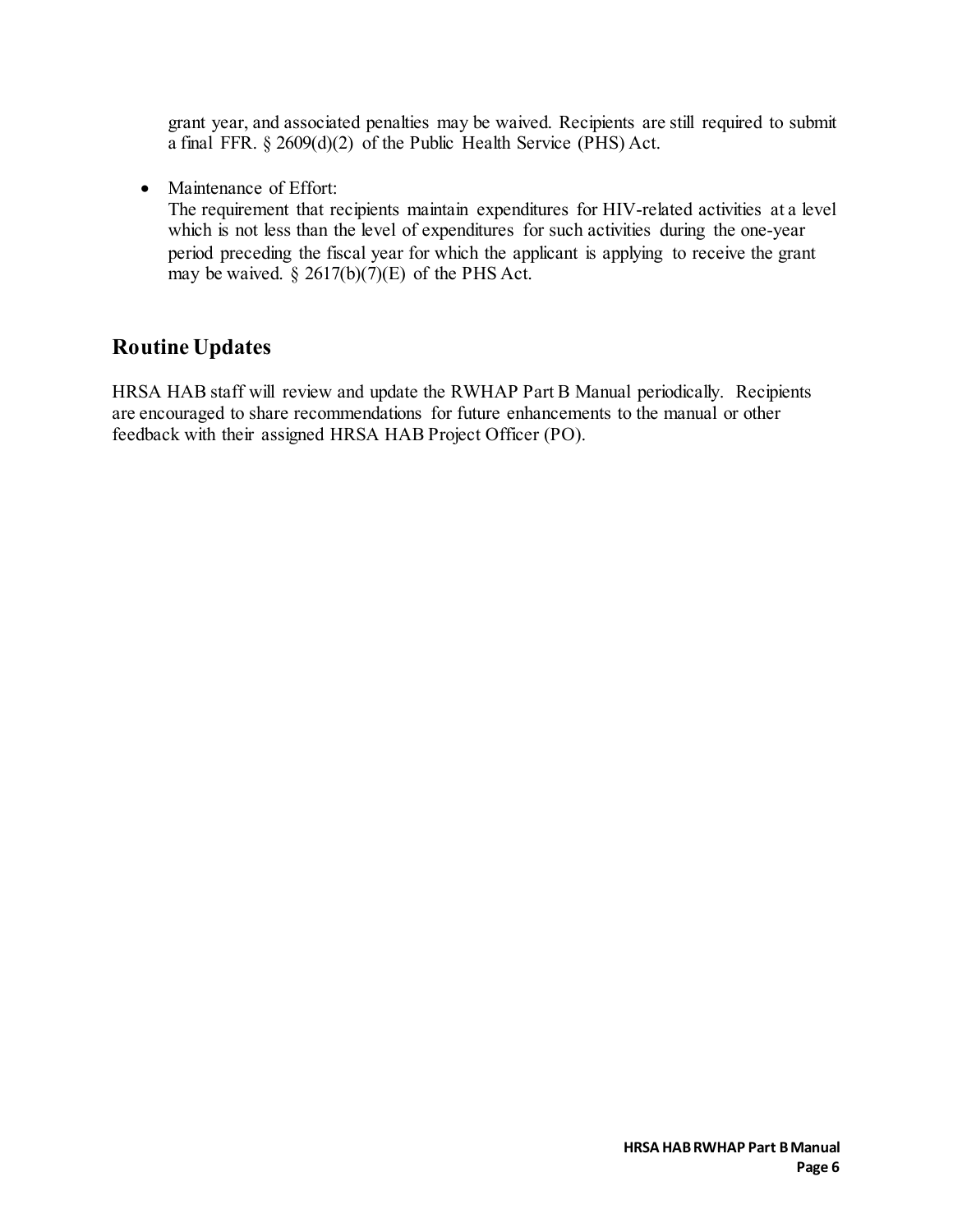# <span id="page-7-0"></span>**Section II: Overview of the Ryan White HIV/AIDS Program**

## <span id="page-7-1"></span>**II. Chapter 1. Introduction**

 $\overline{a}$ 

Since its onset in the early 1980s, the HIV epidemic has taken an enormous toll in the United States. However, with advances in science and antiretroviral therapy, HIV has become a manageable condition, and people with diagnosed HIV now can live a near normal lifespan. In the U.S., there are an estimated 1.2 million people with HIV aged 13 years and older (i.e., prevalence), of whom approximately 13 percent are unaware they have HIV.<sup>1</sup> The number of new HIV infections (i.e., incidence) has declined 8 percent since 2015, with an estimated 34,800 people newly diagnosed with HIV in 2019, after being relatively stable since 2013.

Congress first enacted the RWHAP legislation in 1990 to improve the quality and availability of care for low-income, uninsured, and underinsured individuals and families affected by HIV. As noted earlier, HRSA HAB administers the RWHAP. By legislation, the grant awards made under the RWHAP legislation may not be used for any item or service for which payment has been made, or can reasonably be expected to be made, under any state compensation program, under an insurance policy, or under any federal or state health benefits program (except for a program administered by or providing the services of the Indian Health Service (IHS)), referred to as "payor of last resort."

In 2020, the RWHAP provided services to 561,803,416 people, or more than half of all persons with diagnosed HIV infection in the United States. Since 2016, the RWHAP client population had a largely consistent demographic profile, with nearly three quarters of clients self-identifying as members of racial or ethnic minority groups, approximately 61 percent living at or below 100 percent of the Federal Poverty Level (FPL), and the majority of clients identify as being male (72 percent).[2](#page-7-3) However, the RWHAP client population is aging. In 2020, people aged 50 years and older accounted for 47 percent of all RWHAP clients, an increase from 31.7 percent of clients in 2010. Clients served by the RWHAP have been shown to have better HIV-related health outcomes compared to people with HIV who do not receive services through RWHAP[3;](#page-7-4) in 2020, 89.4 percent of RWHAP clients receiving Outpatient/Ambulatory Health Services achieved viral suppression, which exceeds the national viral suppression rate of 68.3 percent among all people diagnosed with HIV as reported by the Centers for Disease Control and Prevention (CDC).<sup>[4,](#page-7-5)[5](#page-7-6)</sup>

<span id="page-7-2"></span><sup>&</sup>lt;sup>1</sup> Centers for Disease Control and Prevention. Estimated HIV incidence and prevalence in the United States, 2015–2019. HIV Surveillance Supplemental Report 2021;26(No. 1). http://www.cdc.gov/hiv/library/reports/hiv-surveillance.html. Published May 2021. Accessed April 2022.<br><sup>2</sup> Health Resources and Services Administration. *Ryan White HIV/AIDS Program Annual Client-Level Data Report* 

<span id="page-7-3"></span>

<span id="page-7-4"></span>*<sup>2020</sup>*.https://ryanwhite.hrsa.gov/data/reports. Published December 2021. Accessed April 2022. 3 Bradley H, Viall AH, Wortley PM, et al. Ryan White HIV/AIDS Program Assistance and HIV Treatment Outcomes. *Clin Infect Dis. 2016;62(1):90-98.* 4 Health Resources and Services Administration. *Ryan White HIV/AIDS Program Annual Client-Level Data Report 2019*.

<span id="page-7-5"></span>hab.hrsa.gov/data/data-reports. Published December 2021. Accessed April 2022.<br><sup>5</sup> Centers for Disease Control and Prevention. Monitoring selected national HIV prevention and care objectives by using HIV

<span id="page-7-6"></span>surveillance data—United States and 6 dependent areas, 2019. *HIV Surveillance Supplemental Report* 2021;26(No.2). [http://www.cdc.gov/hiv/library/reports/hiv-surveillance.html.](http://www.cdc.gov/hiv/library/reports/hiv-surveillance.html) Published May 2021. Accessed April 2022.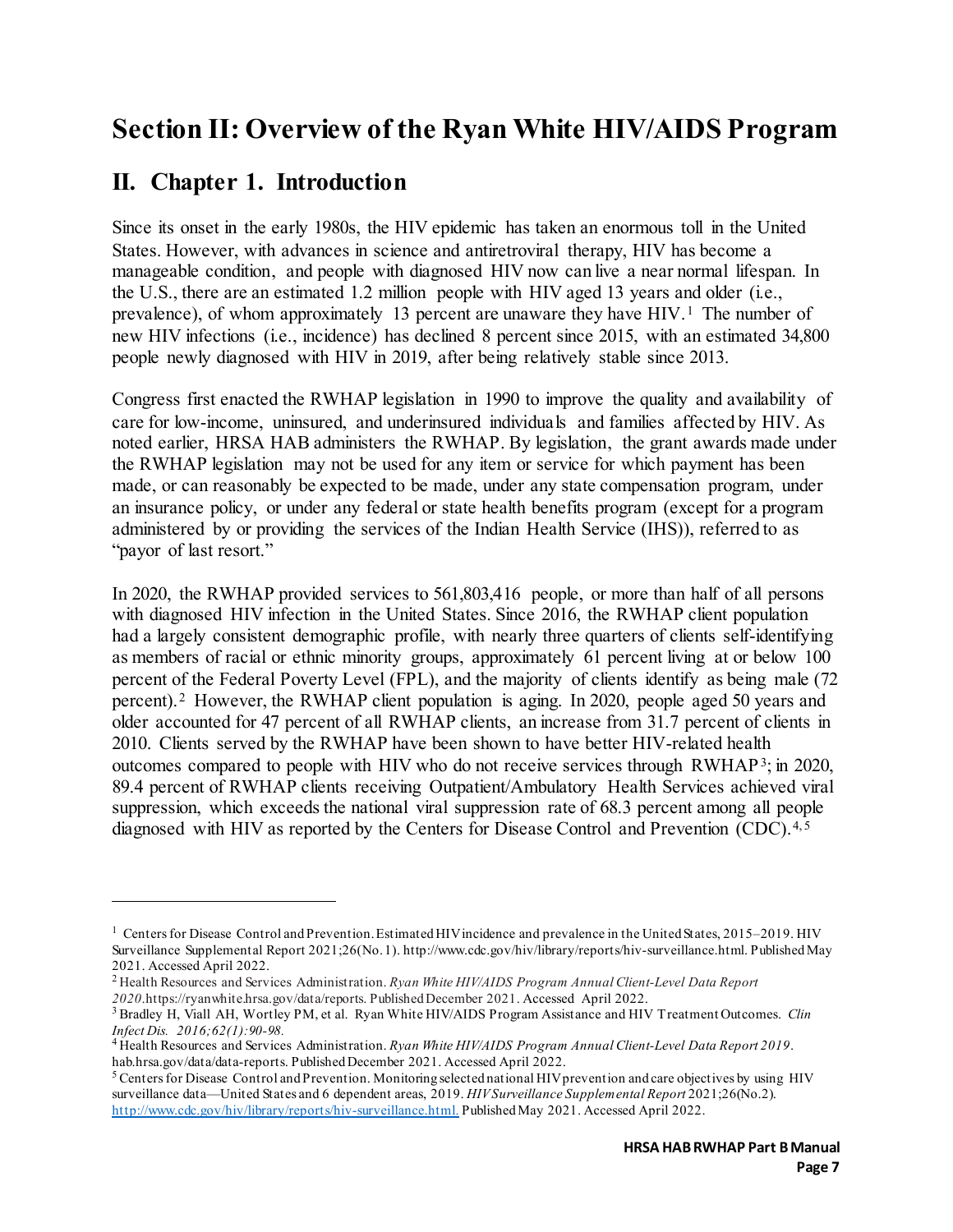## <span id="page-8-0"></span>**II. Chapter 2. Relevant Authorities**

Congress first authorized and funded the Ryan White Comprehensive AIDS Resources Emergency (CARE) Act in 1990. Since that time, it has been amended and reauthorized four times (in 1996, 2000, 2006) and, in 2009, as the Ryan White HIV/AIDS Treatment Extension Act of 2009 (codified in title XXVI of the PHS Act, 42 U.S.C. §§ 300ff-11 et seq.), from here on referred to as the RWHAP legislation.

Congress adjusted the RWHAP legislation with each reauthorization to accommodate new and emerging needs, such as an increased emphasis on funding core medical services and changes in funding formulas. The legislation provides the structure through which the RWHAP funding is distributed. Legislative provisions, called sections, address planning and decision-making, available grant types, allowable use of funds, application eligibility and submission requirements, and TA to build capacity and help programs run more effectively.

RWHAP Part B recipients must comply with all relevant authorities, including legislation, regulation, and program-specific policies. Further details on relevant authorities as they pertain to key concepts can be found in each section of this manual. The relevant authorities are:

- RWHAP Legislation: https://ryanwhite.hrsa.gov/about/legislation.
- The Uniform Administrative Requirements, Cost Principles, and Audit Requirements for Federal Awards, as issued by OMB and adopted by HHS, in 45 CFR Part 75 (from here on referred to as the UAR)[: https://www.ecfr.gov/cgi](https://www.ecfr.gov/cgi-bin/retrieveECFR?gp=1&SID=df3c54728d090168d3b2e780a6f6ca7c&ty=HTML&h=L&mc=true&n=pt45.1.75&r=PART)[bin/retrieveECFR?gp=1&SID=df3c54728d090168d3b2e780a6f6ca7c&ty=HTML&h=L](https://www.ecfr.gov/cgi-bin/retrieveECFR?gp=1&SID=df3c54728d090168d3b2e780a6f6ca7c&ty=HTML&h=L&mc=true&n=pt45.1.75&r=PART) [&mc=true&n=pt45.1.75&r=PART](https://www.ecfr.gov/cgi-bin/retrieveECFR?gp=1&SID=df3c54728d090168d3b2e780a6f6ca7c&ty=HTML&h=L&mc=true&n=pt45.1.75&r=PART)
- HHS and HRSA Grants Administration and Program-Specific Policies: o HHS Grants Policy Statement (GPS):
	- [https://www.hhs.gov/sites/default/files/grants/grants/policies](https://www.hhs.gov/sites/default/files/grants/grants/policies-regulations/hhsgps107.pdf)[regulations/hhsgps107.pdf](https://www.hhs.gov/sites/default/files/grants/grants/policies-regulations/hhsgps107.pdf)
	- o Notices of Funding Opportunity (NOFO): <https://www.hrsa.gov/grants/fundingopportunities/default.aspx>
	- o Notices of Award (NoA): [https://www.hrsa.gov/sites/default/files/grants/manage/awardmanagement/notice/noti](https://www.hrsa.gov/sites/default/files/grants/manage/awardmanagement/notice/noticeofaward.pdf) [ceofaward.pdf](https://www.hrsa.gov/sites/default/files/grants/manage/awardmanagement/notice/noticeofaward.pdf)
	- o HRSA HAB Policy Notices: <https://ryanwhite.hrsa.gov/grants/policy-notices>
	- o HRSA HAB Program Letters: <https://ryanwhite.hrsa.gov/grants/program-letters>
	- o RWHAP Manuals and Reports, including this RWHAP Part B Manual and the ADAP Manual: [https://ryanwhite.hrsa.gov/grants/manage/recipient-resources.](https://ryanwhite.hrsa.gov/grants/manage/recipient-resources)
	- o RWHAP technical assistance documents, including the RWHAP Parts A and B National Monitoring Standards (NMS): [https://ryanwhite.hrsa.gov/grants/manage/recipient-resources.](https://ryanwhite.hrsa.gov/grants/manage/recipient-resources)

Recipients should have a clear understanding of these authorities and all requirements and expectations therein. Further detail on each of the above can be found in Section VIII, Grants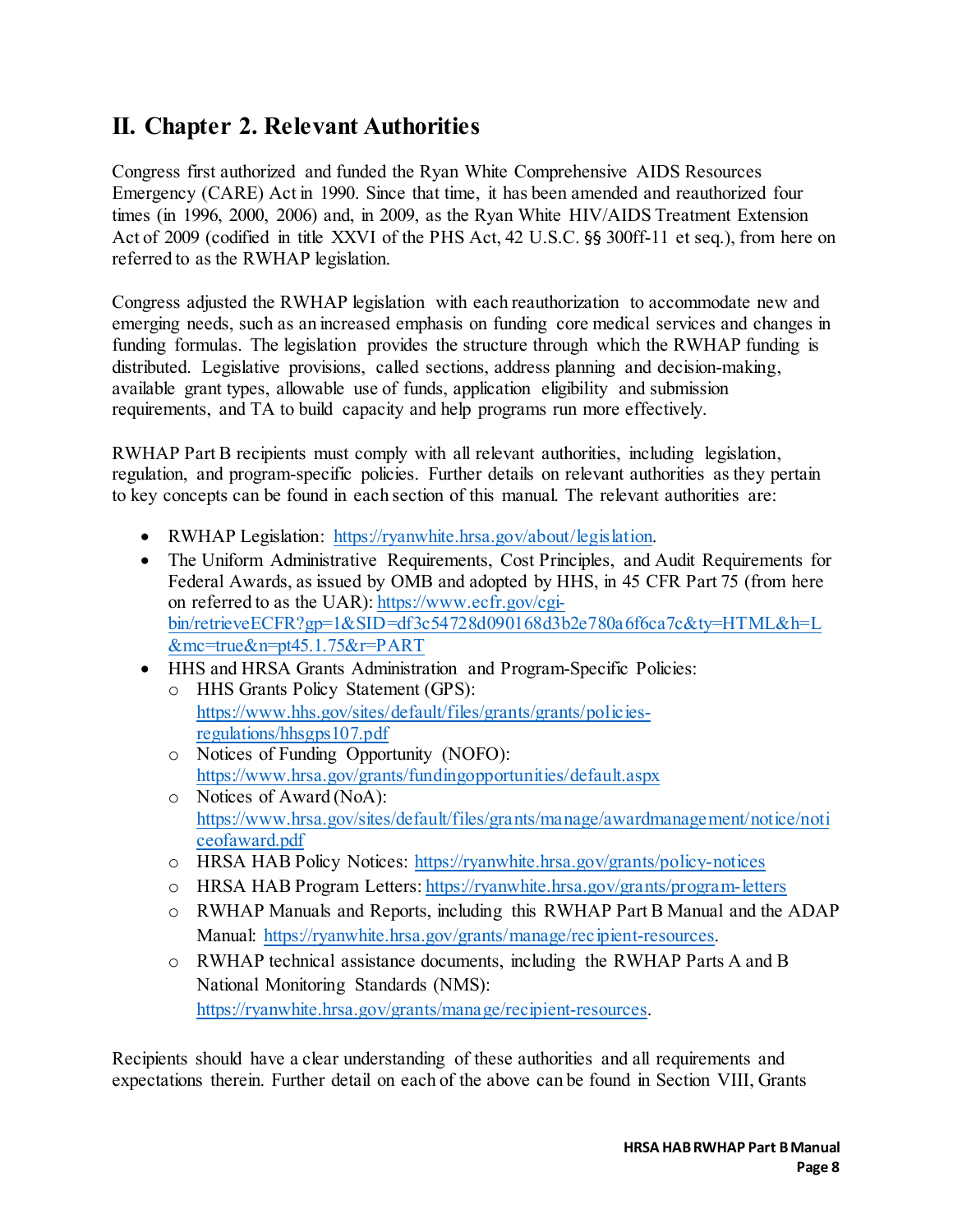Administration. Other sections of the RWHAP Part B Manual provide additional information about how to implement corresponding requirements.

## <span id="page-9-0"></span>**II. Chapter 3. Overview of the Ryan White HIV/AIDS Program**

The RWHAP legislation divides the program into five "Parts" as follows.

#### **RWHAP Part A – Eligible Metropolitan Areas and Transitional Grant Areas:**

The RWHAP Part A provides grant funding for HIV core medical and support services to population centers most severely affected by the HIV epidemic, referred to as Eligible Metropolitan Areas (EMAs) and Transitional Grant Areas (TGAs). EMA eligibility requires an area to report more than 2,000 AIDS cases in the most recent five years. TGA eligibility requires an area to report 1,000 to 1,999 AIDS cases in the most recent five years. Both EMAs and TGAs must have a population of at least 50,000 people.

#### **RWHAP Part B – States/Territories:**

Through authorities established in the RWHAP legislation and the Section 311(c) of the PHS Act, HRSA HAB awards the following grants to states/territories to improve the quality, availability, and organization of HIV health care and support services.

- *RWHAP Part B HIV Care Grant Program* (Activity Code X07), including:
	- o **RWHAP Part B Base** funds to provide core medical and support services;
	- o **RWHAP ADAP Base** funds to provide Food and Drug Administration (FDA) approved medications and purchase of health care coverage for low-income people with HIV with limited or no health care coverage from private entities, Medicaid, or Medicare;
	- o **RWHAP ADAP Supplemental** funds for eligible applicants who choose to apply to address a severe need for medication;
	- o **Emerging Communities (EC) supplemental** funds for eligible applicants to enhance a comprehensive array of core medical and support services in metropolitan statistical areas (MSAs) reporting between 500 and 999 cumulative AIDS cases over the most recent five years; and
	- o **Minority AIDS Initiative (MAI)** funds to provide education and outreach services to improve minority access to medication assistance programs, including ADAP.
- *RWHAP Part B Supplemental Grant Program* (Activity Code X08) for recipients with demonstrated need to supplement the HIV care and treatment services provided by the states/territories through RWHAP Part B, including ADAP.
- *ADAP Emergency Relief Funds (ERF)* (Activity Code X09) to help states prevent, reduce, or eliminate ADAP waitlists or implement cost-containment measures.<sup>[6](#page-9-1)</sup>
- *Ending the HIV Epidemic (EHE) Initiative* Ryan White HIV/AIDS Program Parts A and B (Activity Code UT8) to help eligible states/territories implement strategies, interventions, approaches, and core medical and support services to reduce new HIV infections in the United States.[7](#page-9-2)

<span id="page-9-1"></span> $6$  Authority for ADAP ERF is 311(c) of the Public Health Service Act.

<span id="page-9-2"></span><sup>7</sup> Authority for Ending the HIV Epidemic is 331(c) of the Public Health Service Act.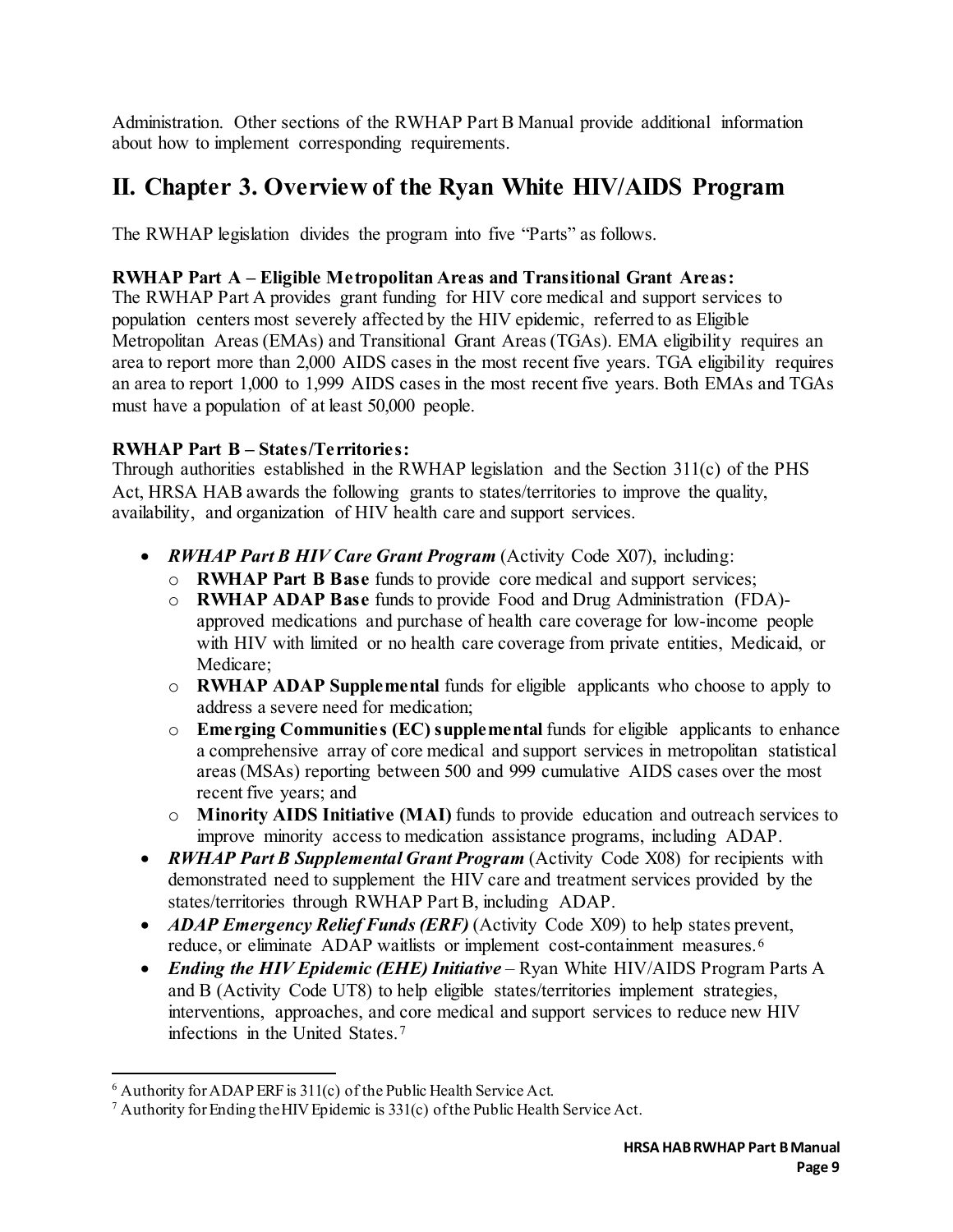#### **RWHAP Part C – Community-Based Programs:**

The RWHAP Part C provides comprehensive primary health care in an outpatient setting for people with HIV. HRSA awards RWHAP Part C grants that include direct funding to local community-based medical care providers, such as ambulatory medical clinics, to support Outpatient/Ambulatory Health Services (OAHS) and support services through Early Intervention Services (EIS), and grant funding for planning grants to help organizations more effectively deliver HIV care and support services through capacity development.

#### **RWHAP Part D – Women, Infants, Children, and Youth (WICY) with HIV and their Families:**

The RWHAP Part D provides outpatient, ambulatory, family-centered primary and specialty medical care for women, infants, children, and youth with HIV. Funding also may be used to provide support services to people with HIV and their affected family members.

#### **RWHAP Part F – Demonstration and Training:**

The RWHAP Part F supports several research, TA, and access-to-care programs, as described below:

- *The Special Projects of National Significance (SPNS) Program –* Supports the development of innovative models of HIV care and treatment to respond to emerging needs of clients served by RWHAPs. The SPNS Program advances knowledge and skills in the delivery of health care and support services to underserved populations with HIV and builds health information technology (HIT) capacity within the RWHAP community to report client-level data.
- *The AIDS Education and Training Center (AETC) Program* **–** Supports a network of eight regional centers (and more than 130 local affiliated sites) and two national centers that conduct targeted, multidisciplinary education and training programs for health care providers treating people with HIV. The AETC Program also includes the National HIV Curriculum, a free online curriculum.
- *Dental Programs* All RWHAP Parts can support the provision of oral health services; however, two RWHAP Part F programs focus on funding oral health care for people with HIV:
	- o **The HIV/AIDS Dental Reimbursement Program (DRP)** reimburses dental schools, hospitals with postdoctoral dental education programs, and community colleges with dental hygiene programs for a portion of uncompensated costs incurred by providing oral health treatment to people with HIV.
	- o **The Community-Based Dental Partnership Program (CBDPP)** supports increased access to oral health care services for people with HIV while providing education and clinical training for dental care providers, especially those practicing in communitybased settings.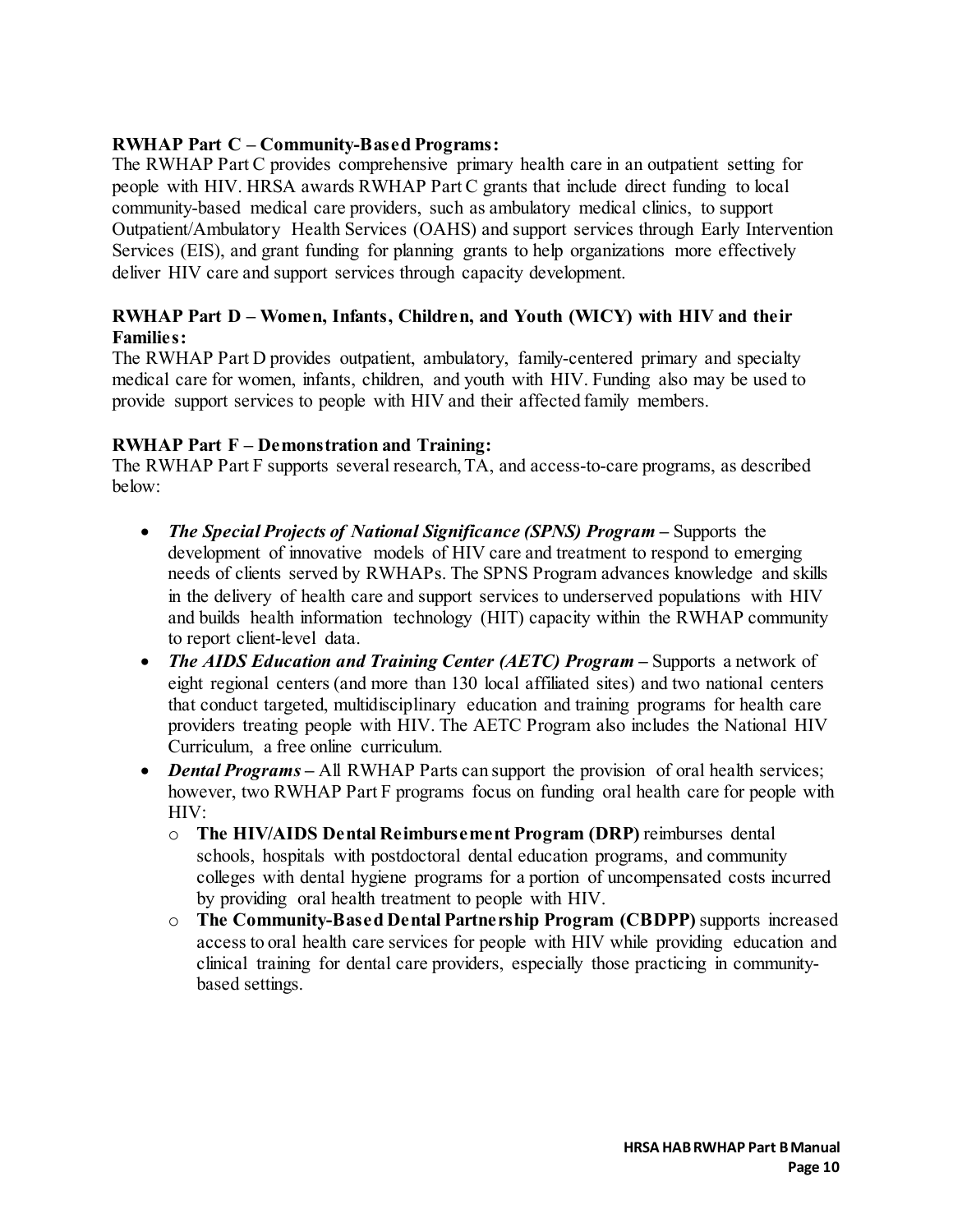#### **Minority AIDS Initiative (MAI)**

MAI improves access to HIV care and health outcomes for disproportionately affected racial and ethnic minority populations. MAI funds awarded under RWHAP Parts A, C, and D are for services funded under the corresponding Part. MAI funds awarded under RWHAP Part B, including ADAP, must be used for education and outreach to improve minority access to medication assistance programs.

For more information on the RWHAP, see [https://ryanwhite.hrsa.gov/about.](https://ryanwhite.hrsa.gov/about)  For Congressional appropriations by Part, see [https://ryanwhite.hrsa.gov/about/budget.](https://ryanwhite.hrsa.gov/about/budget) 

## <span id="page-11-0"></span>**II. Chapter 4. Context of the RWHAP**

### **National HIV/AIDS Strategy (2022-2025)**

The National HIV/AIDS Strategy for the United States (2022-2025) (NHAS) (see [https://www.hiv.gov/federal-response/national-hiv-aids-strategy/national-hiv-aids-strategy-2022-](https://www.hiv.gov/federal-response/national-hiv-aids-strategy/national-hiv-aids-strategy-2022-2025) [2025\)](https://www.hiv.gov/federal-response/national-hiv-aids-strategy/national-hiv-aids-strategy-2022-2025) is a roadmap for stakeholders across the United States to accelerate efforts to end the HIV epidemic by 2030. RWHAP promotes robust advances and innovations in HIV health care using NHAS as its framework to end the epidemic. Therefore, to the extent possible, activities funded by RWHAP focus on addressing the following four goals:

- 1) Prevent new HIV infections;
- 2) Improve HIV-related health outcomes for people with HIV;
- 3) Reduce HIV-related health disparities and health inequities; and
- 4) Achieve integrated and coordinated efforts that address the HIV epidemic among all partners and stakeholders.

To achieve these shared goals, recipients should, within the parameters of the RWHAP legislation and program guidance, align organizational efforts to ensure that people with HIV are linked to and retained in care, and have timely access to HIV treatment and the supports needed (e.g., mental health and substance use disorder services) to achieve HIV viral suppression.

## **Ending the HIV Epidemic in the U.S.**

In February 2019, the Administration announced a new initiative, Ending the HIV Epidemic in the U.S. (EHE) (see [https://www.hiv.gov/federal-response/ending-the-hiv-epidemic/overview\).](https://www.hiv.gov/federal-response/ending-the-hiv-epidemic/overview) This 10-year initiative began in fiscal year 2020 and seeks to achieve the important goal of reducing new HIV infections in the United States to less than 3,000 per year by 2030. This level of reduction would mean that HIV transmissions would be rare and would meet the definition of "ending the epidemic." Across the United States, this initiative includes four strategies to substantially reduce HIV transmissions:

- Diagnose all people with HIV as early as possible;
- Treat people with HIV rapidly and effectively to reach sustained viral suppression;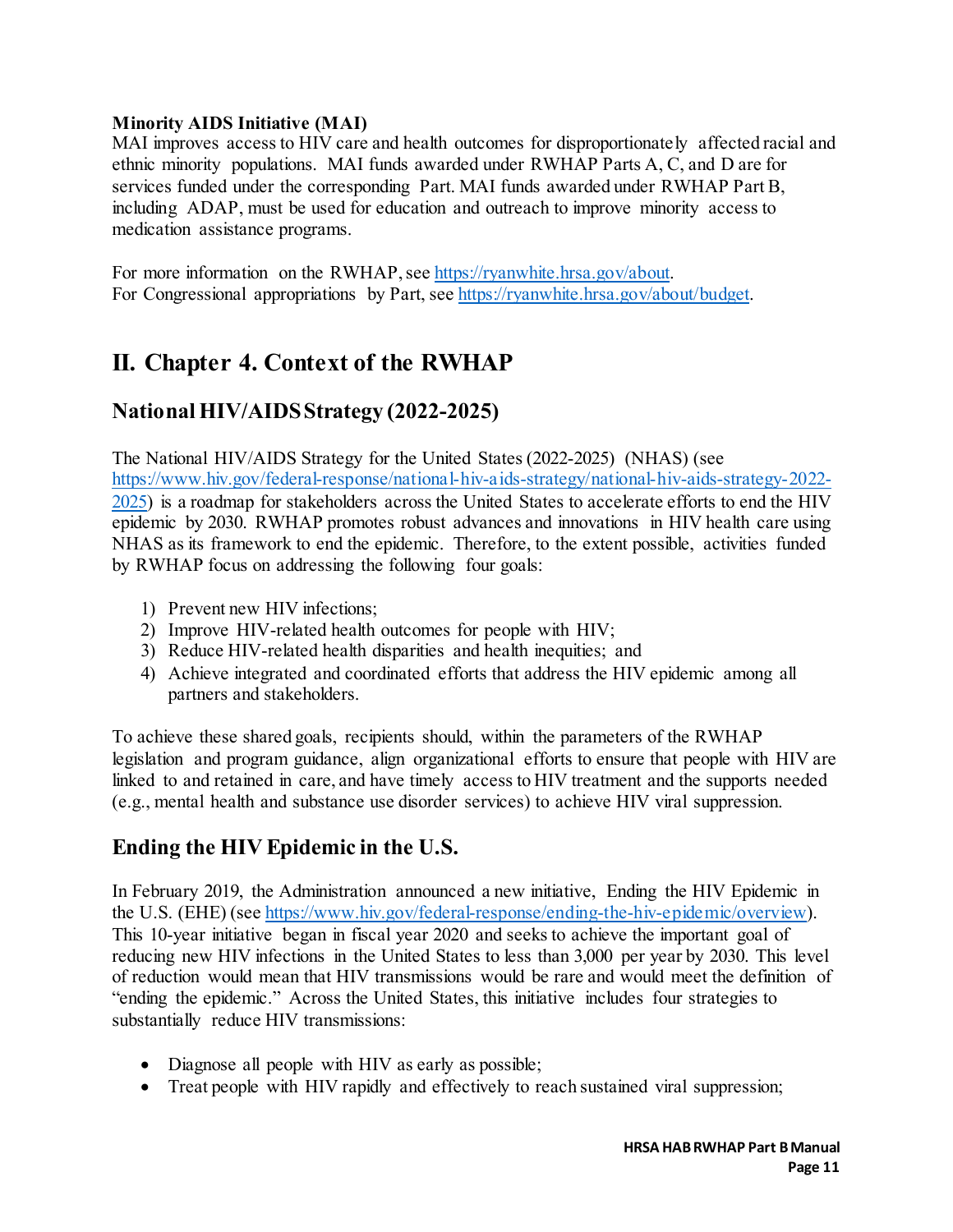- Prevent new HIV transmissions by using proven interventions, including pre-exposure prophylaxis (PrEP) and syringe services programs (SSPs); and
- Respond quickly to potential HIV outbreaks to get needed prevention and treatment services to people who need them.

# <span id="page-12-0"></span>**II. Chapter 5. Overview of HRSA HAB**

HRSA HAB administers the RWHAP. The mission of HRSA HAB is to "provide leadership and resources to advance HIV care and treatment to improve health outcomes and reduce health disparities for people with HIV and affected communities." HRSA HAB has seven offices and divisions as described below and depicted in its organizational chart, available at: [https://www.hrsa.gov/about/organization/hab-org-chart.html.](https://www.hrsa.gov/about/organization/hab-org-chart.html) 

- **Office of the Associate Administrator (OAA)** Manages HAB; provides leadership and direction for HRSA's HIV programs and activities; and oversees collaboration with other national health programs.
- **Division of Metropolitan HIV/AIDS Programs (DMHAP)** Administers the RWHAP Part A.
- **Division of State HIV/AIDS Programs (DSHAP)** Administers the RWHAP Part B HIV Care Program, which includes RWHAP Part B Base, ADAP, ADAP Supplemental, EC, MAI, Part B Supplemental, and ADAP ERF; also administers a component of the EHE initiative.
- **Division of Community HIV/AIDS Programs (DCHAP)** Administers the RWHAP Part C Early Intervention Services (EIS), RWHAP Part C Capacity Development, RWHAP Part D, and RWHAP Part F CBDPP and DRP.
- **Division of Policy and Data (DPD)** Provides leadership and expertise in RWHAP data management and analysis, policy development and implementation, program evaluation, TA, publication development, and clinical quality management activities to support HRSA HAB's mission. Also administers the RWHAP Part F SPNS Program.
- **Office of Operations and Management (OOM)** Provides administrative and fiscal guidance and support for HRSA HAB and is responsible for all budget execution tasks, personnel actions, contracting services, and facility management.
- **Office of Program Support (OPS**) Provides grants management, information technology, communication, training, organizational development, and crosscutting clinical expertise to drive excellence, innovation, and collaboration across HRSA HAB; also administers the AETC Program.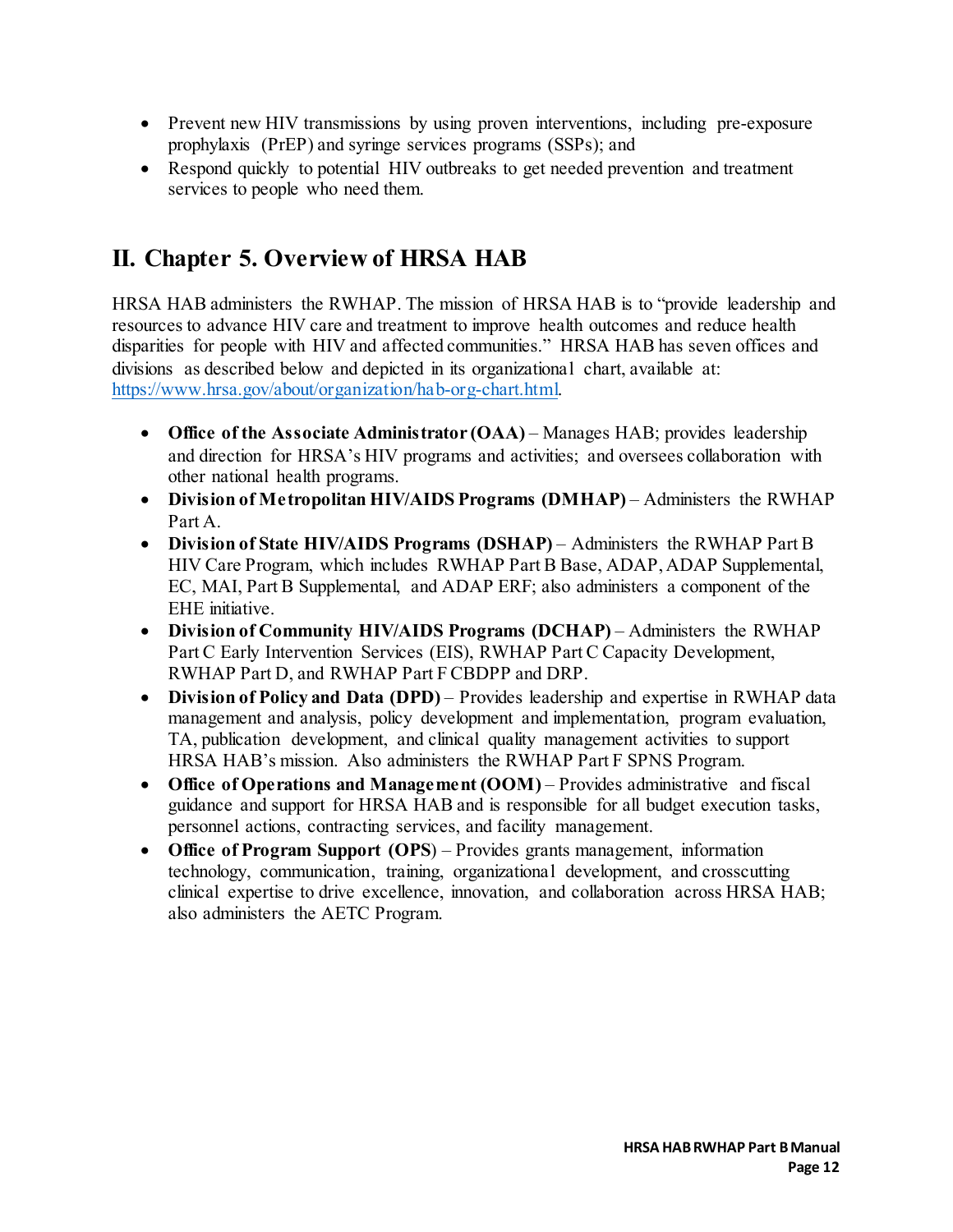## **Division of State HIV/AIDS Programs (DSHAP)**

DSHAP provides leadership and support to states/territories in developing and ensuring access to quality HIV prevention, healthcare, and support services. The DSHAP organizational chart appears below (see Figure 1). See Section VIII, Grants Administration, Chapter 3, for more information on the roles and responsibilities of DSHAP staff.



*Figure 1. Division of State HIV/AIDS Programs (DSHAP) Organizational Chart*

HRSA HAB POs are the key point of contact for RWHAP recipients. Each recipient is assigned a PO, with branch chiefs providing oversight to the POs by region. POs provide guidance on legislative requirements, relevant HRSA HAB PCNs, program letters, and grant requirements. POs also provide TA and can facilitate recipients' access to additional TA and training services. DSHAP also has an ADAP Advisor to provide guidance and TA regarding ADAP, a Clinical Advisor to provide guidance and TA on clinical issues including clinical quality management, and an EHE Advisor to provide guidance and TA regarding the EHE initiative.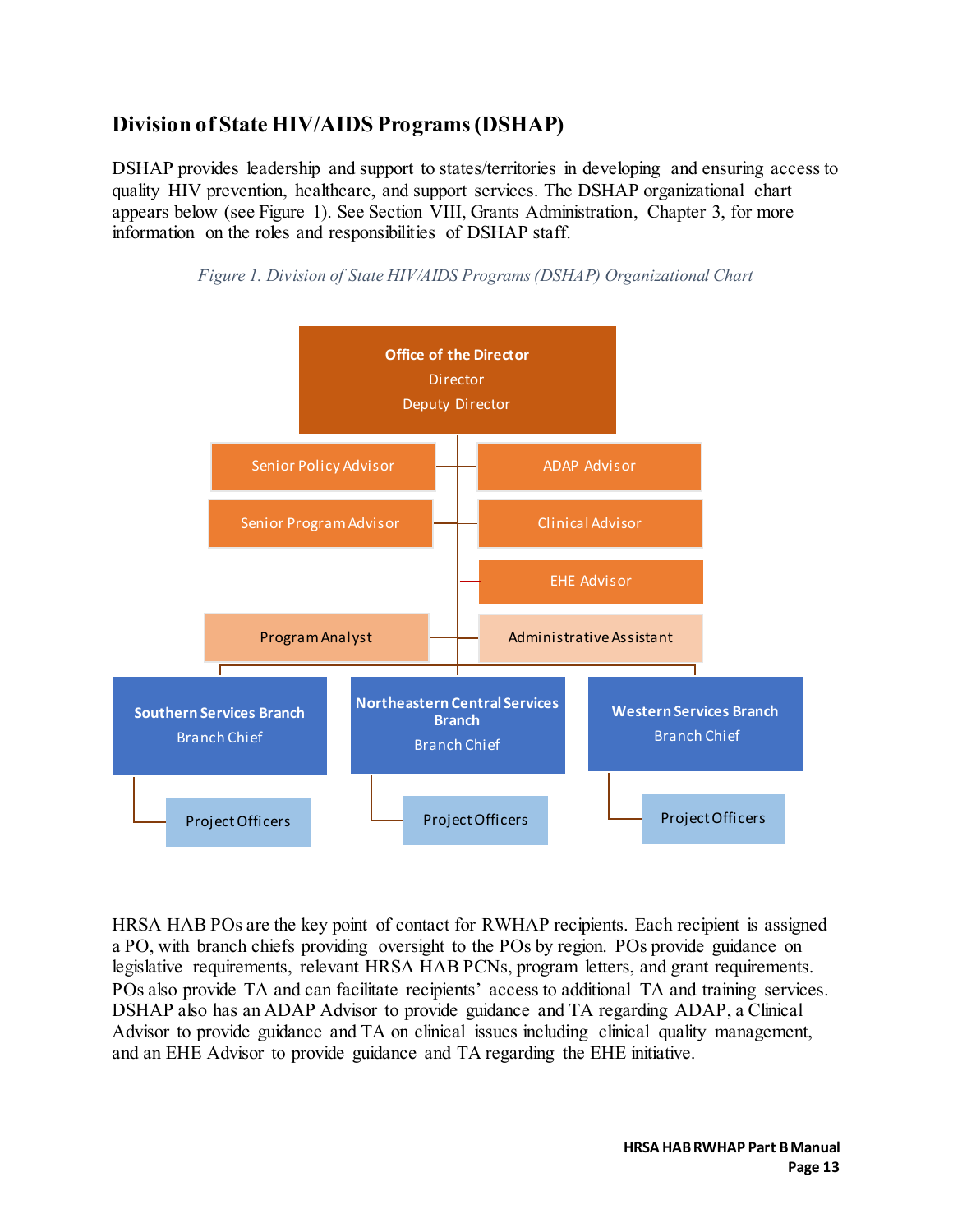## <span id="page-14-0"></span>**II. Chapter 6. Overview of RWHAP Part B Funding**

As outlined in Chapter 3, DSHAP administers the following four grant programs, each requiring a separate NOFO, grant application or Non-Competing Continuation (NCC) Progress Report, and NoA:

- RWHAP Part B HIV Care Grant Program, including ADAP (HRSA Activity Code X07);
- RWHAP Part B Supplemental Grant Program (HRSA Activity Code X08);
- ADAP Emergency Relief Funds (ERF) (HRSA Activity Code X09); and
- Ending the HIV Epidemic Initiative— Ryan White HIV/AIDS Program Parts A and B (HRSA Activity Code UT8).

Throughout the remainder of this manual, references to RWHAP Part B or RWHAP Part B funding refer to the first three RWHAP Part B grant programs listed above, unless noted otherwise.

### **II. 6. A. Eligible Recipients**

All 50 states, the District of Columbia, the Commonwealth of Puerto Rico, the U.S. Virgin Islands, Guam, American Samoa, the Commonwealth of the Northern Mariana Islands, the Republic of Palau, the Federated States of Micronesia, and the Republic of the Marshall Islands are eligible for RWHAP Part B HIV Care Grant Program Part B Base and ADAP Base funding (X07). RWHAP Part B Supplemental Grant Program (X08), RWHAP ADAP ERF (X09), and RWHAP Ending the HIV Epidemic Initiative (UT8) are competitive, and not all jurisdictions are eligible for these funds. Eligibility requirements for these grants are established in the NOFO for each grant. The governor or chief elected official of the jurisdiction accepts the award and designates the state health department or another state/territory agency to implement and manage the RWHAP funds.

## **II. 6. B. RWHAP Part B HIV Care Program, including ADAP**

The RWHAP Part B HIV Care Program, including ADAP, grant award (X07) has, as of fiscal year (FY) 2017, a five-year period of performance, comprised of five one-year budget periods. The X07 grant award includes funds for RWHAP Part B Base, ADAP Base, ADAP Supplemental, EC, and/or MAI (see Section II, Overview of the RWHAP, Chapter 3 for a description of each component of award). In addition to the provision of services, a portion of RWHAP Part B funds can be used to cover the costs of administration, planning and evaluation, and clinical quality management (CQM).

Funding levels are determined by a legislatively mandated formula process based on cumulative cases of persons with diagnosed HIV/AIDS infection in the state/territory through the end of the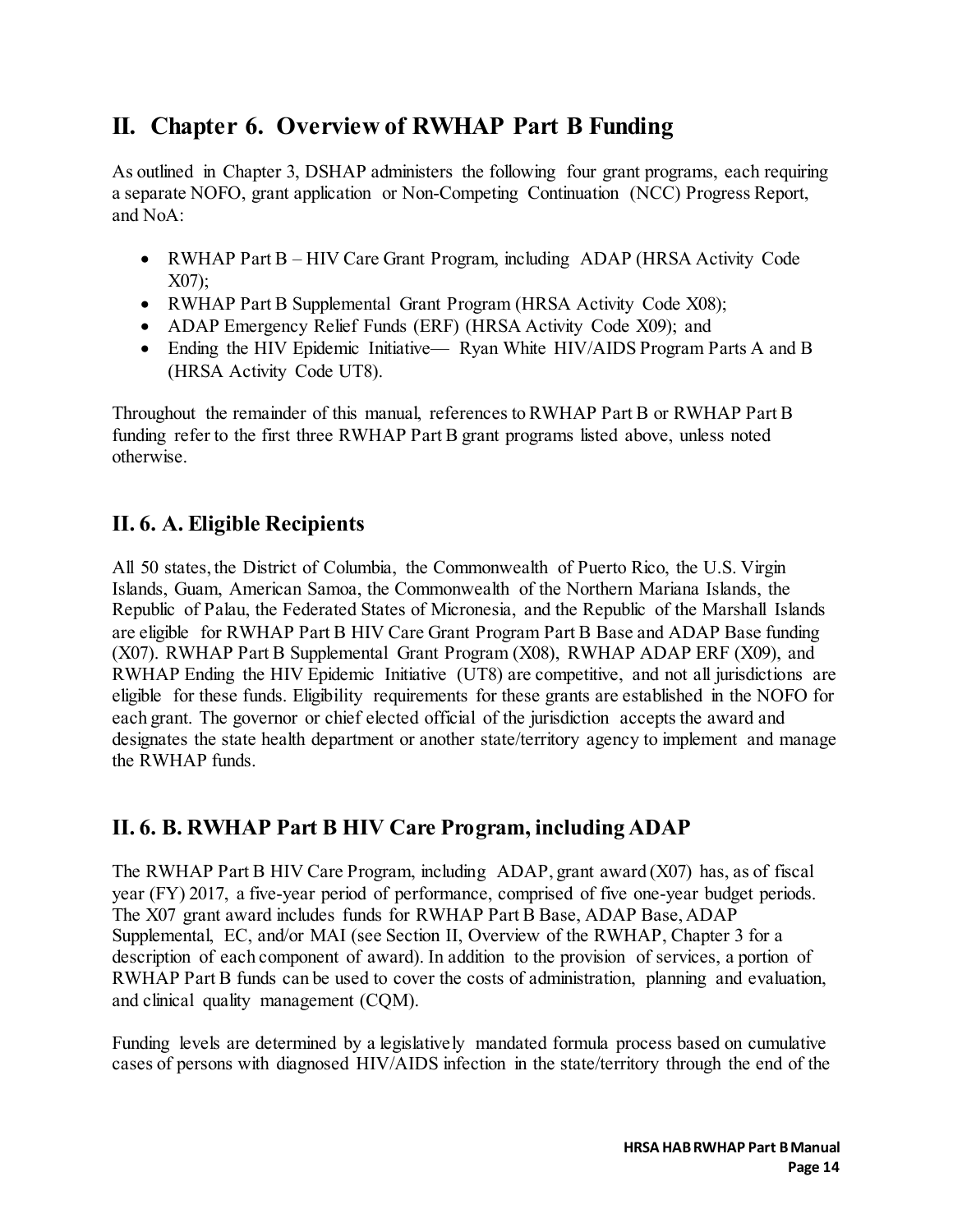most recent calendar year, as confirmed by the director of the CDC. The formula includes the following:

- The RWHAP Part B Base formula is a weighted relative distribution that also takes into account RWHAP Part A funding.
- The ADAP Base, ADAP Supplemental, and EC formulas are based on the relative proportion of the reported number of living HIV/AIDS cases in the state/territory.
- The MAI formula is based on the relative proportion of the reported living racial/ethnic minority HIV/AIDS cases.

## **Emerging Communities**

RWHAP Part B EC eligibility is based on the number of persons with HIV infection classified as AIDS in that jurisdiction. ECs are defined as metropolitan areas for which there have been at least 500 but fewer than 1,000 AIDS cases reported to and confirmed by the director of the CDC during the most recent five calendar years for which such data are available. An area will remain an EC unless it fails to meet both of the following requirements for three consecutive fiscal years:

- 1) A cumulative total of at least 500 but fewer than 1,000 cases of AIDS reported to and confirmed by the director of the CDC during the most recent period of five calendar years for which such data are available; and
- 2) A cumulative total of 750 or more persons with HIV infection ever classified as AIDS reported to and confirmed by the director of the CDC as of December 31 of the most recent year for which such data are available.

The geographic boundaries for ECs are those that were determined by OMB and that were in effect when initially funded.

## **II. 6. C. RWHAP Part B Supplemental**

The RWHAP Part B Supplemental Grant (X08) is a competitive award with a one-year period of performance and a one-year budget period. Eligible states/territories must submit an application that demonstrates the need for additional RWHAP Part B funds due to the severity of the HIV epidemic in their jurisdiction. States/territories applying for funding must provide quantifiable data on HIV epidemiology, comorbidities, cost of care, the service needs of emerging populations, unmet need for core medical services, and unique service delivery challenges. An external Objective Review Committee (ORC) coordinated by HRSA's Division of Independent Review (DIR) reviews and scores each application using criteria established in the NOFO. Grant award amounts are determined using the ORC scores and the amount requested in the application within available funding ranges.

Certain penalties can prevent RWHAP Part B recipients from being eligible for Part B Supplemental funding. See Section VIII, Grants Administration, Chapter 4.5 for additional information.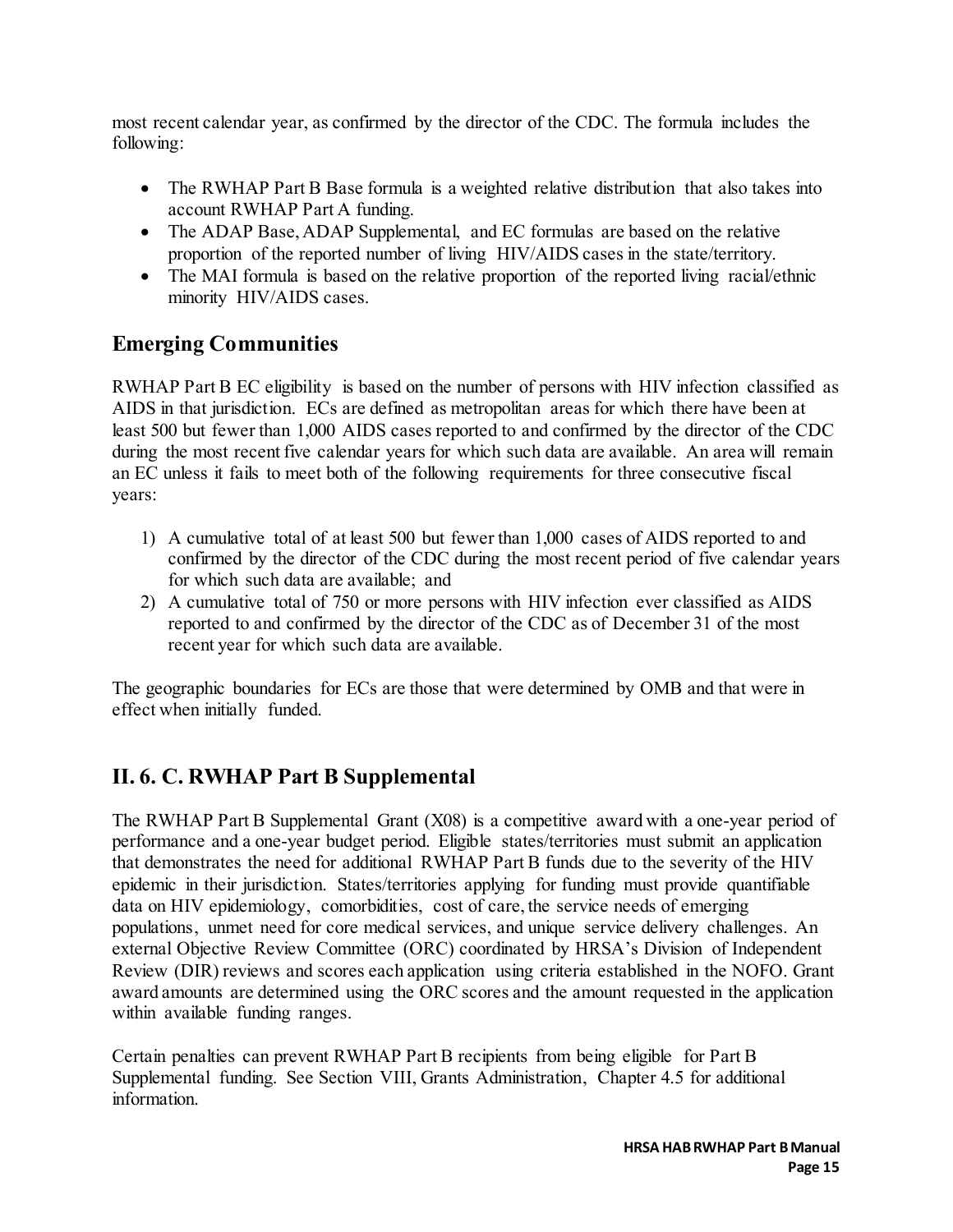## **II. 6. D. ADAP Emergency Relief Funds**

The ADAP ERF (X09) is a competitive award with a one-year period of performance and a oneyear budget period. Eligible states/territories must submit an application that demonstrates the need for additional funding to:

- Prevent, reduce or eliminate ADAP waiting lists or implement ADAP-related costcontainment measures;
- Address a current or projected increase in treatment needs aligned with ending the HIV epidemic or other unanticipated increases in the number of clients in the program due to new diagnoses, re-engagement in care, client loss of income, and/or client loss of health care coverage.

An external ORC coordinated by HRSA's DIR reviews and scores each application using criteria established in the NOFO. Grant award amounts are determined based on ORC scores and available funding.

## **II. 6. E. RWHAP Ending the HIV Epidemic in the U.S. Initiative**

Ending the HIV Epidemic in the U.S. Initiative — RWHAP Parts A and B (UT8) are a competitive award with a five-year period of performance, comprised of five one-year budget periods. Eligible states/territories must submit an application that demonstrates their plan to implement effective and innovative strategies, interventions, approaches, and services to reduce new HIV infections in the United States. An external ORC coordinated by HRSA's DIR reviews and scores each application using criteria established in the NOFO.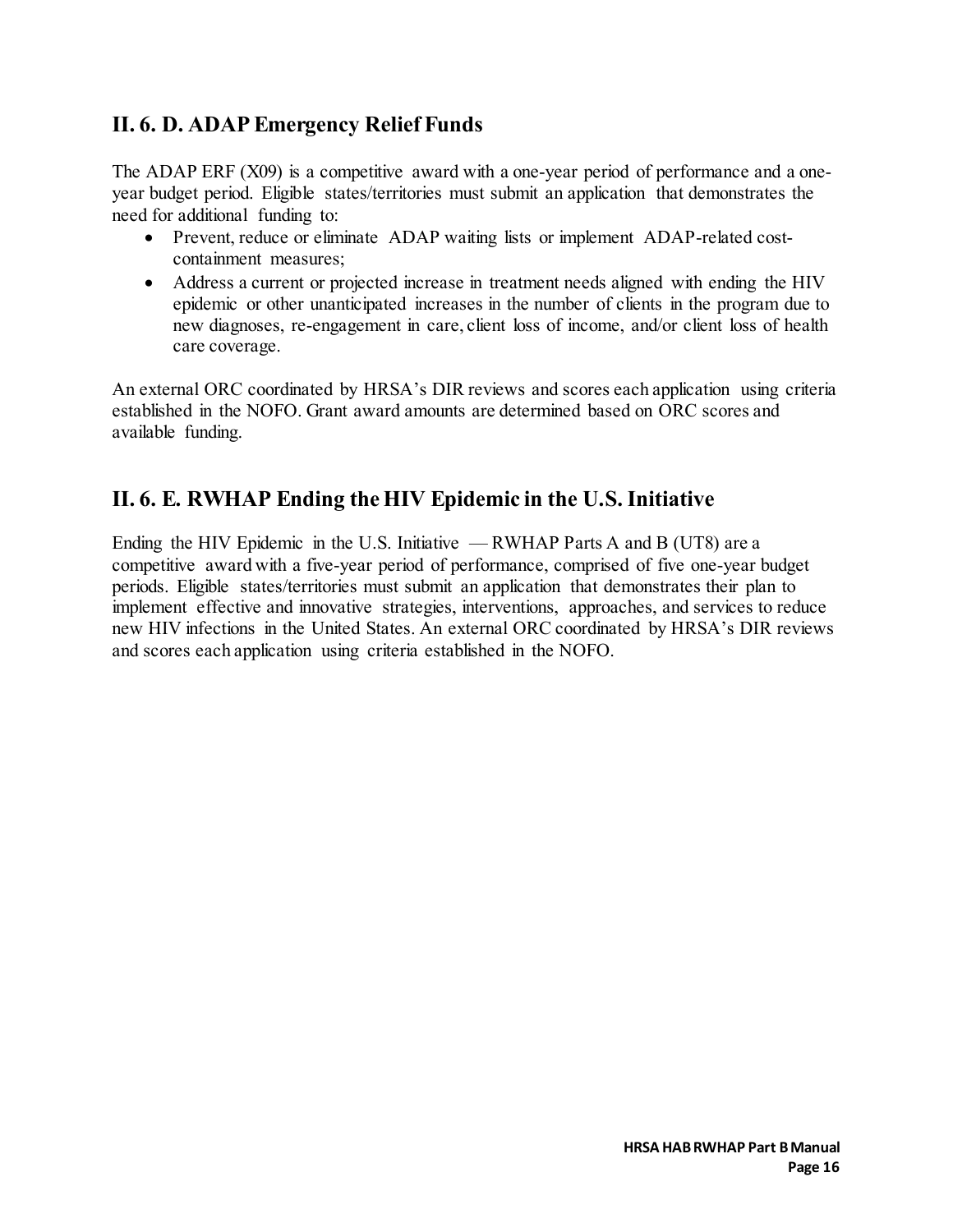# <span id="page-17-0"></span>**II. Chapter 7. Additional Technical Assistance Links and Resources**

The following links provide additional information on the RWHAP legislation and policies, HRSA HAB, and other related federal health care programs relevant to people with HIV.

- **HRSA HAB:** [https://www.hrsa.gov/about/organization/bureaus/hab/index.html.](https://www.hrsa.gov/about/organization/bureaus/hab/index.html) For more information about HRSA HAB and the implementation of the RWHAP.
- **RWHAP Legislation:** [https://ryanwhite.hrsa.gov/about/legislation.](https://ryanwhite.hrsa.gov/about/legislation) For more information about the RWHAP legislation as well as links to the PHS Act, Title XXVI.
- **RWHAP Program & Grants Management:** [https://ryanwhite.hrsa.gov/grants/manage/recipient-resources.](https://ryanwhite.hrsa.gov/grants/manage/recipient-resources) For resources available to support RWHAP-funded recipients in implementing federal grants and delivering HIV care and treatment services.
- **TargetHIV:** https://targethiv.org. TargetHIV is the central repository for TA resources for the RWHAP. The site is the one-stop shop for accessing tools, training materials, manuals, and guidelines developed by and with support from HRSA HAB. Suggested key word search list for this section includes: legislation, RWHAP Part B, imposition of charges, ADAP, Ryan White Services Report (RSR) and ADAP Data Report (ADR).
- **HIV in the United States at a Glance:** [https://www.cdc.gov/hiv/statistics/overview/ataglance.html.](https://www.cdc.gov/hiv/statistics/overview/ataglance.html) This website, hosted by the CDC, summarizes data on HIV prevalence and incidence in the United States.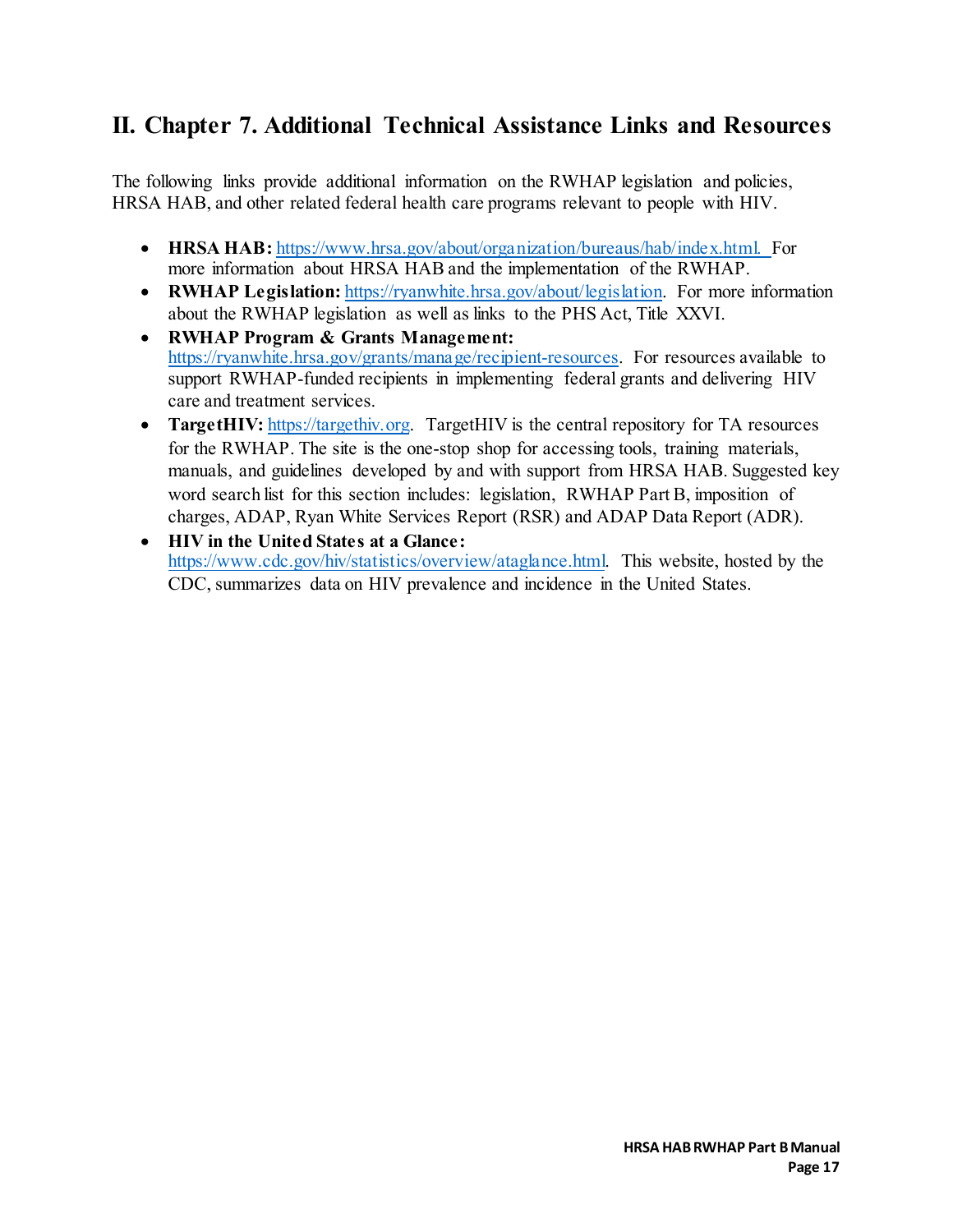# <span id="page-18-0"></span>**Section III: HIV Service Delivery System**

# <span id="page-18-1"></span>**III. Chapter 1. Introduction**

The RWHAP serves over half a million people with HIV each year.<sup>[8](#page-18-3)</sup> It is the single largest federal program designed specifically to provide care and treatment for people with HIV in the United States, and is also the third largest source of federal funding for HIV care in the U.S., following Medicare and Medicaid.<sup>[9](#page-18-4)</sup> The RWHAP requires states/territories to develop comprehensive HIV care and treatment service delivery systems for low-income people with HIV by establishing and maintaining collaborative relationships on the state and local levels among multiple sources of HIV testing, treatment, care, and prevention services agencies. RWHAP Part B recipients must use data to create systems that engage those populations most at risk for exposure to HIV and poor HIV health outcomes.

# <span id="page-18-2"></span>**III. Chapter 2. Relevant Authorities and Legislative and Programmatic Requirements**

The RWHAP, under Title XXVI of the PHS Act, includes formula and supplemental grants designed to assist states/territories in developing comprehensive HIV service delivery systems that include both essential core medical services and appropriate support services. These services provide the support that people with HIV need to access and remain engaged in HIV care and treatment services, with an ultimate goal of achieving viral suppression. While the legislation allows recipients latitude in choosing which core medical or support services to fund, it requires recipients to:

- Ensure that eligible people with HIV in the state/territory have uniform and equitable access to funded services,
- Have a planning process that includes a data-driven approach and input of people with HIV, and
- Collaborate with other funding sources that provide HIV care and treatment.

HHS develops the HHS Treatment Guidelines [\(https://hivinfo.nih.gov/\)](https://hivinfo.nih.gov/) on the appropriate administration of HIV treatments, including antiretroviral therapies and medications for the prevention and treatment of opportunistic infections. The guidelines are regularly updated using the latest scientific research findings by expert panels. State ADAPs and other RWHAP recipients that provide medications to treat people with HIV must ensure clients receive medication therapies consistent with current HHS Treatment Guidelines.

<span id="page-18-3"></span> $\overline{a}$ <sup>8</sup> Health Resources and Services Administration. *Ryan White HIV/AIDS Program Annual Client-Level Data Report* 2020. [https://ryanwhite.hrsa.gov/data/reports.](https://ryanwhite.hrsa.gov/data/reports) Published December 2021. Accessed April 2022.

<span id="page-18-4"></span><sup>9</sup> Kaiser Family Foundation. *U.S. Federal Funding for HIV/AIDS: Trends Over Time*. Available at*:* [http://kff.org/global](http://kff.org/global-health-policy/fact-sheet/u-s-federal-funding-for-hivaids-trends-over-time.)[health-policy/fact-sheet/u-s-federal-funding-for-hivaids-trends-over-time.](http://kff.org/global-health-policy/fact-sheet/u-s-federal-funding-for-hivaids-trends-over-time.) Accessed April 2022.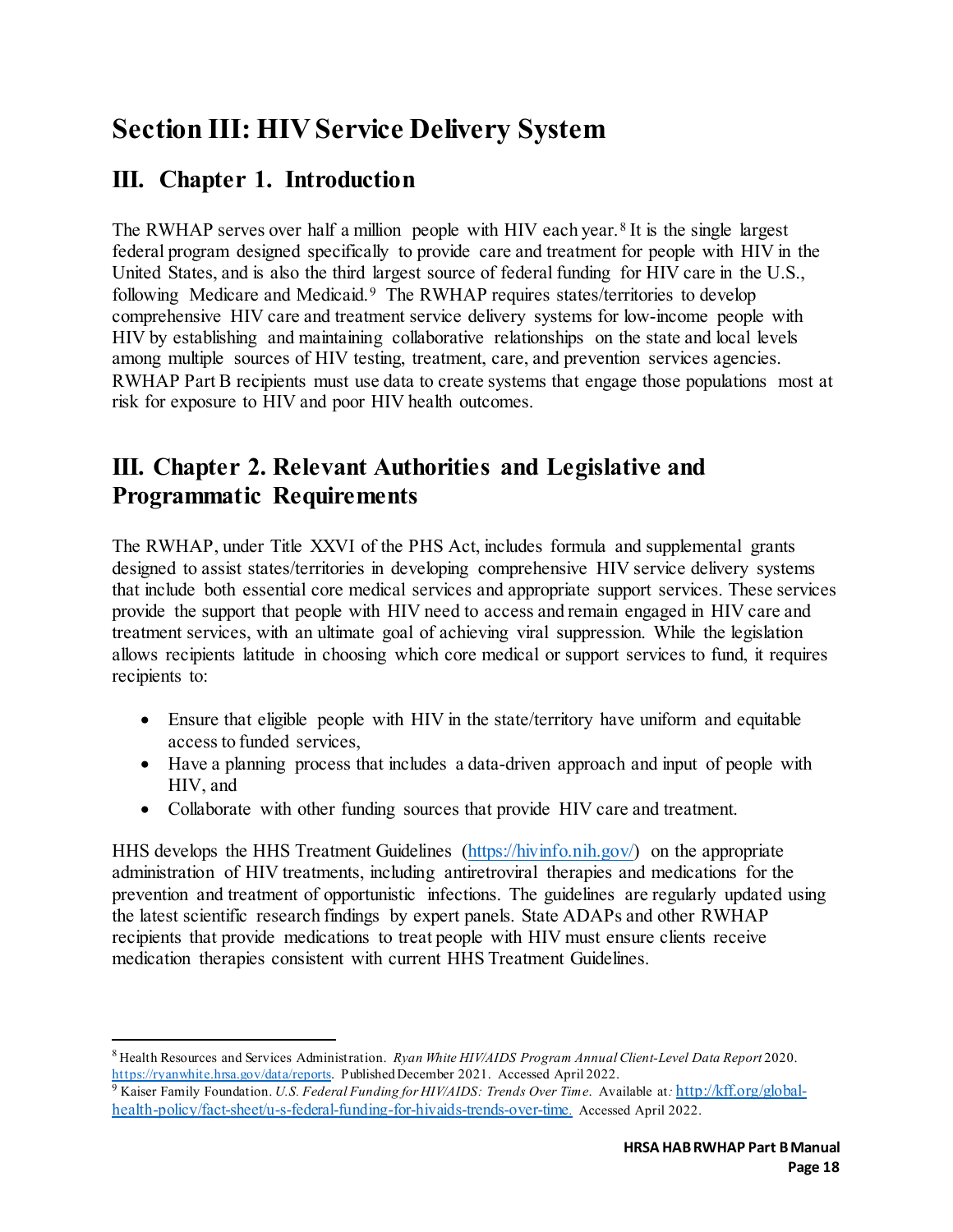## **III. 2. A. Comprehensive Plan, Statewide Coordinated Statement of Need (SCSN), and the Integrated HIV Prevention and Care Plan**

#### **Comprehensive Plan Requirement**

According to Section 2617(b)(5) of the PHS Act, recipients must develop a comprehensive plan that does the following:

- Establishes priorities for funding allocation;
- Includes a strategy that identifies individuals who know their HIV status but are not receiving HIV care services;
- Includes a strategy for coordinating the provision of such services with HIV prevention and substance use disorder treatment and prevention services;
- Describes the services and activities to be provided that maximize clinical quality;
- Describes how services will be coordinated with other available services;
- Describes how allocation and utilization of funds are consistent with the SCSN; and
- Includes key outcomes to be measured.

#### **SCSN Requirement**

Sections 2617(b)(6) and (7) of the PHS Act address the importance of full participation of key providers and users of the HIV care and treatment service delivery system in program planning by requiring the convening of public meetings with all affected stakeholders, and assurances regarding public advisory planning processes:

*"(6) An assurance that the public health agency administering the grant for the state/territory will periodically convene a meeting of individuals with HIV/AIDS, members of a federally recognized Indian tribe as represented in the state/territory, representatives of recipients under each Part under this title, providers, and public agency representatives for the purpose of developing a Statewide Coordinated Statement of Need;* 

*(7) An assurance by the state/territory that (A) the public health agency that is administering the grant for the state/territory engages in a public advisory planning process, including public hearings, that includes the participants under paragraph (6), and the types of entities described in section 2602(b)(2) in developing the comprehensive plan under paragraph (5) and commenting on the implementation of such plan."*

#### **Integrated HIV Prevention and Care Plan**

In 2015, HRSA collaborated with the CDC to create the Integrated HIV Prevention and Care Plan Guidance, including the SCSN, CY 2017- 2021. Updated guidance for CY 2022-2026 builds on the CDC and HRSA's efforts to:

- Further reduce the reporting burden and duplicative efforts for recipients;
- Streamline the work of state and local health department staff and HIV planning bodies; and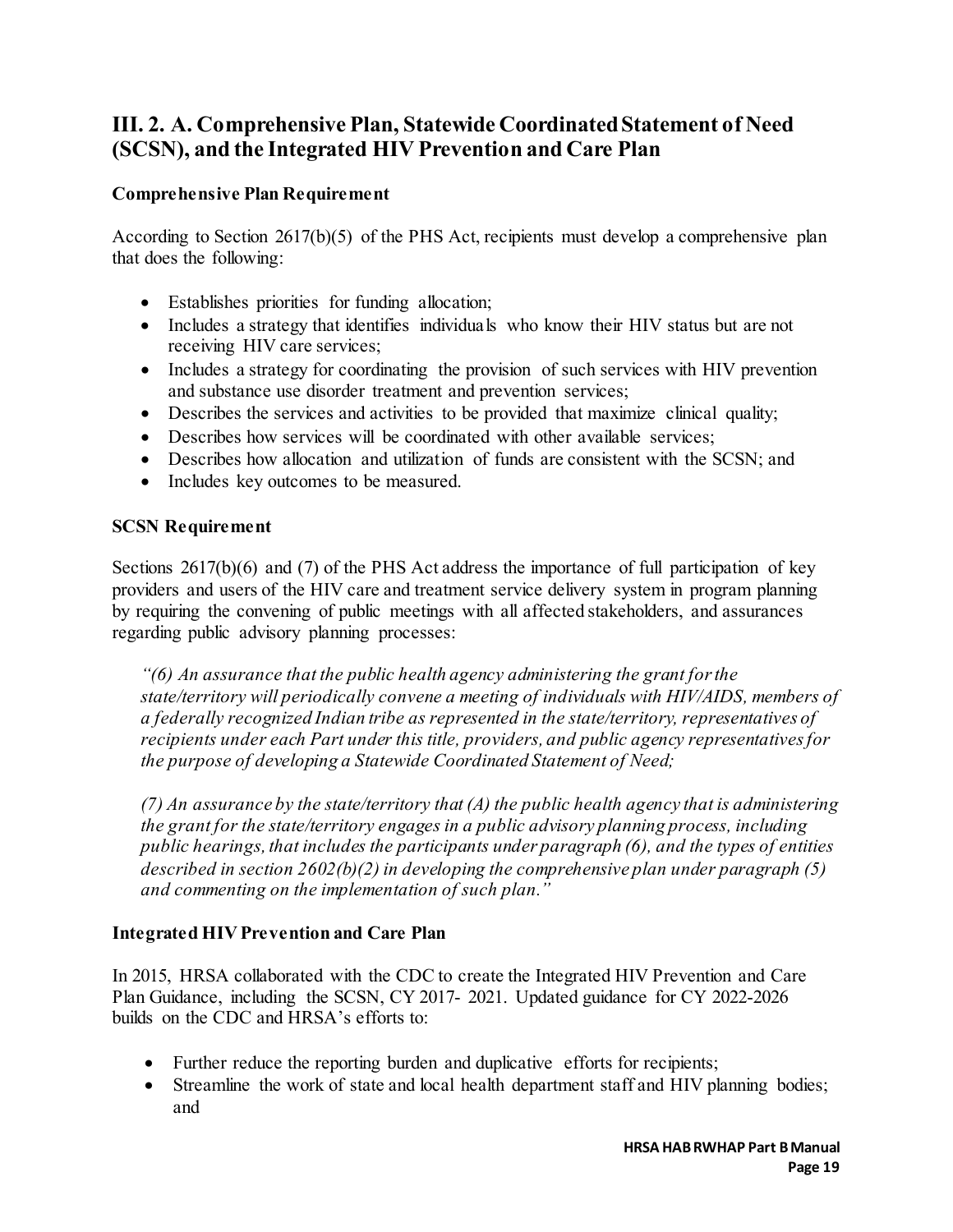• Promote collaboration and coordination in the use of data while simultaneously allowing recipients to meet the submission requirements outlined in Sections 2617(b)(6) and (7) of the PHS Act.

The Integrated HIV Prevention and Care Plan Guidance, including the SCSN, CY 2022- 2026, can be found at: [https://ryanwhite.hrsa.gov/sites/default/files/ryanwhite/grants/integrated-hiv](https://ryanwhite.hrsa.gov/sites/default/files/ryanwhite/grants/integrated-hiv-dear-college-6-30-21.pdf)[dear-college-6-30-21.pdf.](https://ryanwhite.hrsa.gov/sites/default/files/ryanwhite/grants/integrated-hiv-dear-college-6-30-21.pdf) 

For more information about the Integrated HIV Prevention and Care Plan Guidance, including the SCSN, CY 2022- 2026, see Section IX, Planning Requirements for RWHAP Part B.

## **III. 2. B. Collaboration with Key Points of Access**

Section 2617(b)(7)(G) of the PHS Act outlines requirements for the state/territory regarding collaboration with important points of access and components of the health care system for people with HIV.

*"(7) an assurance by the state that—* 

*(G) entities within areas in which activities under the grant are carried out will maintain appropriate relationships with entities in the area served that constitute key points of access to the health care system for individuals with HIV/AIDS (including emergency rooms, substance abuse treatment programs, detoxification centers, adult and juvenile detention facilities, sexually transmitted disease clinics, HIV counseling and testing sites, mental health programs, and homeless shelters), and other entities under section 2612(c) and 2652(a), for the purpose of facilitating early intervention for individuals newly diagnosed with HIV/AIDS and individuals knowledgeable of their HIV status but not in care."* 

## **III. 2. C. Early Identification of Individuals with HIV/AIDS**

The RWHAP legislation requires states/territories to engage in efforts that support the early identification of individuals with HIV/AIDS (EIIHA). Sections 2617(b)(2) and (b)(3) of the PHS Act require states/territories to determine the size and demographics of the population of individuals with HIV in the state/territory, as well as the needs of such population. Section 2617(b)(8) of the PHS Act requires the state to assess the needs of persons with HIV who are unaware of their status and address those needs through a comprehensive plan.

To meet EIIHA requirements, recipients must develop a comprehensive plan to:

- 1) Increase the number of individuals who are aware of their HIV status;
- 2) Increase the number of people with HIV who are in medical care; and
- 3) Increase the number of HIV-negative individuals referred to prevention services.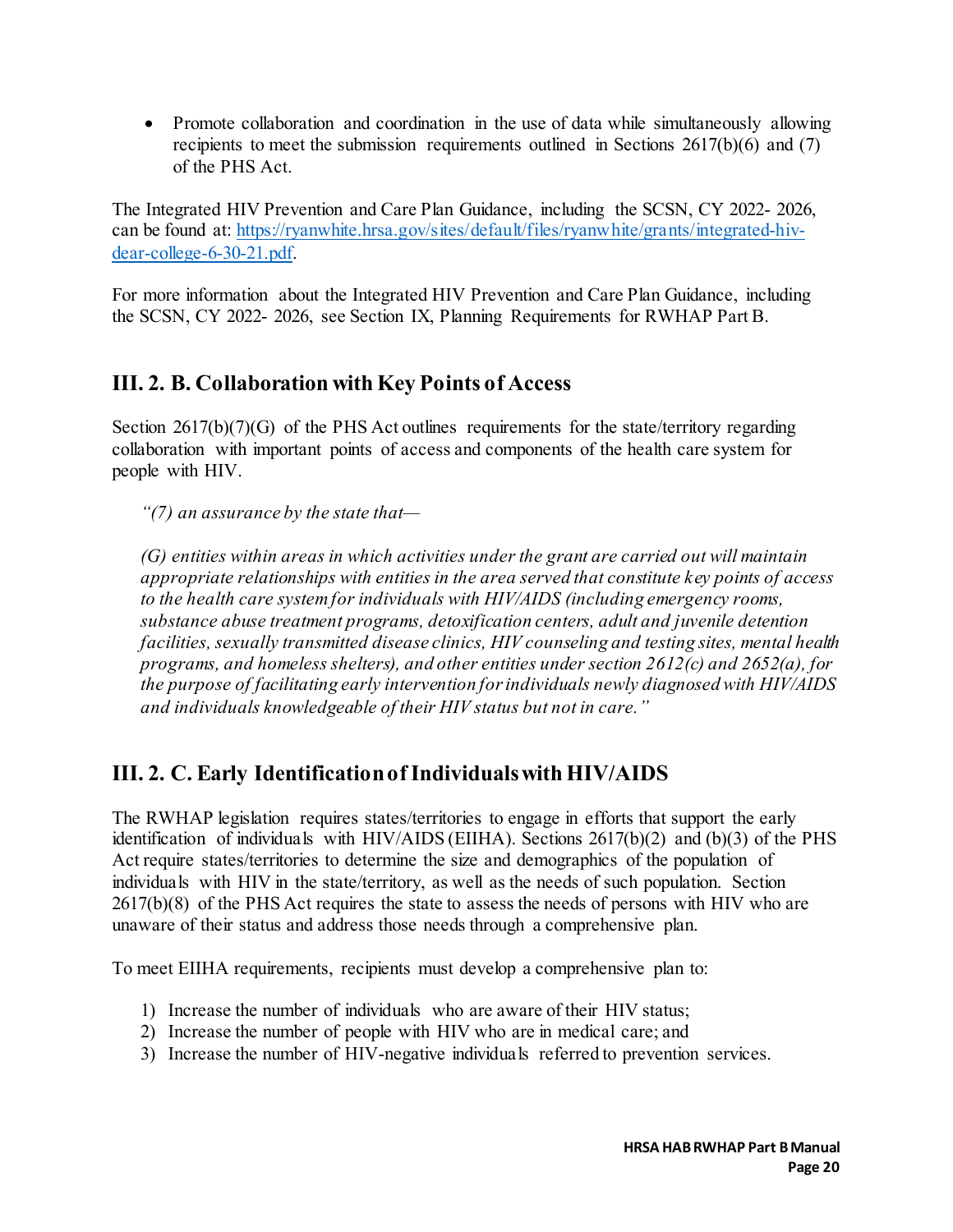The EIIHA Plan must include epidemiological data on the number of individuals with HIV, the estimated number of individuals with HIV who do not know their status, and activities that will be undertaken to meet EIIHA goals. The EIIHA Plan should align with the current Integrated HIV Prevention and Care Plan, including the SCSN. RWHAP Part B recipients must submit EIHAA plans with their grant application or Program Terms Report (PTR). See Section V, Reporting Requirements, Chapter 4 for more information.

## **III. 2. D. Allowable RWHAP Service Categories for HIV Care and Treatment**

Recipients must coordinate RWHAP funds with other payer sources to create an HIV service delivery system that ensures people with HIV can access essential core medical services. The RWHAP legislation specifies 13 allowable core medical services. Per legislation, support services are those services needed for people with HIV to achieve positive medical outcomes defined as, "outcomes affecting the HIV-related clinical status of an individual with HIV/AIDS." HRSA HAB has defined and provided guidance on these 13 core medical services and 17 support services. See  $PCN$  #16-02, Ryan White HIV/AIDS Program Services: Eligible Individuals & Allowable Uses of Funds*.* 

#### **Core Medical Services**

- AIDS Drug Assistance Program Treatments
- AIDS Pharmaceutical Assistance
- EIS
- Health Insurance Premium and Cost Sharing Assistance for Low-Income Individuals
- Home and Community-Based Health Services
- Home Health Care
- Hospice
- Medical Case Management, including Treatment Adherence Services
- Medical Nutrition Therapy
- Mental Health Services
- Oral Health Care
- Outpatient/Ambulatory Health Services
- Substance Use Outpatient Care

#### **Support Services**

- Child Care Services
- Emergency Financial Assistance
- Food Bank/Home Delivered Meals
- Health Education/Risk Reduction
- Housing
- Legal Services
- Linguistic Services
- Medical Transportation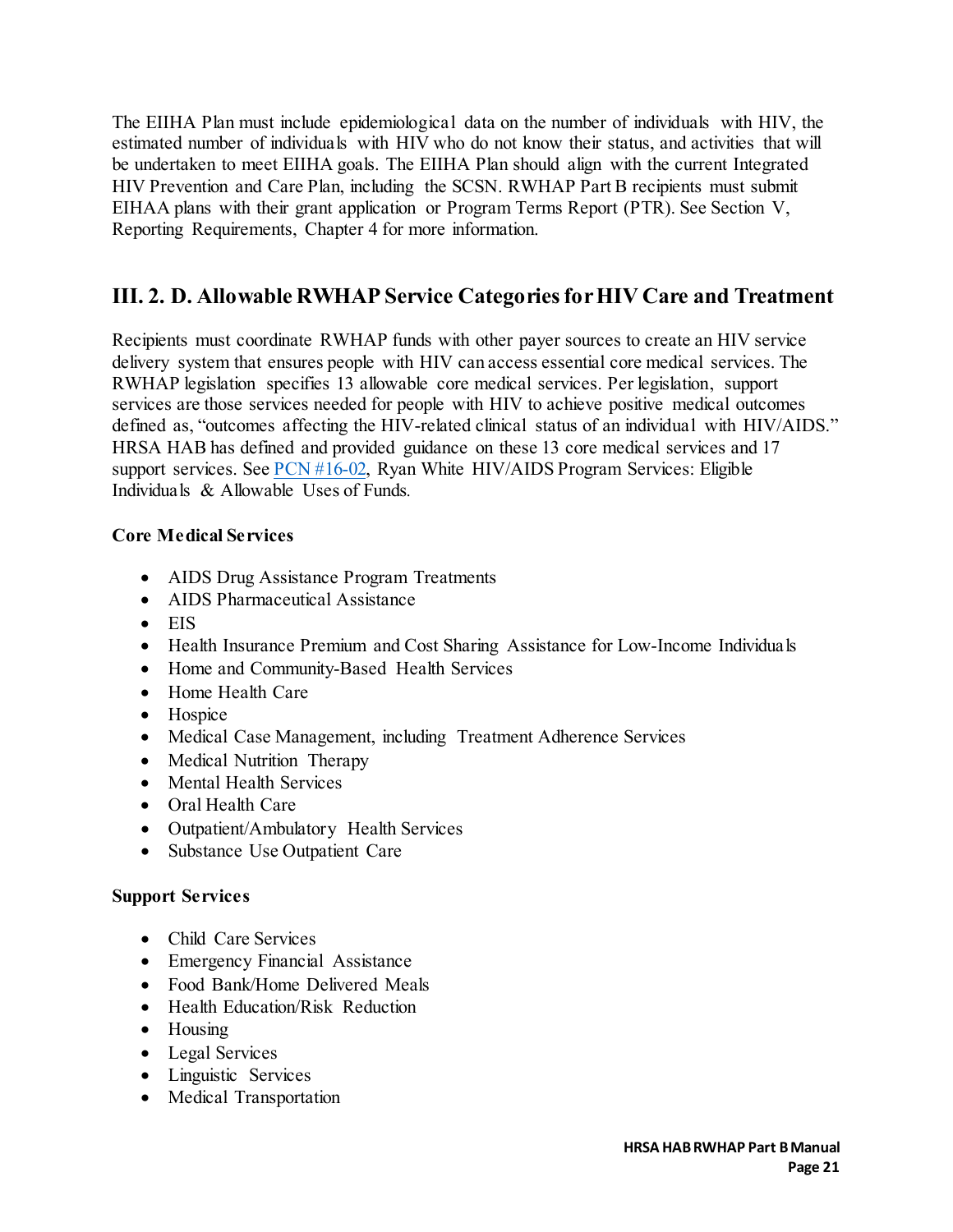- Non-Medical Case Management Services
- Other Professional Services
- Outreach Services
- Permanency Planning
- Psychosocial Support Services
- Referral for Health Care and Support Services
- Rehabilitation Services
- Respite Care
- Substance Abuse Services (residential)

Per [PCN #16-02,](https://ryanwhite.hrsa.gov/sites/default/files/ryanwhite/grants/service-category-pcn-16-02-final.pdf) in order "to ensure consistent quality care is provided to all HRSA RWHAPeligible clients," recipients need to have service standards, which are sometimes referred to as standards of care. Service standards are principles and practices for the delivery of health and social services that are accepted by recognized authorities and used widely. They often are informed by guidelines, clinical research, and patient experiences. Service standards for HIV care are based on specific research (when available) and the collective opinion of experts. RWHAP service standards outline the elements and expectations a service provider follows when implementing a specific service category, to ensure that all service providers offer the same fundamental components of the given service category across the service area. They establish the minimal level of service or care that a RWHAP Part B-funded agency or provider may offer within a jurisdiction. See: [https://targethiv.org/sites/default/files/file](https://targethiv.org/sites/default/files/file-upload/resources/Service%20Standards%20HRSA%20HAB%20Guidance%2012_14.pdf)[upload/resources/Service%20Standards%20HRSA%20HAB%20Guidance%2012\\_14.pdf.](https://targethiv.org/sites/default/files/file-upload/resources/Service%20Standards%20HRSA%20HAB%20Guidance%2012_14.pdf) 

## **III. 2. E. Core Medical Services Requirement**

RWHAP Part B legislation (Section 2612(b) of the PHS Act) requires recipients to expend 75 percent of the grant funds, minus the amount reserved for administrative and CQM activities, on core medical services (i.e., the 75/25 Core Medical Services Requirement). In addition to core medical services, recipients may fund key support services needed to achieve medical outcomes. Section 2612(c) of the PHS Act defines support services as those, "that are needed for individuals with HIV/AIDS to achieve their medical outcomes."

#### **Waiver of Core Medical Services Requirement**

The RWHAP legislation (Section 2612(b) of the PHS Act) allows recipients to request a waiver of the 75/25 Core Medical Services Requirement, if the recipient can demonstrate the availability of core medical services for all identified and eligible people with HIV in the service area, and if there is not an ADAP waiting list in the state. Applicants may submit a one-page HRSA RWHAP Core Medical Services Waiver Request Attestation Form to HRSA HAB, attesting that the underlying statutory and policy requirements for requesting a core medical services waiver have been met, at any time prior to submission of the grant application or NCC Progress Report, with the grant application or NCC Progress Report, or up to four months after the start of the grant budget period. For more information on the Core Medical Services Waiver, refer to Policy Notice 21-01, Waiver of the Ryan White HIV/AIDS Program Core Medical Services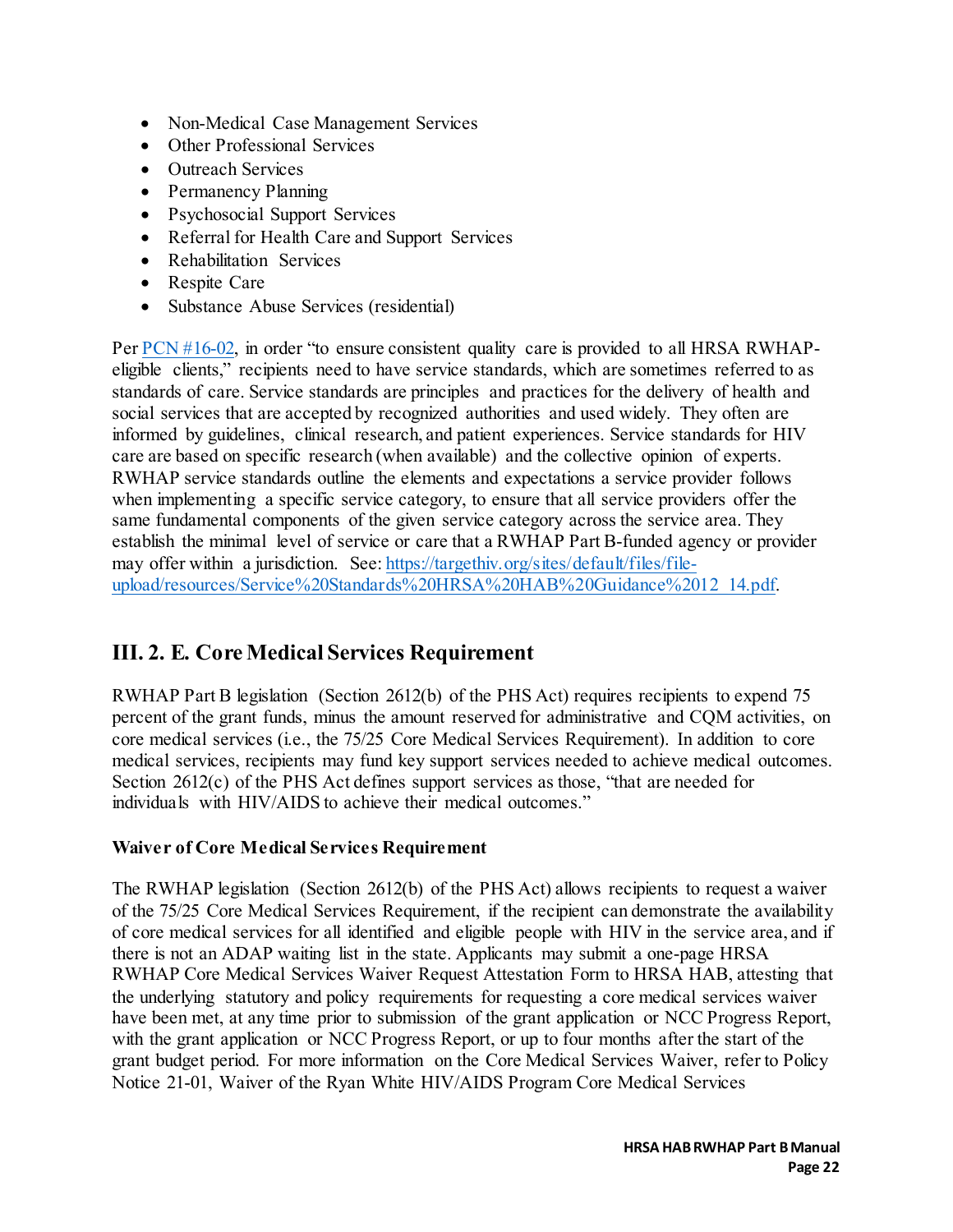Expenditure Requirement, at [https://ryanwhite.hrsa.gov/sites/default/files/ryanwhite/grants/pn-](https://ryanwhite.hrsa.gov/sites/default/files/ryanwhite/grants/pn-21-01-core-medical-services-waivers.pdf)[21-01-core-medical-services-waivers.pdf.](https://ryanwhite.hrsa.gov/sites/default/files/ryanwhite/grants/pn-21-01-core-medical-services-waivers.pdf) 

#### **Important note:**

This requirement was waived, if specifically requested, due to the COVID-19 public health emergency for awards funded in Fiscal Years 2020 and 2021. See Section I, Preface, Summary of Changes for more information on COVID-19 waivers. Although Congress provided the same waiver authority for funds awarded in Fiscal Year 2022, HAB discontinued this waiver.

## **III. 2. F. RWHAP Part B Client Eligibility**

Per PCN #21-02, Determining Client Eligibility & Payor of Last Resort in the Ryan White HIV/AIDS Program, eligibility for RWHAP services is based on HIV status, low-income status (as defined by the recipient), and residency (as defined by the recipient). HRSA HAB expects all RWHAP recipients and subrecipients to establish, implement, and monitor policies and procedures to determine client eligibility based on these three factors. This expectation includes procedures and required documentation for initial eligibility determinations and that eligibility confirmations of all enrolled clients are conducted to verify whether individuals remain eligible. States/territories must establish eligibility and certification requirements and procedures for both RWHAP Part B services and for RWHAP ADAP.

Some states/territories coordinate client eligibility determination at the state level, while others assign this responsibility to their subrecipients. RWHAP Part B eligibility must be consistently applied across the state/territory. As such, all RWHAP Part B recipients must devise, implement, and rigorously monitor the use of consistent eligibility standards across all entities involved in determining and confirming RWHAP eligibility.

States/territories are encouraged to coordinate eligibility requirements for RWHAP Part B services and ADAP with other RWHAP-funded recipients in their jurisdiction to maximize access to care for people with HIV and to reduce administrative burden for direct service providers and clients. Recipients also are strongly encouraged to align recertification processes with other health care coverage eligibility and enrollment processes that may exist with the evolving heath care environment (for more information, see [PCN 13-03, Ryan White HIV/AIDS](https://ryanwhite.hrsa.gov/sites/default/files/ryanwhite/grants/pcn-1303-eligibility-considerations.pdf)  [Program Client Eligibility Determinations: Considerations Post-Implementation of the](https://ryanwhite.hrsa.gov/sites/default/files/ryanwhite/grants/pcn-1303-eligibility-considerations.pdf)  [Affordable](https://ryanwhite.hrsa.gov/sites/default/files/ryanwhite/grants/pcn-1303-eligibility-considerations.pdf) Care Act, and [PCN #21-02,](https://ryanwhite.hrsa.gov/sites/default/files/ryanwhite/grants/pcn-21-02-determining-eligibility-polr.pdf) Determining Client Eligibility & Payor of Last Resort in the Ryan White HIV/AIDS Program). Establishing data-sharing agreements with other RWHAP recipients, RWHAP subrecipients, and federal programs can further reduce burden in eligibility and eligibility confirmation procedures.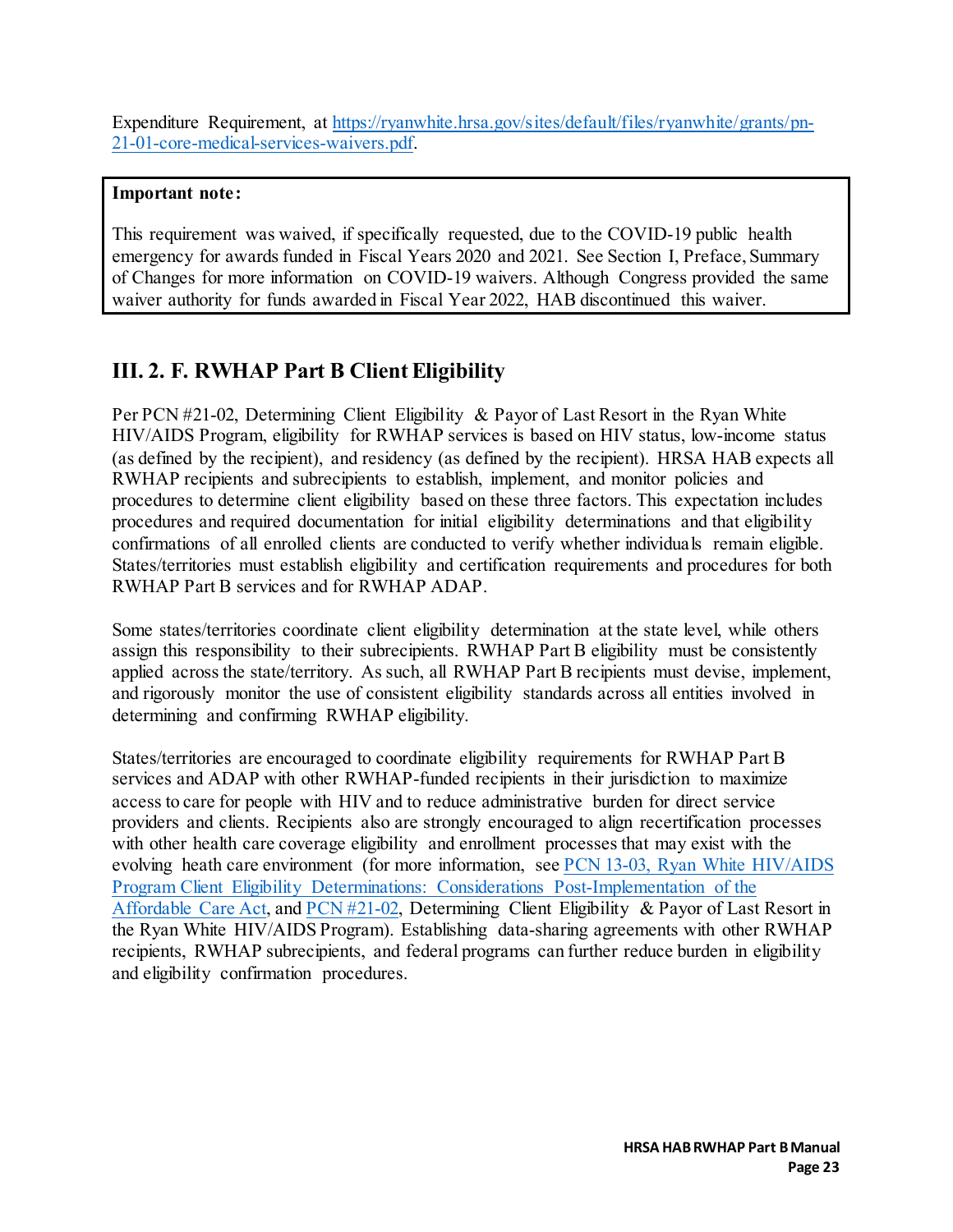# <span id="page-24-0"></span>**III. Chapter 3. Developing a Comprehensive Service Delivery System for People with HIV**

In order to plan, establish, implement, and maintain a comprehensive HIV service delivery system, HRSA HAB expects RWHAP recipients to build collaborations, partnerships, and coordination mechanisms among multiple sources of HIV prevention, testing, treatment, and care service providers. Recipients and subrecipients may establish agreements with key points of entry to enable referral and linkage of people with HIV to medical care and support services upon HIV diagnosis.

## **III. 3. A. Coordinating RWHAP Part B Services with Other RWHAP Parts and Payors**

Recipients fund a set of RWHAP core medical and support services as part of a comprehensive service delivery system for people with HIV to improve retention in medical care and viral suppression. To achieve these goals, recipients must coordinate RWHAP Part B services with services from a variety of other payor sources that support medical, behavioral health, and supportive services. A comprehensive service delivery system also includes data collection and analysis mechanisms that allow providers to track the progress of individual clients, make datainformed health care decisions for those clients, and analyze the community-level impact of services.

Additional components of a comprehensive service delivery system include the following:

- Client-centered care that includes coordination among different treatment providers;
- Use of data to increase access to services and decrease health disparities among those groups identified by the state/territory as most at-risk for poor health outcomes, which may include but are not limited to:
	- o People with HIV from communities of color;
	- o People with HIV experiencing unstable housing;
	- o Youth ages 13 to 24;
	- o Men who have sex with men (MSM);
- Coordinated HIV prevention and care services that identify individuals unaware of their HIV status and immediately link those new HIV diagnosis into medical care; and
- Support services such as medical transportation, housing, and psychosocial support services that employ evidence-based interventions to improve retention in medical care and treatment adherence.

## **III. 3. B. Using Data to Inform Integrated Service Delivery Systems**

HRSA and CDC's Division of HIV Prevention (DHP) support integrated data sharing, analysis, and utilization for the purposes of needs assessments, unmet need estimates, program planning, resource allocation, reporting, evaluation, continuous quality improvement, the development of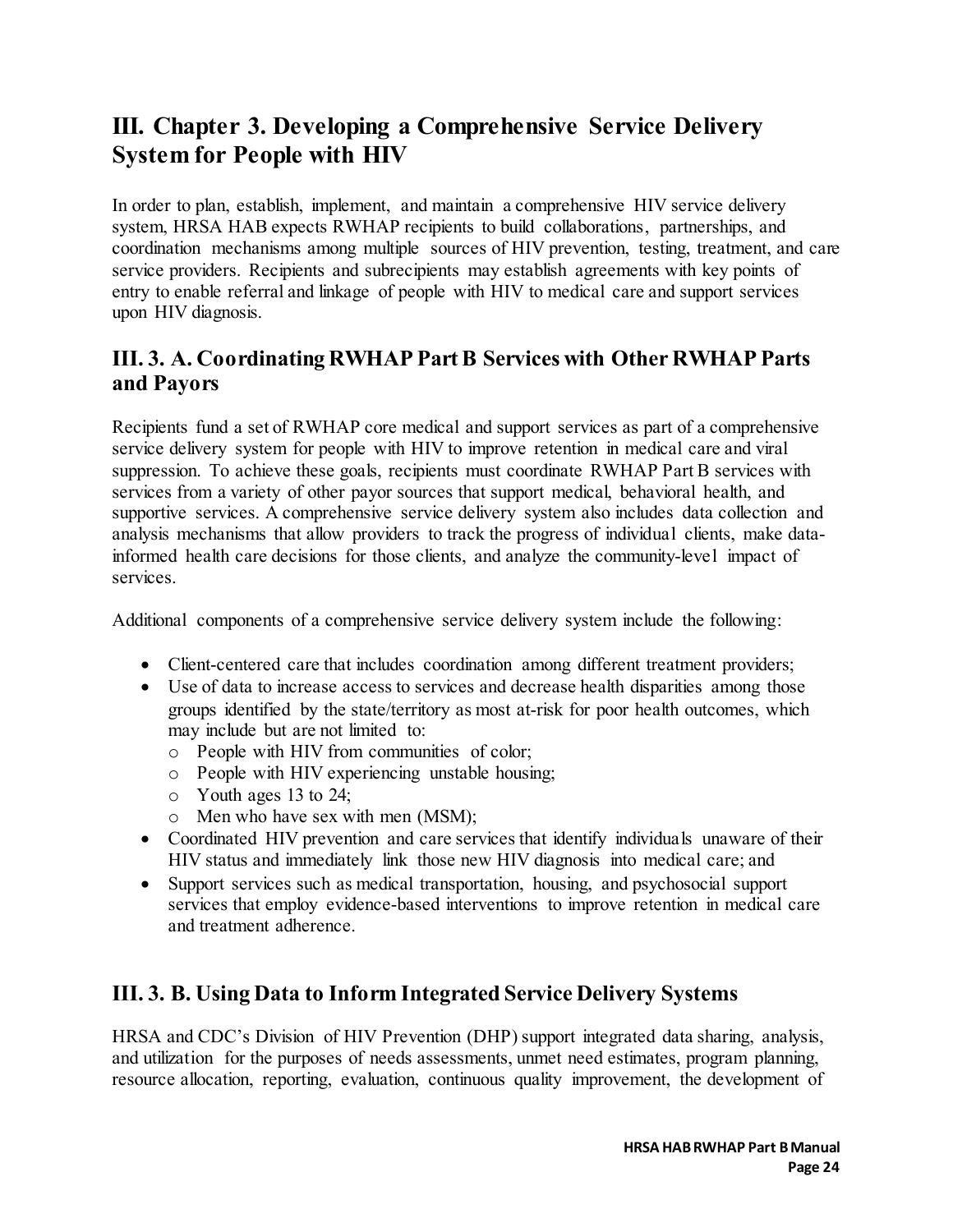the HIV care continuum, and public health action. HRSA HAB strongly encourages RWHAP Part B recipients to do the following:

- Follow principles and standards in the "Data Security and Confidentiality Guidelines for HIV, Viral Hepatitis, Sexually Transmitted Disease, and Tuberculosis Programs: Standards to Facilitate Sharing and Use of Surveillance Data for Public Health Action" (see [https://www.cdc.gov/nchhstp/programintegration/docs/pcsidatasecurityguidelines.pdf\)](https://www.cdc.gov/nchhstp/programintegration/docs/pcsidatasecurityguidelines.pdf); and
- Establish data sharing agreements between surveillance and HIV programs to allow data sharing and utilization.

Integrated HIV data sharing, analysis, and utilization approaches by state and territorial health departments can help further progress in reaching the national goals to end the HIV epidemic and improve outcomes on the HIV care continuum.

#### **HIV Care Continuum**

The HIV care continuum consists of five stages, including: HIV diagnosis, linked to care, engaged or retained in care, prescribed antiretroviral therapy, and viral suppression.<sup>[10](#page-25-0)</sup> The HIV care continuum provides a framework that depicts the series of stages a person with HIV engages in from initial diagnosis through their successful treatment with HIV medication. It shows the proportion of individuals with HIV who are engaged at each stage. The HIV care continuum allows recipients and planning groups to measure progress and to direct HIV resources most effectively. RWHAP recipients are encouraged to assess the outcomes of their programs along this continuum of care.

Recipients should work with HIV surveillance programs, community partners, and other federally funded programs to create a full data set that measures outcomes for people with HIV across the HIV care continuum. Additionally, HRSA recommends using variables (e.g., age, gender, race/ethnicity, and housing status) to stratify the data across the HIV care continuum as a means of identifying those subpopulations less likely to achieve positive health outcomes.

#### **Data to Care**

 $\overline{a}$ 

CDC developed a public health strategy called, "Data to Care," which details ways to use HIV surveillance data, pharmacy fill data, clinic appointment data, and other treatment and care data sources to identify individuals with diagnosed HIV who are not in care, to link them to care, and inform the HIV care continuum.<sup>11</sup> CDC's Data to Care website has a variety of resources to assist state and local health departments in using individual-level data to offer linkage and reengagement to care services when appropriate (see [https://www.cdc.gov/hiv/effective](https://www.cdc.gov/hiv/effective-interventions/respond/data-to-care?Sort=Title%3A%3Aasc&Intervention%20Name=Data%20to%20Care)[interventions/respond/data-to-](https://www.cdc.gov/hiv/effective-interventions/respond/data-to-care?Sort=Title%3A%3Aasc&Intervention%20Name=Data%20to%20Care)

[care?Sort=Title%3A%3Aasc&Intervention%20Name=Data%20to%20Care\).](https://www.cdc.gov/hiv/effective-interventions/respond/data-to-care?Sort=Title%3A%3Aasc&Intervention%20Name=Data%20to%20Care) Together, these

<span id="page-25-0"></span><sup>&</sup>lt;sup>10</sup> HIV.gov. What is the HIV Care Continuum? https://www.hiv.gov/federal-response/policies-issues/hiv-aids-care-continuum Last updated June 21, 2021. Accessed April 2022.

<span id="page-25-1"></span><sup>&</sup>lt;sup>11</sup> Centers for Disease Control and Prevention Data to Care website at[: https://www.cdc.gov/hiv/effective](https://www.cdc.gov/hiv/effective-interventions/respond/data-to-care?Sort=Title%3A%3Aasc&Intervention%20Name=Data%20to%20Care)[interventions/respond/data-to-care?Sort=Title%3A%3Aasc&Intervention%20Name=Data%20to%20Care](https://www.cdc.gov/hiv/effective-interventions/respond/data-to-care?Sort=Title%3A%3Aasc&Intervention%20Name=Data%20to%20Care). Accessed April 2022.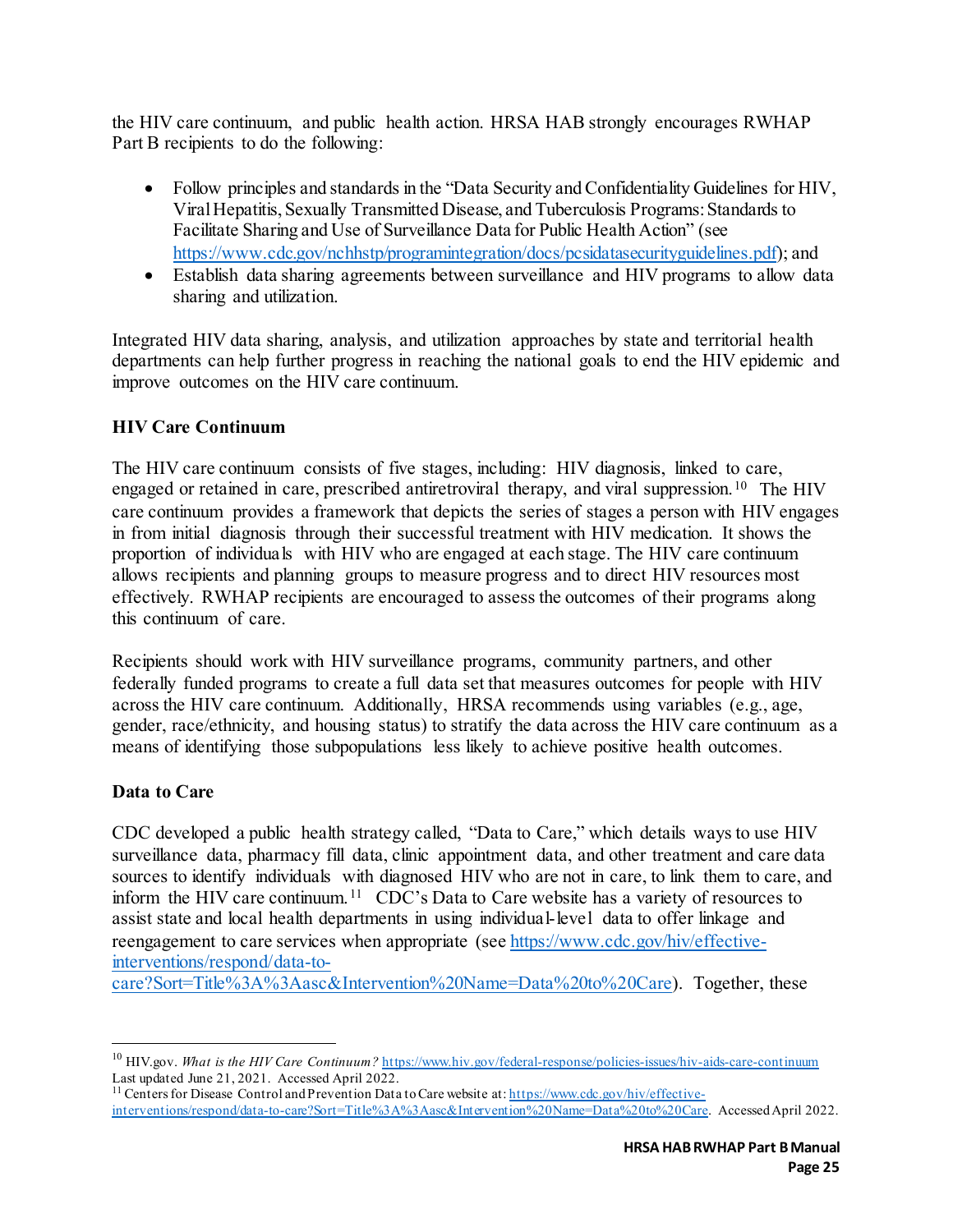resources provide additional examples of the ways in which recipients can use data to inform strategies to create a comprehensive system of care across the HIV care continuum.

#### **Integrated HIV Prevention and Care Planning**

Since 2015, HRSA has collaborated with CDC to create the Integrated HIV Prevention and Care Plan Guidance, including the SCSN (see

[https://ryanwhite.hrsa.gov/sites/default/files/ryanwhite/grants/integrated-hiv-dear-college-6-30-](https://ryanwhite.hrsa.gov/sites/default/files/ryanwhite/grants/integrated-hiv-dear-college-6-30-21.pdf) [21.pdf](https://ryanwhite.hrsa.gov/sites/default/files/ryanwhite/grants/integrated-hiv-dear-college-6-30-21.pdf) for the guidance released in June 2021). The CDC and HRSA intentionally structured the guidance to require recipients to compile data to inform planning goals. Integrated data sets included HIV surveillance data, HIV care continuum data, client-level needs assessments, SCSN data, RWHAP data, and other relevant data sources as appropriate. Integrated Guidance for Developing Epidemiologic Profiles, developed by CDC and HRSA, provides one set of guidance to assist recipients in developing integrated epidemiologic profiles using available data. (See [https://www.cdc.gov/hiv/pdf/guidelines/cdc-hiv-guidelines-developing-epidemiologic-profiles-](https://www.cdc.gov/hiv/pdf/guidelines/cdc-hiv-guidelines-developing-epidemiologic-profiles-2022.pdf)[2022.pdf.\)](https://www.cdc.gov/hiv/pdf/guidelines/cdc-hiv-guidelines-developing-epidemiologic-profiles-2022.pdf) Section IX, Planning Requirements for RWHAP Part B, has more information about integrated HIV prevention and care planning.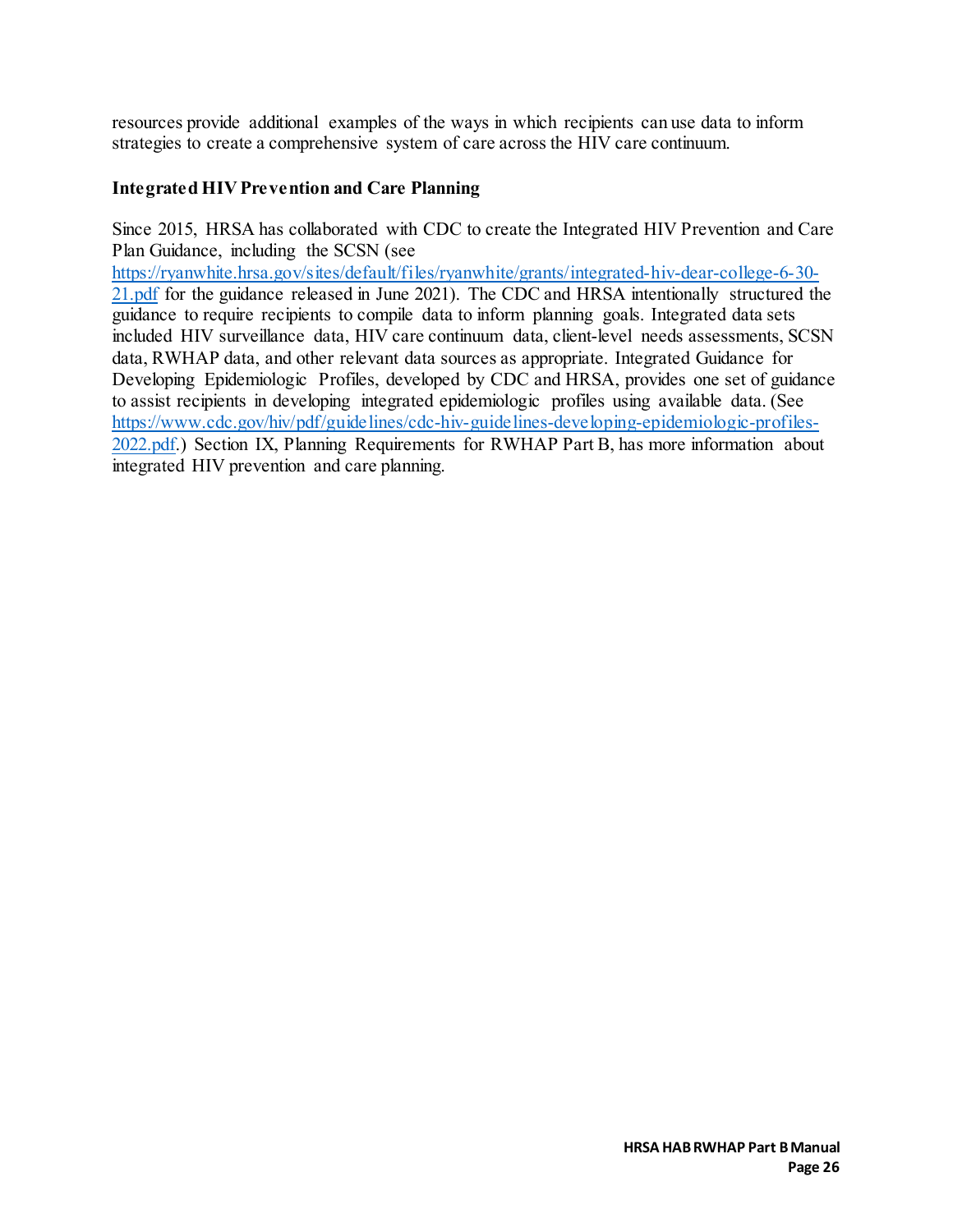# <span id="page-27-0"></span>**III. Chapter 4. Additional Technical Assistance Links and Resources**

The following links provide additional information on the RWHAP legislation and policies, and other related federal healthcare programs relevant to people with HIV.

- **HAB Policy Notices and Program Letters:** [https://ryanwhite.hrsa.gov/grants/policy](https://ryanwhite.hrsa.gov/grants/policy-notices)[notices](https://ryanwhite.hrsa.gov/grants/policy-notices) and [https://ryanwhite.hrsa.gov/grants/program-letters.](https://ryanwhite.hrsa.gov/grants/program-letters) HRSA HAB develops policies regarding legislation and provides guidance to recipients in understanding and implementing legislative requirements.
- **Integrated HIV Prevention and Care Plan Guidance, including the SCSN, CY 2022 – 2026:** [https://ryanwhite.hrsa.gov/sites/default/files/ryanwhite/grants/integrated-hiv](https://ryanwhite.hrsa.gov/sites/default/files/ryanwhite/grants/integrated-hiv-dear-college-6-30-21.pdf)[dear-college-6-30-21.pdf.](https://ryanwhite.hrsa.gov/sites/default/files/ryanwhite/grants/integrated-hiv-dear-college-6-30-21.pdf) Sets parameters for jurisdictional planning for RWHAP Part B recipients.
- **Access, Care, and Engagement (ACE) Technical Assistance (TA) Center:** [https://targethiv.org/ace.](https://targethiv.org/ace) Helps RWHAP recipients and subrecipients support their clients, especially people of color, to help them navigate the health care environment through enrollment in health coverage and improved health literacy. Develops practical tools and resources to support engagement, education, and health care coverage enrollment and renewal activities, helping to ensure RWHAP remains a payor of last resort.
- **Integrated HIV/AIDS Planning (IHAP) Technical Assistance (TA) Center**: [https://targethiv.org/ihap.](https://targethiv.org/ihap) Helps RWHAP Part A and Part B recipients, CDC's DHPfunded grantees, and their respective planning bodies with integrating planning, including the implementation and monitoring of their Integrated HIV Prevention and Care Plans. Provides national and targeted TA and promotes peer-to-peer sharing.
- **National HIV Care Continuum Data, HHS, HIV.gov:** [https://www.hiv.gov/federal](https://www.hiv.gov/federal-response/policies-issues/hiv-aids-care-continuum)[response/policies-issues/hiv-aids-care-continuum.](https://www.hiv.gov/federal-response/policies-issues/hiv-aids-care-continuum) Information on the HIV care continuum and the five stages people with HIV go through from diagnosis to achieving and maintaining viral suppression.
- **CDC Data to Care Interventions:** [https://effectiveinterventions.cdc.gov/en/2018](https://effectiveinterventions.cdc.gov/en/2018-design/data-to-care/group-1/data-to-care) [design/data-to-care/group-1/data-to-care.](https://effectiveinterventions.cdc.gov/en/2018-design/data-to-care/group-1/data-to-care) Information on data to care interventions, including essential elements, resources, and tools, as well as TA.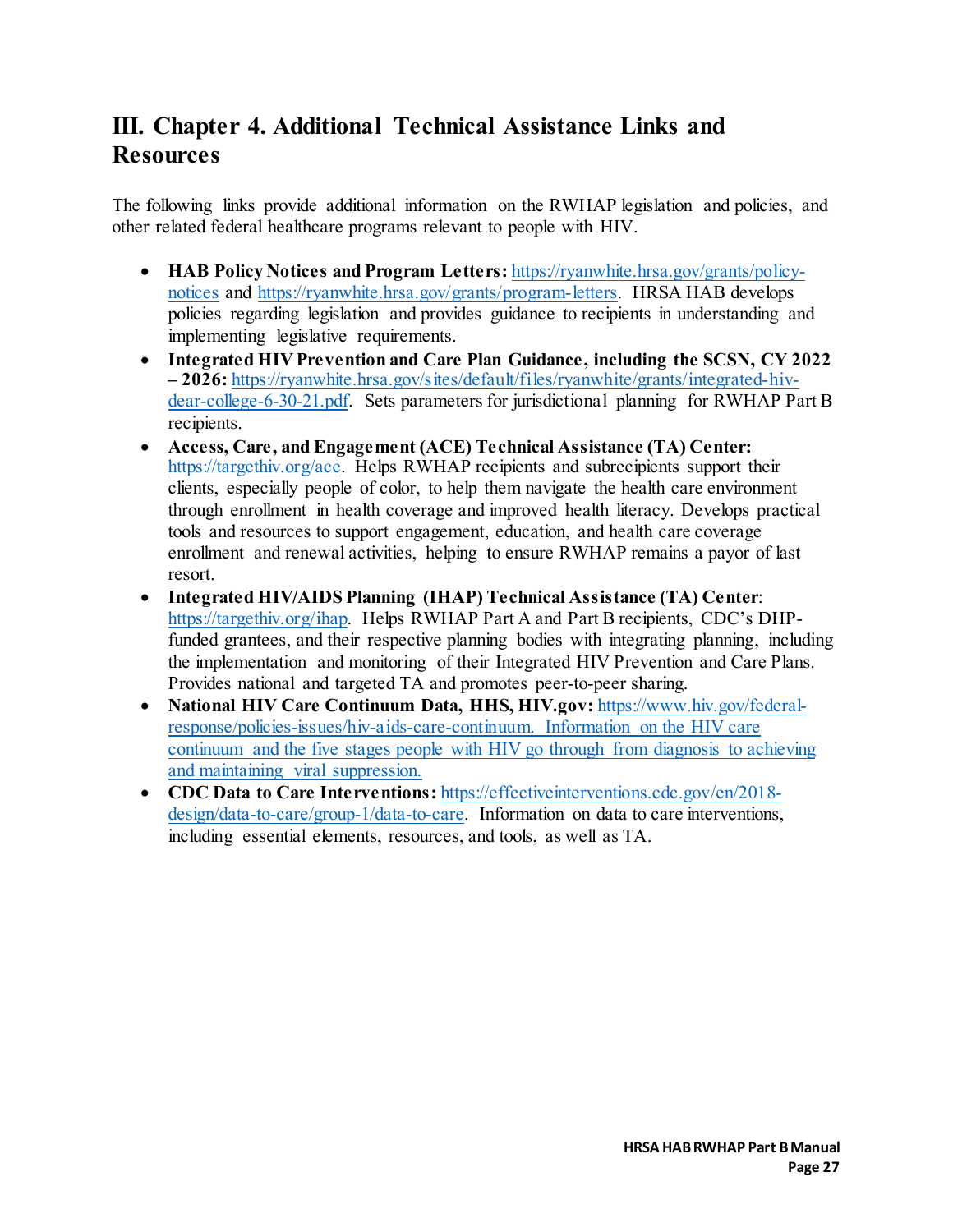# <span id="page-28-0"></span>**Section IV: Reporting Requirements**

# <span id="page-28-1"></span>**IV. Chapter 1. Introduction**

All recipients receiving federal funds are required to report fiscal and program information to the agency designated to administer the particular grant program. For RWHAP Part B recipients, that agency is HRSA HAB. In addition, the RWHAP legislation requires some specific reports from recipients that HRSA HAB must collect and review. The review and approval process for recipient reporting is determined by the types of report:

- **Programmatic reports** (e.g., the PTR) are reviewed and approved by the DSHAP PO;
- **Fiscal reports** (e.g., the Federal Financial Report (FFR)) are reviewed and approved by a Grants Management Specialist (GMS) in the Division of Grants Management Operations; and
- **Data reports** (e.g., Ryan White HIV/AIDS Program Services Report (RSR) and AIDS Drug Assistance Program Data Report (ADR)) are reviewed by HRSA HAB's Division of Data and Policy and by DSHAP.

In general, reports are required for one or more of the following reasons:

- To assure recipient compliance with requirements mandated by Congress on the use of RWHAP Part B funds. For example, RWHAP legislation requires RWHAP Part A and Part B recipients to use a proportionate amount of the grant funding to provide services to WICY living with HIV. Recipients must submit WICY Expenditures Reports or waiver requests with the Annual Progress Report (APR).
- To monitor the fiscal and programmatic integrity of the grant program, as required by legislation and policy, including the HHS GPS. For example, HRSA grant recipients must submit a program budget after receiving the NoA. Similarly, recipients are required to submit fiscal and programmatic information about subrecipients, including the RWHAP Part B Consolidated List of Contractors (CLC) and the Contract Review Certification (CRC).
- To monitor and track program activities and trends, prepare HRSA HAB reports on program accomplishments, and respond to inquiries from Congress, the OMB, the media, and the public at large. HRSA HAB is responsible for the fiscal and program integrity of RWHAP Part B recipients. HRSA HAB staff must be able to monitor and report on recipients' fiscal status, services provided, clients served, program accomplishments, and TA needs. Reports also are used by HRSA HAB to assess client outcomes and understand service utilization. For example, the RSR and ADR are reporting requirements that support HRSA HAB to meet these needs.

HRSA HAB also provides the software package CAREWare at no monetary charge for use in collecting and reporting client-level data necessary for completion of the ADR and/or RSR. Use of CAREWare is not required; however, recipients and service providers can use CAREWare to generate their annual reports for submission to HRSA HAB.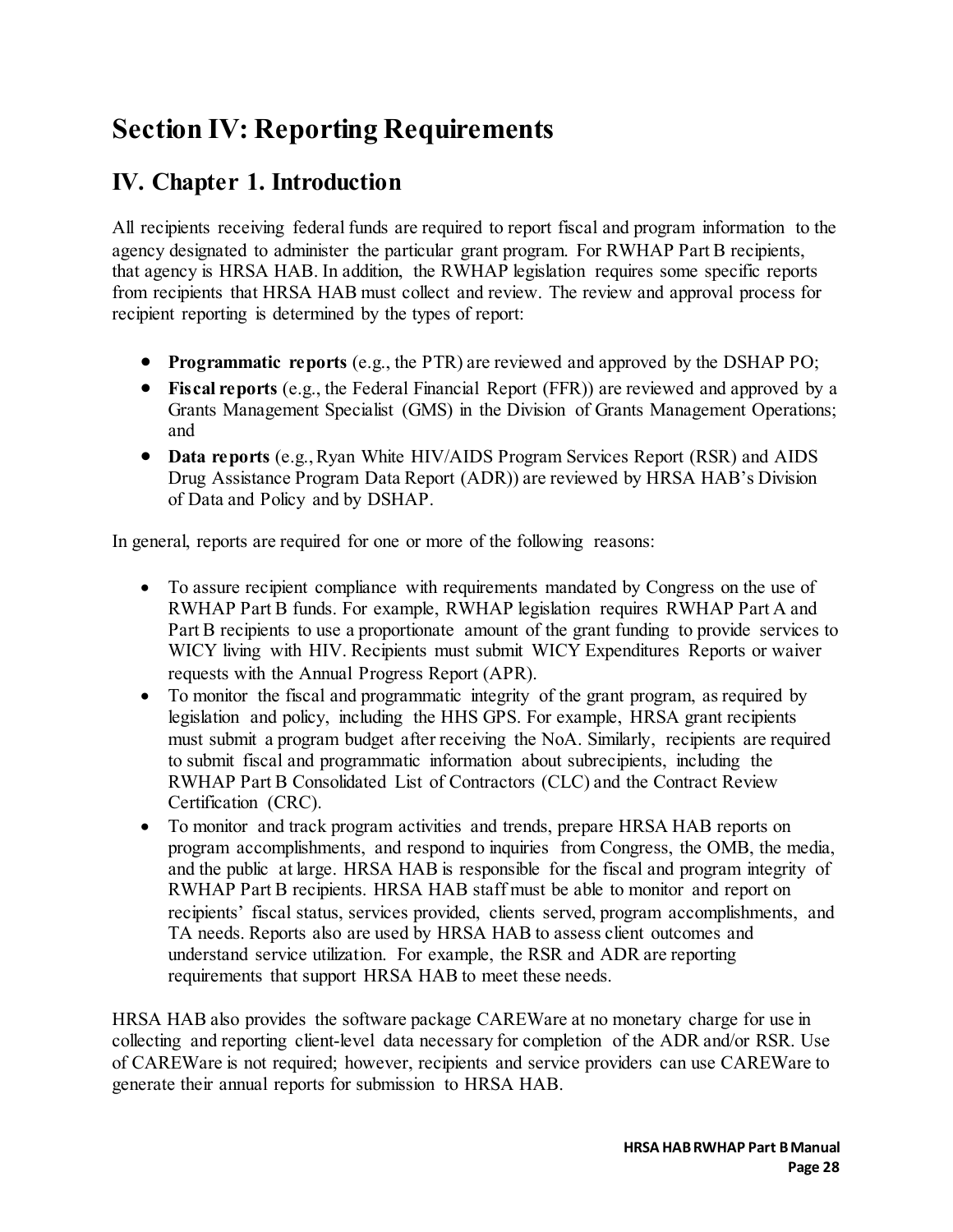# <span id="page-29-0"></span>**IV. Chapter 2. Relevant Authorities**

## **Legislative Requirements Regarding Use of Funds**

To meet RWHAP legislative, regulatory, and programmatic requirements, recipients must submit reports regarding the use of funds in accordance with applicable provisions. Some examples of legislatively mandated reporting requirements include the RWHAP Part B Unobligated Balance (UOB) Estimate and Estimated Carryover Request, the Interim FFR, and the WICY Expenditures Report.

## **Uniform Administrative Requirements and HHS Grants Policy Statement**

The Uniform Administrative Requirements, Cost Principles, and Audit Requirements for HHS Awards, 45 CFR part 75, provides the basis for systematic and periodic collection of information on all federal financial assistance programs. The HHS GPS makes the general terms and conditions of HHS discretionary grant and cooperative agreement awards available in a single document. These general terms and conditions are common across all HHS Operating Divisions (OPDIVs) and apply as indicated in the HHS GPS, unless there are legislative, regulatory, or award-specific requirements to the contrary. All other reporting requirements for the RWHAP Part B are mandated by the UAR and/or grants policy. These include the Final FFR and the MAI Annual Report.

General and award-specific requirements are outlined on NoAs as Grant Specific Term(s), Program Specific Term(s), Standard Term(s), Reporting Requirement(s), Condition(s), and/or Remark(s). All requirements (general and award-specific) are described in the NoA. Grantspecific terms set criteria or limits on how grant funds may be used.

Failure to comply with the NoA's general and award-specific requirements may result in enforcement actions, including a drawdown restriction being placed on the recipient's Payment Management System (PMS) account, the disallowance of funds, and/or other conditions. The Grants Management Officer (GMO), in collaboration with the DSHAP PO, may include awardspecific conditions to require correction of identified financial or administrative deficiencies, including submission of corrections or missing reports. When specific award conditions are imposed, the GMO and/or the DSHAP PO will notify the recipient of the nature of the condition(s), the reason why the condition(s) is being imposed, the type of corrective action(s) needed, the time allowed for completing the corrective action(s), and the method for requesting reconsideration of the condition(s). For additional information, see 45 CFR 75.207.

## <span id="page-29-1"></span>**IV. Chapter 3. Overview of RWHAP Part B Reporting Requirements**

Recipients are required to submit reporting requirements for each award received, including the following RWHAP Part B-specific awards: RWHAP Part B HIV Care Program, including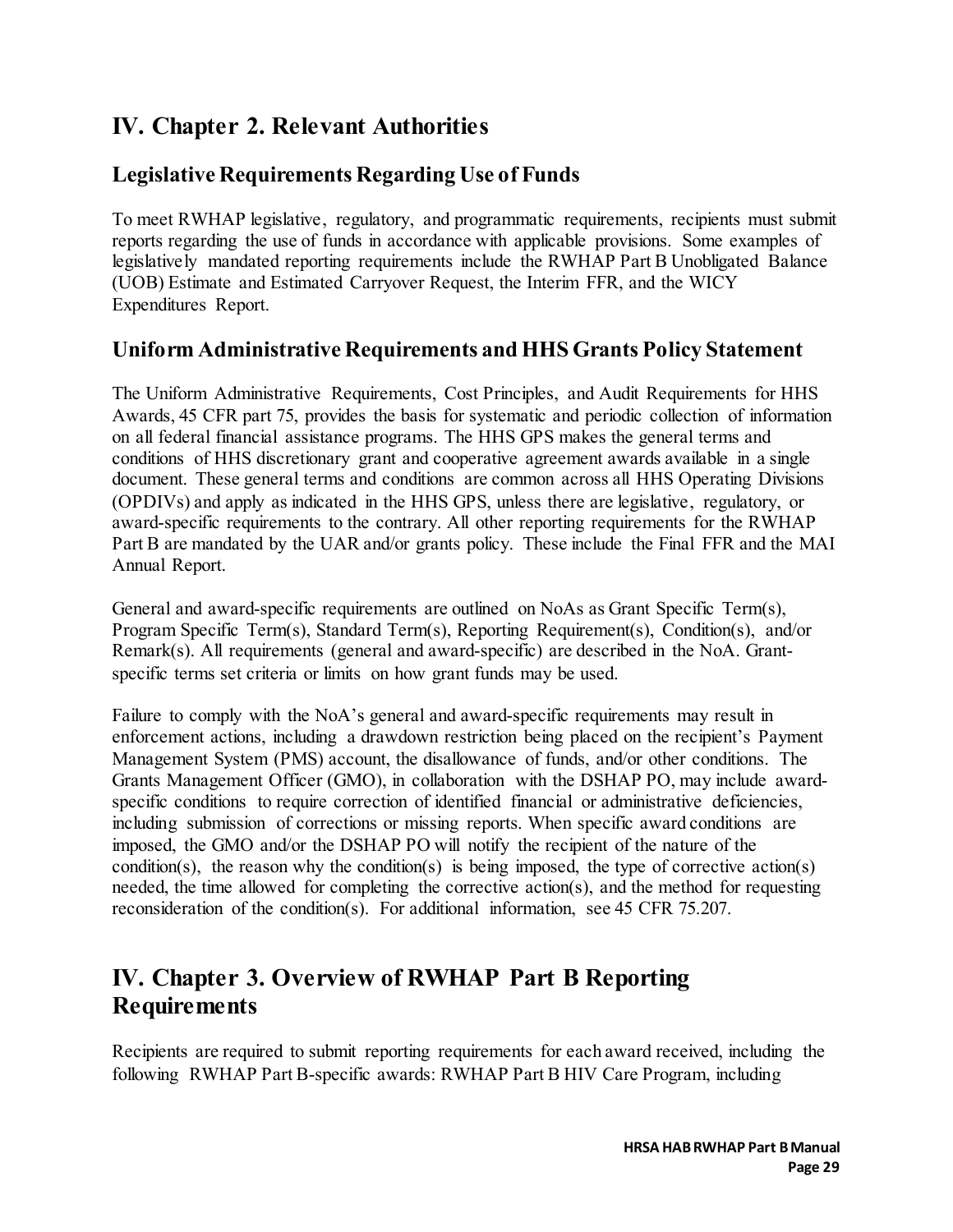ADAP Base (X07); RWHAP Part B Supplemental Grant Program (X08); and RWHAP Part B ADAP ERF (X09) awards.

The following tables provide a summary of required reports for each award.

| <b>RWHAP Part B HIV Care Program, Including ADAP (X07)</b><br><b>Reporting Requirements Summary Table</b>                                                                                                           |                                                                                                                                                                                                                                                                                                                              |  |
|---------------------------------------------------------------------------------------------------------------------------------------------------------------------------------------------------------------------|------------------------------------------------------------------------------------------------------------------------------------------------------------------------------------------------------------------------------------------------------------------------------------------------------------------------------|--|
| <b>Reporting Requirement</b>                                                                                                                                                                                        | <b>Components</b>                                                                                                                                                                                                                                                                                                            |  |
| <b>Program Terms Report</b><br>Due 90 days after final award.                                                                                                                                                       | Revised SF-424A<br>RWHAP Part B and MAI Allocations Report<br><b>RWHAP Part B Budget Narrative Spreadsheet</b><br>RWHAP Part B Implementation Plan<br><b>RWHAP Part B Consolidated List of Contractors</b><br><b>RWHAP Part B Contract Review Certification</b><br>Early Identification of Individuals with HIV/AIDS<br>Plan |  |
| <b>Non-Competing Continuation Progress</b><br>Report<br>Due date specified in the Electronic<br>Handbooks (EHBs).                                                                                                   | Required Form SF-PPR<br>Required Form SF-PPR2<br>Program-Specific Form                                                                                                                                                                                                                                                       |  |
| <b>Minority AIDS Initiative Plan and</b><br><b>Annual Report Template</b><br>Due 90 days after final award.                                                                                                         | RWHAP Part B MAI Plan and Annual Report<br>Template                                                                                                                                                                                                                                                                          |  |
| <b>Interim Federal Financial Report</b><br>Due 150 days after final award.                                                                                                                                          | Interim FFR (SF-425)                                                                                                                                                                                                                                                                                                         |  |
| <b>Unobligated Balances Estimate and</b><br><b>Estimated Carryover Request</b><br>Due January 31.<br>(This requirement was waived for Fiscal<br>Year 2020 and 2021 due to the COVID-19<br>public health emergency.) | <b>RWHAP Part B UOB Estimate and Estimated</b><br><b>Carryover Request</b>                                                                                                                                                                                                                                                   |  |
| <b>RWHAP Services Report</b><br>Due last Monday in March.                                                                                                                                                           | <b>RSR Grantee Report</b><br><b>RSR Provider Reports</b><br>RSR Client-Level Data Report                                                                                                                                                                                                                                     |  |
| <b>ADAP Data Report</b><br>Due first Monday in June.                                                                                                                                                                | <b>ADR</b> Grantee Data Report<br>ADR Client-Level Data Report                                                                                                                                                                                                                                                               |  |
| <b>MAI Plan and Annual Report Template</b><br>- Updated<br>Due 120 days after the end of the budget<br>period.                                                                                                      | RWHAP Part B MAI Plan and Annual Report<br>Template                                                                                                                                                                                                                                                                          |  |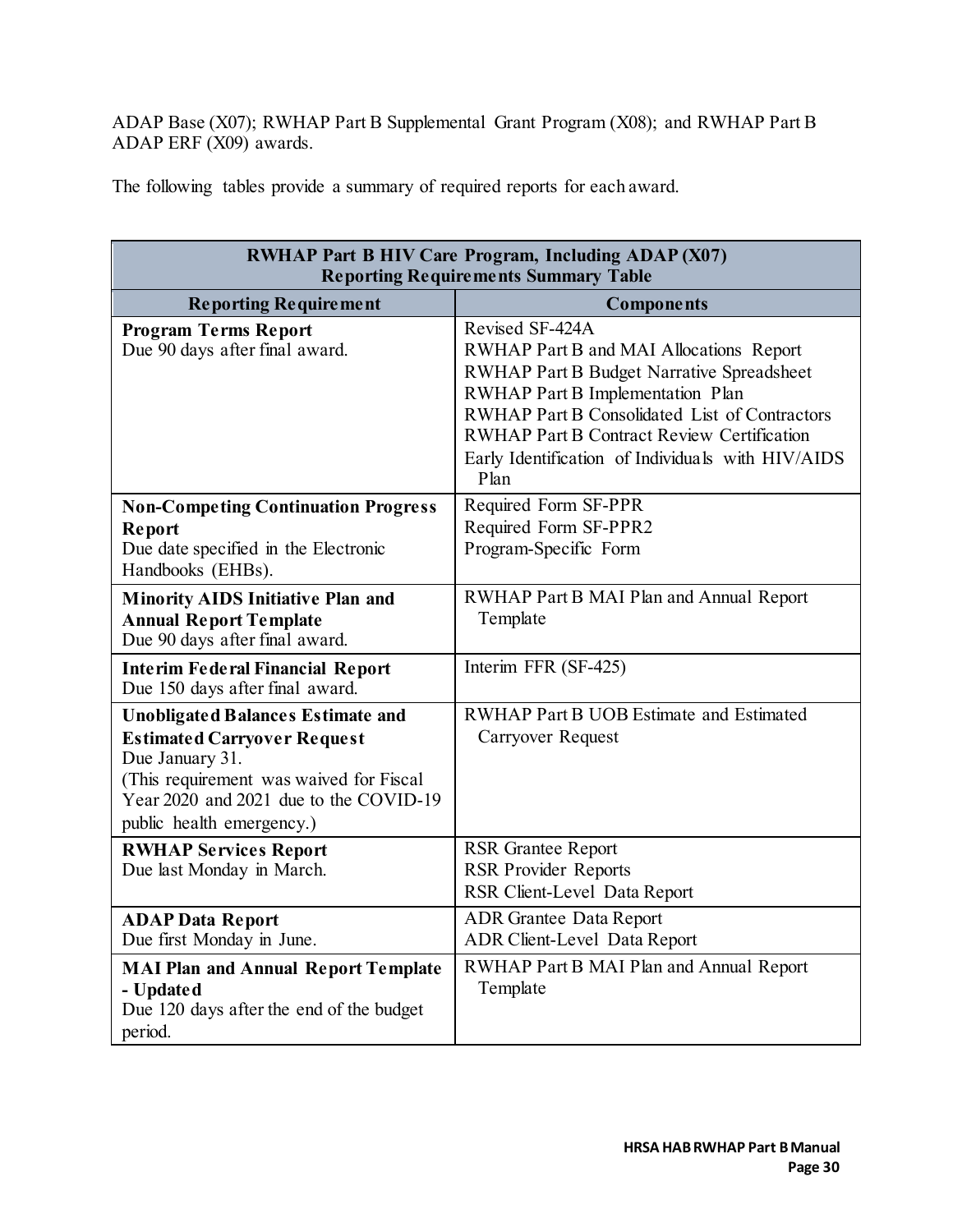| <b>RWHAP Part B HIV Care Program, Including ADAP (X07)</b>                                   |                                                                                                                                                                                                                                                                                                   |  |
|----------------------------------------------------------------------------------------------|---------------------------------------------------------------------------------------------------------------------------------------------------------------------------------------------------------------------------------------------------------------------------------------------------|--|
| <b>Reporting Requirements Summary Table</b>                                                  |                                                                                                                                                                                                                                                                                                   |  |
| <b>Reporting Requirement</b>                                                                 | <b>Components</b>                                                                                                                                                                                                                                                                                 |  |
| <b>Annual Progress Report</b><br>Due 120 days after the end of the budget<br>period.         | RWHAP Part B Implementation Plan Update<br><b>RWHAP Part B Progress Report Narrative</b><br>Early Identification of Individuals with AIDS<br>Update<br>Certification of Aggregate Administrative Cost<br><b>RWHAP WICY Report</b><br>Integrated HIV Prevention and Care Plan Update<br>CQM Update |  |
| <b>Expenditures Report</b><br>Due 120 days after the end of the budget<br>period.            | RWHAP Part B and MAI Expenditures Report                                                                                                                                                                                                                                                          |  |
| <b>Final Federal Financial Report</b><br>Due 120 days after the end of the budget<br>period. | RWHAP Part B Final FFR (SF-425)                                                                                                                                                                                                                                                                   |  |
| <b>Carryover Request</b><br>Due within 30 days of the Final FFR due<br>date.                 | <b>RWHAP Part B UOB/Carryover Request</b>                                                                                                                                                                                                                                                         |  |

T.

| <b>RWHAP Part B Supplemental Grant Program (X08)</b><br><b>Reporting Requirements Summary Table</b> |                                                                                                                                                                                                                                                                                                                                 |  |
|-----------------------------------------------------------------------------------------------------|---------------------------------------------------------------------------------------------------------------------------------------------------------------------------------------------------------------------------------------------------------------------------------------------------------------------------------|--|
| <b>Reporting Requirement</b>                                                                        | <b>Components</b>                                                                                                                                                                                                                                                                                                               |  |
| <b>Program Terms Report</b><br>Due 90 days after final award.                                       | Revised SF-424A<br>RWHAP Part B Supplemental Allocations Report<br><b>RWHAP Part B Supplemental Budget Narrative</b><br>Spreadsheet<br>RWHAP Part B Supplemental Implementation Plan<br>RWHAP Part B Supplemental Consolidated List of<br>Contractors (CLC)<br>RWHAP Part B Supplemental Contract Review<br>Certification (CRC) |  |
| <b>RWHAP Services Report (RSR)</b><br>Due last Monday in March.                                     | <b>RSR</b> Grantee Report<br><b>RSR Provider Reports</b><br>RSR Client-Level Data Report                                                                                                                                                                                                                                        |  |
| <b>Annual Progress Report (APR)</b><br>Due 120 days after the end of the budget<br>period.          | <b>RWHAP Part B Supplemental Annual Progress</b><br>Report                                                                                                                                                                                                                                                                      |  |
| <b>Expenditures Report</b><br>Due 120 days after the end of the budget<br>period.                   | RWHAP Part B Supplemental Expenditures Report                                                                                                                                                                                                                                                                                   |  |

٦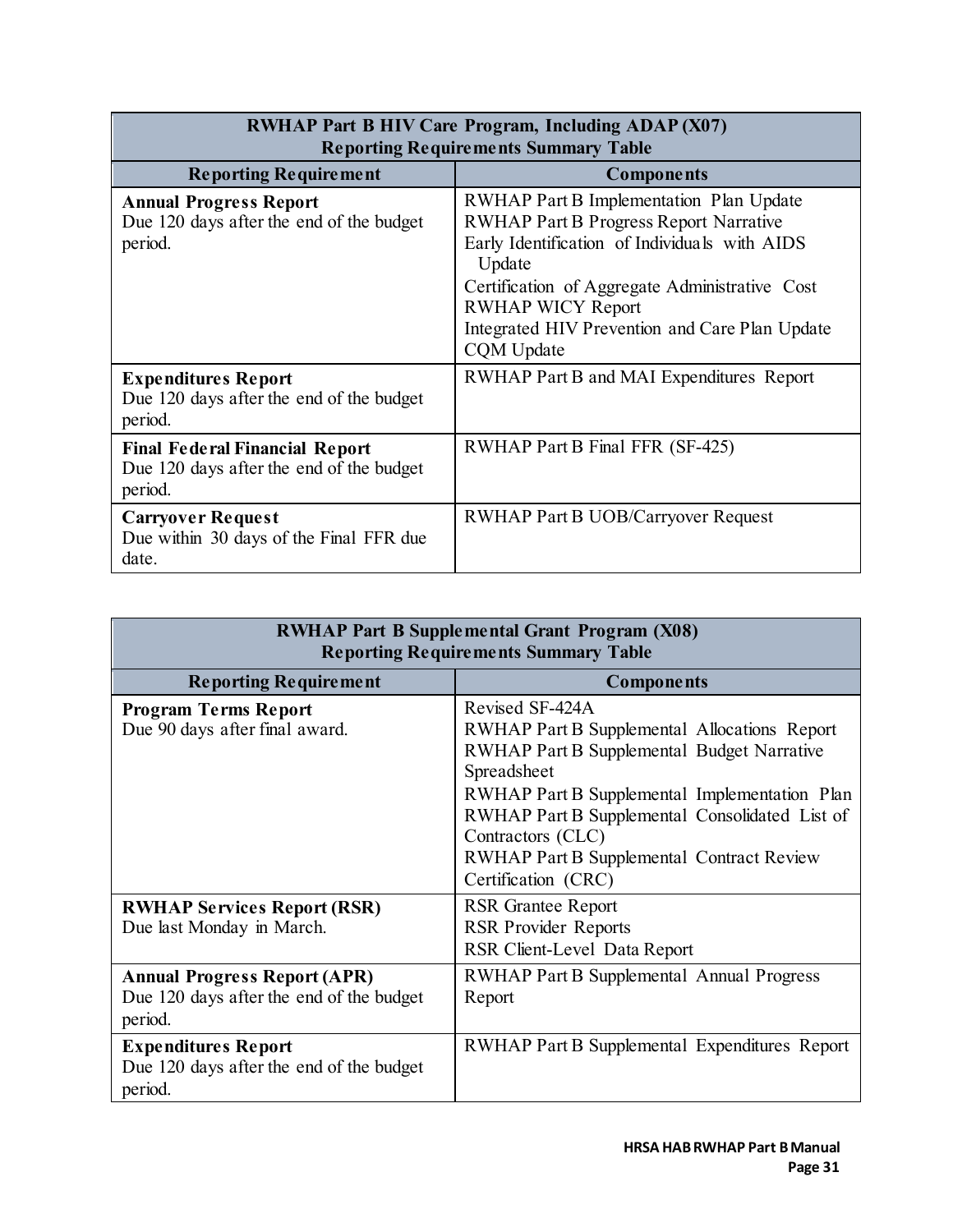| <b>RWHAP Part B Supplemental Grant Program (X08)</b><br><b>Reporting Requirements Summary Table</b> |                                                    |  |
|-----------------------------------------------------------------------------------------------------|----------------------------------------------------|--|
| <b>Reporting Requirement</b>                                                                        | <b>Components</b>                                  |  |
| <b>Federal Financial Report (FFR)</b><br>Due 120 days after the end of the budget<br>period.        | RWHAP Part B Supplemental Final FFR (SF-425)       |  |
| <b>Carryover Request</b><br>Due within 30 days of the Final FFR<br>submission.                      | RWHAP Part B Supplemental UOB/Carryover<br>Request |  |

| <b>ADAP Emergency Relief Fund (X09)</b><br><b>Reporting Requirements Summary Table</b> |                                           |  |
|----------------------------------------------------------------------------------------|-------------------------------------------|--|
| <b>Reporting Requirement</b>                                                           | Components                                |  |
| <b>Programs Terms Report</b>                                                           | Revised SF-424A                           |  |
| Due 90 days after final award.                                                         | <b>RWHAP ADAP ERF Allocations Report</b>  |  |
|                                                                                        | <b>RWHAP ADAP ERF Budget Narrative</b>    |  |
|                                                                                        | Spreadsheet                               |  |
|                                                                                        | RWHAP ADAP ERF Work Plan and Work Plan    |  |
|                                                                                        | Narrative                                 |  |
|                                                                                        | <b>RWHAP ADAP ERF CLC</b>                 |  |
|                                                                                        | <b>RWHAP ADAP ERF CRC</b>                 |  |
| <b>Semi-Annual Report</b>                                                              | RWHAP Part B ADAP ERF Semi-Annual Report  |  |
| Due 30 days after the first six months of                                              |                                           |  |
| the budget period.                                                                     |                                           |  |
| <b>ADAP Data Report</b>                                                                | <b>ADR</b> Grantee Data Report            |  |
| Due first Monday in June.                                                              | ADR Client-Level Data Report              |  |
| <b>Annual Progress Report</b>                                                          | RWHAP Part B ADAP ERF Annual Progress     |  |
| Due 120 days after the end of the budget                                               | Report                                    |  |
| period.                                                                                |                                           |  |
| <b>Expenditures Report</b>                                                             | RWHAP Part B ADAP ERF Expenditures Report |  |
| Due 120 days after the end of the budget                                               |                                           |  |
| period.                                                                                |                                           |  |
| <b>Federal Financial Report</b>                                                        | RWHAP Part B ADAP ERF Final FFR (SF-425)  |  |
| Due 120 days after the end of the budget                                               |                                           |  |
| period.                                                                                |                                           |  |
| <b>Carryover Request</b>                                                               | RWHAP Part B ADAP ERF UOB/Carryover       |  |
| Due within 30 days of the Final FFR                                                    | Request                                   |  |
| submission.                                                                            |                                           |  |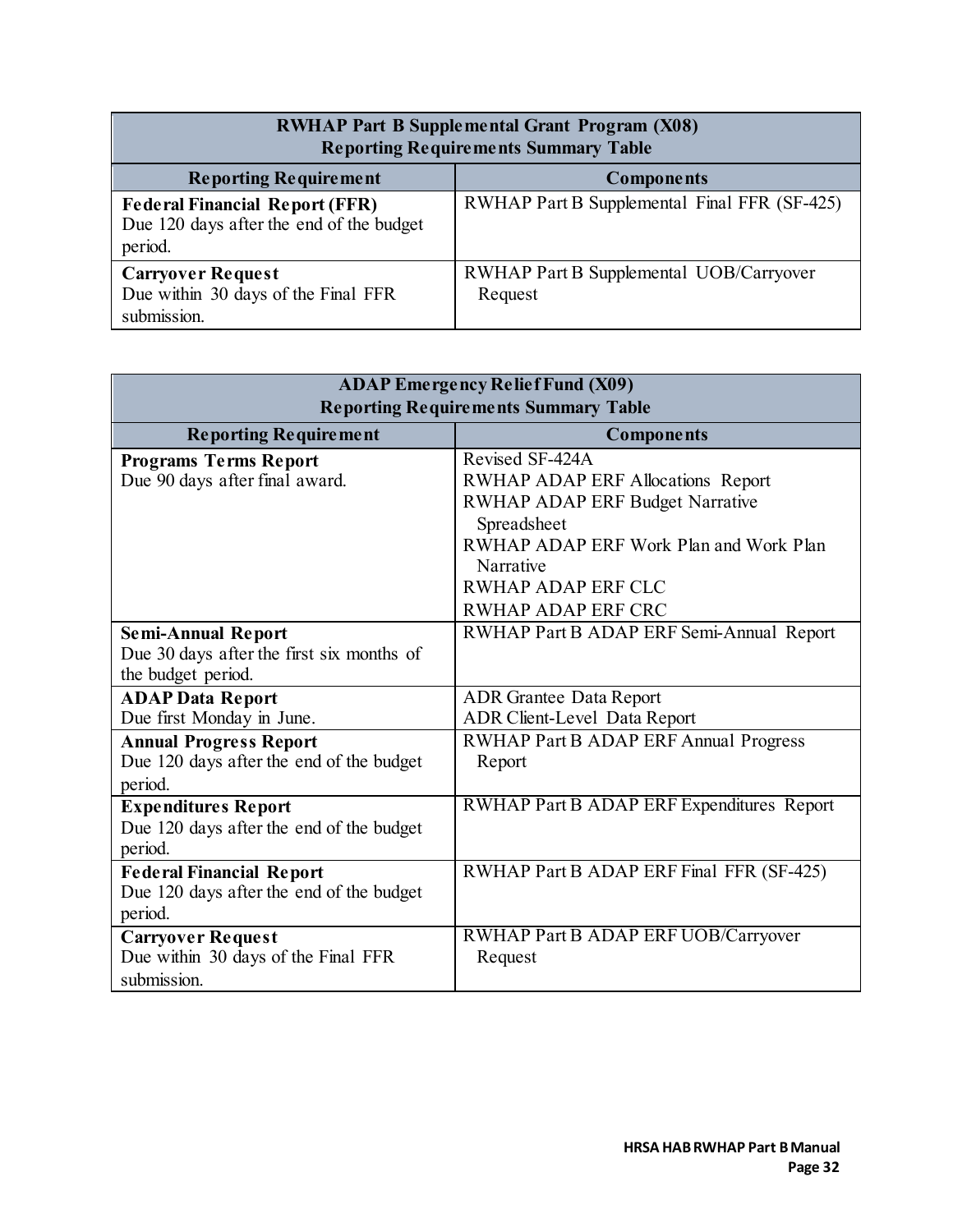# <span id="page-33-0"></span>**IV. Chapter 4. Description of RWHAP Part B Reporting Requirements**

Below is a description of eachRWHAP Part B reporting requirement, its purpose, and the general due date. Guidelines and submission instructions for all reporting requirements are provided via the HRSA EHBs and are available through the DSHAP PO. Please refer to the NoA and the EHBs for budget period specific requirements and exact due dates.

#### **Program Terms Report (X07, X08, and X09) Due 90 days after final award.**

The PTR requires the recipient to update information provided in the full grant application (in year one of the five-year grant period of performance) or the NCC Progress Report (in years two through five of the grant period of performance) once the final grant award amount is issued. The submitted PTR must follow reporting guidelines and submission instructions. Instructions indicate when provided templates are required to be used. When templates are not required, information in the templates is still required. For X07 and X08 awards, the PTR guidelines and instructions are provided in the Grant Contract Management System (GCMS) PTR web application. For X09 awards, the PTR guidelines and instructions are provided in the EHBs.

The report must include the following seven items:

#### **1) Revised SF-424A (X07, X08, and X09): Budget Information—Non-Construction Programs**

The SF-424A submitted with the RWHAP Part B grant application (X07, X08 or X09) must be revised and resubmitted as part of the PTR. The SF-424A must reflect budget allocations based on the final award. The SF-424A must reflect the final grant award, be based on priorities established by the recipient in the Integrated HIV Prevention and Care Plan, including the SCSN, and be prepared using applicable cost principles and HRSA HAB program policies. The recipient should follow the budget guidance provided in the corresponding NOFO or NCC Progress Report Instructions. Funds are subject to certain requirements, restrictions, and limitations as described in the NOFO, NoA, and the RWHAP legislation.

#### **2) Allocations Report (X07, X08, and X09)**

The Allocations Report is submitted on an OMB-approved form and indicates the categories and priority areas (core medical and support service categories) provided by the recipient for the current budget period and the funding dollar amount for each service category. It must reflect the amount of funds awarded in the final NoA. For X07 and X08 awards only, recipients must demonstrate compliance with the 75/25 core medical services requirement in this report.

#### **3) Budget Narrative Spreadsheet (X07, X08, and X09)**

The Budget Narrative Spreadsheet is the descriptive information used to explain and justify the amounts budgeted within each program budget category. It must reflect budget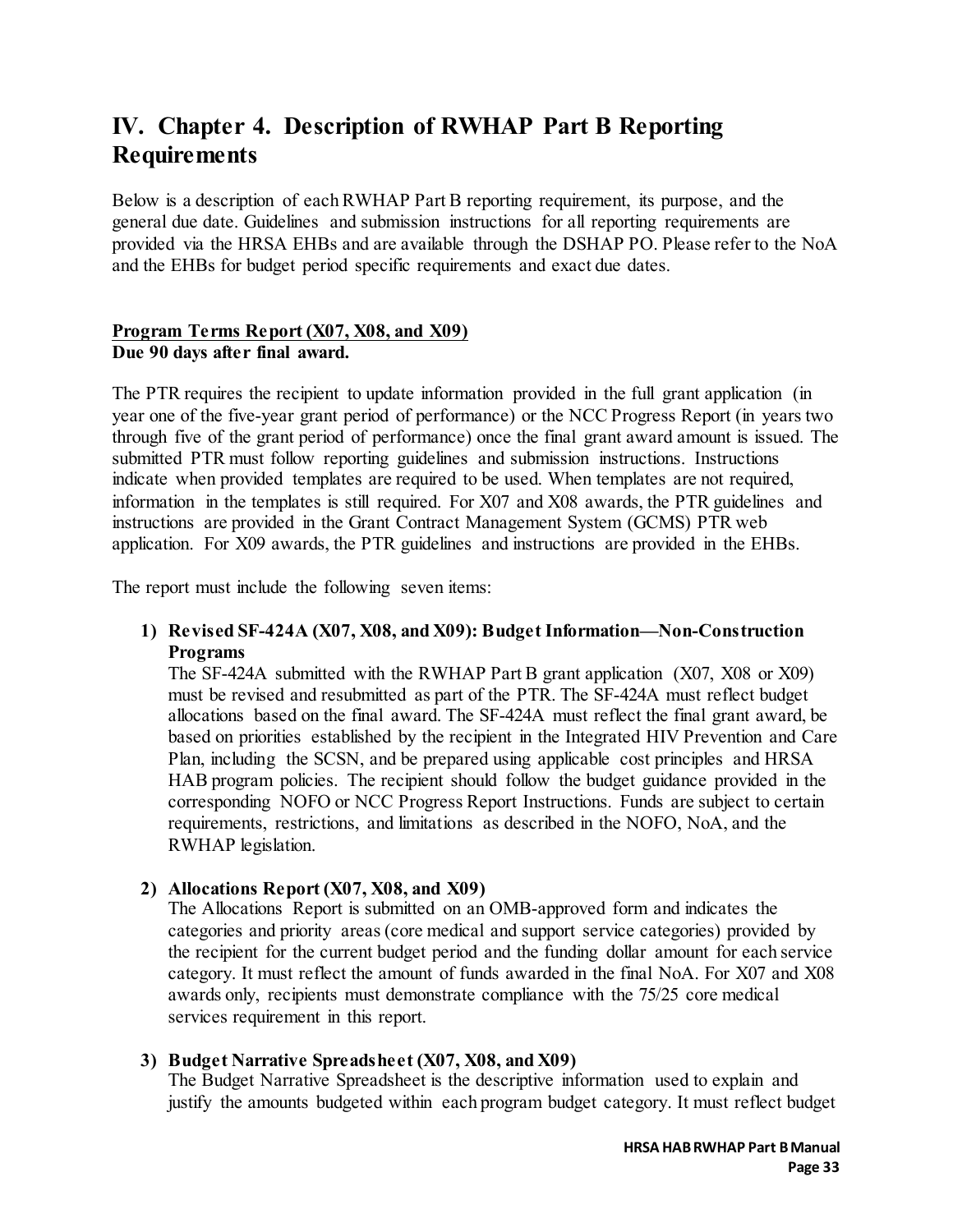allocations based on the final award for the one-year budget period. A categorical budget and narrative justification are required for the amounts requested for each line in the budget. The Budget Narrative Spreadsheet should specifically describe how each item will support the achievement of proposed objectives. The recipient should follow the budget guidance provided in the corresponding NOFO and in the PTR instructions. Funds are subject to certain requirements, restrictions, and limitations as described in the NOFO, NoA, and the RWHAP legislation.

#### **4) Implementation Plan (X07 and X08) or Work Plan (X09)**

The Implementation Plan or Work Plan outlines how the recipient will ensure people with HIV have access to a comprehensive continuum of HIV care and must address each utilized service category and the specific amount to be funded by the corresponding grant award for the current budget period. For X07, it should include RWHAP Part B Base, ADAP Base, ADAP Supplemental (if applicable), MAI (if applicable), and EC (if applicable) funding. All core medical and support services and funding amounts identified in this plan must be consistent with the Allocations Report. HRSA HAB recommends that the Implementation Plan or Work Plan be submitted on the suggested template provided.

#### **5) Consolidated List of Contracts (CLC) (X07, X08, and X09)**

The CLC identifies the name, contract amount, and service/activity to be provided for all core medical and support services subawards, contracts, or other legal agreements using grant funding. HRSA HAB uses this information to monitor and track the use of grant funds for compliance with program and grant policies and requirements.

#### **6) Contract Review Certification (CRC) (X07, X08, and X09)**

The CRC is used to certify all RWHAP Part B direct core medical and support service contracts administered by the recipient. Both the recipient project director and the budget (fiscal) officer must sign the CRC to certify that all core medical and support service contracts have been reviewed by program and administrative/fiscal staff to ensure compliance with HRSA HAB policies.

## **7) Early Identification of Individuals with HIV/AIDS Plan (EIIHA) (X07)**

The EIIHA Plan is a document that describes the process for linking people identified in the EIIHA data to both prevention (for HIV-negative clients) and care services (for clients with diagnosed HIV infection).

#### **Non-Competing Continuation (NCC) Progress Report (X07) Due date specified in EHBs.**

The NCC Progress Report is a required report that must be submitted through the EHBs for continued funding during years two through five of the five-year X07 period of performance. The elements reported in the programmatic sections of the NCC Progress Report are used for the RWHAP Part B formula funding calculations.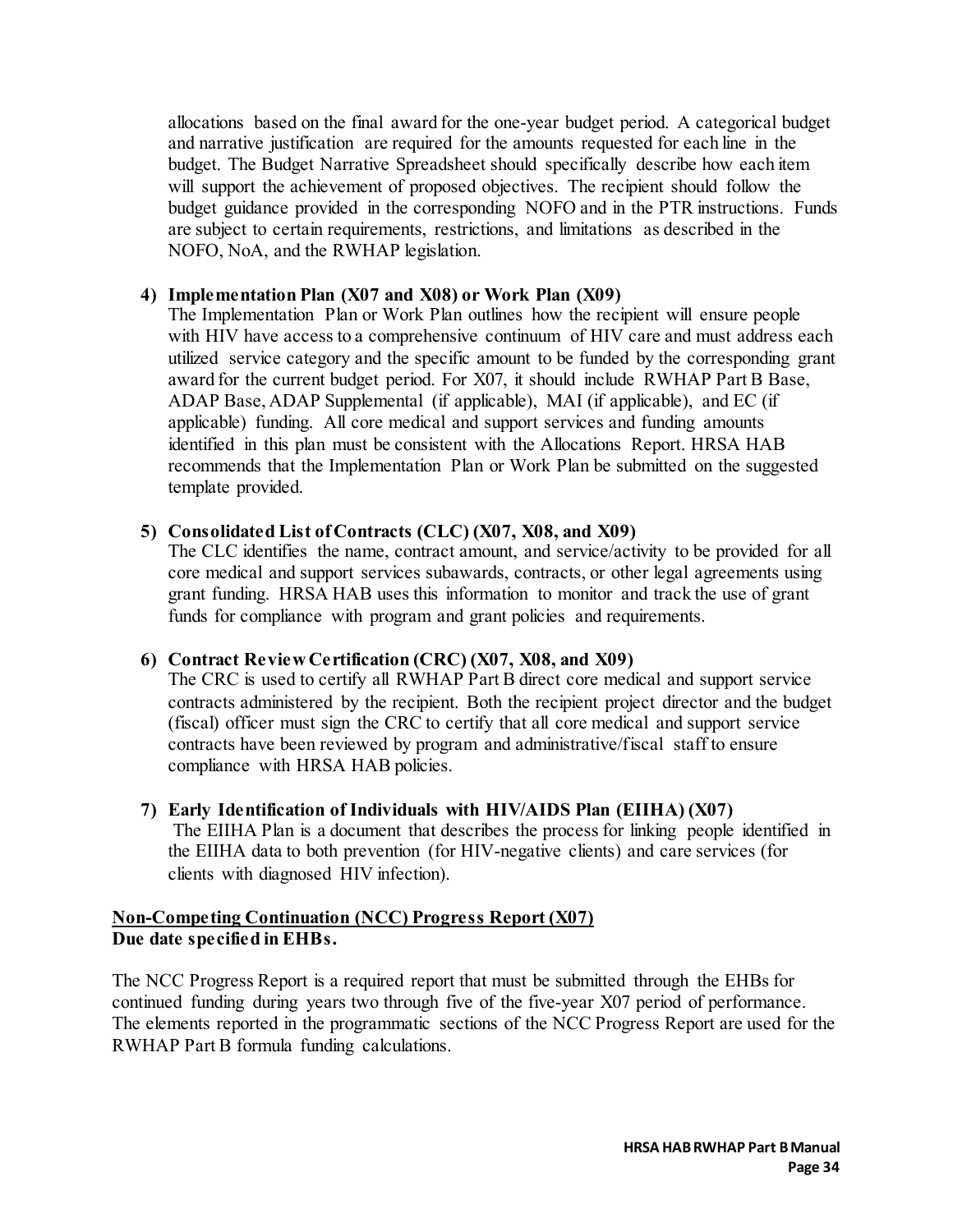The NCC Progress Report includes three components: the SF-PPR, the SF-PPR2, and one program-specific form. These forms are completed in the EHBs. NCC Progress Report user guides and instructions are available in the EHBs.

Failure to submit the NCC Progress Report by the established deadline or submission of an incomplete or nonresponsive NCC Progress Report may result in a delay in NoA issuance.

#### **MAI Plan (X07) Due 90 days after final award.**

The RWHAP Part B MAI Plan is submitted on the RWHAP Part B MAI Plan and Annual Report template to document the planned use of RWHAP Part B MAI funds for the budget period. For this submission, the following tabs must be completed:

- Contact information;
- Outreach (if applicable), including Section I, Section II items #9 through #10, and Section III items #13 and #14; and
- Education (if applicable), including Section I, Section II items  $#9$  through  $#10$ , and Section III items #13 and #14.

#### **Semi-Annual Report (X09)**

#### **Due 30 days after the first six months of the budget period.**

The Semi-Annual Report documents expenditures by service category, unit, and number of clients, and for cost-containment measures for the first six-month period of the budget period.

#### **Interim FFR (X07) Due 150 days after the final award.**

The Interim FFR is submitted using form SF-425 to document total expenditures and projected obligations from April 1 to 120 days after the final grant award amount is issued. Recipients must follow the deadlines and reporting periods provided in the EHBs.

The recipient reports the amount of RWHAP Part B funds for the current budget period that have been expended and that have been obligated and made available for expenditure during the required reporting period. The recipient can use Line F on the Interim FFR to report any unliquidated obligations (please note that this line cannot be used on the Final FFR). Unliquidated obligations can be reported on either a cash or an accrual basis. On a cash basis, unliquidated obligations include obligations that have been incurred but not yet paid. On an accrual basis, unliquidated obligations include obligations that have been incurred but the actual amount to be paid has not yet been verified.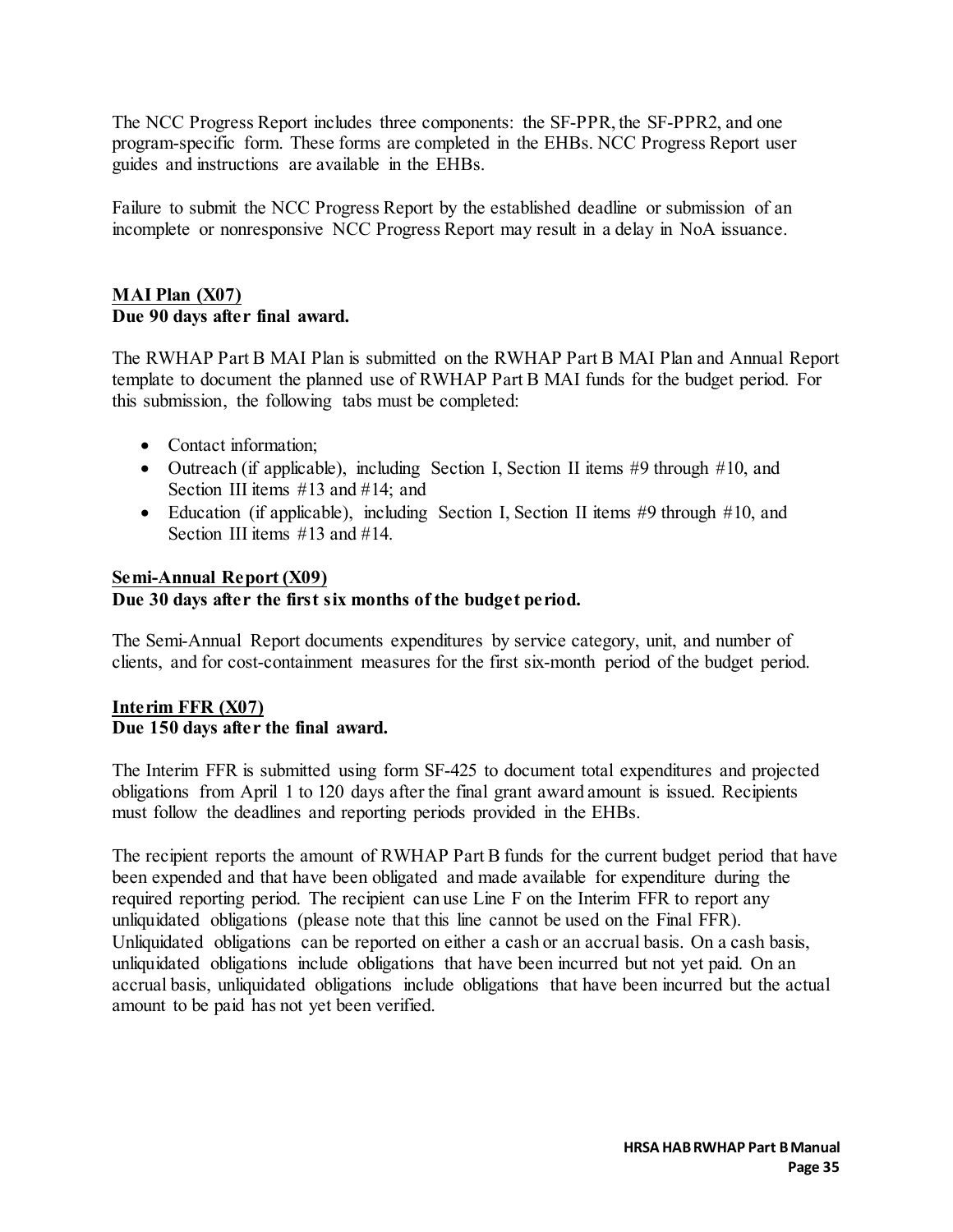#### **Important Notes:**

The recipient is required to demonstrate that 75 percent of the funds were obligated. Failure to document 75 percent obligation (not expenditure) of the RWHAP Part B award will result in a financial penalty (see Section VIII, Grants Administration, Chapter 4.5 for more information on RWHAP Part B financial penalties).

This financial penalty was automatically waived due to the COVID-19 public health emergency for awards funded in Fiscal Years 2020, 2021 and 2022. See Section I, Preface, Summary of Changes for more information on COVID-19 waivers.

#### **UOB Estimate and Estimated Carryover Request (X07) Due 60 days before the end of the budget period.**

The RWHAP Part B UOB Estimate and Estimated Carryover Request provide an estimate of potential unobligated funds and the intended use of those funds. The recipient must submit by January 31 an estimate of its projected unobligated balance for the current budget period and an estimated carryover request, including the intended use of funds.

#### **Important Notes:**

If a UOB estimate for X07 is not submitted by January 31, no carryover request (except for MAI carryover) will be permitted.

This financial penalty was automatically waived due to the COVID-19 public health emergency for awards funded in Fiscal Years 2020 and 2021. See Section I, Preface, Summary of Changes for more information on COVID-19 waivers. Congress provided the same waiver authority for funds awarded in Fiscal Year 2022; HAB is requiring recipients to specifically request this waiver.

#### **RWHAP Services Report (RSR) Due last Monday in March.**

The purpose of the RSR is to collect information on recipients, subrecipient providers, and clients served by the RWHAP (excluding ADAP) during a calendar year. Since 2010, clientlevel RSR data have been used to understand demographic characteristics, service utilization, and clinical outcomes of clients receiving RWHAP services.

The RSR includes three main components: the Recipient Report, the Provider Report, and the Client-Level Data Report. The Recipient Report collects general information on the recipient and identifies each funded subrecipient. The Provider Report collects basic information about both the provider and the services the provider delivered under each of its RWHAP contracts. The Client-Level Data Report contains information on demographic characteristics, HIV clinical information, and service utilization for RWHAP clients who received core medical or support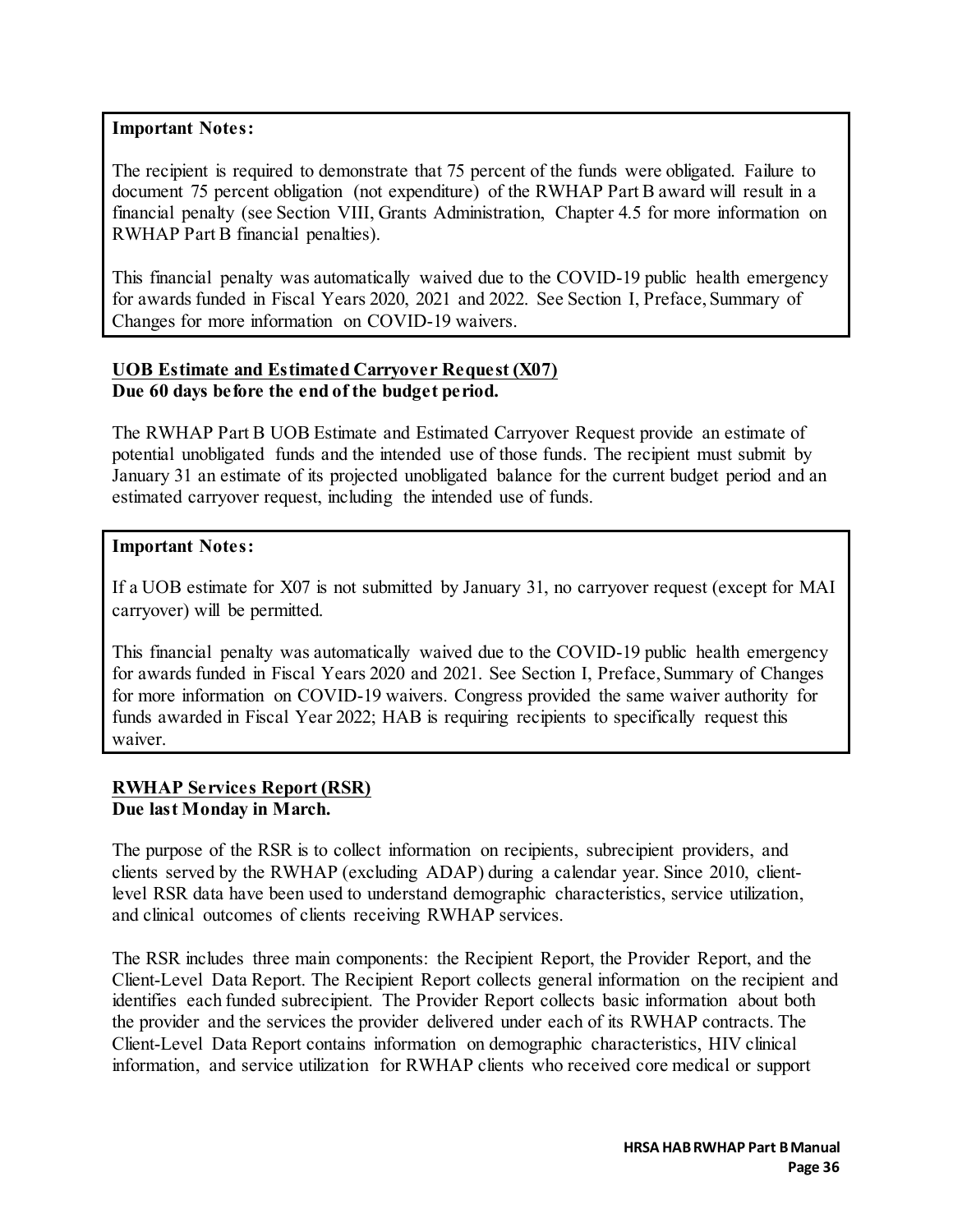services during the reporting period. All client-level data are de-identified, and all measures have been taken on the part of HRSA HAB to protect the data.

All RWHAP recipients are responsible for coordinating with and ensuring reporting of each funded subrecipient. RWHAP Part B consortia must submit one RSR for each subrecipient provider. All RWHAP recipients are responsible for training service providers and any other reporting entities on collecting and reporting data for the RSR. Recipients also are responsible for the following:

- Reviewing service provider reports to ensure accuracy prior to submitting to HRSA HAB;
- Submitting completed data reports to HRSA HAB by the deadline provided; and
- Cooperating in verification of data following submission.

Information and instructions on completing these reports can be found in the RSR Instruction Manual located at [https://targethiv.org/library/rsr-instruction-manual.](https://targethiv.org/library/rsr-instruction-manual) HRSA HAB supports TA providers and provides tools that can assist both recipients and subrecipients in addressing issues related to the RSR, the ADR, CAREWare and EHBs. For more information on RWHAP data support, visit https://ryanwhite.hrsa.gov/grants/manage/reporting-requirements.

#### **ADAP Data Report Due the first Monday in June.**

HRSA HAB requires all RWHAP B recipients report ADAP programmatic and client-level data using the ADR. The ADR was developed and implemented in 2013. The ADR enables HAB to evaluate the impact of the ADAP on a national level and allows HAB to characterize the individuals using the program, describe the ADAP-funded services being used, and delineate the costs associated with these services. The ADAP client-level data is used to:

- Monitor the clinical outcomes of clients receiving medication assistance through ADAP;
- Monitor the use of ADAP funds in addressing the HIV epidemic in the United States;
- Monitor the support provided by ADAP to the most vulnerable communities, especially minorities;
- Address the data needs of Congress and the Department of Health and Human Services (HHS) concerning the HIV epidemic and the RWHAP; and
- Monitor progress toward the national goals to end the HIV epidemic.

The ADR includes two components, the Recipient Report and the Client-Level Data Report. The Recipient Report contains information on the ADAP's program administration, medication purchasing mechanisms, funding, expenditures, and formulary**.** The Client-Level Data Report contains records of all clients enrolled in ADAP during the calendar year and provides information on client demographics, service utilization, and clinical outcomes. The ADR must be submitted in a specific file format (.xml), and all client-level data are de-identified. The webbased system includes built-in validations and warnings to assure that the data is internally consistent.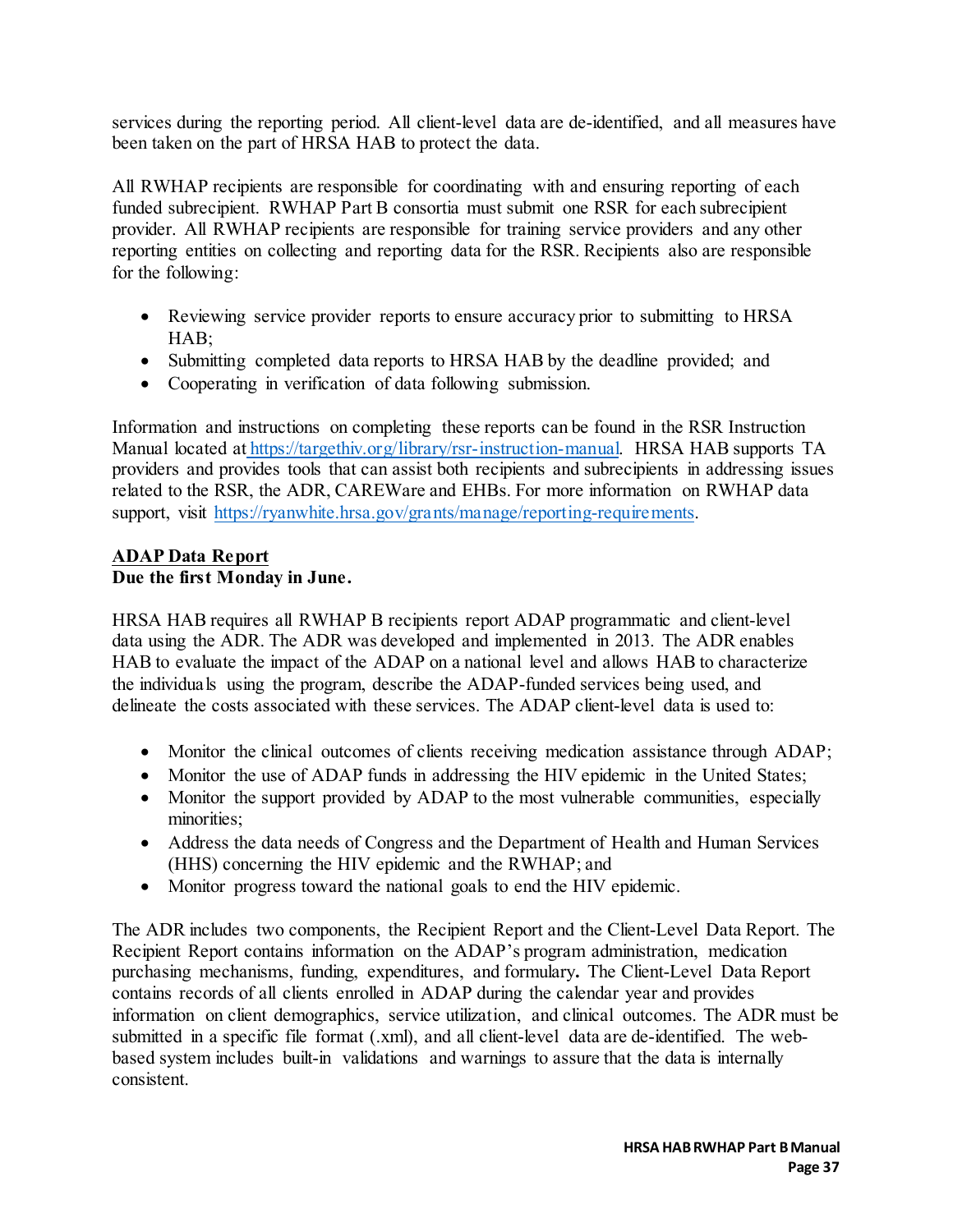All RWHAP B recipients are responsible for the following:

- Ensuring the submission of required ADR client-level data annually;
- Ensuring accuracy of ADR data prior to submission; and
- Cooperating in verification of data following submission.

Instructions for completing the ADR can be found in the [ADR Instruction Manual](https://careacttarget.org/library/adr-instruction-manual) located at [https://targethiv.org/library/adr-instruction-manual.](https://targethiv.org/library/adr-instruction-manual) HRSA HAB supports TA providers and provides tools that can assist both recipients and subrecipients to address issues related to the ADR. For more information on RWHAP data support, visit [https://ryanwhite.hrsa.gov/grants/manage/reporting-requirements.](https://ryanwhite.hrsa.gov/grants/manage/reporting-requirements) 

#### **MAI Annual Report (X07) Due 120 days after the end of the budget period.**

The RWHAP Part B MAI Annual Report is submitted using the RWHAP Part B MAI Plan and Annual Report template to document the use of RWHAP Part B MAI funds for the budget period. For this submission, the following tabs must be completed:

- Outreach (if applicable), including Section II items #11 and #12, Section III items #15 through #17; and
- Education (if applicable), including Section II items #11 and #12, Section III items #15 through #17.

Recipients must update the same MAI Plan and Annual Report template that was submitted 90 days after the start of the budget period.

#### **Annual Progress Report (X07, X08, and X09) Due 120 days after the end of the budget period.**

The APR documents accomplishments and challenges experienced during the budget period in a progress report narrative. The APR also includes the Certification of Aggregate Administrative Cost for recipients to attest to subrecipient administrative expenditures, and the WICY Expenditures Report. Recipients must also update and submit the RWHAP Part B Implementation Plan and EIIHA Plan that was submitted 90 days after the start of the budget period.

### **Expenditures Report (X07, X08, and X09) Due 120 days after the end of the budget period.**

The Expenditures Reports are submitted to update information submitted on the Allocations Report to reflect actual expenditures of grant funds during the budget period. For X07 and X08, recipients demonstrate compliance with the 75/25 core medical services requirement through this report. The amount reported on the Expenditures Report must match the expenditures reported on the Final FFR, and expenditures by category must match those reported in the RWHAP Part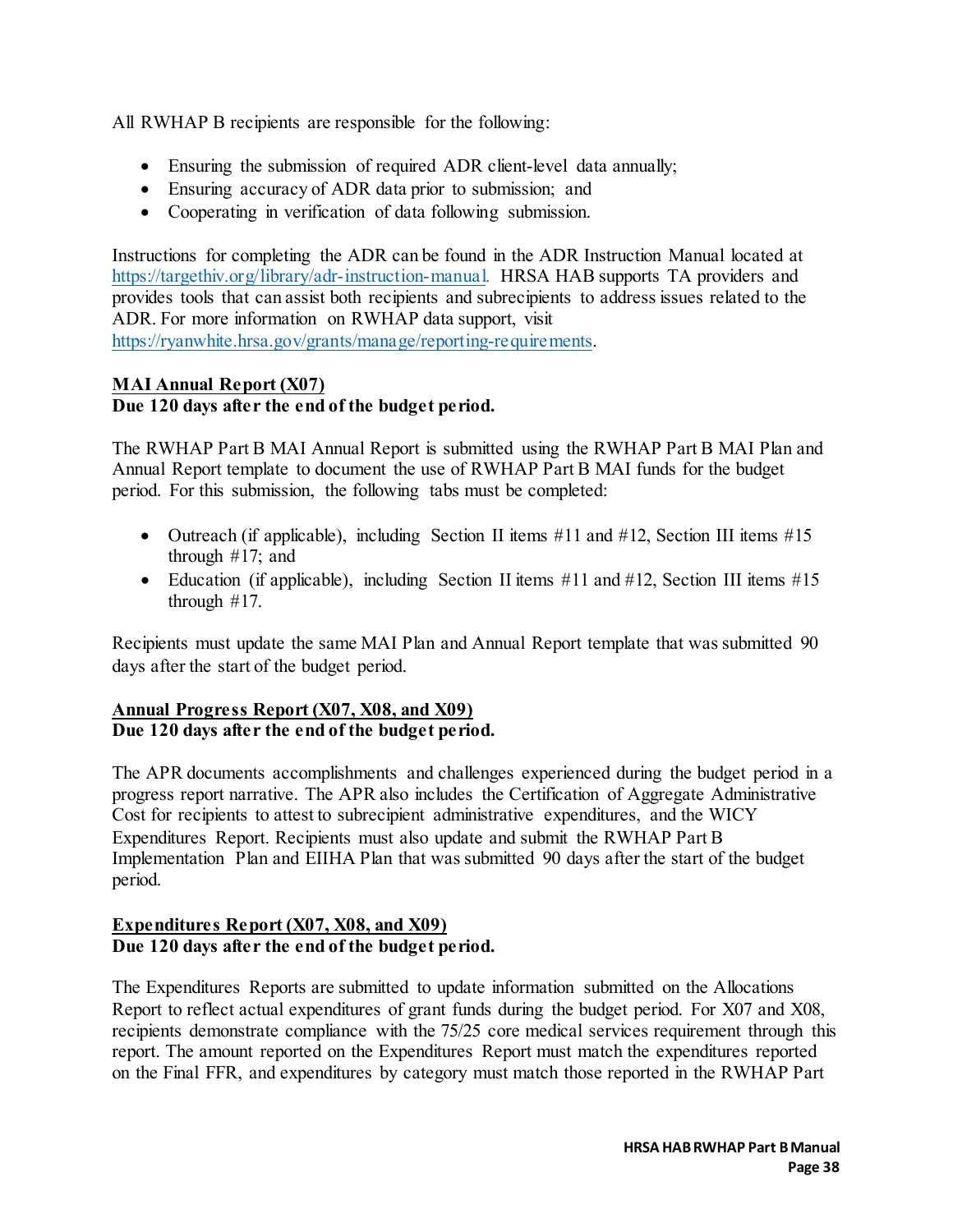B Implementation Plan Update submitted with the APR. For X07 and X08, the report must be submitted on an OMB-approved form using the format provided.

#### **Final FFR (X07, X08, and X09) Due 120 days after the end of the grant period.**

The Final FFR is submitted using form SF-425 provided in the PMS to report the cumulative expenses within the budget period. The Final FFR must not include unliquidated obligations and must reconcile with the PMS report of disbursements for the budget period being reported and is identified by the document number. The Final FFR will not be accepted unless the information provided matches the information in the PMS exactly (to the penny).

### **Reporting State Matching Funds (X07, if applicable)**

Items 10i (Total Recipient Share Required) and 10j (Recipient Share of Expenditure) of the SF-425 document indicate when the required state match for the grant has been met (i.e., the requirement is met when the amount on line 10i matches the amount entered on line 10j). If a state has both a state match and ADAP Supplemental match, the recipient must specify in the "Remarks" section how the match reported in lines 10i and 10j meets each of the required match amounts.

### **Reporting Program Income**

Total program income earned by the recipient is reported on line l of the SF-425. Recipients must not report program income earned by subrecipients in the FFR.

Because program income is only additive and not deductive for the RWHAP, nothing should be entered on line "m." The amount of program income that was added to funds committed to the total project costs and expended to further eligible program activities is entered on line "n." The amount of program income that was earned but not expended is automatically calculated and appears on line "o."

For more information on program income, see Section VIII, Grants Administration, Chapter 4.3.

### **Reporting Pharmaceutical Rebates**

HRSA has provided the following guidance for how rebates should and should not be reported on the  $\text{FFR} \cdot$ 

- Rebates should be reported in the "Ryan White Rebate Funding" section of the FFR supplemental form. HRSA requires that the following information is reported:
	- o Total Rebates Available (which include any unspent rebates from previous budget periods);
	- o Expended Rebate Amount;
	- o Unexpended Rebates (calculated automatically); and
	- o Expended Rebate amount to be used to reduce a UOB.
- Rebates should not be included on line 10j of the FFR, unless they are counted as part of the recipient's required state match under "Recipient Share."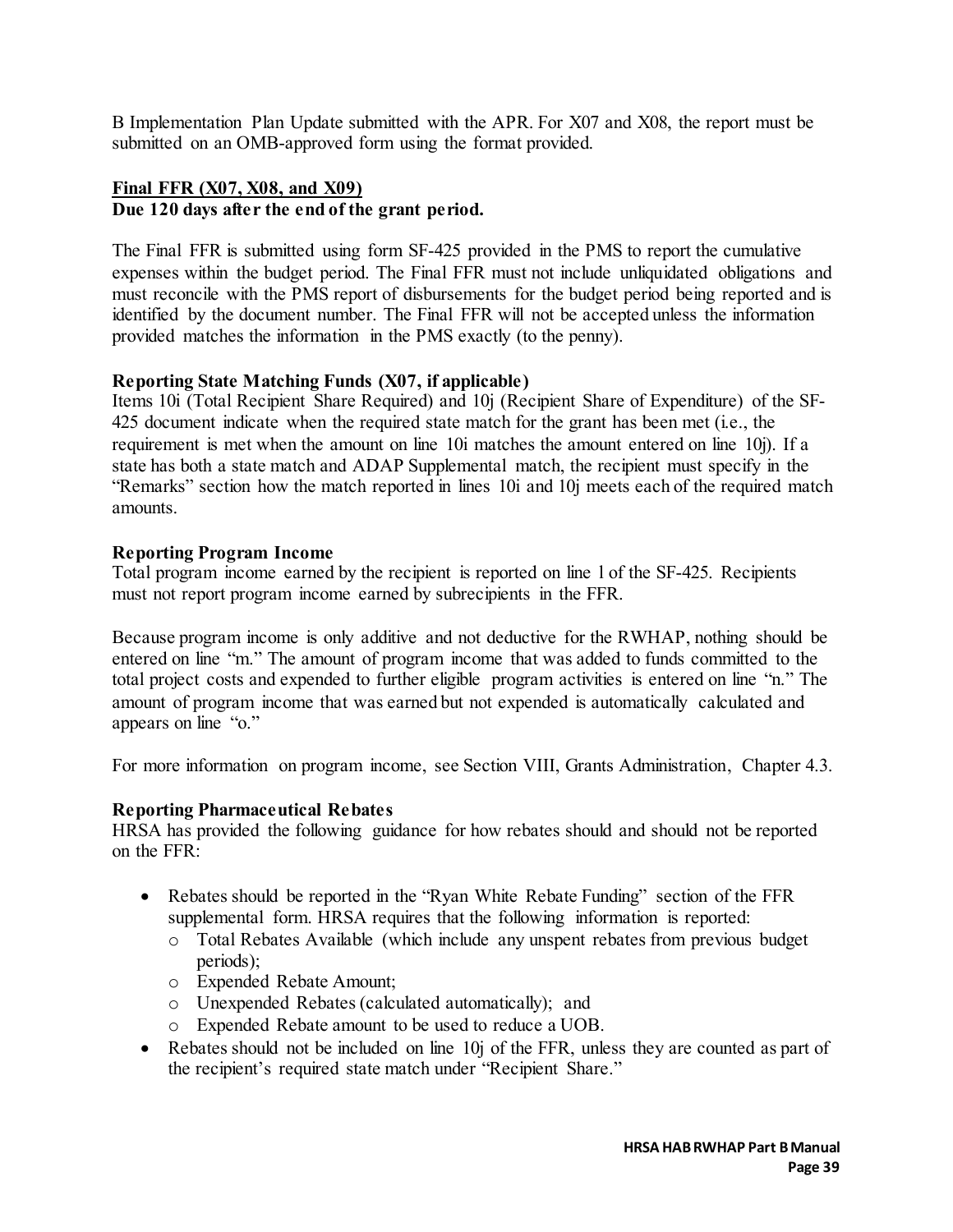- Rebates are not considered program income and should not be reported as such on an FFR.
- Rebates should never be recorded as a UOB on the FFR.

In Section 2622(d) of the PHS Act, there is a specific exemption from the UOB penalty provision that applies when a recipient is unable to expend grant funds because pharmaceutical rebates must be spent first. To avoid a financial penalty when a UOB is due to spending pharmaceutical rebates first, recipients must provide the amount of expended rebates to be used in reducing the UOB in the Final FFR supplemental form in the section entitled, "Ryan White Rebate Funding," specifically the line called, "Expended Rebate Amount to be used to reduce UOB."

For more information on RWHAP Part B penalties, see Section VIII, Chapter 4.6. For more information on pharmaceutical rebates, see Section VIII, Chapter 4.3 in this manual, the RWHAP ADAP Manual (see [https://ryanwhite.hrsa.gov/grants/manage/recipient-resources\),](https://ryanwhite.hrsa.gov/grants/manage/recipient-resources) and [PCN #15-04,](https://ryanwhite.hrsa.gov/sites/default/files/ryanwhite/grants/pcn-15-04-pharmaceutical-rebates.pdf) Utilization and Reporting of Pharmaceutical Rebates.

#### **Intent to Request Carryover**

The recipient can indicate in the Final FFR "Remarks" section whether it intends to submit a request to carryover UOB into the subsequent budget period.

### **Unobligated Balance/Carryover Request (X07, X08, and X09) Due within 30 days of the Final FFR submission.**

The UOB/Carryover Request is a request by the recipient to carryover actual UOB into the subsequent budget period, including the planned use of those funds. The carryover request cannot exceed the UOB reported in the approved Final FFR. Recipients must submit their Final FFR prior to submitting a carryover request. If a recipient chooses to submit a carryover request, it can be submitted at the same time as the Final FFR or submitted within 30 days of the final FFR due date via the Prior Approval Module in the EHBs (see UOB/Carryover Request below for more information). HRSA HAB will not review a carryover request until after the Final FFR is accepted. See Section VIII, Grants Administration, Chapter 4.4, Unobligated Balance and Carryover Request, for additional information on carryover request requirements.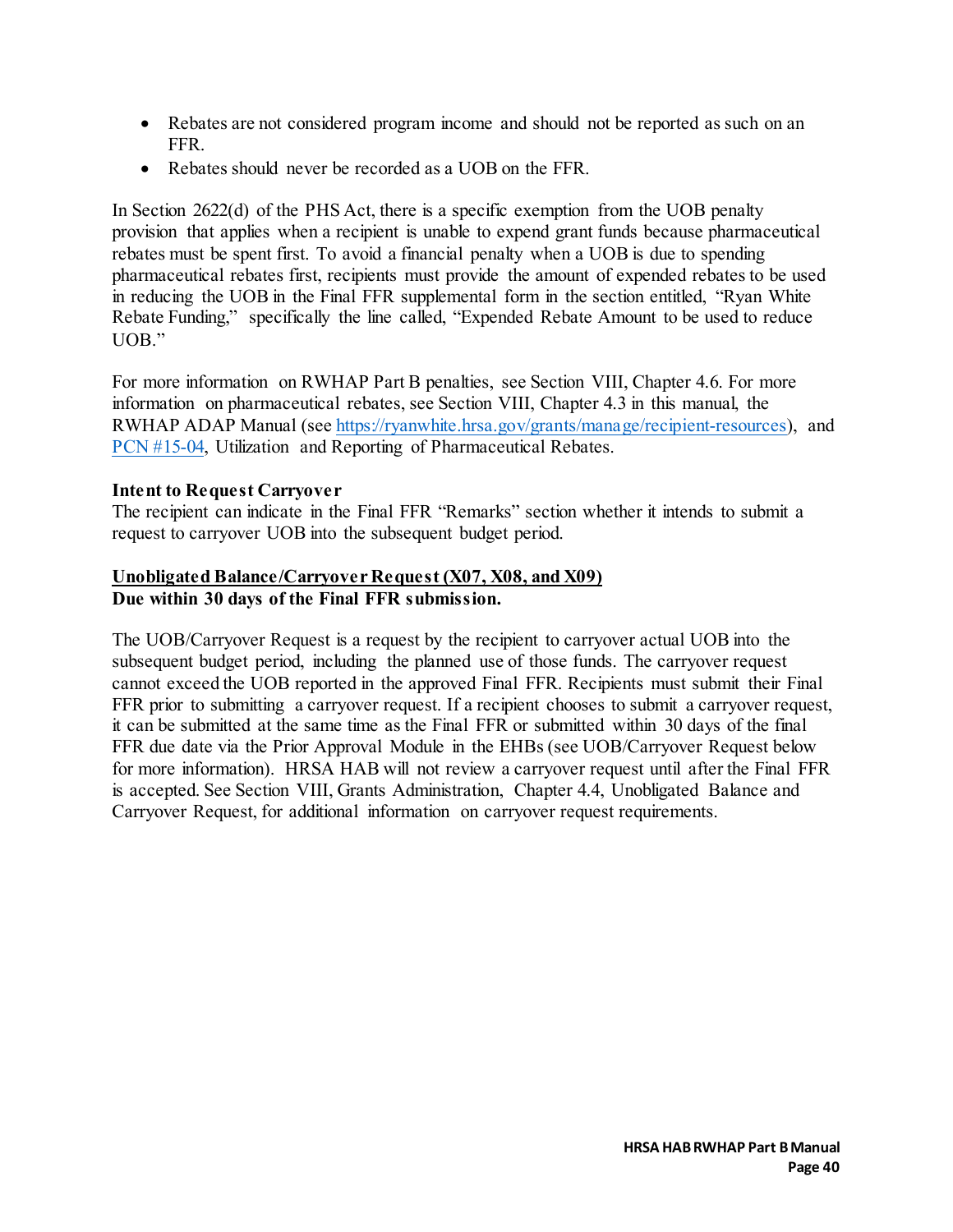# **IV. Chapter 5. EHBs**

In an effort to increase the efficiency and effectiveness of its management of recipient records, HRSA developed an electronic record keeping system, the HRSA EHBs, which provide a onestop grants management online tool for POs and recipients. The EHBs provide online NOFOs, grant applications, NoAs, non-competing continuation applications, reporting requirements, and other types of post-award reports and requests. The EHBs allow recipients and POs to view award history, view past NoAs, and monitor report activity as well as deadlines, and access reports such as the ADR and the RSR.

Any information and data required from the recipient, such as applications, drawdown restriction requests, reports, waivers, and exemptions must be submitted via the EHBs using the format specified by HRSA HAB. The HRSA HAB EHBs reporting formats help to assure that correct information is reported across all RWHAP recipients. This allows HRSA HAB to track and report national program trends, identify TA needs, and prepare aggregate summary reports to Congress, recipients, and the public at large.

To access the recipient's grant portfolio in the EHBs, a recipient must register in the EHBs and authorize recipient staff to have certain roles on behalf of the recipient. The EHBs system is available at: [https://grants.hrsa.gov/webexternal/login.asp.](https://grants.hrsa.gov/webexternal/login.asp) 

Recipients having problems accessing the EHBs should contact the HRSA Call Center at:

**Toll-Free Help Line:** 1-877-464-4772 **Hours:** Monday – Friday, 7 a.m. – 6 p.m., Eastern Time **Email:** HRSAEHBTier2Support@hrsa.gov **Submit a Request:** <http://www.hrsa.gov/about/contact/ehbhelp.aspx>

## **IV. Chapter 6. Training and Technical Assistance Links and Resources**

### **Training and TA for the ADR and RSR**

HRSA HAB provides training and TA resources to RWHAP recipients and subrecipients to support RSR and ADR submissions. ADR and RSR instructions, trainings, and tools are available on the HRSA HAB website and TargetHIV website.

- **Data-related TA** is available at: [https://www.targethiv.org](https://www.targethiv.org/)
- **Report Administration** RWHAP Data Support addresses RSR- and ADR-related content and submission questions:

**Toll-free Help Line:** 1-888-640-9356 **Hours:** Monday – Friday, 10 a.m. – 6:30 p.m., ET **Email:** [RyanWhiteDataSupport@wrma.com](mailto:RyanWhiteDataSupport@wrma.com)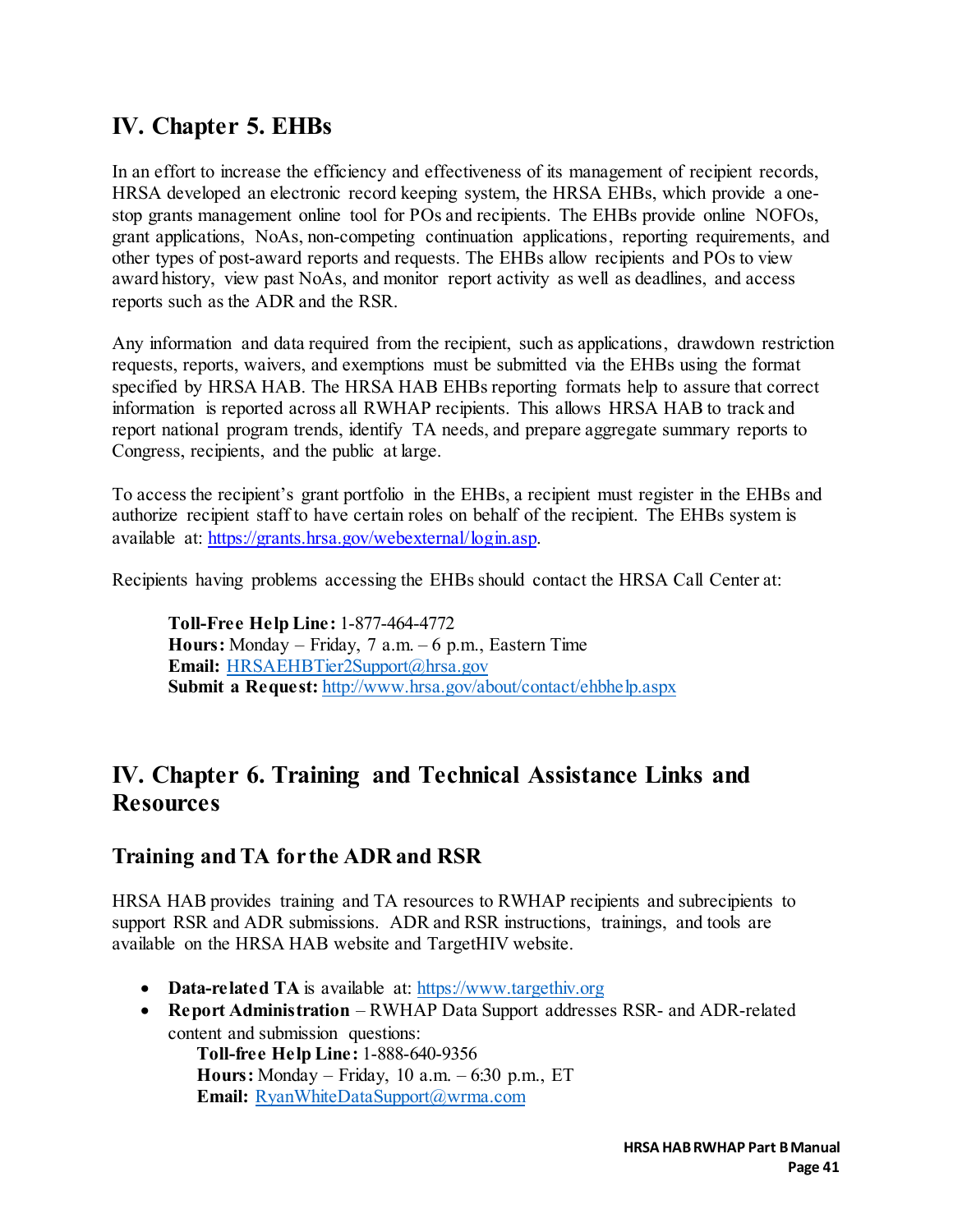• **Data Infrastructure** – Assistance in addressing questions regarding significant assistance to meet data reporting requirements, data quality, and providing TA on the Encrypted Unique Client Identifier (eUCI) Application (see [https://targethiv.org/library/encrypted-unique-client-identifier-euci-application-and-user](https://targethiv.org/library/encrypted-unique-client-identifier-euci-application-and-user-guide)[guide\):](https://targethiv.org/library/encrypted-unique-client-identifier-euci-application-and-user-guide)

Email: Data.ta@caiglobal.org

• **CAREWare** – An overview of CAREWare is available at: [https://ryanwhite.hrsa.gov/grants/manage/careware.](https://ryanwhite.hrsa.gov/grants/manage/careware) The CAREWare Help Desk addresses issues pertaining to the CAREWare data collection system: **Toll-Free Help Line:** 1-877-294-3571 **Hours:** Monday, Wednesday, Friday, 12:00 p.m. – 5:00 p.m., ET Tuesday, Thursday, 10:30 a.m. - 6:30 p.m. **Email:** [cwhelp@jprog.com](mailto:cwhelp@jprog.com) • **Grants/EHBs Support** – The HRSA Contact Center addresses EHBs and RSR-related questions. **Toll-Free Help Line:** 1-877-464-4772 **Hours:** Monday – Friday, 7 a.m. – 6 p.m., ET **Submit a Request:** <http://www.hrsa.gov/about/contact/ehbhelp.aspx>

## **Additional TA Links and Resources**

Additional references for reporting requirements mentioned in this section and information needed to complete them are provided below.

- **Ryan White Care and Treatment Extension Act of 2009 (RWHAP Legislation):** [https://ryanwhite.hrsa.gov/sites/default/files/ryanwhite/about-program/legislation-title](https://ryanwhite.hrsa.gov/sites/default/files/ryanwhite/about-program/legislation-title-xxvi.pdf)[xxvi.pdf](https://ryanwhite.hrsa.gov/sites/default/files/ryanwhite/about-program/legislation-title-xxvi.pdf)
- **HHS Grants Policy Statement:** <https://www.hhs.gov/sites/default/files/grants/grants/policies-regulations/hhsgps107.pdf>
- **Information and instructions on the SF-424 budget forms:** <https://www.hhs.gov/sites/default/files/grants/grants/policies-regulations/hhsgps107.pdf>
- **HRSA HAB Policy Notices:** <https://ryanwhite.hrsa.gov/grants/policy-notices>
- **HRSA HAB Program Letters:** <https://ryanwhite.hrsa.gov/grants/program-letters>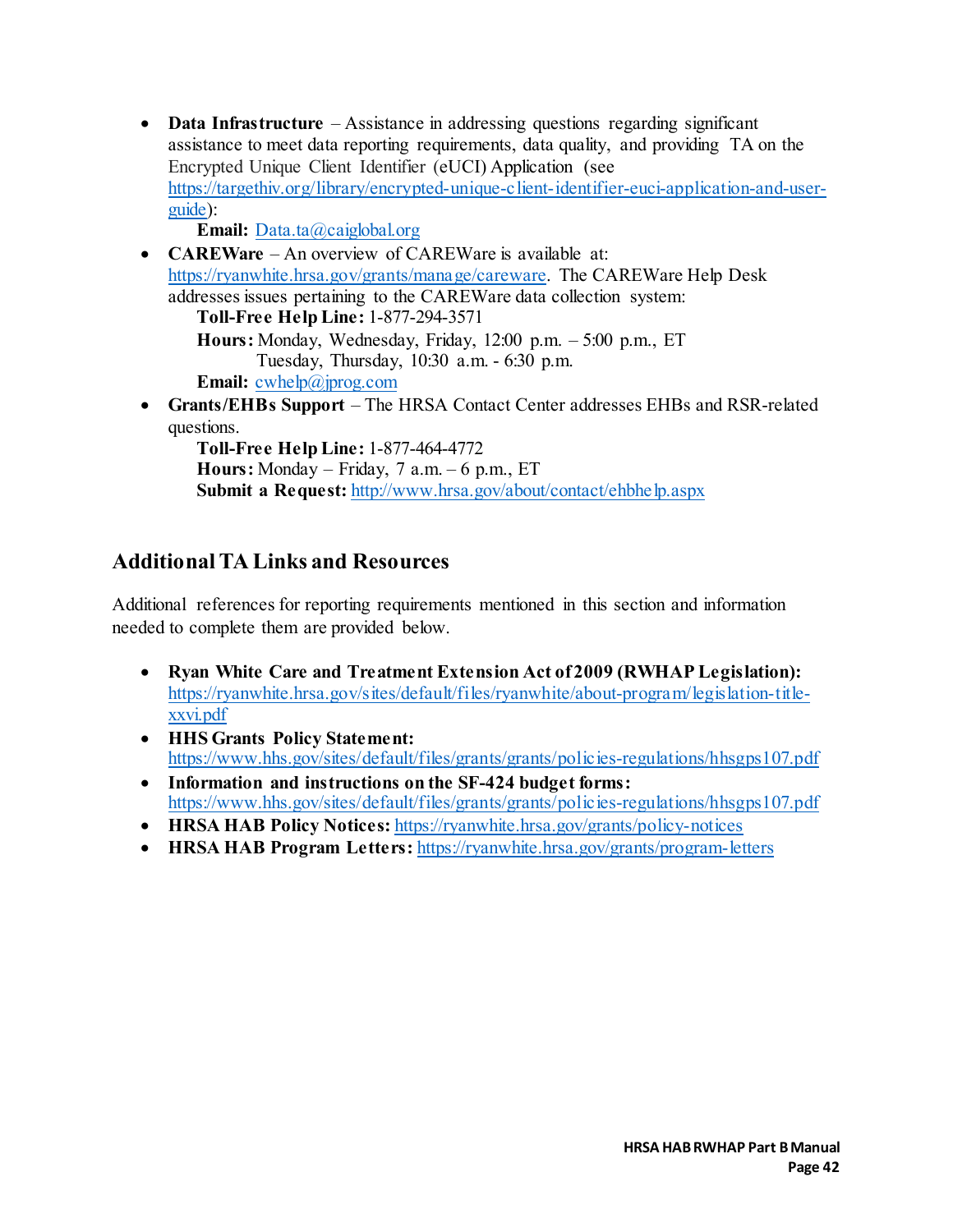# **Section V: Recipient and Subrecipient Monitoring**

# **V. Chapter 1. Introduction**

Monitoring, whether HRSA monitoring of recipients, recipient monitoring of subrecipients, or the recipient and subrecipient monitoring of contractors, is a critical component of the RWHAP. This section provides a high-level overview of the oversight and monitoring responsibilities of recipients and subrecipients, as well as information regarding useful tools that will assist with providing oversight of both subrecipients and contractors.

# **V. Chapter 2. Relevant Authorities**

# **Definitions and Roles**

The UAR establishes the following relevant definitions in 45 CFR § 75.2 pertaining to awarding of federal funding:

- **Federal awarding agency**, defined as "the Federal agency that provides a Federal award directly to a non-Federal entity."
- **Recipients**, defined as "an entity, usually but not limited to non-Federal entities, that receives a Federal award directly from a Federal awarding agency to carry out an activity under a Federal program. The term recipient does not include subrecipients."
- **Pass-through entities**, defined as "a non-Federal entity that provides a subaward to a subrecipient to carry out part of a Federal program." A pass-through entity may be a recipient or subrecipient.
- **Subrecipients**, defined as "a non-Federal entity that receives a subaward from a passthrough entity to carry out part of a Federal program; but does not include an individual that is a beneficiary of such program. A subrecipient may also be a recipient of other Federal awards directly from a Federal awarding agency."
- **Contractors**, defined as "an entity that receives a contract," which is defined as "a legal instrument by which a non-Federal entity purchases property or services needed to carry out the project or program under a Federal award."

Please note that the RWHAP legislation uses the term "subcontractor" in reference to entities that receive funding directly from the recipient, or from a lead agency or consortia acting on behalf of the recipient.

The UAR also clarifies the role of the recipient and subrecipient with regard to the following:

- Procurement standards (45 CFR  $\S$  5 75.326 75.340, particularly 45 CFR  $\S$  75.326 75.329);
- Performance and financial monitoring and reporting (45 CFR §§ 75.341-75.343);
- Access to records related to a federal award  $(45 \text{ CFR } \S$  75.364);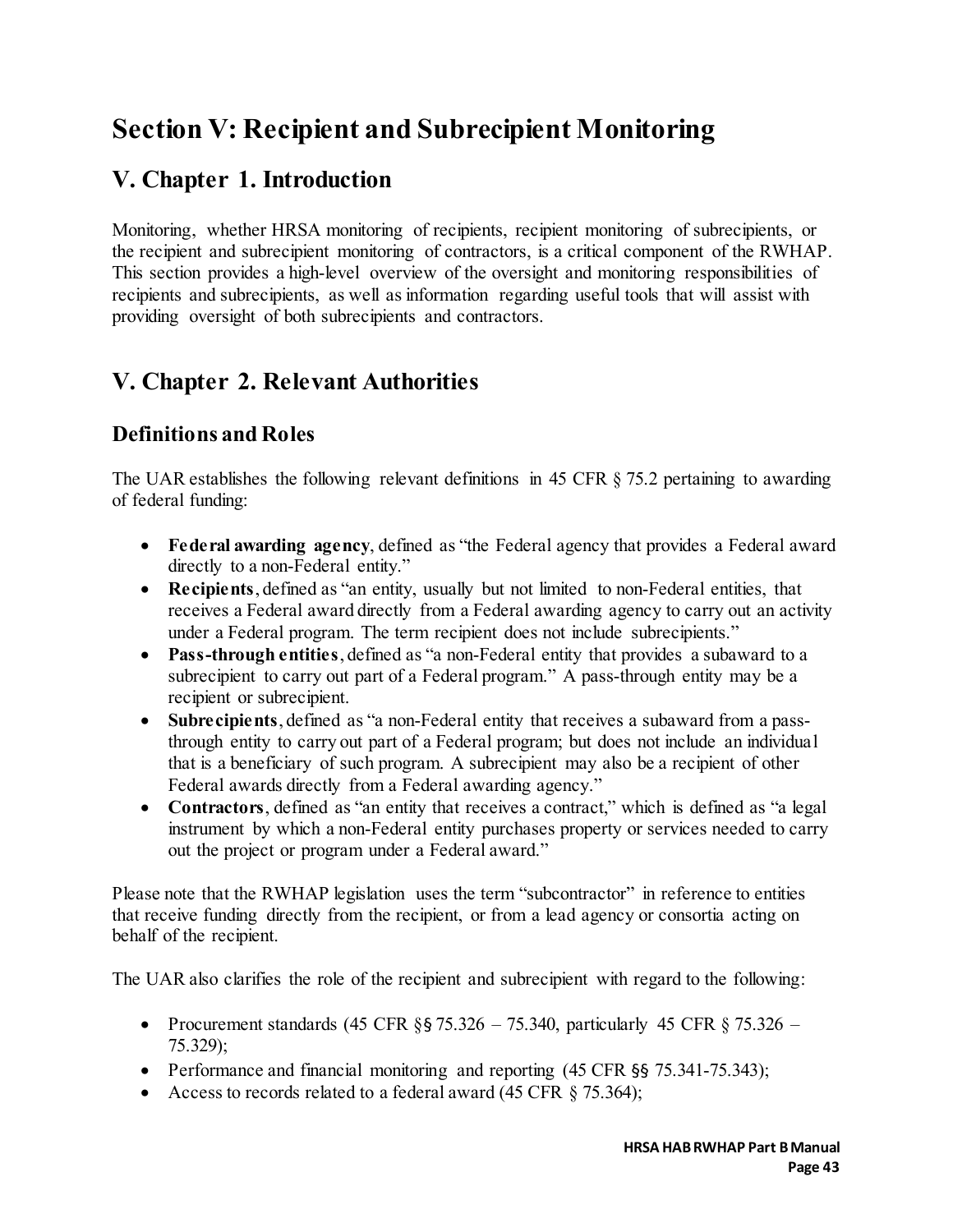- Distinguishing subrecipients from contractors (45 CFR § 75.351); and
- Subrecipient monitoring and management/requirements for pass-through entities (45 CFR § 75.352).

## **Oversight and Monitoring**

All RWHAP Part B recipients are responsible for adequate oversight and monitoring of all activities supported by the federal award, including subawards and contracts. Per 45 CFR § 75.342(a):

*"The non-Federal entity is responsible for oversight of the operations of the Federal award supported activities. The non-Federal entity must monitor its activities under Federal awards to assure compliance with applicable Federal requirements and performance expectations are being achieved. Monitoring by the non-Federal entity must cover each program, function or activity."* 

All RWHAP Part B recipients, subrecipients, and contractors must ensure proper procedures and oversight in the procurement of subawards and contracts and ensure that all requirements under the grant are satisfied across subrecipients and contractors.

Per general procurement standards in 45 CFR § 75.326:

*"When procuring property and services under a Federal award, a state must follow the same policies and procedures it uses for procurements from its non-Federal funds. The state will comply with §75.331 and ensure that every purchase order or other contract includes any clauses required by §75.335. All other non-Federal entities, including subrecipients of a state, will follow §§75.327 through 75.335."*

Subrecipients must use their own procurement procedures that reflect applicable state/territory and local laws and regulations. Contracts must contain the clauses necessary to ensure all requirements under the grant will be satisfied. A full list of required contract clauses is contained in 45 CFR Appendix II to Part 75.

Access to all applicable records and staff is required to ensure appropriate oversight and monitoring. Per 45 CFR § 75.364:

*"The HHS awarding agency, Inspectors General, the Comptroller General of the United States, and the pass-through entity, or any of their authorized representatives, must have the right of access to any documents, papers, or other records of the non-Federal entity which are pertinent to the Federal award, in order to make audits, examinations, excerpts, and transcripts. The right also includes timely and reasonable access to the non-Federal entity's personnel for the purpose of interview and discussion related to such documents."*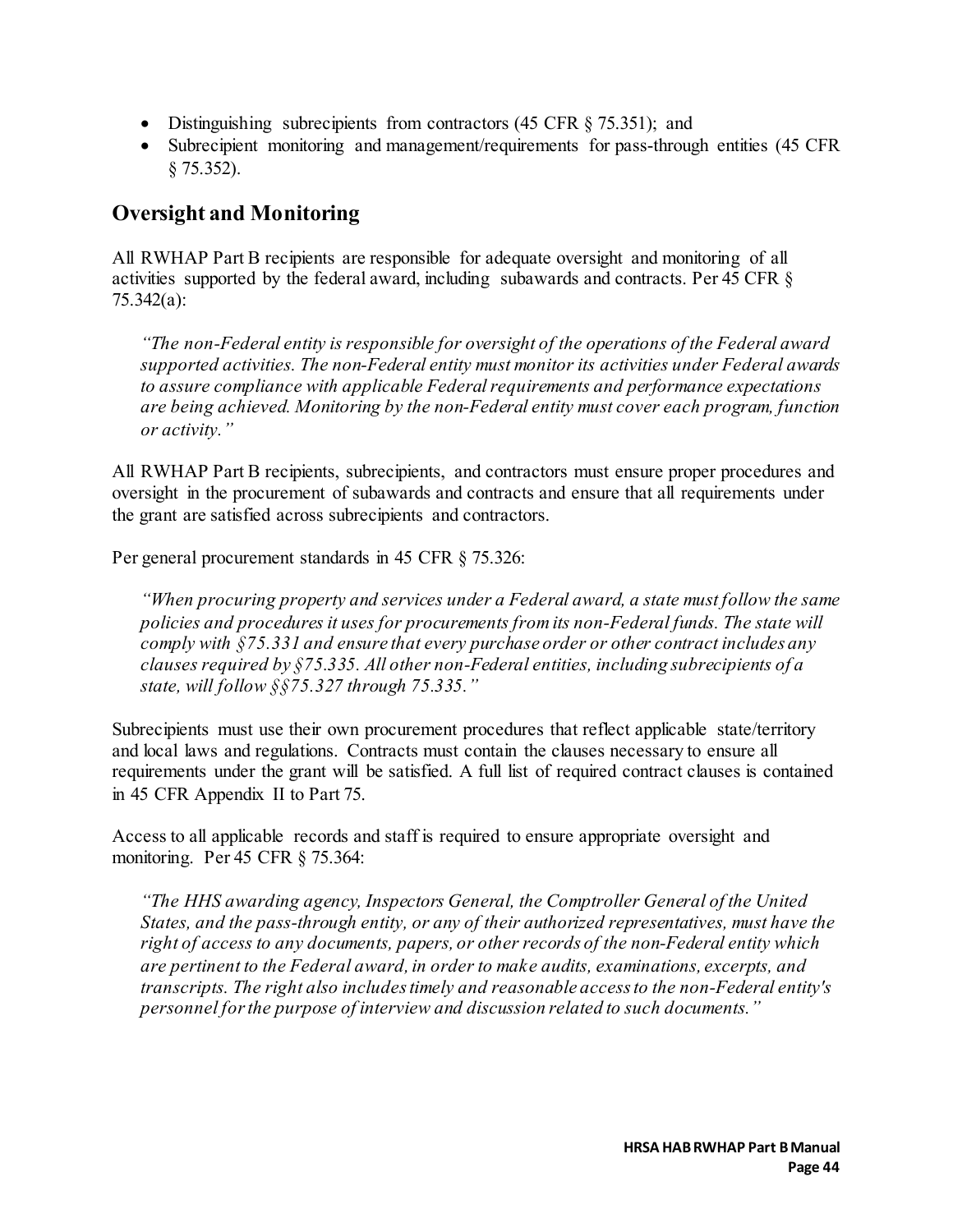## **Distinguishing between Subrecipients and Contractors**

All RWHAP Part B recipients, subrecipients, and contractors should review 45 CFR § 75.351 in its entirety and use judgment in classifying legal agreements as subawards or contracts based on the substance of the agreement or relationship. Per 45 CFR § 75.351:

*"a subaward is for the purpose of carrying out a portion of a Federal award and creates a Federal assistance relationship with the subrecipient,"* and

*"a contract is for the purpose of obtaining goods and services for the non-Federal entity's own use and creates a procurement relationship with the contractor."*

Furthermore,

*"In determining whether an agreement between a pass-through entity and another non-Federal entity casts the latter as a subrecipient or a contractor, the substance of the relationship is more important than the form of the agreement."*

Therefore, pass-through entities must use the **substance of a legal agreement or relationship** to determine whether the non-federal entity with whom it has a legal agreement is a subrecipient or a contractor, regardless of the type of legal agreement or the term used when referencing the legal agreement.

## **Subrecipient Monitoring**

As was noted earlier, all RWHAP Part B recipients are responsible for adequate oversight and monitoring of all activities supported by the federal award, including subawards and contracts. As such, the recipient must ensure that subrecipient monitoring requirements are met.

Per 45 CFR § 75.352, all RWHAP Part B recipients must ensure that any RWHAP Part B subaward (including those made by a lead agency or consortium) is clearly identified as a subaward and includes information regarding all federal requirements pertaining to the award. The subaward must also include any additional requirements imposed by the pass-through entity to meet is responsibilities to the HHS awarding agency (i.e., HRSA HAB).

All RWHAP Part B recipients also are responsible for ensuring the following and related activities:

- The evaluation of subrecipient risk for non-compliance;
- The monitoring of subrecipient activities to ensure compliance and that performance goals are met;
- Verification of subrecipient auditing; and
- Enforcement action is taken as appropriate to address noncompliance.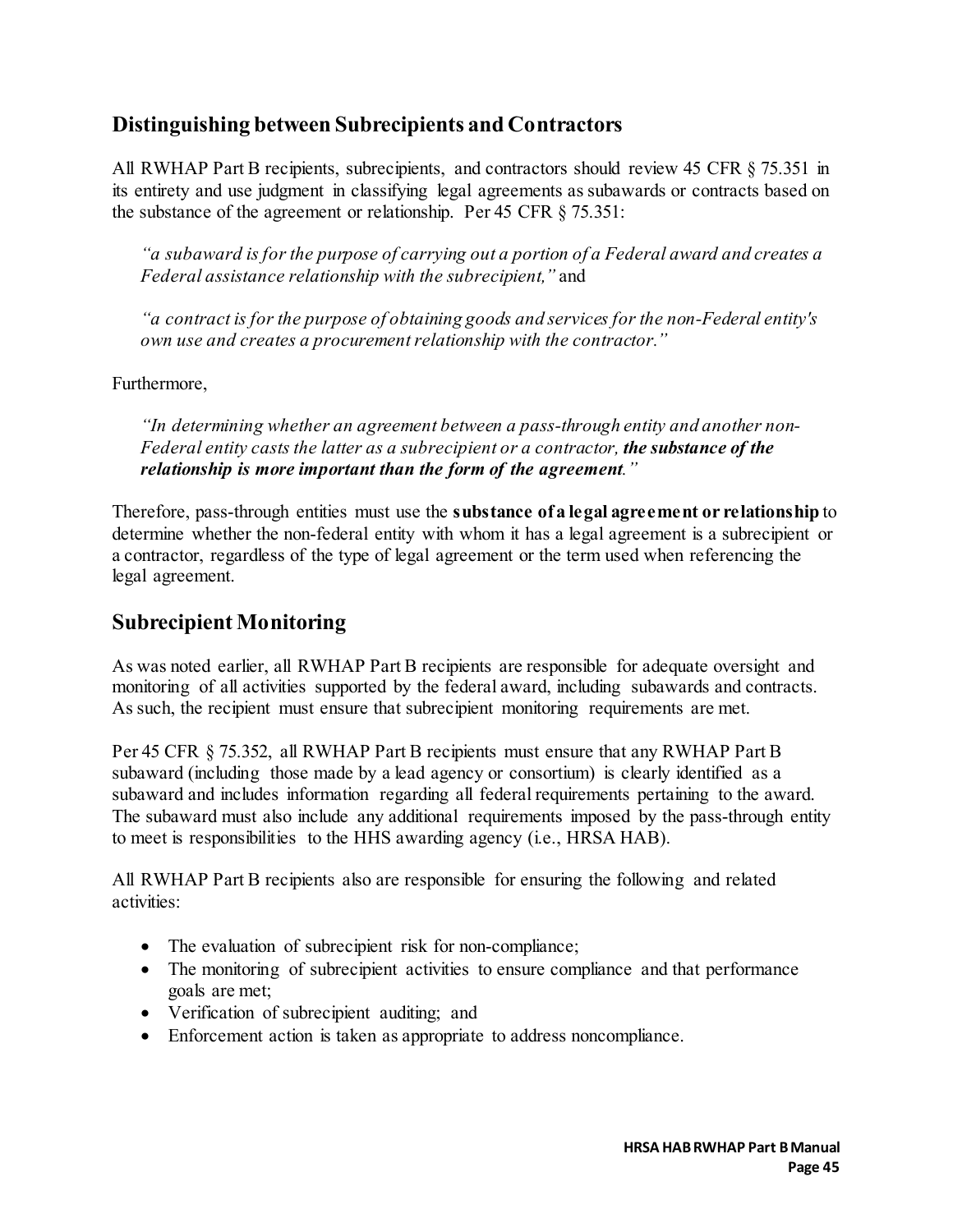# **V. Chapter 3. Subrecipients**

Subrecipients are all entities receiving a RWHAP Part B subaward from the RWHAP Part B recipient or a lead agency, consortia, or direct service provider. Subrecipients may also include entities receiving a RWHAP Part B contract if the substance of the relationship aligns with the definition of a subaward (i.e., for the purpose of carrying out a portion of a federal award). The RWHAP Part B recipient is accountable to HRSA HAB for adequate oversight and monitoring of all activities supported by the federal award, including through subawards and contracts. Common RWHAP Part B subrecipients are described below.

### **V. 3. A. Consortia**

A consortium is an association of public and nonprofit healthcare and support service providers and community-based organizations with which the state/territory establishes a legal agreement to conduct specific activities outlined in the RWHAP legislation for a specific region(s) or the entire state/territory, including:

- 1) Needs assessment, including identifying key populations and service delivery needs;
- 2) Planning, including alignment of developed plans with RWHAP Part B recipient developed plans (e.g., SCSN);
- 3) Delivery of comprehensive health and support services, either directly by the consortia or by subaward/contract;
- 4) Program and fiscal monitoring, including evaluation; and
- 5) Reporting, including required reports submitted to the RWHAP Part B recipient and HRSA HAB.

Consortia must provide all five activities to meet requirements established in RWHAP legislation. Consortia can be pass-through entities that issue subawards or contracts for direct service delivery to people with HIV. Within a state/territory, the recipient may have one or more consortia specific to a defined region(s), in addition to one or more lead agencies specific to remaining regions.

The RWHAP Part B recipient must ensure it monitors consortia as it would other subrecipients.

For more information on requirements related to consortia, see Section X, The Role of Consortia, in the RWHAP Part B.

### **V. 3. B. Lead Agency**

A lead agency is an entity with which the state/territory establishes a legal agreement to do one or more of the following: conduct needs assessments, engage in planning activities, manage procurement processes, ensure delivery of comprehensive services to people with HIV, and/or conduct program and fiscal monitoring. The state/territory may fund the lead agency to conduct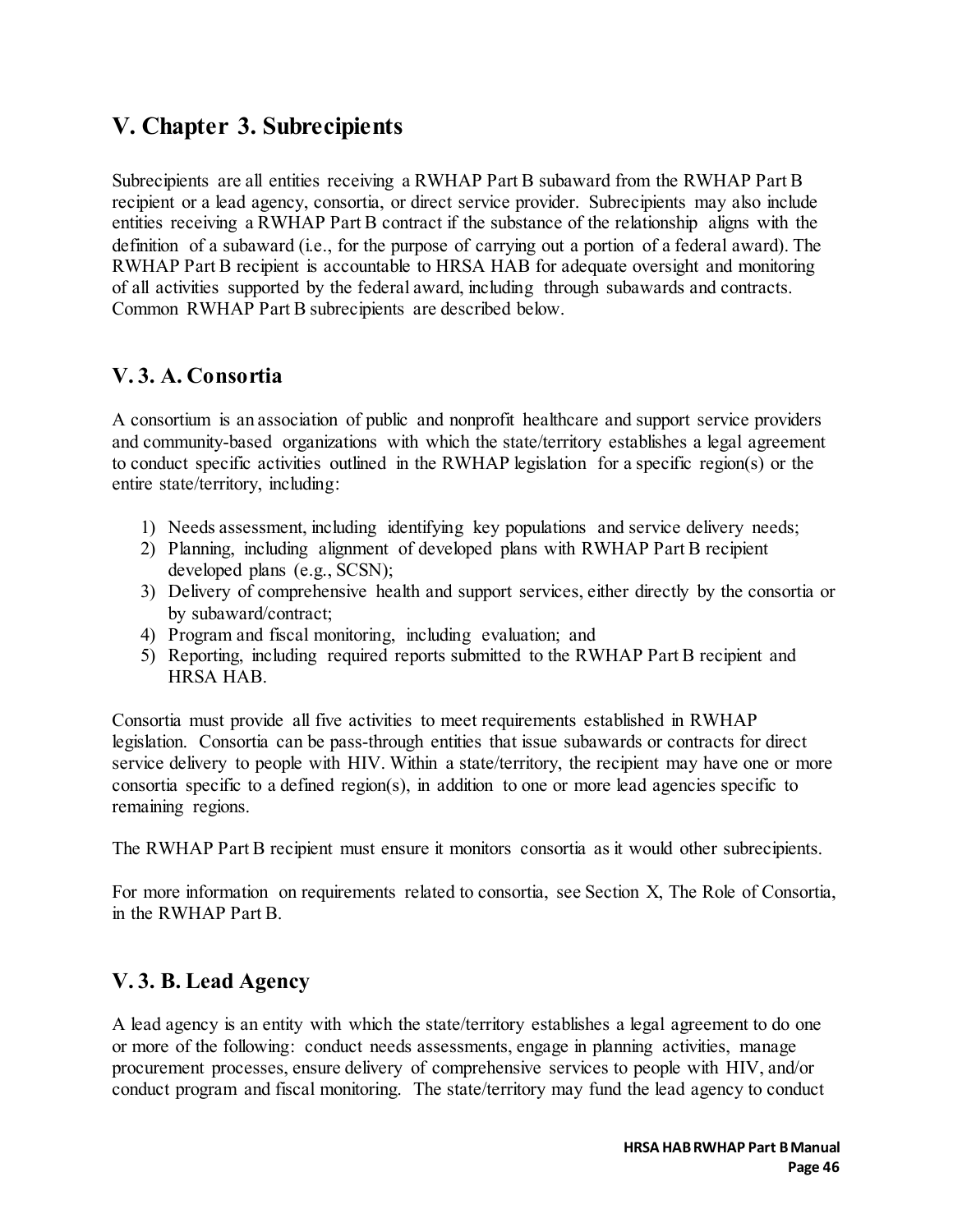these activities for a specific region(s) or for the entire state/territory. Lead agencies are often pass-through entities that issue subawards or contracts to direct service providers. Lead agencies may also receive a subaward from the recipient to deliver direct services to people with HIV.

The RWHAP Part B recipient must ensure it monitors lead agencies as it would other subrecipients.

## **V. 3. C. Direct Service Provider**

A direct service provider is an entity with which the state/territory, lead agency, or consortium establishes a legal agreement to provide RWHAP core medical and support services to people with HIV. Direct service providers may include ambulatory medical clinics, public health departments, institutions of higher education, state and local governments, nonprofit organizations, faith-based and community-based organizations, and tribes and tribal organizations. Direct service providers for RWHAP Part B may also be the RWHAP recipient or subrecipient from other RWHAP Parts or an entity that serves as a lead agency or consortia. Direct service providers may include for-profit entities when they are the only available providers of quality HIV care in a jurisdiction.

The RWHAP Part B recipient must ensure it monitors all direct service providers as subrecipients. If an entity is both a direct service provider and a lead agency, the recipient must ensure that each legal agreement is appropriately monitored.

### **V. 3. D. Fiduciary Agent**

A fiduciary agent is an entity with which the state/territory establishes a legal agreement to do one or more of the following: manage grant funds; manage procurement processes; manage payment of invoices; ensure funds are used for allowable purposes and in accordance with applicable legislative, regulatory, and programmatic requirements; and/or execute award requirements related to non-compliance.

Fiduciary agents typically conduct fiscal activities on behalf of the recipient in an administrative capacity and do not provide direct services to people with HIV or have a direct relationship with direct service providers. In addition, fiduciary agents are typically not involved in programmatic decision-making (e.g., planning, priority-setting, eligibility determination).

Depending on the substance of the relationship, a fiduciary agent may be a subrecipient or a contractor. Recipients should use the content of the legal agreement, including the statement of work, to determine whether subrecipient monitoring is required.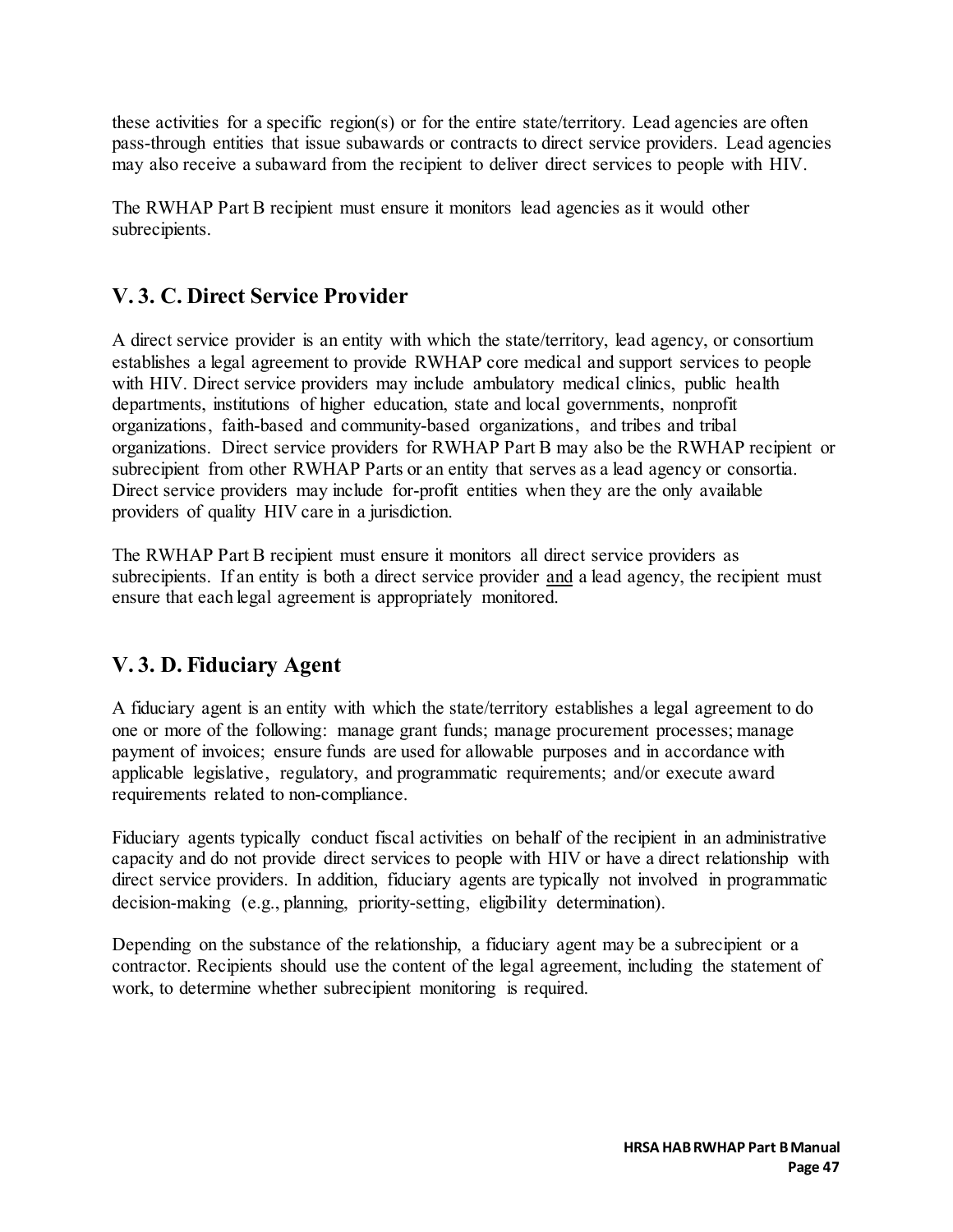# **V. Chapter 4. RWHAP Part B National Monitoring Standards**

The NMS are a TA resource to support recipients and subrecipients in meeting federal requirements for program and fiscal management, monitoring, reporting, and oversight of the RWHAP Parts A and B, and to improve program efficiency and responsiveness.

The NMS consolidate requirements set forth in relevant authorities and outline suggested standards for how recipients and subrecipients can meet those requirements. As such, the NMS do not establish or impose legislative, regulatory, or programmatic requirements; but rather provide guidance on how recipients, lead agencies, and consortia can meet requirements and monitor those who have been issued subawards.

The NMS include Program, Fiscal, and Universal components. There are separate NMS for RWHAP Parts A and B. The Universal component addresses general requirements for both the RWHAP Parts A and B. The NMS are organized by legislative, regulatory, and programmatic requirements. For each requirement, suggested standards for meeting the requirement are provided, including performance measures/methods and recipient and subrecipient responsibilities. Performance measures/methods provide guidance on how to meet each requirement. Recipient and subrecipient responsibilities outline approaches for meeting or verifying compliance with the requirement. HRSA HAB's provision of the NMS does not supplant the recipient or subrecipient responsibility for reading and complying with all current and relevant authorities.

The NMS can support recipients and subrecipients in the following ways:

- Preparing for recipient or subrecipient site visits conducted by HRSA HAB, the recipient, a lead agency, or a consortia;
- Developing subrecipient monitoring protocols and tools; and
- Ensuring recipients and subrecipients meet legislative, regulatory, and programmatic requirements.

During annual subrecipient monitoring site visits conducted by the recipient, lead agency, or consortia, the NMS can be used to assess subrecipient compliance with legislative, regulatory, and programmatic requirements. Therefore, recipient and subrecipient fiscal and program staff should be familiar with all components of the NMS. If there are questions regarding the content of the NMS, please contact the DSHAP PO.

# **V. Chapter 5. Monitoring of RWHAP Part B Recipients by DSHAP**

DSHAP provides federal monitoring and oversight of the RWHAP Part B, including ADAP. Federal monitoring and oversight include assessing recipient operations and performance, promoting economy and efficiency in recipient operations, and ensuring recipient compliance with RWHAP Part B and ADAP legislative, regulatory, and programmatic requirements.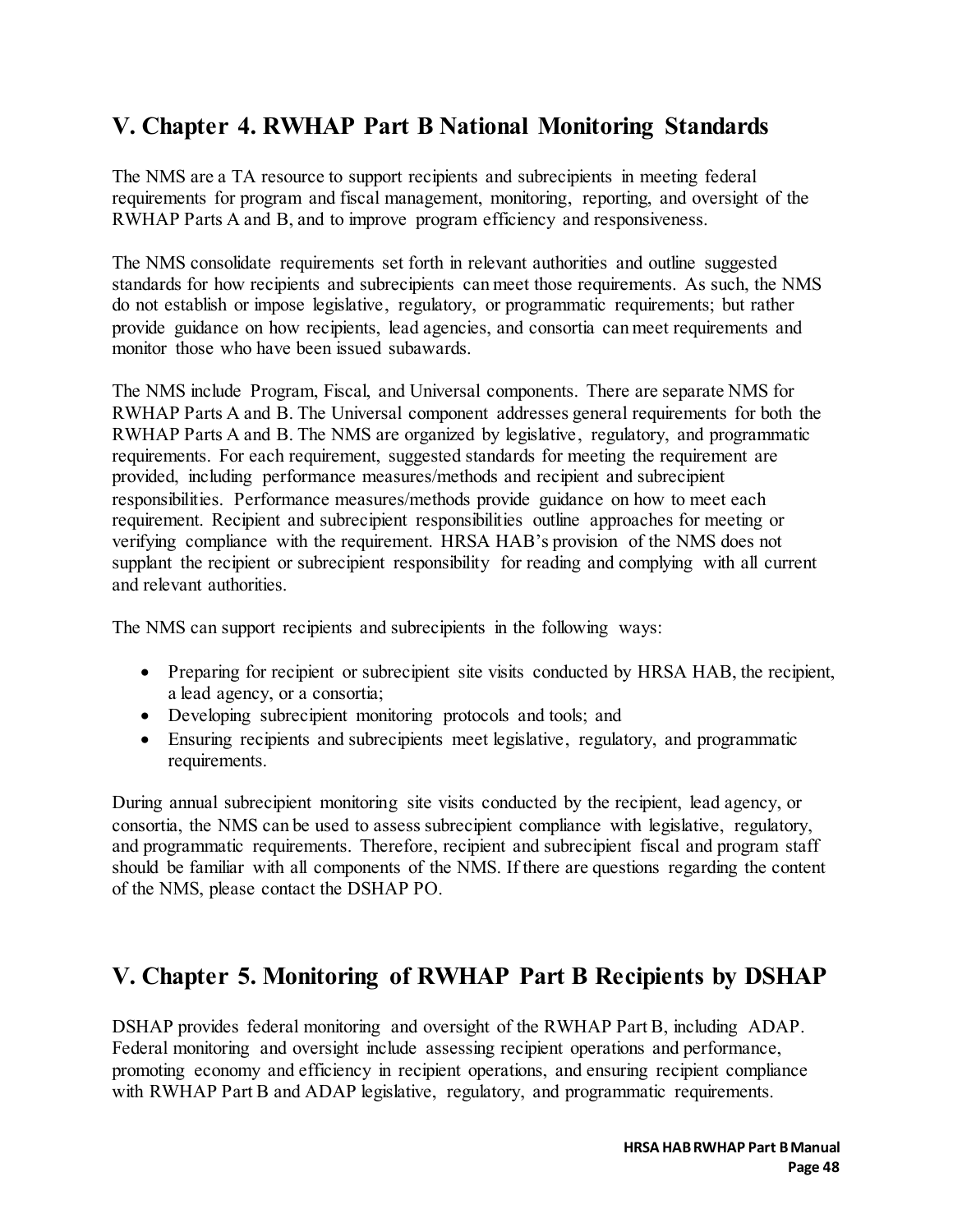The scope of federal monitoring and oversight includes all administrative, fiscal, and program activities under RWHAP Part B, including ADAP, and applies to any project, program, function, or activity supported by the RWHAP Part B award directly or through subaward, contract, or other legal agreement. Therefore, federal monitoring applies to all directly funded RWHAP Part B and ADAP non-federal entities in their roles as recipients of federal awards, in their role as a pass-through entity, and/or in their implementation of subawards, contracts, or other legal agreements. DSHAP monitoring does not extend to subrecipients.

### **Site Visits to RWHAP Part B Recipients**

Site visits are a key component of DSHAP oversight of RWHAP Part B and ADAP recipients to verify and ensure compliance with RWHAP Part B legislative, regulatory, and programmatic requirements; provision of high-quality HIV clinical care in accordance with PHS guidelines; and administrative and fiscal integrity.

HRSA HAB conducts four types of site visits: comprehensive, diagnostic, TA, and Resource Innovation Team (RIT) site visits. HRSA HAB has implemented a risk-based strategy for scheduling recipient site visits and for choosing the appropriate type of site visit. Following a site visit, a site visit report is generated by the DSHAP PO and provided to the recipient.

### **Comprehensive Site Visit**

The purpose of a Comprehensive Site Visit (CSV) is to:

- 1) Assess legislative, regulatory, and programmatic compliance of RWHAP Part B, including ADAP;
- 2) Review and ensure the recipient makes progress in planning and implementing proposed programs/projects;
- 3) Provide recommendations for areas of improvement; and
- 4) Identify best practices.

During the site visit, a team of internal HRSA HAB staff and/or external consultants conducts an assessment of the entire RWHAP Part B, including program administration, ADAP, CQM, and financial systems management. This assessment may result in the identification of legislative and/or programmatic findings, performance improvement options, and programmatic strengths. The site visit team may also provide on-site TA and/or identify TA needs to assist recipients in meeting legislative and regulatory requirements and program expectations. Following the visit, recipients will receive a Site Visit Report documenting all findings identified and discussed during the CSV Exit Conference.

When a legislative, regulatory, or programmatic finding (i.e., area of non-compliance) is identified during a site visit, the recipient must create a Corrective Action Plan (CAP), in conjunction with the DSHAP PO, to address deficiencies and bring the program into compliance. The designated DSHAP PO will work with recipients to resolve deficiencies. A recipient may request TA to support implementation of the CAP. CSVs are scheduled for all RWHAP Part B recipients at least once every three to five years.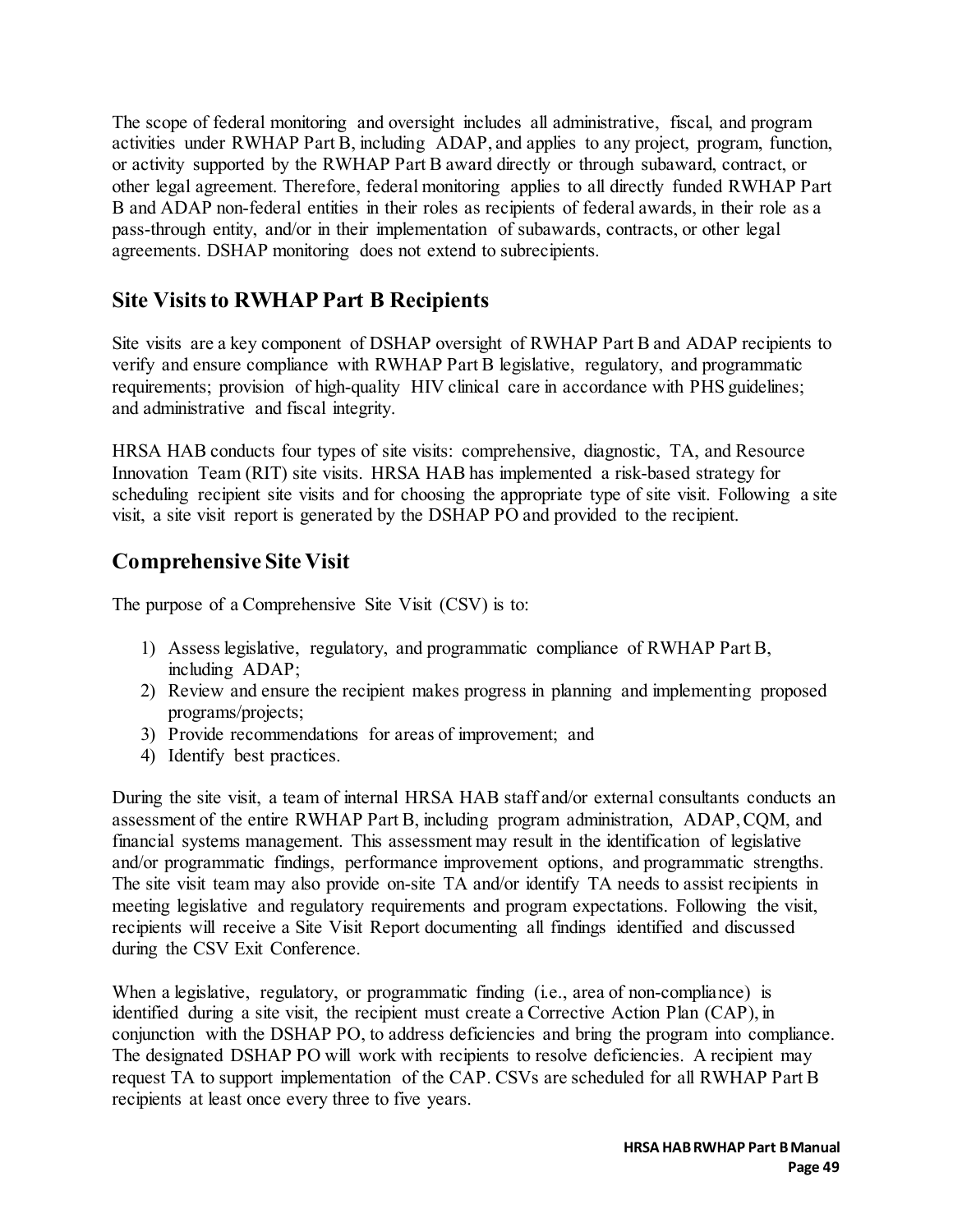### **Diagnostic Site Visits**

The purpose of a diagnostic site visit is to address a significant concern or issue identified, including through DSHAP PO monitoring, recipient self-assessment, and/or audit findings. Concerns or issues that may lead to a diagnostic site visit include:

- A previously identified programmatic, fiscal, or administrative deficiency that the recipient has failed to correct within a specified time frame;
- An emerging issue or situation that may lead the recipient to be unable to meet the terms of the award;
- Persistent recipient non-compliance with conditions of award, program terms, or reporting requirements; or
- The result of an audit finding.

During the site visit, a team of internal HRSA HAB staff and/or external consultants examines and analyzes factors contributing to identified concerns or issues. The team may also review previous Comprehensive Site Visit Reports and corresponding CAPs submitted by the recipient. Following the visit, recipients will receive a Diagnostic Site Visit Report outlining the assessment provided, any findings, and recommendations for improvement. The designated DSHAP PO will work with recipients to resolve findings.

Diagnostic site visits are scheduled by DSHAP as needed.

## **Technical Assistance (TA) Site Visits**

The purpose of a TA site visit is to provide tailored training, capacity-building assistance, instruction, or staff orientation around an identified area of need for a specific RWHAP Part B recipient. The need for TA may be identified through DSHAP PO monitoring, during application review, during a site visit, or by the recipient. TA may address any legislative or programmatic area (e.g., CQM, fiscal, administrative, or ADAP) and may focus on a range of topics (e.g., succession planning, quality management, management information systems, strategic planning, governance, etc.).

TA site visits are most often conducted by HRSA HAB external consultants. During the TA site visit, external consultants work with the recipient's administrative staff, program staff, or program directors to address the identified need. The site visit may result in the identification of areas for performance improvement, best practices, or innovative practices. Following the visit, recipients will receive a TA Site Visit Report outlining the TA provided and any additional recommendations for improvement.

TA site visits are scheduled as needed and as prioritized by DSHAP.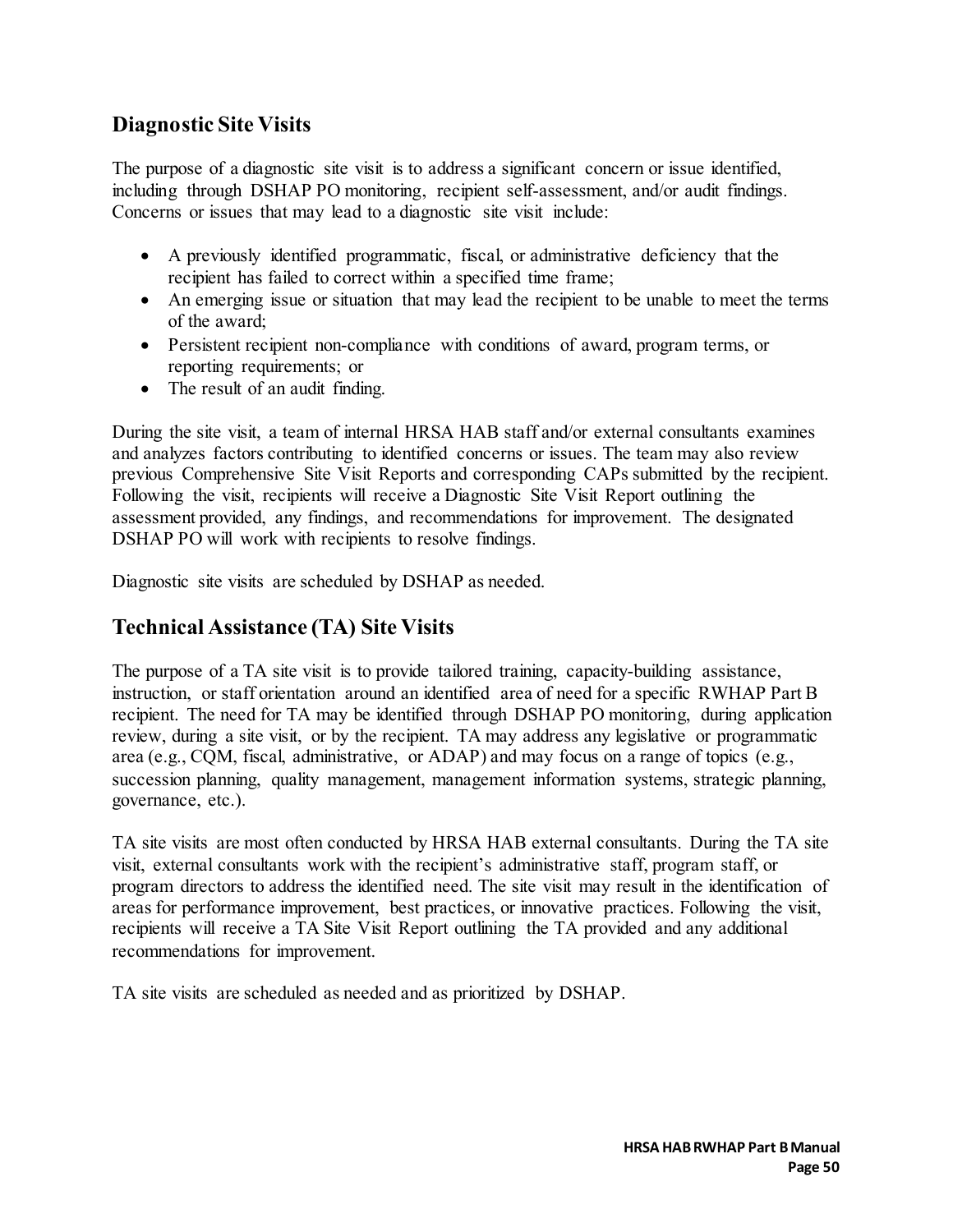### **Resource Innovation Team Site Visits**

The primary goal of the RIT is to support recipients in implementing innovative strategies that will lead to greater impact of the RWHAP Part B and related resources (e.g., grant funding, rebates, and program income) in every state and territory to meet the goals of the RWHAP, including ending the HIV epidemic. As such, the purpose of an RIT Site Visit is to:

- 1) Explore innovative strategies that can maximize the utilization of available resources in a state/territory to meet the goals of the RWHAP, including addressing service gaps and unmet needs;
- 2) Increase DSHAP's understanding of the internal and external factors impacting a state's/territory's ability to utilize all available resources;
- 3) Increase DSHAP's understanding of a forecasted decrease in the amount of resources that have been available to support a state's/territory's established system of HIV care and treatment; and/or
- 4) Identify additional TA and other support needed to reduce a state's/territory's UOB.

During an RIT site visit, a team of internal HRSA HAB staff and/or an external consultant engage in discussions with recipient staff and other state/territory health department staff regarding challenges associated with utilizing available resources from RWHAP Part B and ADAP to meet the goals of the RWHAP. These challenges may be related to budgeting, accounting, legal constraints (e.g., state regulation), coordination across RWHAP Parts, workforce, the evolving health care environment, or other factors. Site visit participants also explore innovative strategies to address identified challenges, maximize the utilization of resources, and address any service gaps and unmet needs. Following the visit, recipients receive an RIT report summarizing site visit discussions, recommendations for addressing challenges and improving utilization of resources, and opportunities for improvement.

RIT site visits are scheduled as needed and as prioritized by DSHAP.

# **V. Chapter 6. Monitoring of RWHAP Part B Subrecipients**

The RWHAP Part B recipient is held accountable by HRSA HAB for all subawards, contracts, or other legal agreements awarded through the RWHAP Part B grant, including ADAP. For example, in the case of an OIG finding that results in repayment of federal dollars, the recipient, not the subrecipient or contractor, is responsible for repaying the debt out of non-federal dollars.

Recipients should use their monitoring process and legal agreement language to establish expectations and to reinforce and underscore mutual obligations between the recipient and the subrecipient. The recipient should have an established monitoring process that designates a person or team to review fiscal and program reports, conduct site visits, interact on an ongoing basis with contracted providers, and implement a CAP or other corrective action, if necessary. If a recipient chooses to distribute monitoring functions across its organization, the recipient should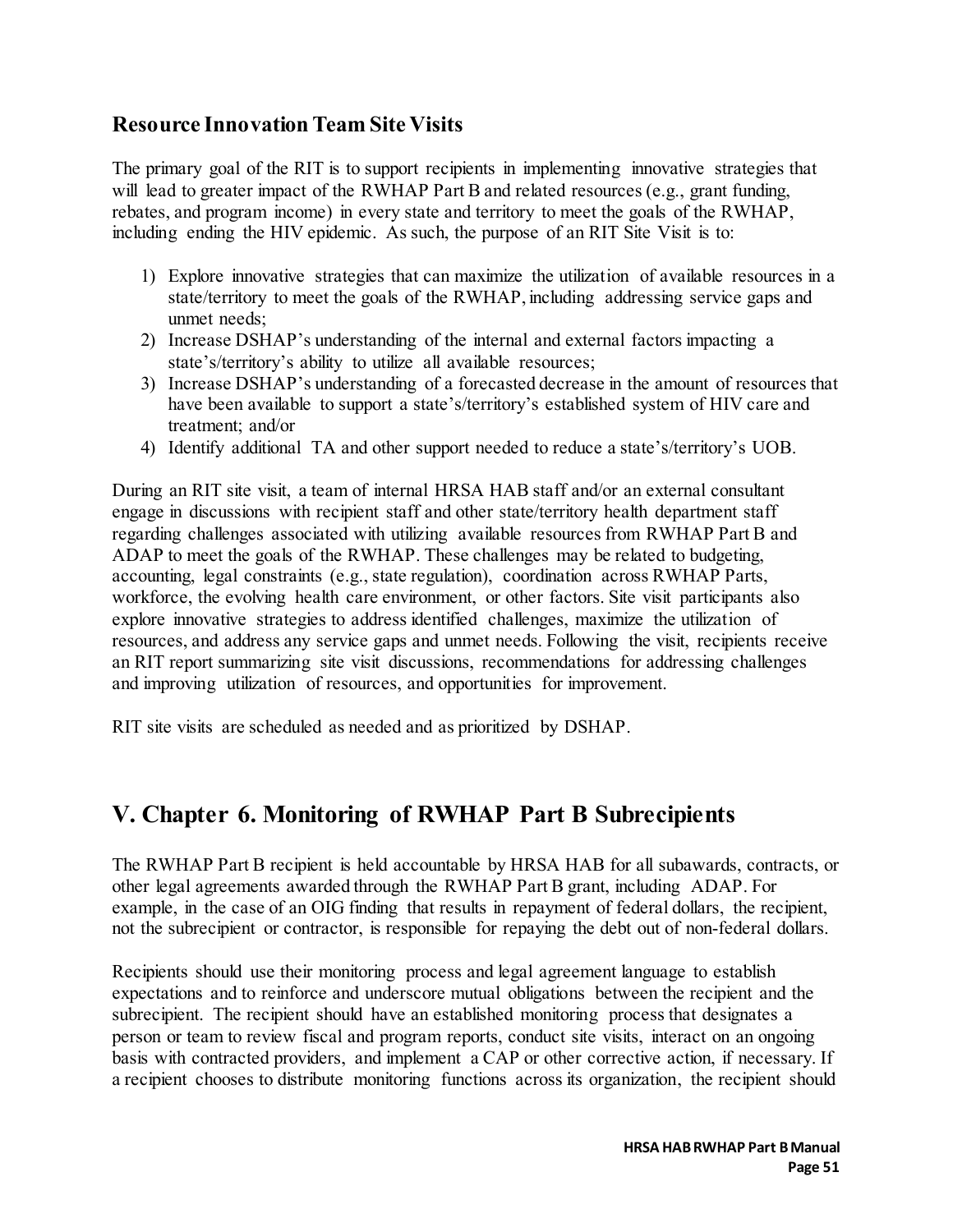ensure appropriate communication between those responsible for programmatic and fiscal monitoring. Recipients may choose to assign monitoring functions to a lead agency or consortia.

The monitoring process for subrecipients should be standardized, transparent, and encompass the full range of monitoring and oversight activities required, including: drafting and ensuring compliance with scopes of work, conducting desk compliance audits, analyzing performance reports, training recipient and subrecipient staff, and other required program and fiscal monitoring activities. In addition, it should describe and outline the process to be followed prior to, during, and after a monitoring site visit (see next section for more information).

Subrecipient monitoring requirements are outlined in 45 CFR  $\S$  75.352.

### **Site Visits to RWHAP Part B Subrecipients**

Recipients must ensure that all RWHAP Part B subrecipients receive an annual monitoring site visit unless the recipient has an approved annual subrecipient site visit exemption from DSHAP.

Recipients and other pass-through entities (e.g., lead agencies, consortia) should establish a structured process or protocol, and develop corresponding fiscal and program tools for annual site visits to each subrecipient to ensure review of the subrecipient's obligations in sufficient detail. A sound practice is to model the fiscal and program tools after the NMS. Site visits might include staff interviews, observation of services, review of client records or charts, a facility tour, and a review of various documentation to validate subrecipient operations are compliant with requirements. Desk audits are not a substitute for annual subrecipient site visits.

Review of client records or charts is one method by which recipients can assess compliance with service category definitions and established service standards and to validate services are provided within eligibility time periods. This review does not need to include all records or charts. A sufficient review can be accomplished by using an established random sampling methodology. Established protocols and tools should define and describe the sampling methodology based on the number of clients served, number and complexity of data to be reviewed in each client record or chart, and the methodology used for data review, extraction, and/or documentation.

Following a site visit, each subrecipient must receive a Site Visit Report, including any legislative, regulatory, and/or programmatic non-compliance findings. The recipient, lead agency, or consortia must ensure a CAP is developed to resolve all findings. The recipient, lead agency, or consortia must monitor the CAP to ensure its satisfactory completion.

### **Annual Subrecipient Site Visit Exemption**

Recipients may submit a request for an exemption to providing annual subrecipient site visits (see [https://ryanwhite.hrsa.gov/sites/default/files/ryanwhite/grants/rwhap-site-visit-exemption](https://ryanwhite.hrsa.gov/sites/default/files/ryanwhite/grants/rwhap-site-visit-exemption-dcl-2019.pdf)[dcl-2019.pdf\).](https://ryanwhite.hrsa.gov/sites/default/files/ryanwhite/grants/rwhap-site-visit-exemption-dcl-2019.pdf) To receive an exemption, the recipient must demonstrate that sufficient monitoring of subrecipients will continue to occur to ensure compliance with all RWHAP Part B legislative, regulatory, and programmatic requirements.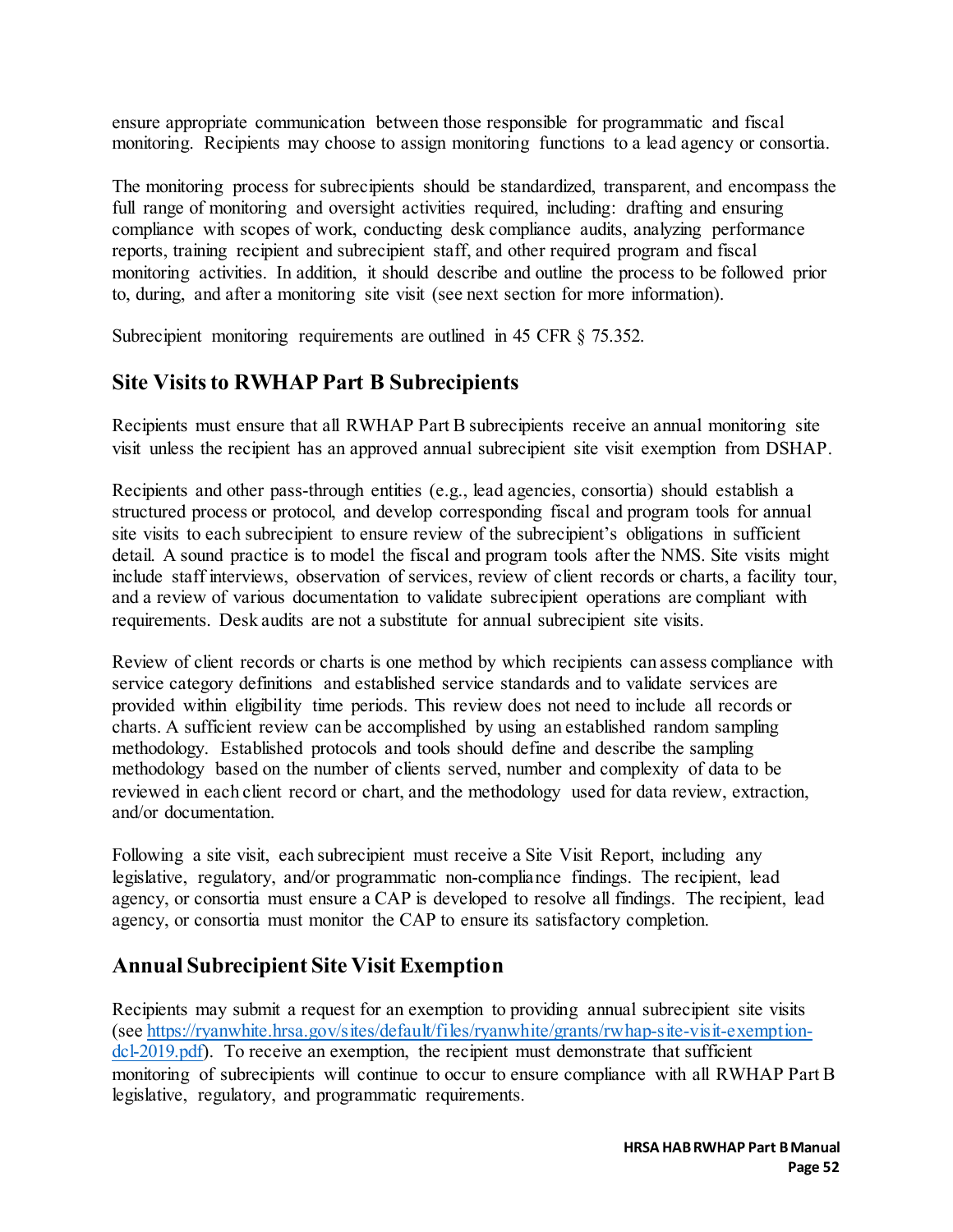To submit a request for an exemption from the annual site visit requirement, recipients must notify their DSHAP PO of their intention to request an exemption. The PO will initiate a Request for Information (RFI) in the EHBs. The recipient must respond to the EHBs task by the established due date with an exemption request that addresses the following:

- How many subrecipients does the program fund and monitor?
- What are the barriers and challenges to conducting annual site visits to all subrecipients?
- If the program is unable to conduct annual site visits, what is the frequency and/or schedule of visits that the program can conduct?
- How many years are needed to conduct a full cycle of visits to all subrecipients?
- Does the state/territory have a site visit protocol? If so, include with request.
- What is the program's monitoring plan during the years that subrecipients are not receiving a site visit?
- What is the program's process for issuing and monitoring CAPs?

Recipients can request an exemption for one year or for multiple years. If submitting a multi-year exemption, recipients must submit a site visit timeline and comprehensive monitoring plan that is appropriate for the scope and complexity of the jurisdiction's system of HIV care and treatment.

If the request is approved, the recipient will be notified. Recipients with approved waivers must provide updates on site visit monitoring activities to the designated DSHAP PO. Recipients must obtain prior approval on any changes to their approved plan. When an approved exemption expires or is terminated due to non-compliance, recipients must submit a new exemption request for any subsequent year(s).

# **V. Chapter 7. Technical Assistance Links and Resources**

This section provides resources for recipient and subrecipient monitoring to ensure compliance with legislative, regulatory, and programmatic requirements.

- **National Monitoring Standards:** [https://ryanwhite.hrsa.gov/grants/manage/recipient](https://ryanwhite.hrsa.gov/grants/manage/recipient-resources)[resources](https://ryanwhite.hrsa.gov/grants/manage/recipient-resources)
- **HRSA HAB Policy Notices:** <https://ryanwhite.hrsa.gov/grants/policy-notices>
- **HRSA HAB Program Letters:** https://ryanwhite.hrsa.gov/grants/program-letters
- **45 CFR Part 75:** [https://www.ecfr.gov/cgi](https://www.ecfr.gov/cgi-bin/retrieveECFR?gp=1&SID=4d52364ec83fab994c665943dadf9cf7&ty=HTML&h=L&r=PART&n=pt45.1.75#sp45.1.75.b)[bin/retrieveECFR?gp=1&SID=4d52364ec83fab994c665943dadf9cf7&ty=HTML&h=L&](https://www.ecfr.gov/cgi-bin/retrieveECFR?gp=1&SID=4d52364ec83fab994c665943dadf9cf7&ty=HTML&h=L&r=PART&n=pt45.1.75#sp45.1.75.b) [r=PART&n=pt45.1.75#sp45.1.75.b.](https://www.ecfr.gov/cgi-bin/retrieveECFR?gp=1&SID=4d52364ec83fab994c665943dadf9cf7&ty=HTML&h=L&r=PART&n=pt45.1.75#sp45.1.75.b)
- **TargetHIV:** https://targethiv.org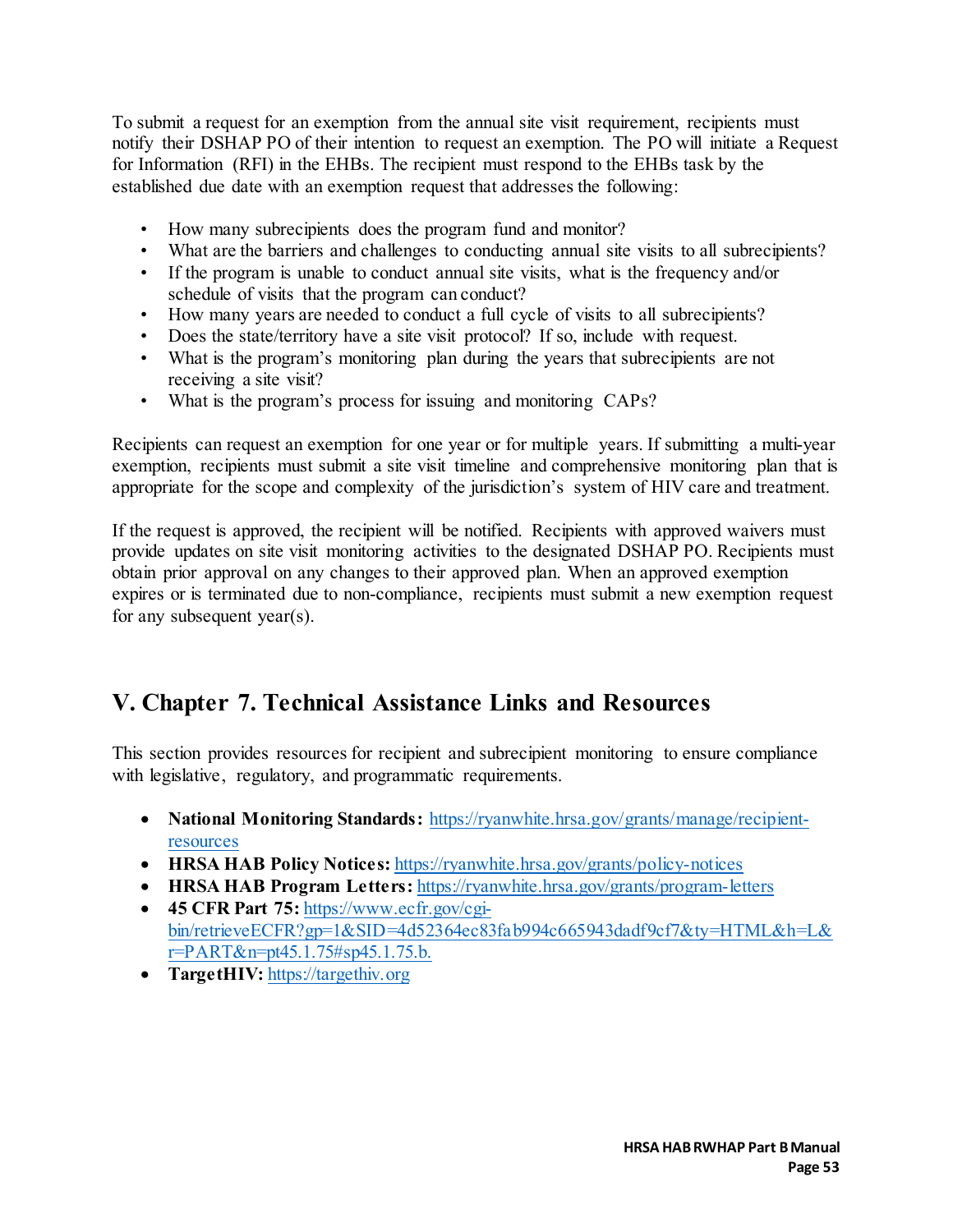# **Section VI: Clinical Quality Management**

# **VI. Chapter 1. Introduction**

The complexity of HIV care and the RWHAP commitment to equal access to quality care for all people with HIV require systematic efforts to ensure all RWHAP-funded services are delivered efficiently and effectively. CQM programs are a requirement of the RWHAP legislation, and essential to assessing whether RWHAP-funded providers are delivering high-quality HIV care and treatment and improving their system of care.

RWHAP Part B CQM programs should use effective and proven quality management concepts and quality improvement methods in program development and implementation. By analyzing the data collected on outcomes of services, RWHAP Part B recipients can direct resources to services or expand models of care that have been proven effective in linking people with HIV to care, retaining them in care, and achieving and maintaining viral suppression (i.e., improving outcomes across the HIV care continuum).

# **VI. Chapter 2. Relevant Authorities**

RWHAP Part B legislation, Section 2618(b)(3)(E) of the PHS Act requires:

*"Each State that receives a grant under Section 2611 shall provide for the establishment of a clinical quality management program to assess the extent to which HIV health services provided to patients under the grant are consistent with the most recent Public Health Service guidelines for the treatment of HIV/AIDS and related opportunistic infection, and as applicable, to develop strategies for ensuring that such services are consistent with the guidelines for improvement in the access to and quality of HIV health services."*

Additional language under Section 2618, "Administrative Expenses," sets limits on the amounts to be expended for CQM, but states that the CQM costs do not count toward the 10 percent recipient administrative cap:

*"(ii) USE OF FUNDS-*

*(I) IN GENERAL - From amounts received under a grant awarded under section 2611 for a fiscal year, a State may use for activities associated with the clinical quality management program required in clause (i) not to exceed the lesser of - (aa) 5 percent of amounts received under the grant; or (bb) \$3,000,000.*

*(II) RELATION TO LIMITATION ON ADMINISTRATIVE EXPENSES - The costs of a clinical quality management program under clause (i) may not be considered administrative expenses for purposes of the limitation established in subparagraph (A)."*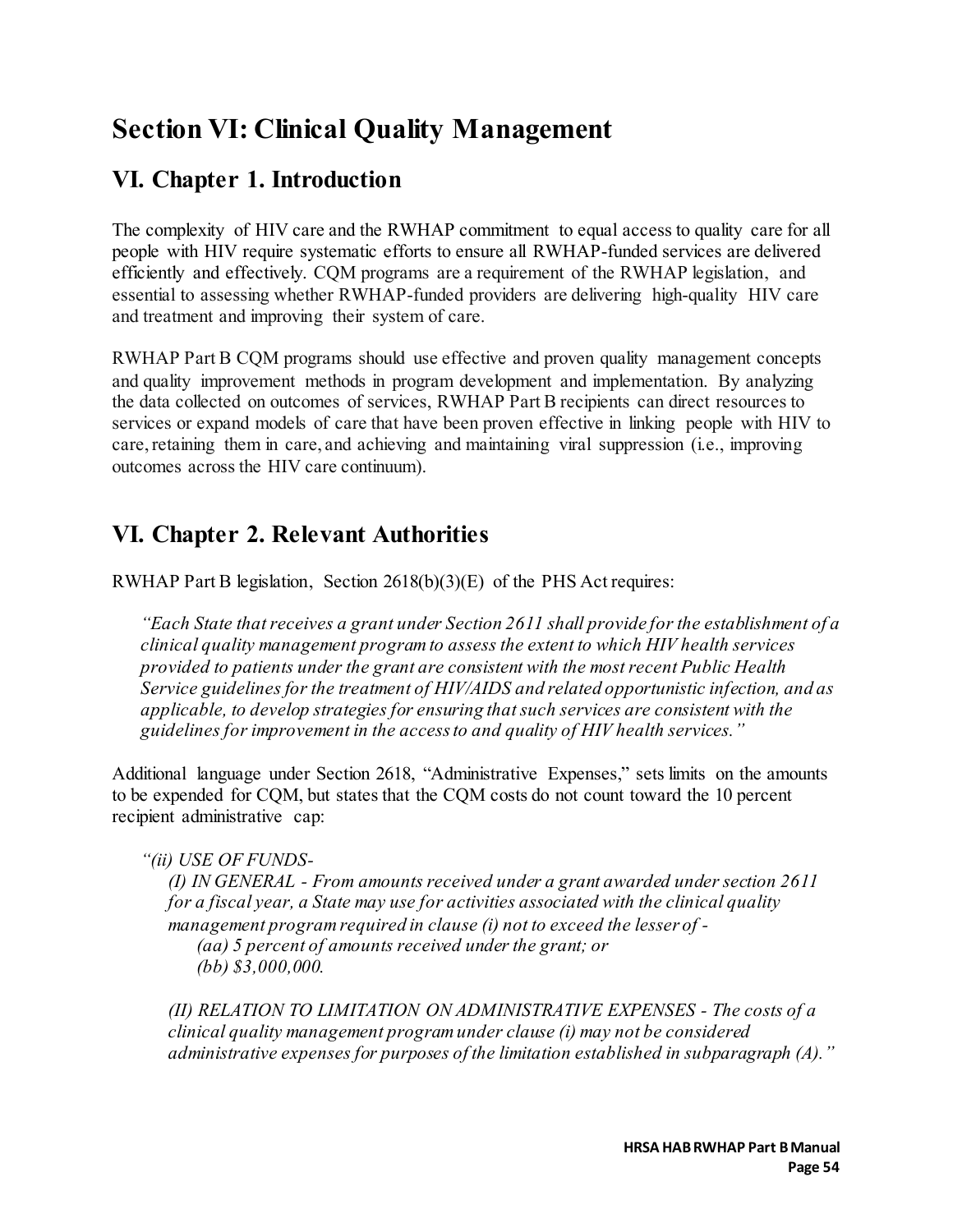Clinical Quality Management Policy Clarification Notice, [PCN #15-02,](https://ryanwhite.hrsa.gov/sites/default/files/ryanwhite/grants/pcn-15-02-cqm.pdf) clarifies CQM program expectations for RWHAP recipients; sets the minimum requirements for RWHAP Parts A, B, C, and D; and details the necessary components of a CQM program. It is a guiding reference for establishing and implementing the CQM program.

## **VI. Chapter 3. Components of CQM Programs**

CQM is a systematic, structured, and continuous approach to meet or exceed established professional standards and user expectations. CQM is implemented by using tools and techniques to measure performance and improve processes. To implement a CQM program, recipients need to have the necessary infrastructure, performance measurement, and quality improvement (QI) components in place.  $PCN #15-02$  clarifies the HRSA RWHAP expectations for CQM programs.

## **VI. 3. A. Infrastructure**

CQM is a systematic, structured, and continuous approach to meet or exceed established professional standards and user expectations. CQM is implemented by using tools and techniques to measure performance and improve processes. To implement a CQM program, recipients need to have the necessary infrastructure, performance measurement, and quality improvement (QI) components in place.  $PCN #15-02$  clarifies the HRSA RWHAP expectations for CQM programs.

RWHAP Part B recipients are required to have a comprehensive CQM program that includes all components, but CQM programs will vary depending on the size and scope of the RWHAP. For example:

- RWHAP Part B recipients that fund many core medical and support services may require multiple staff to administer the CQM program; a large CQM Committee that includes multiple RWHAP Part A, Part C, and Part D representatives and other stakeholders; and a consumer subcommittee that directly informs the larger CQM Committee.
- RWHAP Part B recipients that fund only a few services may have a smaller CQM program, but must still have adequate infrastructure to meet the expectations outlined in [PCN #15-02.](https://ryanwhite.hrsa.gov/sites/default/files/ryanwhite/grants/pcn-15-02-cqm.pdf)
- A RWHAP Part B in a low incidence state may have a single staff member who administers the CQM program and has other duties outside of the CQM program; a small CQM Committee; and may use other health department staff to ensure that all infrastructure is in place.

Please reference the infrastructure section of [PCN #15-02](https://ryanwhite.hrsa.gov/sites/default/files/ryanwhite/grants/pcn-15-02-cqm.pdf) for details.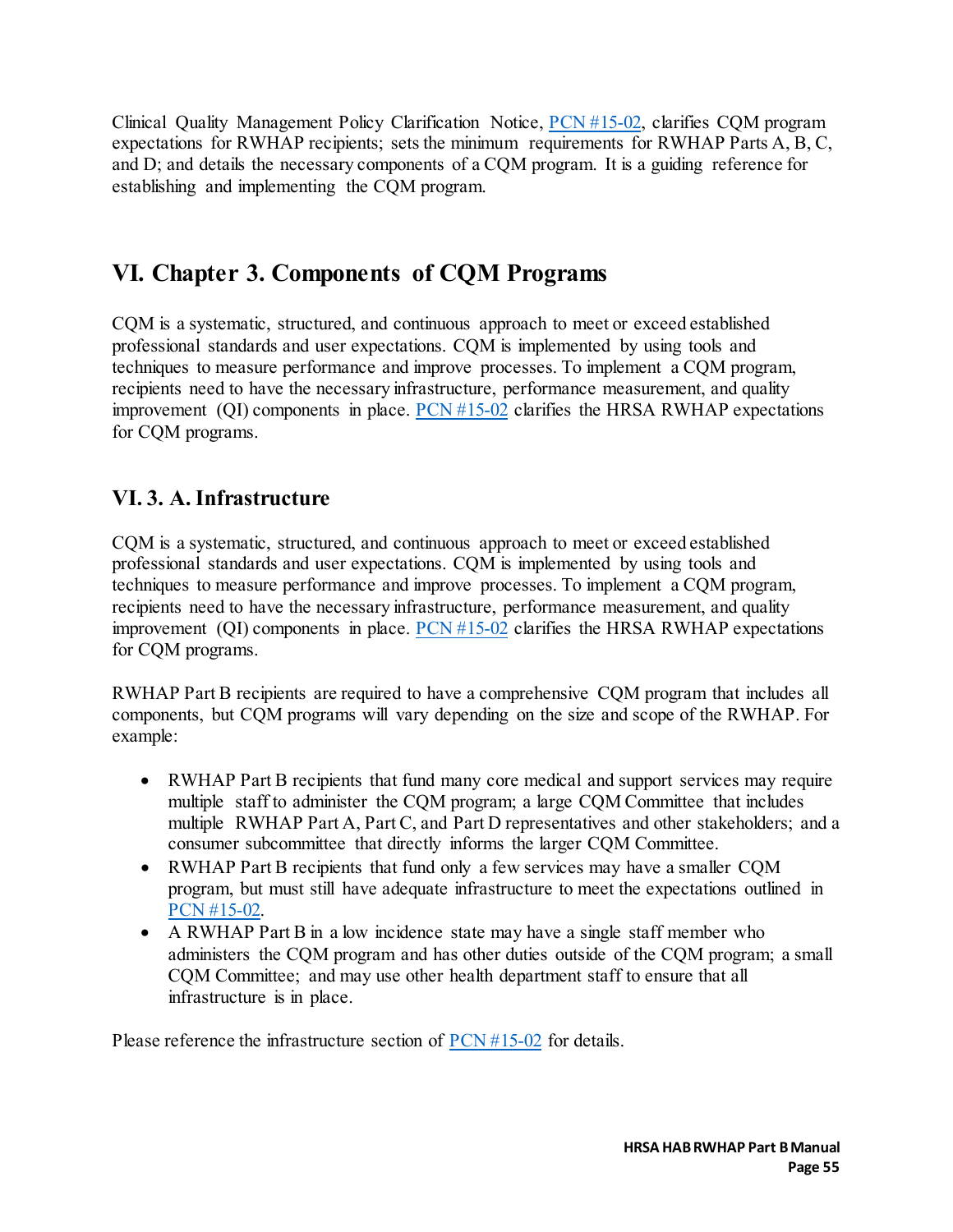### **VI. 3. B. Performance Measurement**

Performance measurement is the process of collecting, analyzing, and reporting data regarding patient care, health outcomes, or client satisfaction. Performance measures must be based on established procession standards, evidence-based research, or client expectations, when possible. The analysis is completed by defining the data elements used to calculate the numerator and denominator for each performance measure. Additionally, HRSA HAB recommends recipients stratify their performance measure data by subpopulation. Performance measures must be based on established professional standards and/or evidenced based research, when possible. The stratified performance measure data can assist when analyzing the data to understand disparities and identify and focus quality improvement activities.

While performance measurement is a required component of a CQM program, performance measure portfolios can also vary depending on the size and scope of the RWHAP. Performance measures should reflect the RWHAP funded service categories and local priorities. RWHAP Part B recipients in high incidence states/territories may need a larger more diverse set of performance measures in contrast to small incidence states/territories. RWHAPs should refer to [PCN #15-02](https://ryanwhite.hrsa.gov/sites/default/files/ryanwhite/grants/pcn-15-02-cqm.pdf) to determine the number of performance measures required for each funded service category. HRSA HAB has developed a [portfolio of measures](https://ryanwhite.hrsa.gov/grants/performance-measure-portfolio) that RWHAPs can use, if they choose. While HRSA HAB does not require any recipients to use any specific measure, RWHAP recipients are encouraged to use the HRSA HAB core measures for funded service categories and to adopt other measures as needed for the program.

RWHAP Part B recipients may use performance measures at a system level or at a provider level. The core measures can be used at both the system level and provider level. For example, recipients are encouraged to use the HIV viral suppression performance measure (which is also encouraged for ADAP) to assess the entire RWHAP Part B system. Likewise, a RWHAP Part B recipient may have Medical Case Management (MCM) providers track and report the HIV viral suppression for the agency, thereby using the HIV viral suppression measure to assess performance at the provider level. Recipients can also choose to use HIV viral suppression to measure MCM services at a system level by aggregating data from all the MCM providers and assessing performance over time.

HAS HAB encourages RWHAP Part B recipients to coordinate their performance measures with other RWHAP recipients in their service area. RWHAP Parts A-D recipients are required to have performance measures. Within a service area, recipients' coordination could have many benefits and reduce burden. The following are suggested areas for coordination:

- Alignment of performance measure definitions (numerator, denominators, and exclusions) for a service category to enable data analysis across the service area; and
- Agreement on performance measure reporting cycles (how often and when to report on performance measures) to reduce the reporting burden for organizations funded by more than one RWHAP Part.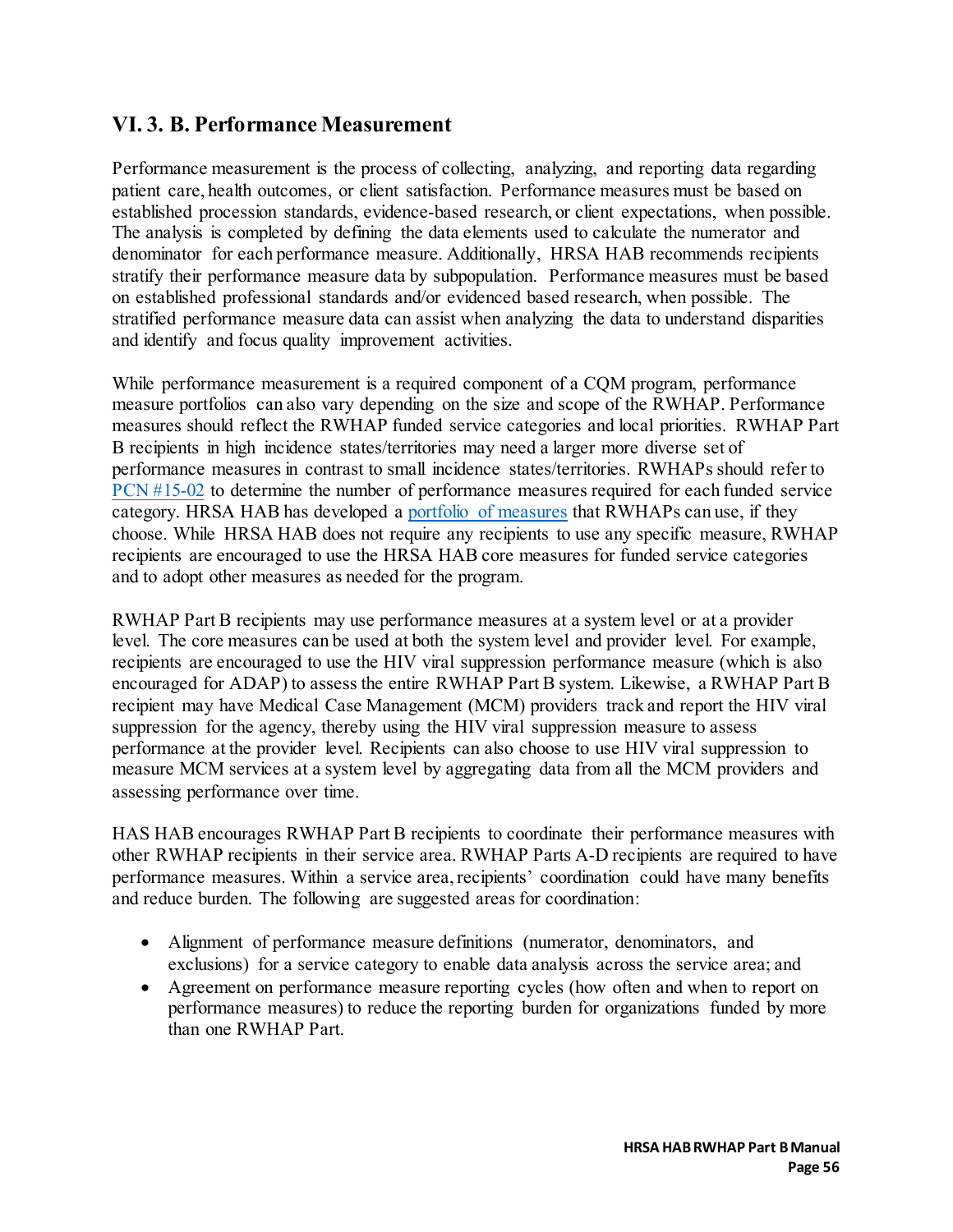### **VI. 3. C. Quality Improvement**

Quality Improvement (QI) is a process to analyze performance measure data and implement activities to improve performance. QI is required regardless of the size and scope of the RWHAP Part B. Similar to performance measures, QI activities must focus on improving patient care, health outcomes, or client satisfaction. QI must be implemented using a defined methodology and in an organized, systematic fashion. The most common QI methodologies are the Model for Improvement and Lean, although other methodologies exist.

At minimum, RWHAP Part B recipients must implement at least one QI activity at any given time for at least one service category and document the QI activities. RWHAPs in high incidence states may be engaged in multiple QI projects at a system and provider level to ensure continuous quality improvement or to meet established benchmarks. In contrast, RWHAPs in small incidence states may be engaged in a single QI project at either the system level or the provider level.

# **VI. Chapter 4. Subrecipient Involvement in the Recipient CQM Program**

RWHAP Part B recipients must include all subrecipients in the recipient's CQM program. Recipients are to identify the specific CQM program activities for their subrecipients. The subrecipient activities often include participating on the recipient's CQM Committee and training, providing performance measure data, and implementing QI activities. HRSA HAB encourages recipients to codify subrecipient CQM activities in Requests for Proposals (RFPs) and contracts. However, the contribution of subrecipients to the recipient's CQM program will vary depending on the service provided and the resources available. For example, given their key role in HIV care, OAHS providers should have an active role in the recipient's CQM program, such as participating in the CQM Committee, reporting performance measure data, and contributing to QI projects.

In contrast, medical transportation providers may track and report the number of clients transported in a given timeframe but would not have client-level data on patient care or health outcomes. Therefore, the medical transportation provider would not be able to assess the impact on health outcomes. However, recipients could combine client-level utilization data and clinical data to assess a retention in care performance measure.

## **VI. Chapter 5. HRSA HAB Monitoring of CQM**

A RWHAP Part B recipient's CQM program is monitored by HRSA HAB to ensure that the legislative and program CQM requirements are met. Monitoring occurs through several mechanisms, including the following: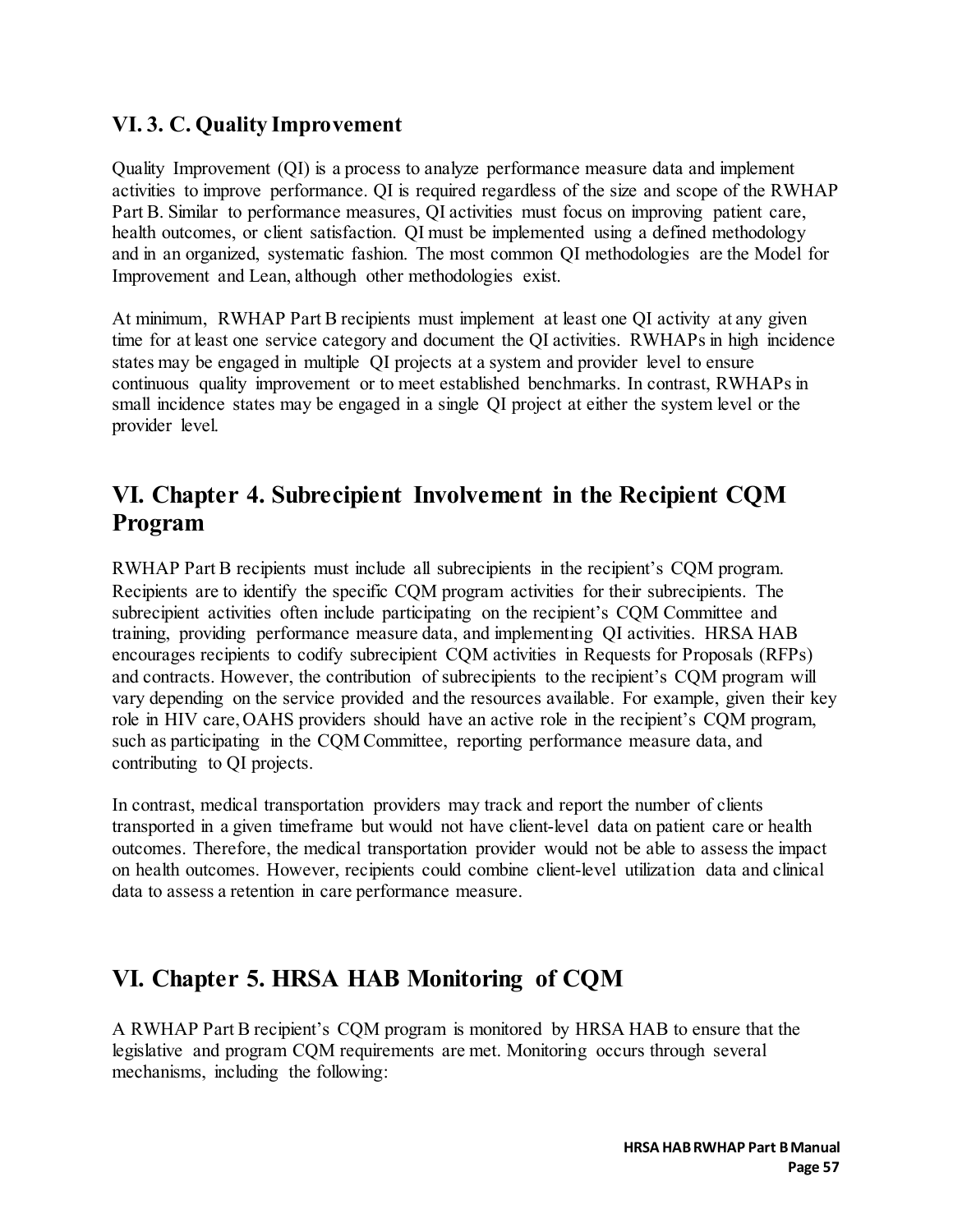- Discussion of CQM programs during monthly monitoring calls;
- Review of submitted CQM plans; and
- Review of COM programs during comprehensive site visits.

If concerns are identified during routine monitoring, the DSHAP PO may engage a CQM subject matter expert to work with recipients in addressing the concern. Recipients should contact the DSHAP PO with any questions they may have about CQM programs or plans.

# **VI. Chapter 6. Additional Technical Assistance Links and Resources**

The following links provide additional information on CQM, the RWHAP policies, and other related information relevant to the development and implementation of a CQM program.

- **HAB Clinical Care and Quality Management Website:** [https://ryanwhite.hrsa.gov/grants/clinical-care-guidelines-resources.](https://ryanwhite.hrsa.gov/grants/clinical-care-guidelines-resources) For links to information and resources on Clinical Care Guidelines and Resources, HAB Performance Measure Portfolio, and Quality of Care. The site also includes information on how to request CQM TA.
- **HAB Policy Notices**: https://ryanwhite.hrsa.gov/grants/policy-notices
- **HAB Performance Measures List of Performance Measures and Frequently Asked Questions (FAQ):** [https://ryanwhite.hrsa.gov/grants/performance-measure-portfolio.](https://ryanwhite.hrsa.gov/grants/performance-measure-portfolio)
- **CQM Technical Assistance:** RWHAP recipients can request TA by filling out and submitting a request available at: [https://targethiv.org/ta/cqm.](https://targethiv.org/ta/cqm)
- **HIV Quality Measures (HIVQM) Module:** Online data system for use by all RWHAP recipients called the HIV Quality Measures Module (HIVQM Module). The HIVQM Module's purpose is to help recipients set goals and monitor performance measures as well as quality improvement projects to better support CQM, performance measurement, service delivery, and client monitoring at both the recipient and client levels. [https://targethiv.org/library/topics/hivqm.](https://targethiv.org/library/topics/hivqm)
- **Ryan White HIV/AIDS Program Clinical Quality Management Listserv:** Online user forum for RWHAP CQM staff to ask questions, seek advice, and share resources with others in the RWHAP.

[https://public.govdelivery.com/accounts/USHHSHRSA/signup/29907.](https://public.govdelivery.com/accounts/USHHSHRSA/signup/29907) 

- **Center for Quality Improvement and Innovation (CQII):** https://targethiv.org/cqii. CQII provides training and TA on QI to RWHAP recipients and subrecipients.
- **CQM Tools and Resources:** [https://targethiv.org/library/topics/clinical-quality](https://targethiv.org/library/topics/clinical-quality-management)[management.](https://targethiv.org/library/topics/clinical-quality-management)

The following are additional CQM concepts that may be helpful in the development and implementation of a CQM program.

• **Model for Improvement:** The Model for Improvement was developed by [Associates in](http://www.apiweb.org/API_home_page.htm)  [Process Improvement a](http://www.apiweb.org/API_home_page.htm)nd is a simple yet powerful tool for accelerating improvement. This model has been used very successfully by hundreds of health care organizations in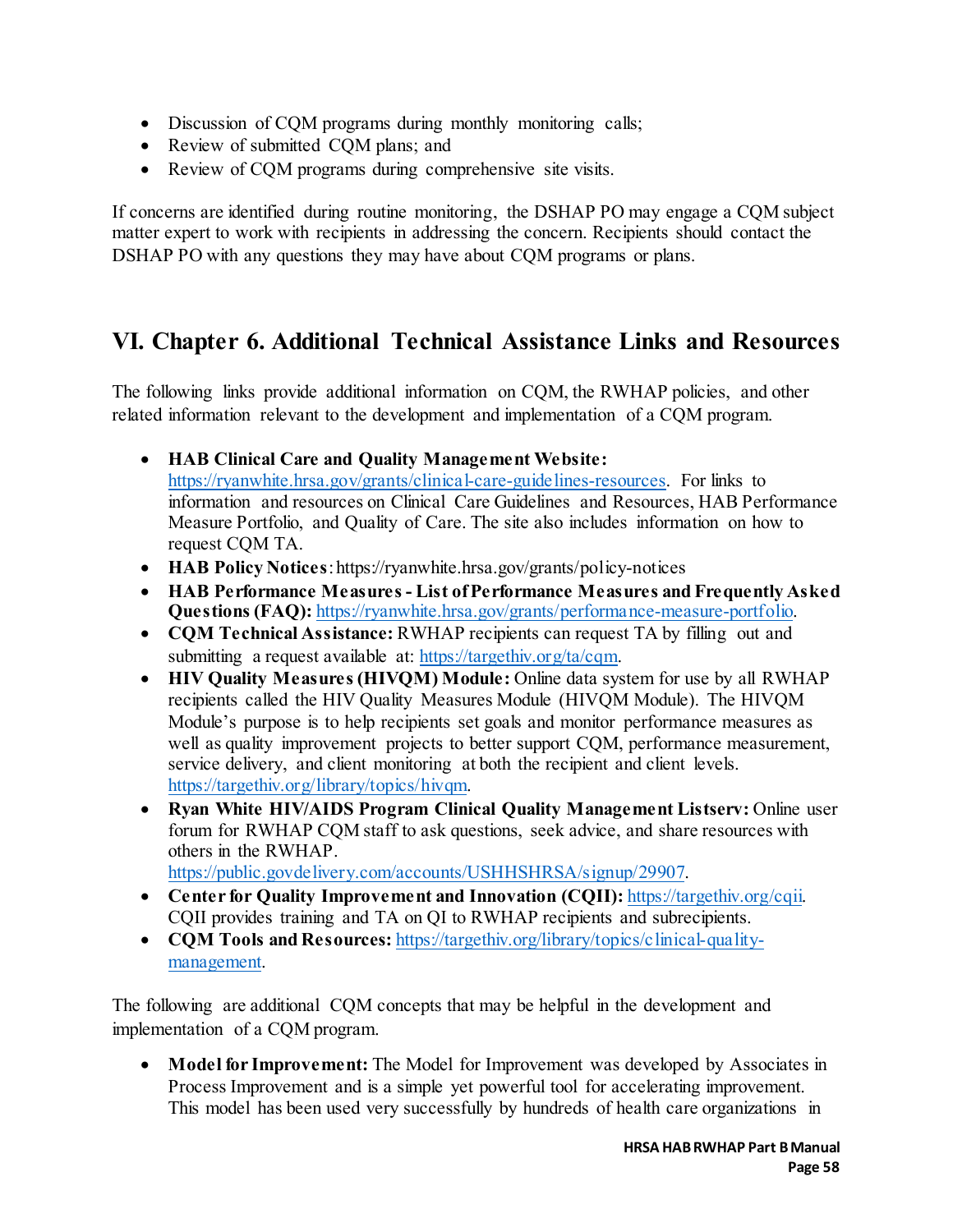many countries to improve many different health care processes and outcomes. The model has two parts:

- 1) Three fundamental questions, which can be addressed in any order.
- 2) The Plan-Do-Study-Act (PDSA) cycle\*\* to test changes in real work settings. The PDSA cycle guides the test of a change to determine if the change is an improvement.
	- o **Plan** Identify problems (including their components—not just the big picture) and then plan strategies/tests that might result in improvements.
	- o **Do**  Use strategies that are designed to address problems.
	- o **Study** Collect and analyze data to see if strategies have resulted in improvements.
	- o **Act** If the strategies are effective, make them an ongoing activity. If they are not effective, return to the Plan stage. Use collected data to identify new ways to address problems.
- **Benchmarking and Best Practices**: Benchmarking is the process of comparing one's performance to that of a higher performing organization of similar characteristics, determining the best practices that have led to the higher performance, and implementing the best practices. The goal is to make changes to a process that will result in higher performance. Some organizations use their own data as a baseline benchmark against which to compare future performance.
- **Clinical Practice Guidelines:** Clinical practice guidelines are generally written by a respected authority and based on the most recently available state of knowledge, clinical research, and expert opinion. The purpose of guidelines is to provide recommendations on how to screen, treatment, and provide care and services. The "*Guidelines for the Use of Antiretroviral Agents in HIV-1-Infected Adults and Adolescents"* is one such resource, and a variety of guidelines in HIV care and treatment can be found at: [https://clinicalinfo.hiv.gov/en/guidelines.](https://clinicalinfo.hiv.gov/en/guidelines) Guidelines are often the basis for developing performance measures and standards of care.
- **HRSA HAB Implementation Science:** HRSA HAB has developed an [implementation science framework](https://pubmed.ncbi.nlm.nih.gov/33156852/) to support this translation/adaptation process, guiding implementation and evaluation projects across the RWHAP. Implementation science has emerged as an essential field for HIV treatment and prevention, providing crucial insights for clinical effectiveness and efficacy trials, bench-to-bedside translation of clinical trial evidence into real-world intervention strategies, and routine program monitoring and evaluation. Implementation science has been described as "methods to promote the systematic uptake of research findings and other evidence-based practices into routine practice, and, hence, to improve the quality and effectiveness of health services." (Eccles and Mittman, 2006)
- **Service Standards:** Service standards, which are sometimes referred to as standards of care are principles and practices for the delivery of health and social services that are accepted by recognized authorities and used widely. Service standards for HIV care are based on specific research (when available) and the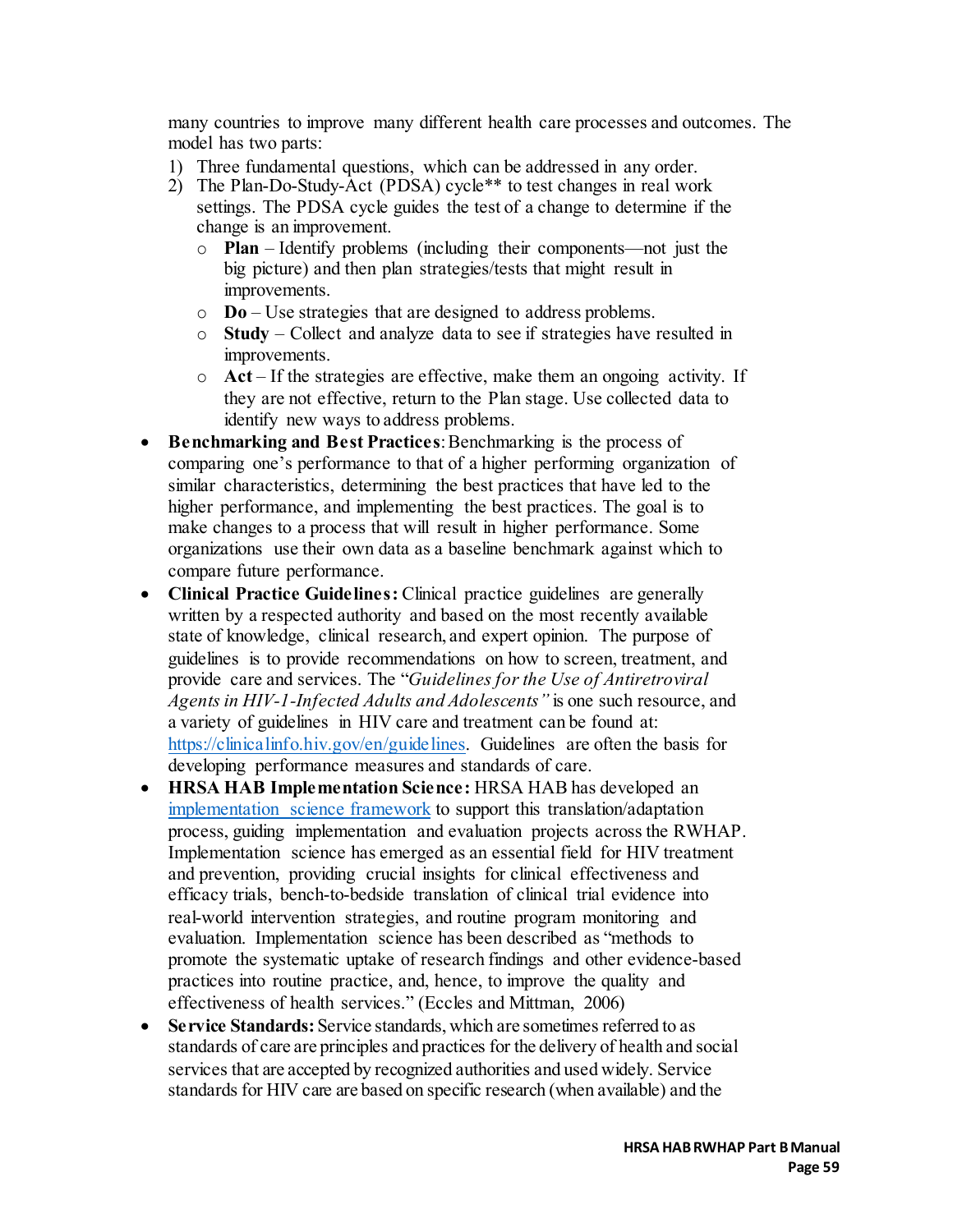collective opinion of experts. They are often informed by guidelines, clinical research, and patient experiences.RWHAP service standards outline the elements and expectations a RWHAP service provider follows when implementing a specific service category, to ensure that all service providers offer the same fundamental components of the given service category across the service area. They establish the minimal level of service or care that a RWHAP Part B-funded agency or provider may offer within a jurisdiction. See:

[https://targethiv.org/sites/default/files/file-](https://targethiv.org/sites/default/files/file-upload/resources/Service%20Standards%20HRSA%20HAB%20Guidance%2012_14.pdf)

[upload/resources/Service%20Standards%20HRSA%20HAB%20Guidance%201](https://targethiv.org/sites/default/files/file-upload/resources/Service%20Standards%20HRSA%20HAB%20Guidance%2012_14.pdf) [2\\_14.pdf.](https://targethiv.org/sites/default/files/file-upload/resources/Service%20Standards%20HRSA%20HAB%20Guidance%2012_14.pdf)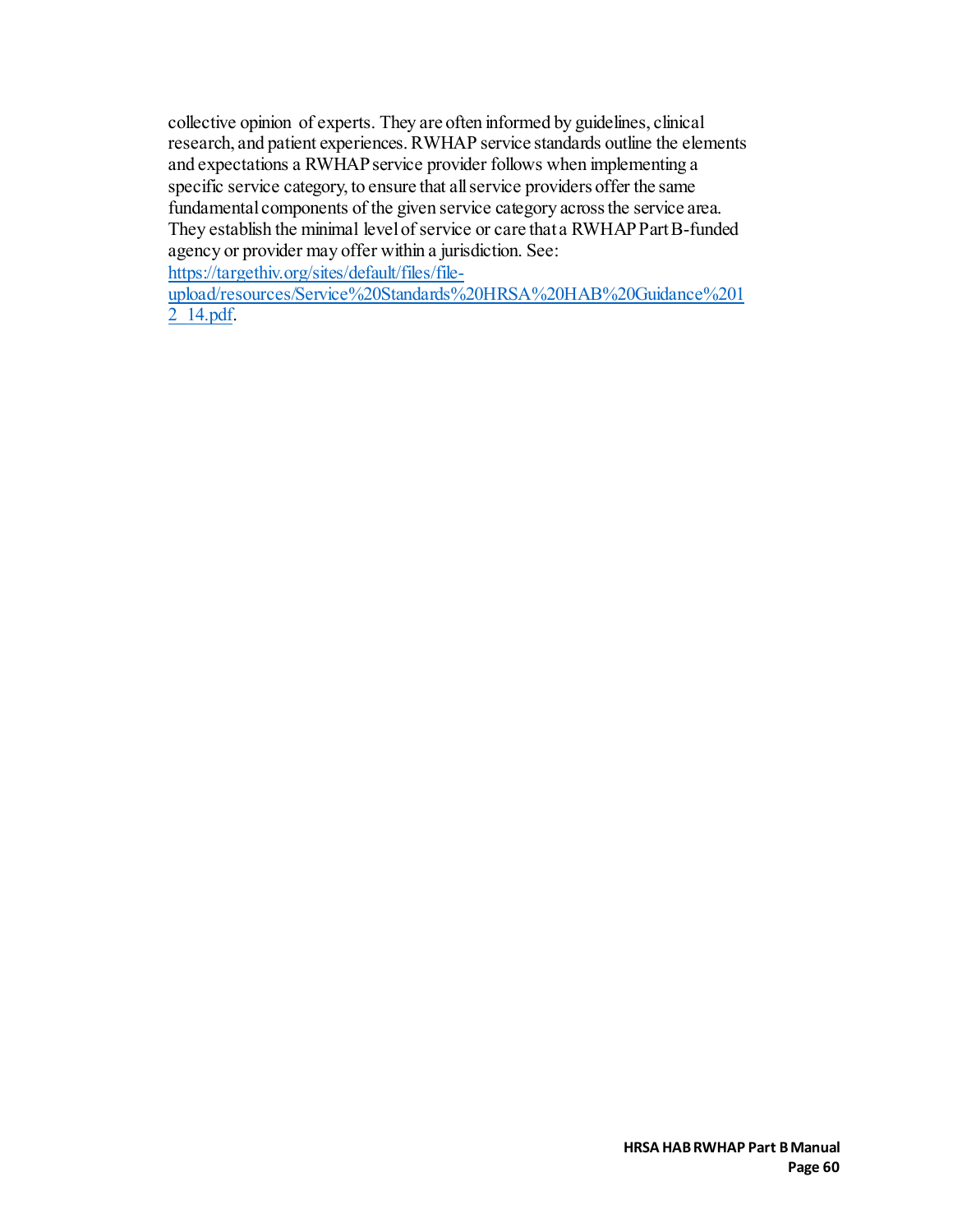# **Section VII: Grants Administration**

# **VII. Chapter 1. Introduction**

RWHAP Part B recipients are responsible for the administration of the RWHAP Part B grant, including ADAP. The RWHAP legislation, the UAR, Notices of Awards, and HRSA HAB Policy Clarification Notices and Program Letters contain federal rules and guidance governing grants management for the RWHAP Part B. RWHAP Part B recipients must be familiar with these documents to ensure that they and all their subrecipients and contractors follow these grant requirements. While RWHAP Part B recipients may choose to issue subawards or contracts to other entities to lead or assist in administration of the RWHAP Part B grant, the RWHAP Part B recipient is ultimately responsible for the proper stewardship of all RWHAP Part B grant funds, including ADAP.

This section provides a high-level overview of federal grants management requirements and identifies useful tools that can assist with meeting these requirements and successfully managing awards for RWHAP Part B grants, including RWHAP Part B – HIV Care Program, ADAP (X07), RWHAP Part B Supplemental (X08), and RWHAP ADAP ERF (X09).

# **VII. Chapter 2. Relevant Authorities**

Recipients should be familiar with and have a clear understanding of relevant authorities for RWHAP Part B and ADAP to ensure proper administration and monitoring. See Section II, Overview of RWHAP, Chapter 2, for a detailed description of relevant authorities.

### **VII. 2. A. RWHAP Legislation**

The Parts and Sections of the legislation that apply to the RWHAP Part B are Part B of the PHS Act, Sections 2611 through 2623; Part E General Provisions, Sections 2681-2689; and Part F, Subpart III MAI, Section 2693. See [https://ryanwhite.hrsa.gov/about/legislation.](https://ryanwhite.hrsa.gov/about/legislation) 

## **VII. 2. B. OMB Circulars, as adopted by HHS, including 45 CFR Part 75**

The 45 CFR Part 75 Uniform [Administrative Requirements, Cost Principles, and Audit](https://www.ecfr.gov/cgi-bin/retrieveECFR?gp=1&SID=df3c54728d090168d3b2e780a6f6ca7c&ty=HTML&h=L&mc=true&n=pt45.1.75&r=PART)  [Requirements for HHS Awards](https://www.ecfr.gov/cgi-bin/retrieveECFR?gp=1&SID=df3c54728d090168d3b2e780a6f6ca7c&ty=HTML&h=L&mc=true&n=pt45.1.75&r=PART) ensures consistency among federal agencies and protects recipients from undue burden from the awarding federal agency. On December 26, 2013, the OMB published new guidance for federal award programs, known formally as the OMB Circulars: Uniform Administrative Requirements, Cost Principles, and Audit Requirements for Federal Awards (Guidance). In accordance with requirements imposed by the OMB, HHS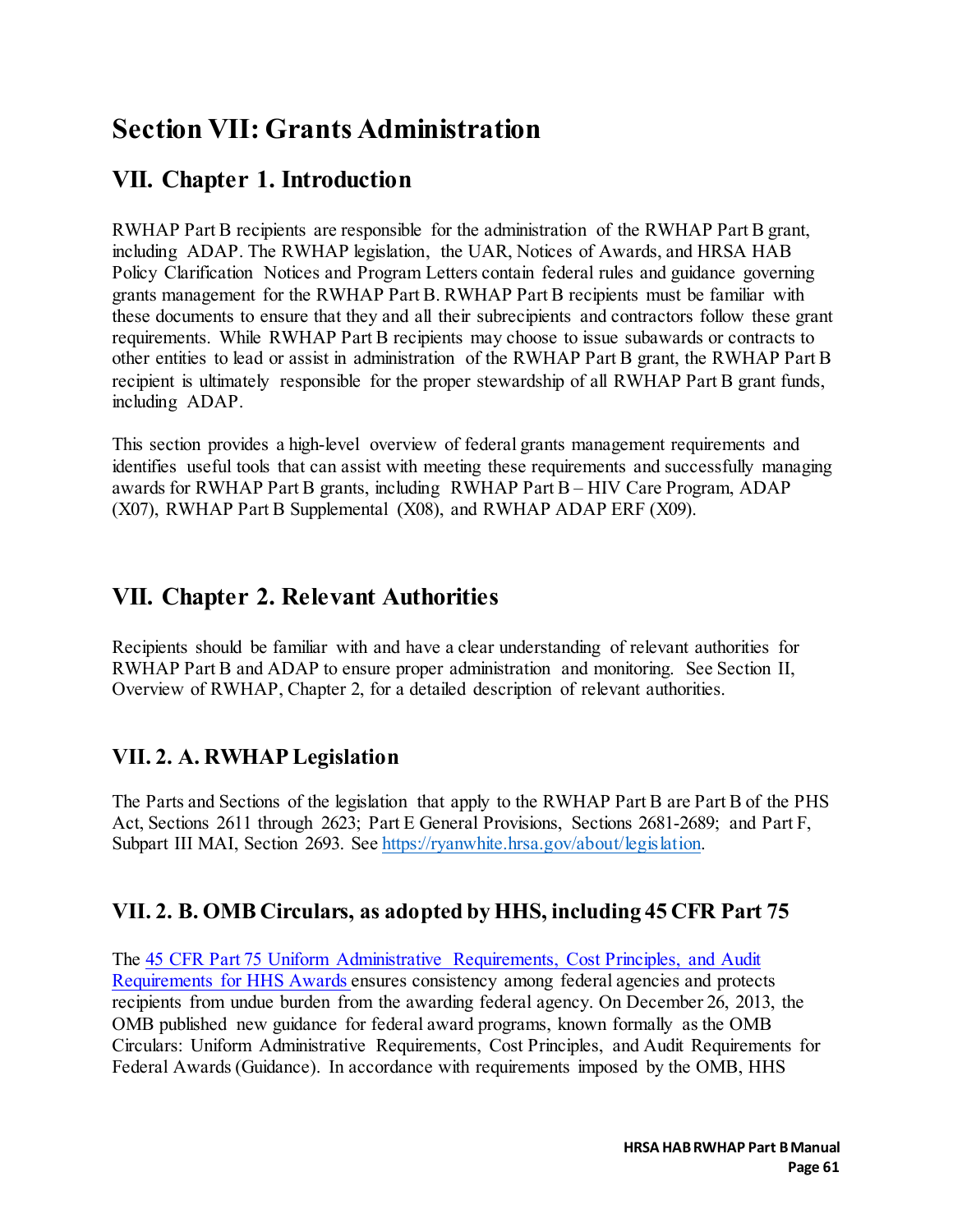adopted new grant regulations, codified at 45 CFR Part 75, with an effective date of December 26, 2014. The UAR addresses:

- Standards for financial management systems, including payments, program income, revision of budget and program plans, and non-federal audits;
- Property standards, including the purpose of insurance coverage, equipment, supplies, and other expendable property;
- Procurement standards, including recipient responsibilities, codes of conduct, competition, procurement procedures, cost and price analysis, and procurement records;
- Reports and records, including monitoring and reporting program performance reports, financial reports, and retention and access requirements;
- Termination and enforcement;
- Closeout procedures;
- Cost principles; and
- Audits.

## **VII. 2. C. HHS Grants Administration and Program-Specific Policies and Guidance**

### **HHS Grants Policy Statement (GPS)**

The HHS GPS makes available in a single document the general terms and conditions of HHS discretionary grant and cooperative agreement awards. These general terms and conditions are common across all HHS OPDIVs and apply as indicated in the HHS GPS unless there are legislative, regulatory, or award-specific requirements to the contrary (as specified in individual NoA). The HHS awarding offices are components of the OPDIVs and Staff Divisions that have grant-awarding authority. See [https://www.hhs.gov/sites/default/files/grants/grants/policies](https://www.hhs.gov/sites/default/files/grants/grants/policies-regulations/hhsgps107.pdf)[regulations/hhsgps107.pdf.](https://www.hhs.gov/sites/default/files/grants/grants/policies-regulations/hhsgps107.pdf) 

### **Notices of Funding Opportunity (NOFO)**

HRSA staff develop a NOFO for each grant or cooperative agreement program. The NOFO includes the purpose of the program, amount of funding available, period of performance, eligible applicants, content and form of application submission, and other important information. HRSA NOFOs are available on the HRSA website and are posted to Grants.gov. An applicant should carefully review the NOFO prior to application submission and be aware of all requirements and restrictions applicable to the receipt of federal funding. Each RWHAP Part B grant program has a corresponding NOFO. See

<https://www.hrsa.gov/grants/fundingopportunities/default.aspx> and [https://www.grants.gov/web/grants.](https://www.grants.gov/web/grants)

### **Notices of Award (NoA)**

A NoA is issued through the EHBs for each federal grant award. The NoA references all the legislative, regulatory, and programmatic requirements of the grant, including grant-specific terms, program-specific terms, standard terms, conditions, and reporting requirements. A recipient indicates acceptance of an award and its associated terms and reporting requirements by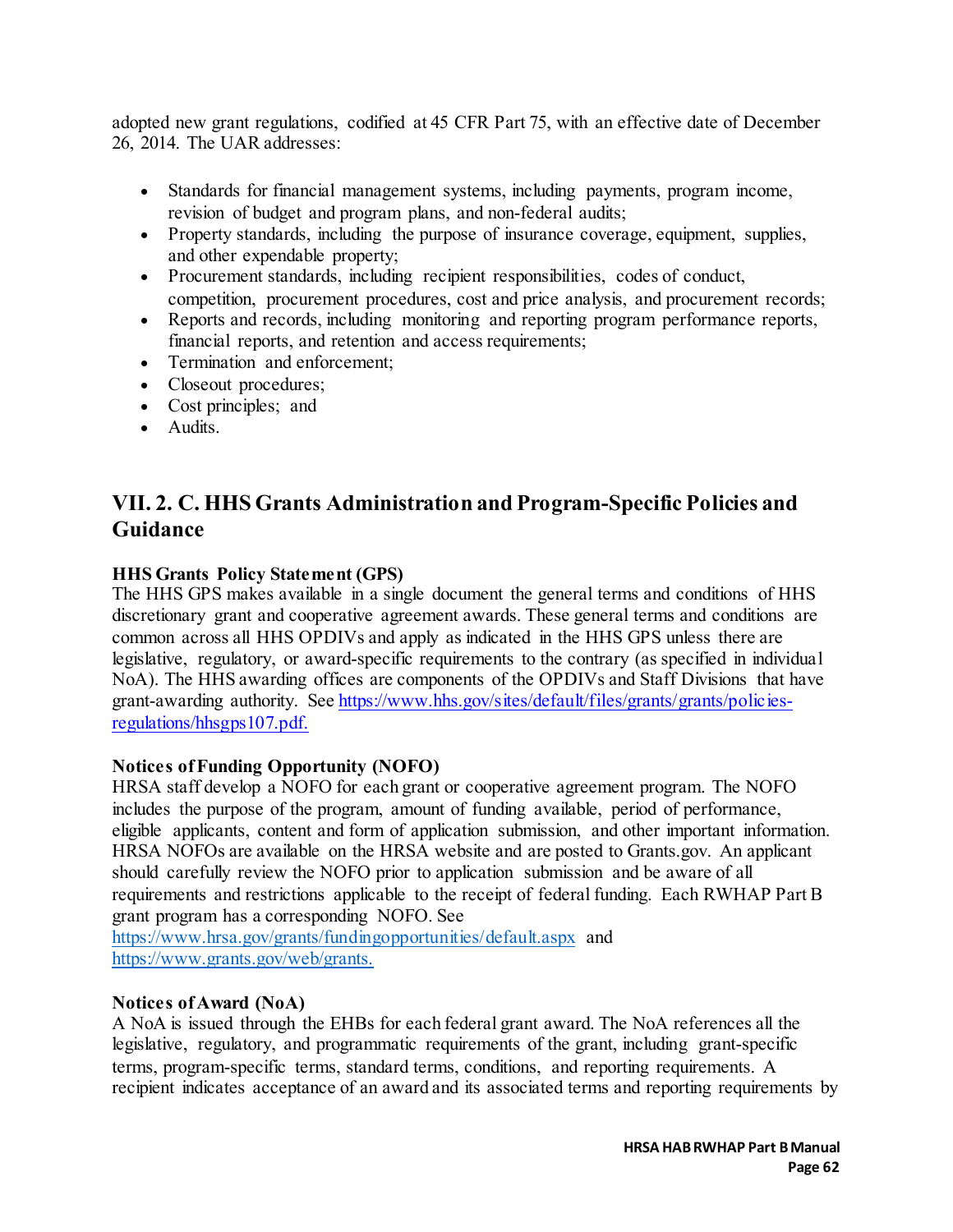drawing or requesting funds from the PMS. Failure to comply with any terms and/or reporting requirements by the corresponding due date, where applicable, may result in the suspension of the recipient's ability to draw down funds, the disallowance of funds, or both.

In addition, the NoA includes a "Special Remarks" section that contains information such as matching requirements and expenditure limitations. There is also a contact section with names, addresses, and telephone numbers of persons to contact regarding grants management issues and/or programmatic issues. See [https://www.hrsa.gov/grants/manage-your-grant/training/how](https://www.hrsa.gov/grants/manage-your-grant/training/how-to-manage-grant-guide)[to-manage-grant-guide.](https://www.hrsa.gov/grants/manage-your-grant/training/how-to-manage-grant-guide)

### **HRSA HAB Policy Notices and Program Letters**

These notices and letters provide HAB policy and guidance on understanding, adhering to, and implementing RWHAP legislative requirements. See [https://ryanwhite.hrsa.gov/grants/policy](https://ryanwhite.hrsa.gov/grants/policy-notices)[notices](https://ryanwhite.hrsa.gov/grants/policy-notices) and [https://ryanwhite.hrsa.gov/grants/program-letters.](https://ryanwhite.hrsa.gov/grants/program-letters) 

### **RWHAP Manuals, Reports and Technical Assistance Documents**

Various guides include this RWHAP Part B Manual and the following:

- 1) RWHAP ADAP Manual: [https://ryanwhite.hrsa.gov/sites/default/files/ryanwhite/resources/adap-manual.pdf.](https://ryanwhite.hrsa.gov/sites/default/files/ryanwhite/resources/adap-manual.pdf) A guide for new ADAP staff, with sections explaining the purpose of ADAP, how it is structured at the federal and state/territory level, and the key issues and strategies used by ADAPs to broaden access to HIV medications to persons in need.
- 2) RWHAP Parts A and B National Monitoring Standards (NMS): [https://ryanwhite.hrsa.gov/grants/manage/recipient-resources.](https://ryanwhite.hrsa.gov/grants/manage/recipient-resources) A compilation of existing requirements for program and fiscal management, monitoring, and reporting into a single, comprehensive document. The NMS help RWHAP Part A and Part B recipients to meet federal requirements and to improve program efficiency. See Section V, Chapter 3, for more information on the NMS.

See<https://ryanwhite.hrsa.gov/grants/manage/recipient-resources> for a compilation of RWHAP recipient resources.

# **VII. Chapter 3. Role of HRSA HAB and Office of Financial Assistance Management**

DSHAP monitors the RWHAP Part B, and the DSHAP PO is the staff person responsible for monitoring the programmatic and technical aspects the RWHAP Part B awards. DSHAP POs work with recipients to:

- Provide programmatic TA;
- Monitor post-award activities of project/program performance, including review of progress reports and making site visits; and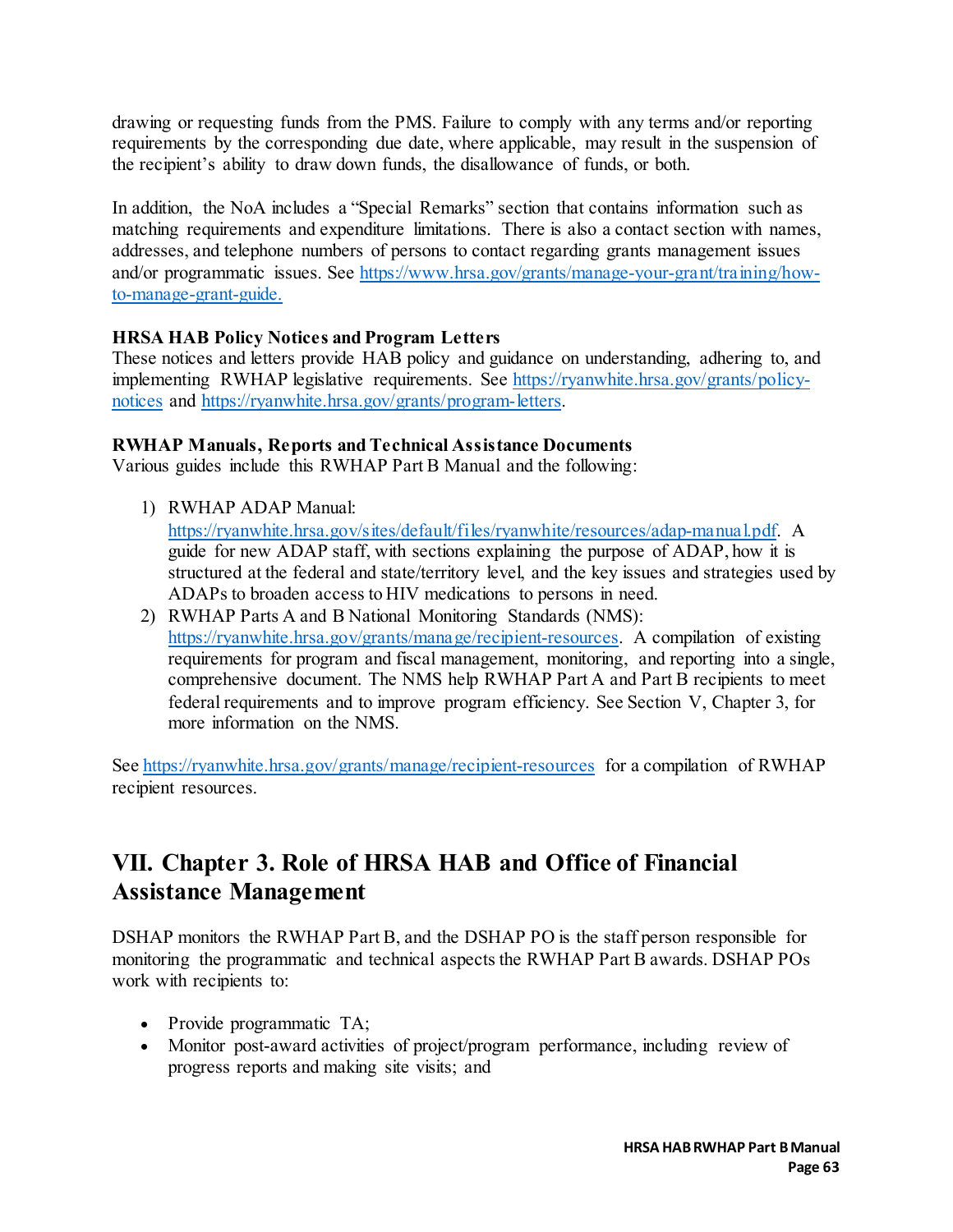• Address business management and other non-programmatic aspects of the grant award in collaboration with the HRSA GMS.

HRSA's Office of Financial Assistance Management (OFAM) provides assurance of the financial integrity of HRSA's grant programs and oversees HRSA grant activities to ensure they are managed in an efficient and effective manner. OFAM handles the business management aspects of grant review, negotiation, award, and administration, as follows:

- Receiving all grant applications;
- Monitoring the objective review process;
- Performing cost analysis prior to grant award and approving changes in budgets, as necessary;
- Providing business management consultation and TA;
- Signing and issuing grant awards, amendments to awards, close out of grants, and notices of suspension and termination;
- Receiving and responding to all correspondence related to business activities;
- Receiving all documentation submitted for compliance with the terms and conditions of the grant award (financial reports, revised budgets, and other related conditions of award);
- Maintaining the official grant file; and
- Conducting continuous surveillance of the financial and management aspects of grants and resolving audit findings.

Each recipient's award has a designated HRSA GMS to help address grants management issues and/or questions that may arise. The NoA includes contact information for the designated HRSA GMS.

# **VII. Chapter 4. Overview of Key Legislative Requirements**

In order to ensure compliance, recipients should be familiar with and have a clear understanding of the following key legislative requirements.

### **VII. 4. A. Payor of Last Resort**

As per the RWHAP legislation, RWHAP funds may not be used for any item or service:

*"for which payment has been made or can reasonably be expected to be made, with respect to that item or service under any State compensation program, under an insurance policy, or under any Federal or State health benefits program; or by an entity that provides health services on a prepaid basis (except for a program administered by or providing the services of the Indian Health Services." (Section 2617(b)(7)(F) of the PHS Act).*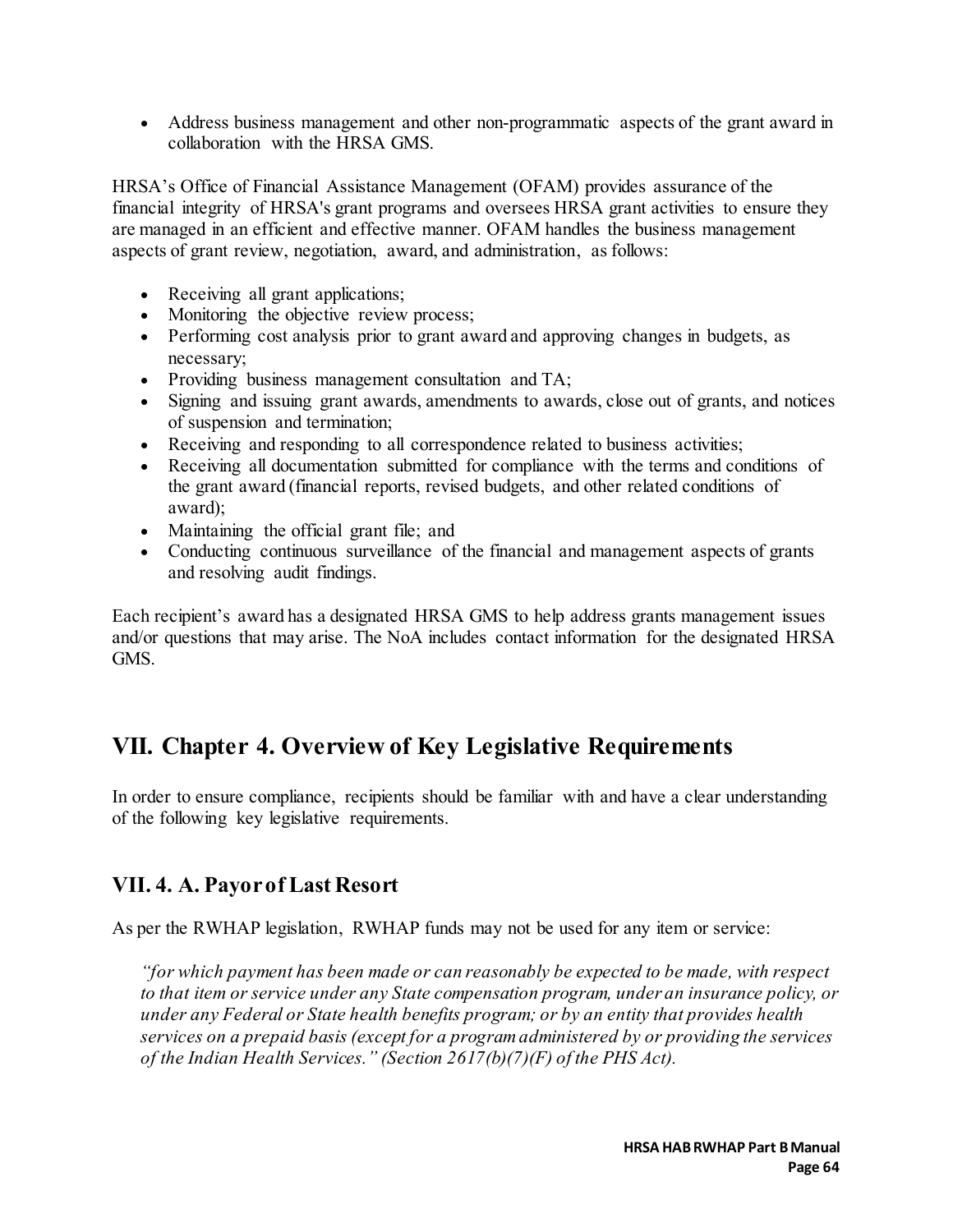PCNs [#13-01](https://ryanwhite.hrsa.gov/sites/default/files/ryanwhite/grants/1301-pcn-medicaid-eligible.pdf) and [#13-04](https://ryanwhite.hrsa.gov/sites/default/files/ryanwhite/grants/pcn-1304-private-insurance.pdf) state that recipients are required to have policies regarding the required process for pursuit of enrollment of health care coverage for all clients, and that they need to document the steps taken during their pursuit of enrollment for all clients. This requirement applies to subrecipients and contractors as well. To ensure compliance with this requirement, the RWHAP Part B recipient and any subrecipient (including those contracted through a lead agency or consortia) must ensure that other available payors are billed appropriately. They must also consistently assess individual client eligibility for other funding sources (e.g., Medicaid, Children's Health Insurance Program (CHIP), Medicare, state-funded HIV/AIDS programs, employer-sponsored health care coverage, other private health care coverage, etc.) and vigorously pursue these other funding sources. Recipients are permitted and encouraged to continue providing services funded through RWHAP to a client that remains unenrolled in Medicaid or health care coverage "after extensive documented efforts on the part of the grantee to enroll the client."

RWHAP recipients and subrecipients may not deny services to RWHAP-eligible clients who are also eligible to receive services through the Indian Health Services (per Section 2617 (b)(7)(F) of the PHS Act) or who are eligible to receive services through Veterans Health Administration (per [PCN #16-01,](https://ryanwhite.hrsa.gov/sites/default/files/ryanwhite/grants/clarification-services-veterans.pdf) Clarification of the Ryan White HIV/AIDS Program (RWHAP) Policy on Services Provided to Veterans). Recipients and subrecipients must respect client choice of payor in those cases where VA, IHS, and RWHAP are the available payors.

See [PCN #13-01](https://ryanwhite.hrsa.gov/sites/default/files/ryanwhite/grants/1301-pcn-medicaid-eligible.pdf) and [#13-04](https://ryanwhite.hrsa.gov/sites/default/files/ryanwhite/grants/pcn-1304-private-insurance.pdf) for more information.

### **VII. 4. B. State Match**

Section 2617(d) of the PHS Act requires states/territories that have reported to the CDC more than 1 percent of total U.S. HIV cases in the two most recent fiscal years make available nonfederal cash or in-kind resources to match the RWHAP Part B HIV Care Program (X07) funding they receive in the RWHAP Part B Base, ADAP Base, and EC components of the award. The non-federal cash or in-kind resources can be provided either directly or through donations to the state from public or private entities. The state match requirement does not include the ADAP Supplemental or MAI components of X07 award. The RWHAP Part B Supplemental (X08) award and the ADAP ERF (X09) award are not subject to a state match. The number of years the state/territory meets the 1 percent threshold determines the required matching rate. The state match amount begins at \$1 for every \$5 in federal funding and can increase to \$1 for every \$2 in federal funding. Please note that the amount of the federal funding awarded determines the state match amount, not the amount of grant funds actually expended by the recipient. Per RWHAP legislation, the Commonwealth of Puerto Rico is excluded from state match requirements.

### **Determining the Rate of State Match**

Section 2617(d) of the PHS Act outlines how the rate of state match is determined for relevant recipients:

• For the first fiscal year of payments under the grant, not less than \$1 for each \$5 of federal funds provided in the grant;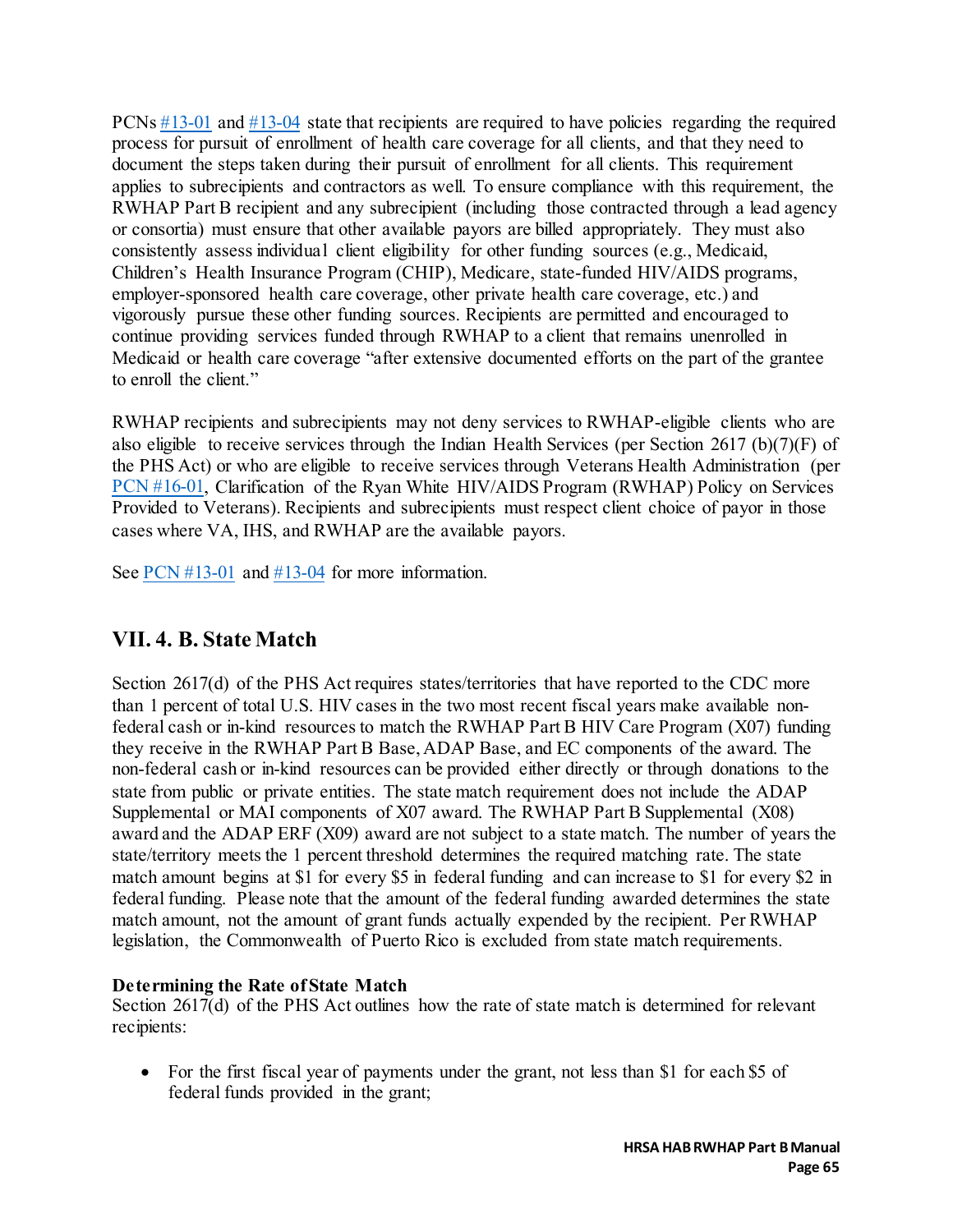- For any second fiscal year of such payments, not less than \$1 for each \$4 of federal funds provided in the grant;
- For any third fiscal year of such payments, not less than \$1 for each \$3 of federal funds provided in the grant;
- For any fourth fiscal year of such payments, not less than \$1 for each \$2 of federal funds provided in the grant; and
- For any subsequent fiscal year of such payments, not less than \$1 for each \$2 of federal funds provided in the grant.

All years in which a state/territory meets the condition are included in establishing the required state match, even if those years are not consecutive. Historically, a small number of states/territories have been above, and have then fallen below, the 1 percent threshold over different fiscal years. A state/territory that meets the 1 percent threshold in a particular fiscal year and then falls below that threshold in a subsequent fiscal year is not required to meet the matching fund requirement for the year in which it is below the threshold. If, however, the state/territory subsequently meets the threshold again, the prior years in which that state met the 1 percent threshold are counted in determining the required rate of state match.

### **Determining the Elements that Constitute the State Match**

The state matching amount includes non-federal contributions, such as cash or in-kind contributions provided directly by the state/territory or through donation from public or private entities for HIV-related services, whether or not the contributions are made specifically for RWHAP. In-kind contributions are defined as non-cash contributions that a state/territory may provide to support HIV-related services that must be fairly valued and may include equipment or services.

45 CFR 75.306 provides additional clarification on the state match requirements. Recipients are expected to ensure that non-federal contributions (direct or through donations of private and public entities) are:

- Verifiable in recipient records;
- Not used as matching for another federal program;
- Necessary for RWHAP objectives and outcomes;
- Allowable as per 45 CFR part 75, subpart E;
- Not paid by another federal award, unless authorized;
- Part of the approved budget;
- Not part of unrecovered indirect cost, unless approved;
- Apportioned in accordance with appropriate federal cost principles; and
- An integral and necessary part of the time allocated value similar to amounts paid for similar work in the recipient organization, if including volunteer services.

Recipients must ensure that federal funds do not supplant state/territory spending, but instead expand HIV-related activities. Funds that states/territories may use to demonstrate compliance with match requirements are those that have, at a minimum, an identifiable line item in state/territory budgets and expenditures reports from state/territory agencies. These funds may include: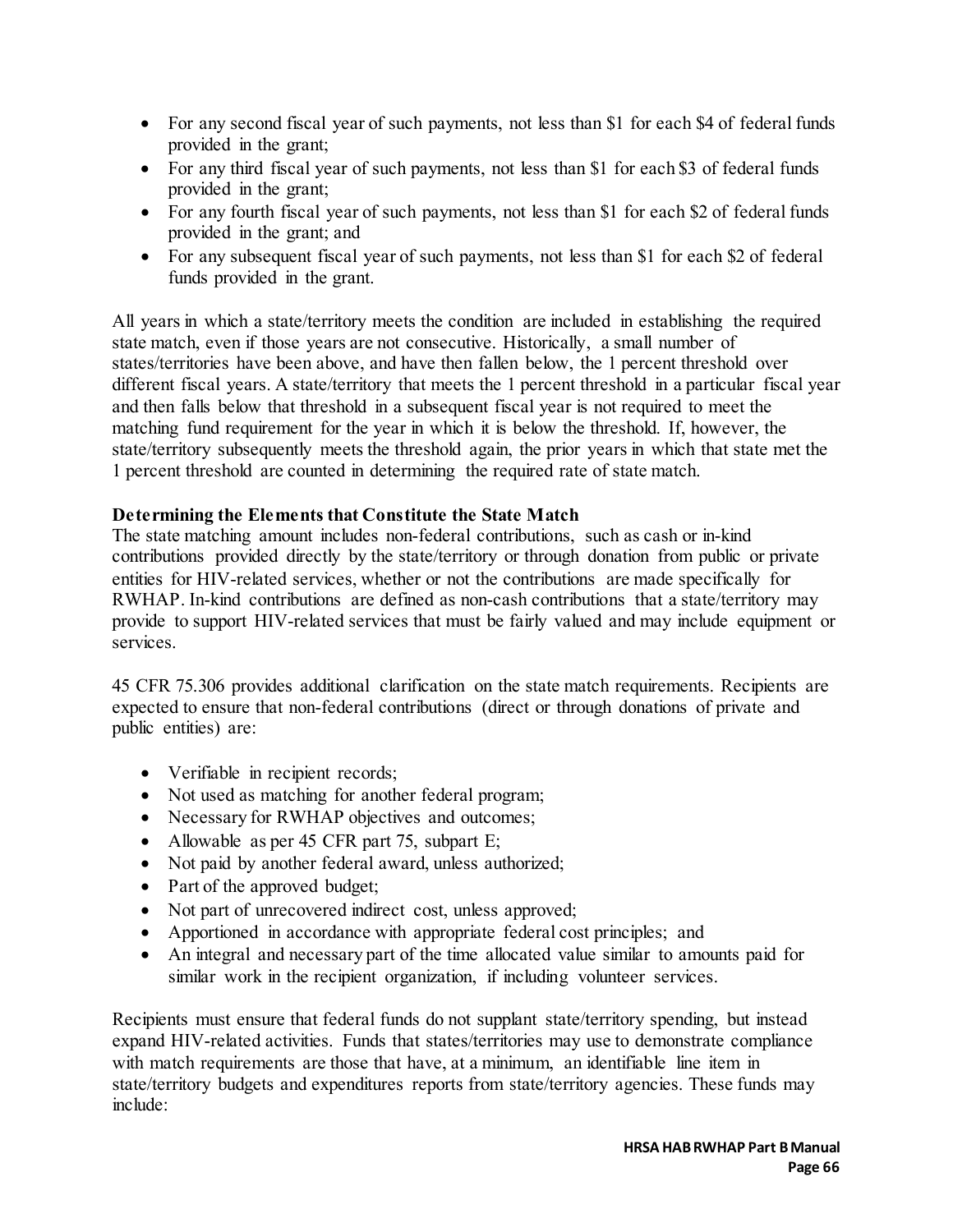- State/territory contributions to other RWHAP services and/or ADAP;
- Pharmaceutical rebates;
- State/territory funding used for State Pharmacy Assistance Programs (SPAP);
- State-/territory-funded salaries of RWHAP Part B staff;
- State/territory funds spent on health care coverage;
- State-/territory-funded ADAP delivery fees;
- State/territory funds used for care and treatment of inmates with HIV in the state/territory Department of Corrections;
- State/territory share of Medicaid expenditures for people with HIV;
- State/territory contributions to HIV prevention and surveillance activities; and
- State/territory contributions to HIV research.

The recipient may use the same eligible funds to meet both a recipient's state match requirement and the MOE requirement.

If a state/territory is aware that it is unable to match the amount required in the legislation, HRSA HAB can reduce the RWHAP Part B grant award to an amount the recipient is able to match. If HRSA HAB discovers after the close of a grant budget period that a recipient has not met its match requirement, HRSA HAB can recoup the difference of the award the recipient was unable to match.

#### **Documentation of State Match Requirements**

Since the Secretary may not make a grant award under RWHAP Part B unless the state/territory agrees to make available the required match, the state/territory must provide documentation with its RWHAP Part B application and the NCC Progress Report that such match requirements will be met. This documentation includes signed assurances, which include the agreement to meet the required state match and specific information submitted as per instructions found in the RWHAP Part B Application Guidance for States and the NCC Progress Report. While the RWHAP Part B recipient is not required to submit the specific calculations or sources for meeting the match requirements, the recipient must maintain that documentation for audit and site visit purposes.

RWHAP Part B recipients are also required to document that they met the required state match for the grant on the FFR.

#### **Important Note:**

This requirement was waived, if specifically requested, due to the COVID-19 public health emergency for awards funded in Fiscal Years 2020 and 2021. See Section I, Preface, Summary of Changes for more information on COVID-19 waivers. Although Congress provided the same waiver authority for funds awarded in Fiscal Year 2022, HAB discontinued this waiver.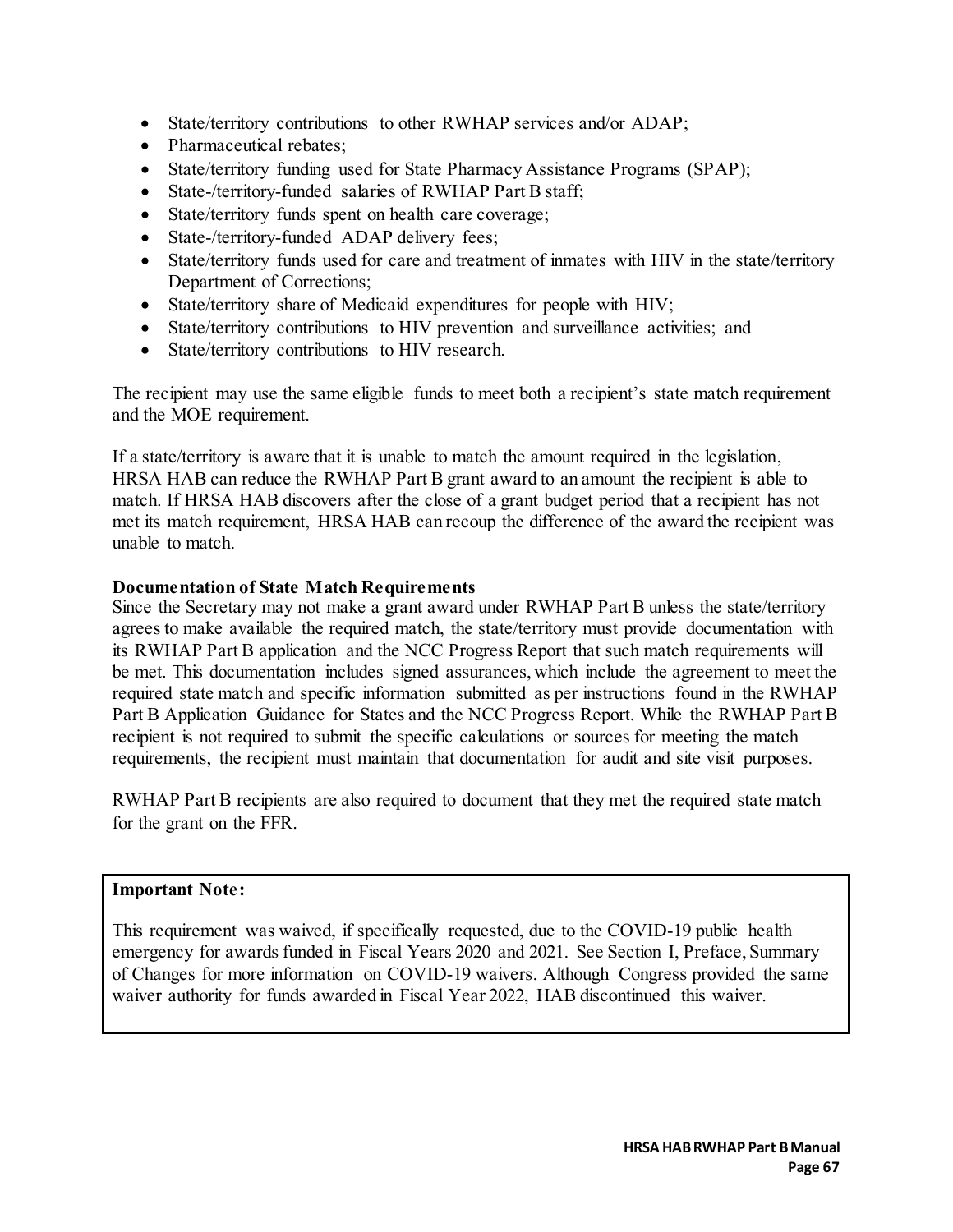### **VII. 4. C. ADAP Supplemental Match**

Section 2618(a) of the PHS Act requires that states/territories awarded funds in the ADAP Supplemental component of the X07 award match \$1 for every \$4 in ADAP Supplemental funding. Recipients can request a waiver for the ADAP Supplemental match requirement if they are also subject to a state match and have met the state match.

#### **Determining the Rate of the ADAP Supplemental Match**

ADAP Supplemental funding requires a state match of \$1 for each \$4 of federal funds provided unless a waiver is requested and approved (Section  $2618(a)(2)(F)(ii)(III)$  of the PHS Act).

#### **Ability to Request a Waiver for ADAP Supplemental State Match Requirement**

A state/territory is eligible for a waiver from the match requirement for ADAP Supplemental funding if it also has a state match requirement for the RWHAP Part B Base and ADAP Base funding, and it meets that match requirement. A recipient requests an ADAP Supplemental Match Waiver by uploading a waiver request letter with either the annual RWHAP Part B application or the NCC Progress Report.

#### **Documentation of ADAP Supplemental Match Requirement**

The same criteria are used for determining the elements that constitute an ADAP Supplemental match as are used for a state match (see examples above). While the RWHAP Part B recipient is not required to submit the specific calculations or sources for meeting the match requirements, the recipient must maintain documentation for audit and site visit purposes. RWHAP Part B recipients are required to document that they met the required ADAP Supplemental match for the grant on the FFR.

#### **Important Note:**

This requirement was waived, if specifically requested, due to the COVID-19 public health emergency for awards funded in Fiscal Years 2020 and 2021. See Section I, Preface, Summary of Changes for more information on COVID-19 waivers. Although Congress provided the same waiver authority for funds awarded in Fiscal Year 2022, HAB discontinued this waiver.

### **VII. 4. D. Maintenance of Effort (MOE)**

Section 2617(b)(7)(E) of the PHS Act includes a requirement that a recipient maintain nonfederal funding for HIV-related activities at a level that is not less than expenditures for such activities during the fiscal year prior to receiving the award.

Recipients attest their compliance with this requirement by signing Agreements and Compliance Assurances in either the RWHAP Part B application or NCC Progress Report.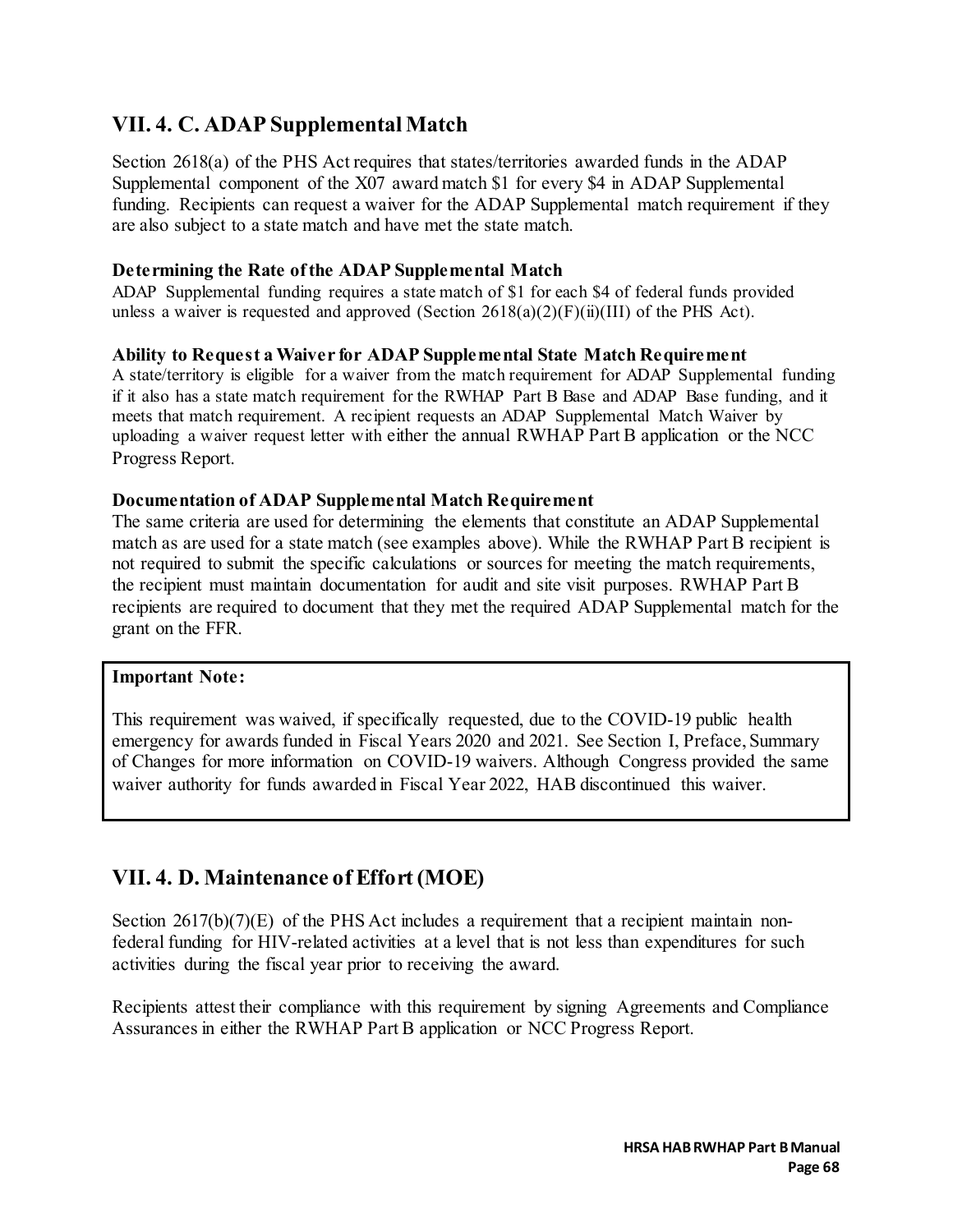Funds that states/territories may use to demonstrate compliance with MOE requirements are those that have, at minimum, an identifiable line item in state/territory budgets and expenditures reports from state/territory agencies. These funds may include:

- State/territory contributions to ADAP and/or other RWHAP services;
- Pharmaceutical rebates;
- State/territory funding used for SPAP;
- State-/territory-funded salaries of RWHAP Part B staff;
- State/territory funds spent on health care coverage;
- State-/territory-funded ADAP delivery fees;
- State/territory funds used for care and treatment for inmates with diagnosed HIV infection in the state/territory Department of Corrections;
- State/territory share of Medicaid expenditures for people with HIV;
- State/territory contributions to HIV prevention and surveillance activities; and
- State/territory contributions to HIV research.

The recipient may use the same eligible funds to meet both a recipient's state match requirement and the MOE requirement.

### **MOE Documentation Requirements**

To demonstrate compliance with the MOE requirement, states/territories must maintain adequate systems for consistently tracking and reporting HIV-related expenditure data from year-to-year. The system must define the methodology used, be written and auditable, and ensure that federal funds do not supplant state/territory spending.

The state/territory must provide the following documentation in its RWHAP Part B grant application or NCC Progress Report:

- Documentation demonstrating that the overall level of HIV-related expenditures has been maintained year-to-year for the previous two complete fiscal years (based on the recipient's fiscal year);
- A brief narrative explaining reductions or changes in the data set; and
- A signed assurance that they are complying with the MOE requirement.

### **MOE Monitoring and Compliance**

Recipients are required to maintain documentation regarding MOE and provide the documentation upon request. During a CSV or at any time during the grant period of performance, HAB can request to review the following documents:

- Budget elements that document the contributions of the state/territory;
- Description of the tracking/accounting system that documents the state's/territory's contribution to core medical services and support services;
- Recipient budget for state or territory contributions; and
- The actual tracking/accounting documentation of contributions.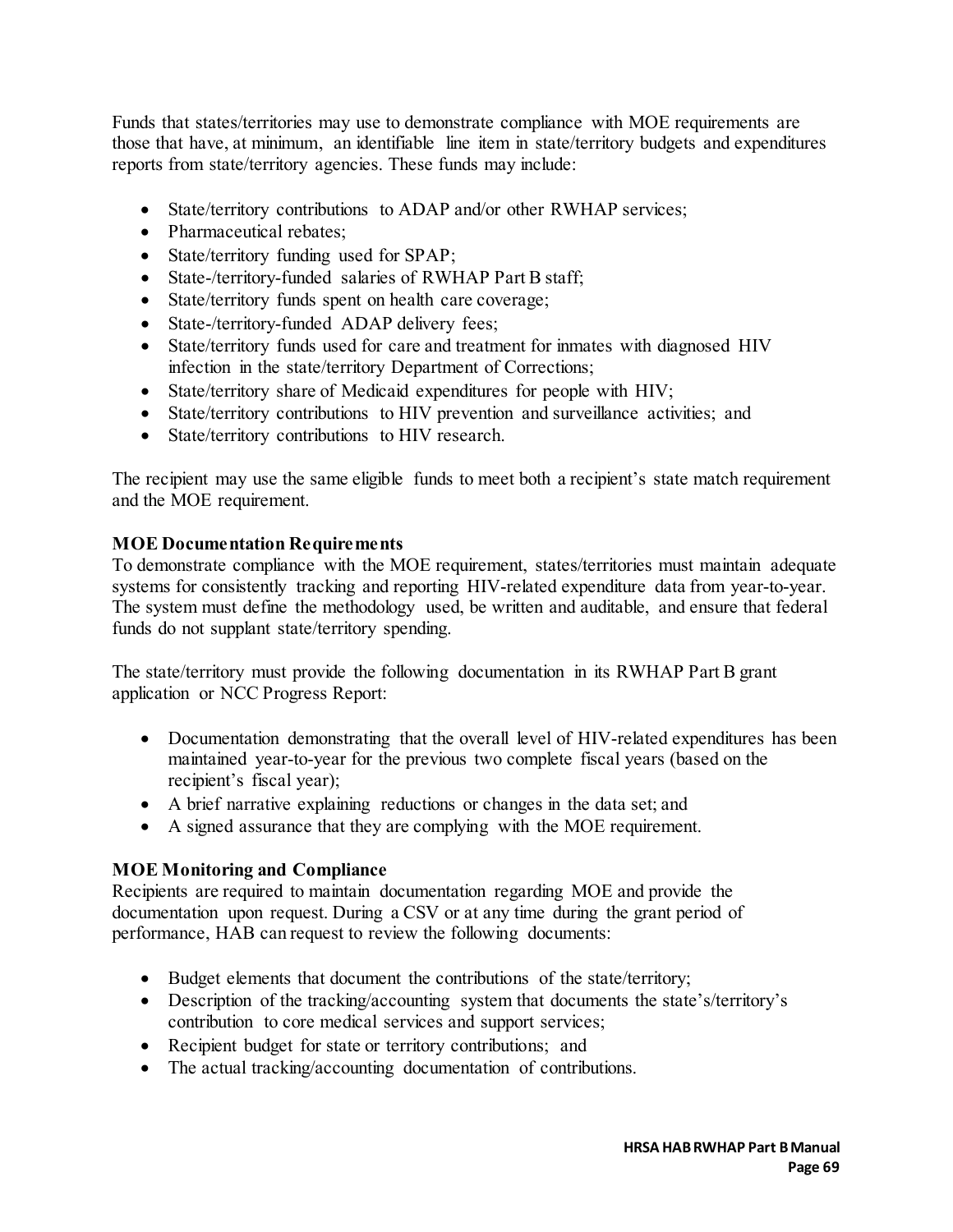#### **Important Note:**

This requirement was waived, if specifically requested, due to the COVID-19 public health emergency for awards issued in Fiscal Years 2020, 2021 and 2022. See Section I, Preface, Summary of Changes for more information on COVID-19 waivers.

### **VII. 4. E. Costs and Caps**

The RWHAP legislation puts limits on administration, planning and evaluation (P&E), and CQM costs. [PCN #15-01,](https://ryanwhite.hrsa.gov/sites/default/files/ryanwhite/grants/pcn-15-01.pdf) Treatment of Costs under the 10 Percent Administrative Cap for Ryan White HIV/AIDS Program Parts A, B, and C, clarifies HRSA guidelines for the treatment of costs under the recipient administrative cost cap.

The RWHAP legislation also names allowable core medical services and allows for provision of support services. PCN  $#16-02$ , Ryan White HIV/AIDS Program Services: Eligible Individuals & Allowable Uses of Funds, identifies and describes the allowable core medical and support services for which RWHAP funds may be used to serve eligible clients.

The Department of Defense and Labor, Health and Human Services, and Education Annual Appropriations Act (from here on referred to as the Annual Appropriations Act) includes provisions that limit the salary amount that may be awarded and charged to HRSA grants and cooperative agreements to the Executive Level II rate.

Governors (or their designees) are required to sign program assurances with the grant application or NCC Progress Report to HRSA for funding (SF-424B, Program Assurances). Included among them are assurances related to these legislative requirements. Like all other program assurances and legal requirements, compliance is subject to audit by such entities as the HHS Office of Inspector General (OIG) and the Government Accountability Office (GAO).

To assure compliance with required caps, HRSA strongly recommends that recipients require subrecipients to use a budget format that clearly identifies administrative costs.

#### **Salary Rate Limitation**

The Annual Appropriations Act provides a salary rate limitation. The law limits the salary amount that may be awarded and charged to HRSA grants and cooperative agreements. Award funds may not be used to pay the salary of an individual at a rate in excess of Executive Level II. Executive Level Pay Tables are available at: [https://www.opm.gov/policy-data-oversight/pay](https://www.opm.gov/policy-data-oversight/pay-leave/salaries-wages/)[leave/salaries-wages/.](https://www.opm.gov/policy-data-oversight/pay-leave/salaries-wages/) Recipients, subrecipients, and contractors must ensure that salaries paid with RWHAP grant funds do not exceed the current rate. For additional information and examples of how to apply the salary limitation, see the [HRSA SF-424 Application Guide.](https://www.hrsa.gov/sites/default/files/hrsa/grants/apply/applicationguide/sf-424-app-guide.pdf) 

### **Administrative, P&E, and CQM Caps**

In accordance with Section 2618(b)(3) of the PHS Act, recipients are allowed to use in any given grant budget period up to 10 percent of any RWHAP Part B grant for the payment of recipient administrative costs. Recipients may use up to 10 percent of the RWHAP Part B grant for payment of planning and evaluation (P&E) costs in any given grant budget period. The total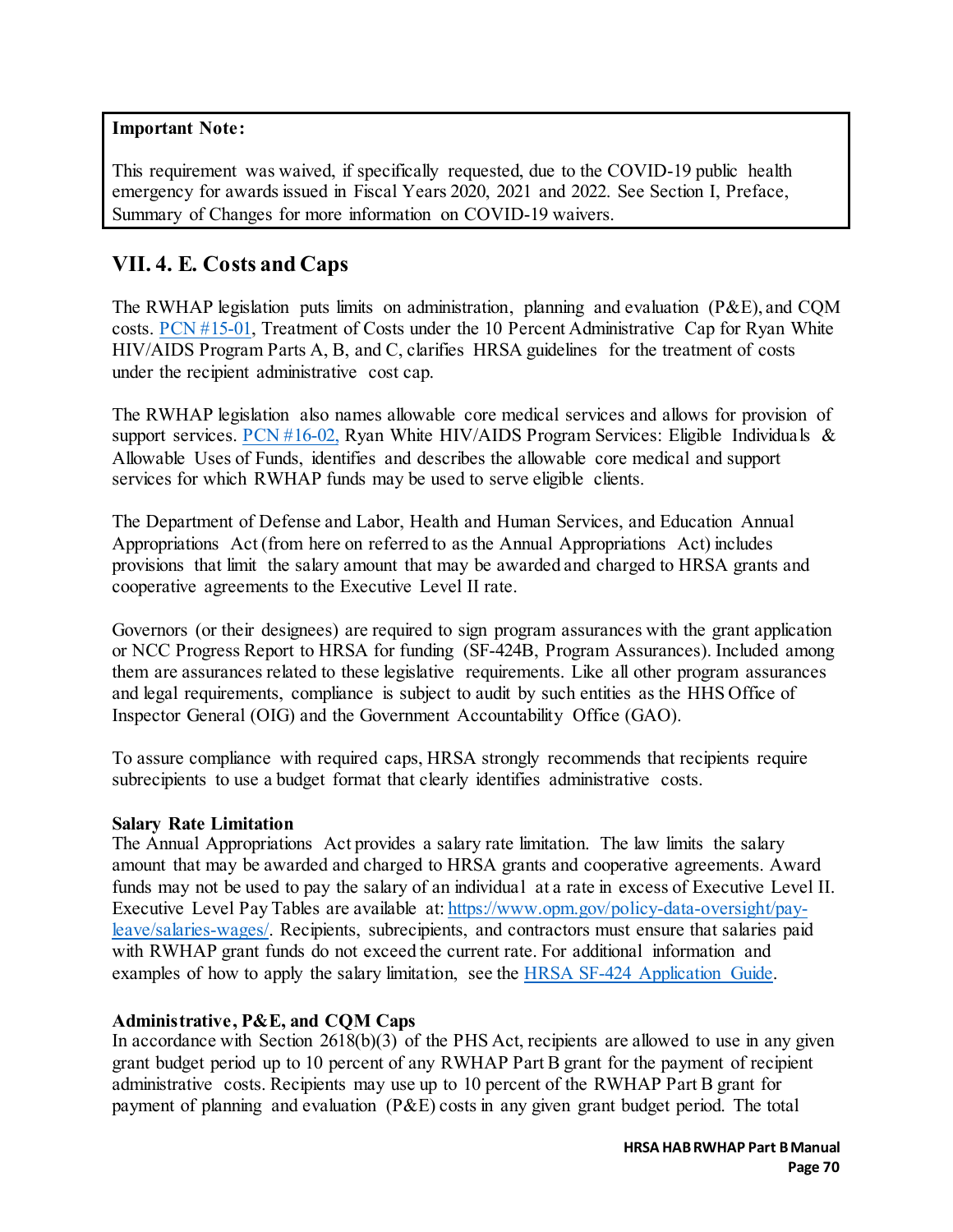combined costs of recipient administrative and P&E costs cannot exceed 15 percent of the RWHAP Part B grant in any given budget period.

P&E includes recipient activities related to planning for the use of RWHAP Part B funds and evaluating the effectiveness of those funds in delivering needed services. RWHAP Part B P&E costs may include, but are not limited to, the following:

- Capacity building to increase the availability of services;
- Program evaluation;
- Assessment of service delivery patterns;
- Assessment of need;
- Obtaining community input; and
- Drug utilization reviews.

Please note, recipients who receive a minimum allotment in the RWHAP Part B Base component of their X07 award (per Section 2618(a) of the PHS Act) may support up to one full-time equivalent (FTE) personnel and personnel-related costs, even if the cost exceeds 10 percent of the award.

PCN [#15-01,](https://ryanwhite.hrsa.gov/sites/default/files/ryanwhite/grants/pcn-15-01.pdf) Treatment of Costs under the 10 percent Administrative Cap for Ryan White HIV/AIDS Program Parts A, B, C, and D, provides guidance on what costs must be charged to administration and where there is flexibility on charging costs toward direct service. Recipients should consult with the DSHAP PO and/or HRSA GMS if more specific guidance is needed.

CQM costs are not included in administrative or P&E costs but cannot exceed the lesser of 5 percent of the RWHAP Part B grant or \$3,000,000. CQM costs may include, but are not limited to, the following:

- Capacity building to engage in CQM activities;
- Management of the CQM Program (e.g., convening a CQM Committee, working with first- or second-line subrecipients, implementing quality improvement projects, etc.);
- Data management for CQM (e.g., performance measure data collection, aggregation, analysis, and reporting);
- CQM site visits (e.g., patient chart reviews for CQM, assessment of subrecipient CQM Programs, etc.);
- Gathering information on client experience (e.g., surveys, focus groups, client interviews, etc., used for CQM); and
- Training specific to CQM.

The combined total of administrative, P&E and CQM costs cannot exceed 20 percent of the RWHAP Part B grant in any given budget period. These caps apply to the X07 and X08 awards, but do not apply to X09 awards since X09 funds cannot be used for CQM related costs.

For the X07 award, calculations for P&E costs, recipient administrative costs, and CQM costs may be done separately on each of the five components of the grant award, where applicable (i.e., Part B Base, ADAP Base, ADAP Supplemental, EC, and MAI). When using this approach,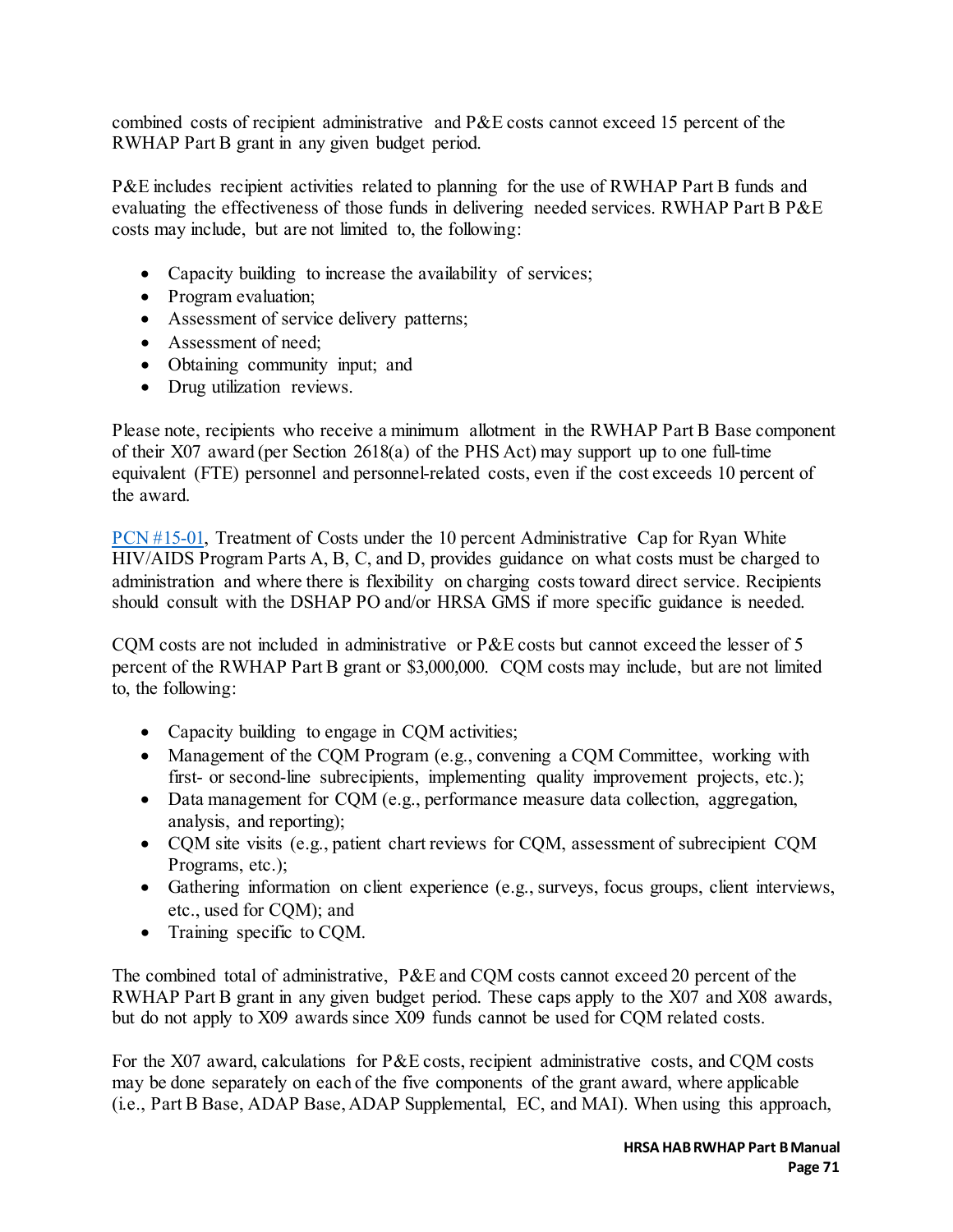the selected percentages taken from each component of the grant award do not have to be the same but cannot exceed 10 percent in aggregate.

Funds expended from the ADAP Base and MAI components of the X07 award on recipient administrative, P&E, and CQM costs must be related to the corresponding component. Funds expended from any of the other three components of the X07 award on recipient administrative, P&E, and CQM cost do not have to be related to the corresponding component of the award.

If a RWHAP Part B recipient has a subaward or contract with a lead agency, consortium, or fiduciary agent to provide RWHAP Part B program or fiscal management on behalf of the recipient, the administration costs of that subaward or contract counts toward the 10 percent recipient administrative cap. Any costs associated with direct service delivery by the recipient or through subawards/contracts to direct service providers do not count toward the recipient administrative cap.

#### **Aggregate Administrative Cap for RWHAP Part B Service Delivery**

RWHAP Part B recipients must limit the administrative costs of subrecipients that provide services to 10 percent in the aggregate. The 10 percent aggregate administrative cap applies to all subrecipients providing services, whether funded directly by the recipient or funded through a lead agency, consortia, or fiduciary agent. Recipients may choose to allow individual subrecipients to exceed 10 percent administrative costs of their individual award, as long as the aggregate of all subrecipients does not exceed 10 percent.

If a recipient issues a subaward or contract to a lead agency or consortium to provide both RWHAP Part B management on behalf of the recipient and core medical or support services, then:

- 1) The administrative costs associated with RWHAP Part B management count toward the 10 percent recipient administrative cap; and
- 2) The administrative costs associated with the provision of core medical or support services count toward the 10 percent subrecipient aggregate administrative cap.

#### **Documentation of Compliance with Caps**

As part of the annual PTR (see Section V, Reporting Requirements), RWHAP Part B recipients are required to submit categorical budgets and narrative justifications to HRSA for approval. These budgets must clearly specify costs for personnel, recipient administrative, P&E, CQM, and direct services. The DSHAP PO and HRSA GMS review recipient budgets and determine whether the recipient's costs fall within the legislative limits.

At the end of the budget year, as part of the APR submitted to HRSA HAB, the recipient will attest to subrecipient administrative expenditures in the aggregate in the Certification of Aggregate Administrative Costs signed by the financial officer in charge of the RWHAP Part B grant.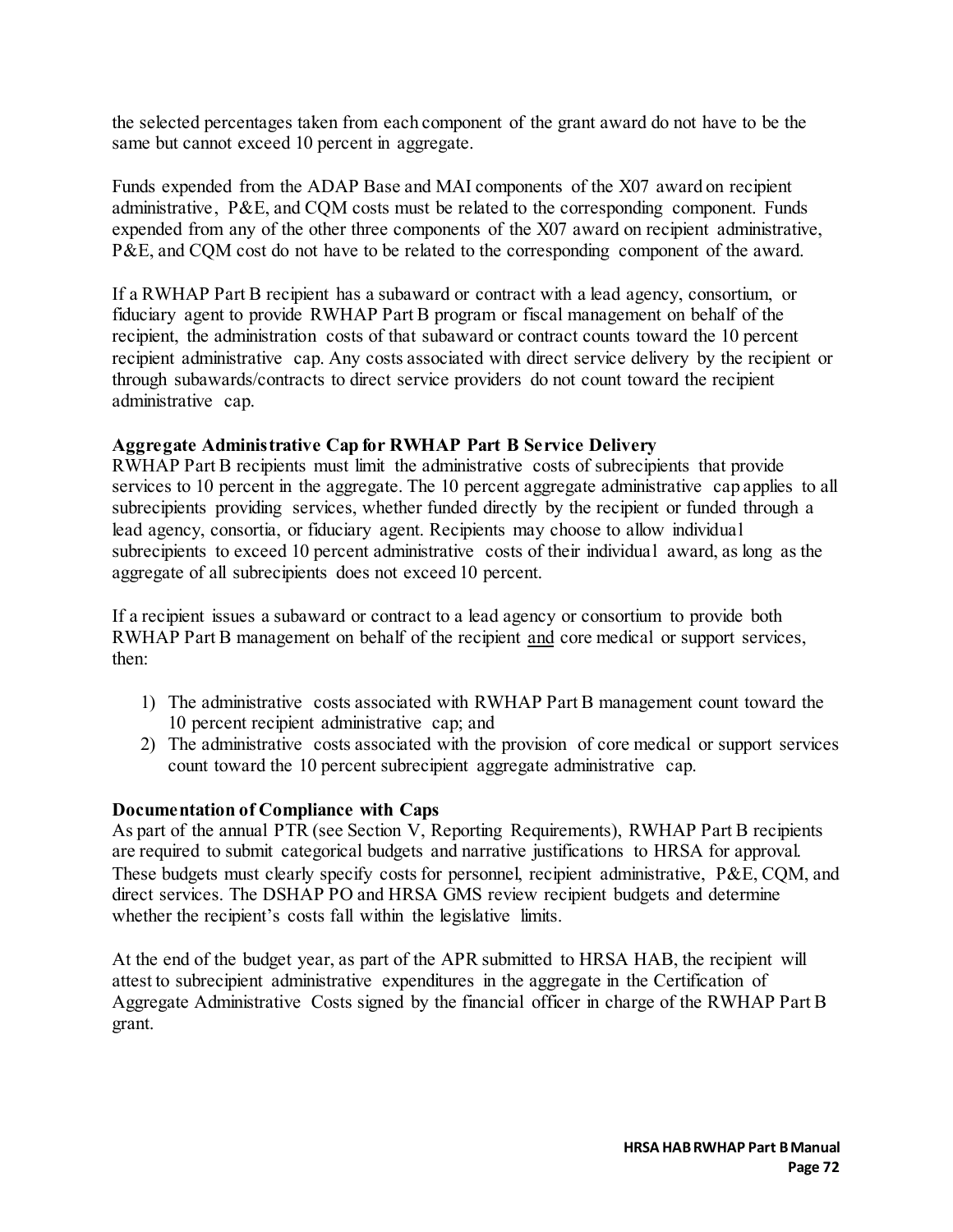### **VII. 4. F. Imposition of Charges**

In accordance with Section 2617(c) of the PHS Act, RWHAP Part B recipients and subrecipients must impose a charge for services provided to RWHAP-eligible clients with individual annual gross income above 100 percent of the FPL. No charges are to be imposed on clients with individual annual gross incomes at/or below 100 percent of the FPL. However, there is a prohibition on the denial of services due to a client's inability to pay. ADAP is not subject to the imposition of charges mandate.

The recipient and subrecipient are required to have a publicly available schedule of charges (e.g., sliding fee scale or nominal charge) to clients for services. The RWHAP legislation establishes limitations on amounts of annual aggregate charges (i.e., caps on charges) in a calendar year for RWHAP services imposed on clients, which are based on the percent of client's annual individual gross income, as follows:

- 5 percent for clients with individual annual gross incomes between 101 percent and 200 percent of the FPL;
- 7 percent for clients with individual annual gross incomes between 201 percent and 300 percent of the FPL; and
- 10 percent for clients with individual annual gross incomes greater than 300 percent of the FPL.

Recipients and subrecipients must have a written policy for imposition of charges. The policy should include:

- Publicly available schedule of charges based on a nominal fee or a varying rate (e.g., sliding fee scale). Client placement on the schedule of charges must be based on the client's individual annual gross income; although, client eligibility for RWHAP services may be based on family income, if that is the policy of the recipient. Schedule of charges indicates clients with individual annual gross incomes less than or equal to 100 percent of the FPL are not charged for RWHAP services;
- Process to impose charges for RWHAP services based on the schedule of charges;
- Process to track imposed charges by the provider and payments received from clients;
- Process to track charges imposed by other RWHAP providers toward a client's cap on charges; and
- Process to ensure charges for RWHAP services cease when a client has reached the annual cap on charges based on their annual individual gross income.

The policy must align with all RWHAP Part B requirements. HRSA HAB considers it a best practice to align such policies across the RWHAP Parts, if possible. Staff should be familiar with and trained on the policy to ensure consistency of implementation. Recipients and subrecipients should incorporate the policy in all provider agreements (e.g., subawards, contracts, fee for service agreements, other legal agreements). Recipients and subrecipients should develop materials about the imposition of charges policy for clients including tools (e.g., worksheets, business reply envelopes, etc.) to inform them of their role in the imposition of charges (e.g., tracking charges across all RWHAP providers and other out-of-pocket costs).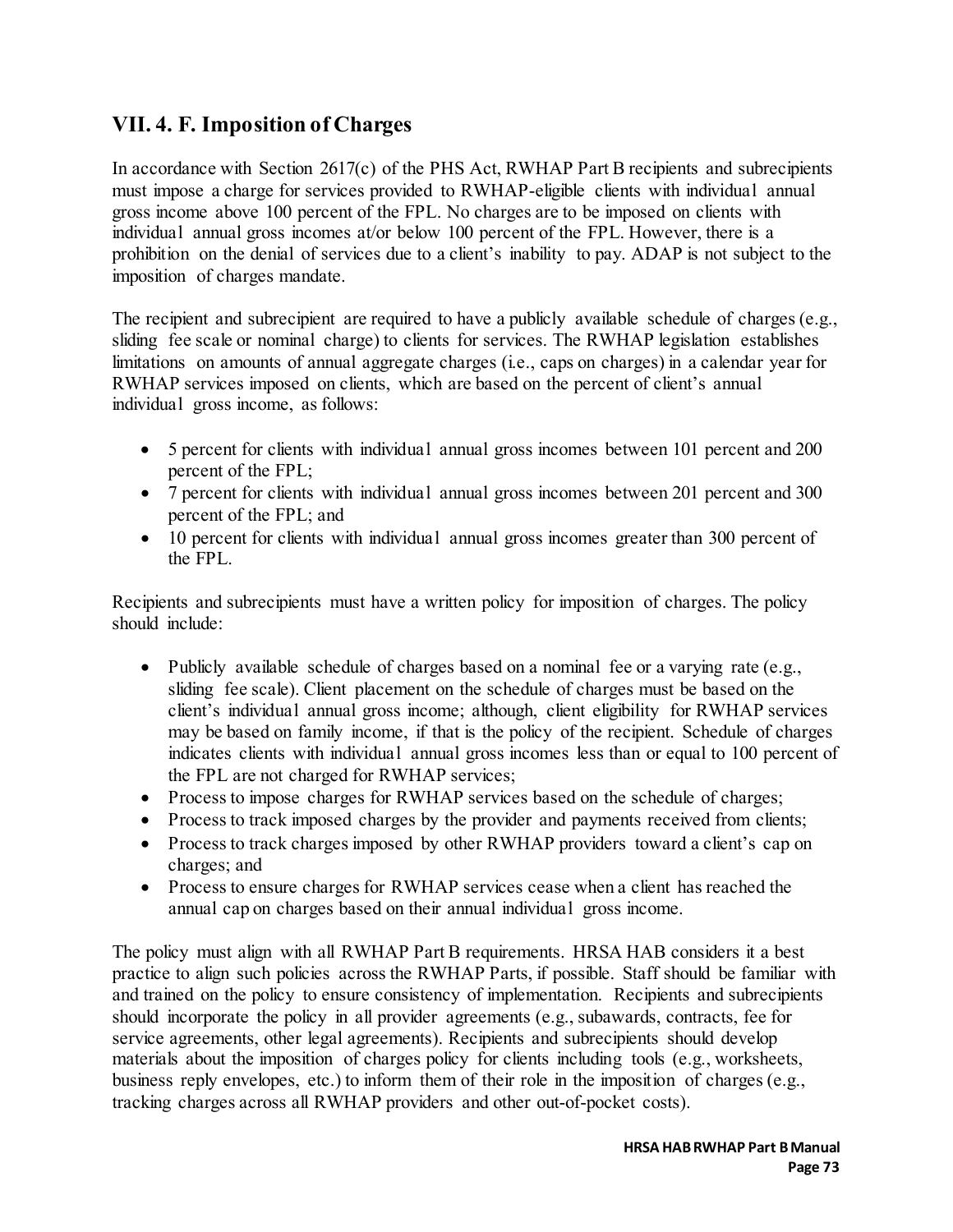For more information on imposition of charges, see: [https://targethiv.org/library/imposition-of](https://targethiv.org/library/imposition-of-charges)[charges.](https://targethiv.org/library/imposition-of-charges)

## **VII. Chapter 5. Pharmaceutical Rebates and Program Income**

Program income can be generated through provision of services in the RWHAP Part B. Pharmaceutical rebates and program income can be generated through the provision of ADAP services. This manual covers information about the generation of program income through services and rules about the expenditure and tracking of both program income and rebates. The RWHAP ADAP Manual covers information about the generation of pharmaceutical rebates and program income through ADAP.

### **VII. 5. A. Pharmaceutical Rebates**

HRSA HAB defines a "rebate" as a return of a part of a payment. ADAPs that purchase medications through a retail pharmacy network at a price higher than the 340B price can submit claims to drug manufacturers for pharmaceutical rebates on full pay medications or medication copayments, coinsurance, or deductibles to achieve cost savings comparable to those received by ADAPs that directly purchase medications at the 340B price.

### **Expenditure**

Section 2616(g) of the PHS Act states:

*"A state shall ensure that any pharmaceutical rebates received on drugs purchased from funds provided pursuant to this section [ i.e., ADAP] are applied to activities supported under this subpart [i.e., RWHAP Part B], with priority given to activities described under this section [i.e., ADAP]."*

As such, all 340B rebates generated by a federal dollar are subject to HAB's rebate policies and rules for expenditure. All rebates generated through ADAP must be used for RWHAP Part B activities, with priority given to ADAP. HRSA HAB provides clarifications related to pharmaceutical rebates in [PCN #15-04,](https://ryanwhite.hrsa.gov/sites/default/files/ryanwhite/grants/pcn-15-04-pharmaceutical-rebates.pdf) Utilization and Reporting of Pharmaceutical Rebates. [12](#page-74-0)

RWHAP Part B programs should proactively project the receipt of rebates and develop a budget and expenditure plan that incorporates all available funds, including federal funds, program income (if applicable), and rebate funds. Federal regulation requires that, to the extent available, recipients must disburse all rebates, including those generated by an ADAP's participation in the 340B program, before requesting additional cash payments (45 CFR § 75.305(b)(5)). As such, RWHAP Part B recipients must spend rebates received prior to drawing down grant funds.

<span id="page-74-0"></span> $\overline{a}$ <sup>12</sup> Because PCN #15-04 was written prior to X07 becoming a multi-year period of performance, rebates need to be expended prior to the end of the budget period, and not the end of the period of performance.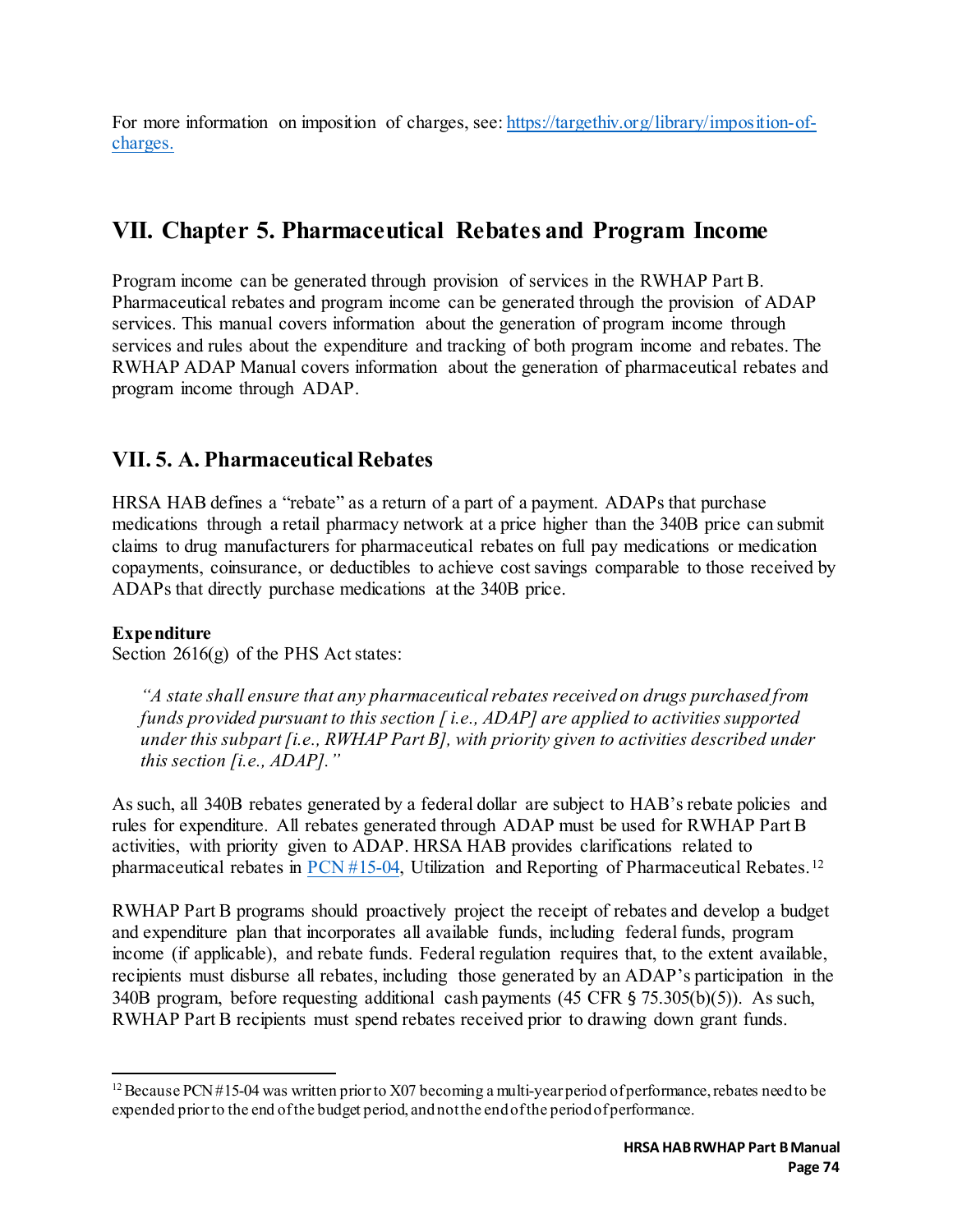As noted in 45 CFR § 75.2, "expenditures" means charges made by the recipient to the RWHAP award. For recipients on an accrual basis of accounting, the expenditure is recognized at the time the cost is incurred (i.e., when the contract is awarded). If rebate funds are obligated for a contract awarded during the budget period, the expenditure has been recognized (i.e., rebate funds have been spent). Neither the contract's period of performance nor when the funds are actually paid (i.e., liquidated) is a factor. For recipients on a cash basis of accounting, the expenditure is recognized at the time the payment is remitted. The expenditure is not recognized until such time funds are actually paid (i.e., liquidated).

The recipient must expend rebates received at the end of the budget period prior to the expenditure of new RWHAP Part B funds awarded in the subsequent budget period. For any ADAP receiving rebates on medication purchases, the RWHAP legislation has a specific exemption from the UOB penalties provision that applies when a recipient is unable to expend grant funds because rebates must be spent first. See Section VII. 6. B, 5 Percent UOB Limit, for more information.

Rebates are not subject to the RWHAP recipient cost caps for administration, planning and evaluation, and CQM costs, or the 75/25 core medical services requirement, but the salary rate limitation still applies (see VII. 2. E. Costs and Caps for more information). Pharmaceutical rebates must be used for costs allowed under the RWHAP legislation. However, costs (e.g., purchasing a vehicle) do not require prior approval, even if such use of federal grant funds *would*  require prior approval.

[PCN #15-04](https://ryanwhite.hrsa.gov/sites/default/files/ryanwhite/grants/pcn-15-04-pharmaceutical-rebates.pdf) includes clarifications on allowable uses of rebates. While the RWHAP Part B cannot "share" or give money to EMAs and TGAs for unrestricted use, it may issue RWHAP subawards funded with rebates to RWHAP Part A recipients to provide services for eligible RWHAP clients. RWHAP Part B recipients can use rebates to pay for health care coveragerelated costs for a client (i.e., health care coverage premium costs), but rebates cannot be transferred to an insurance plan to cover administrative costs. Instructing a drug company to remit a portion of a rebate to the state/territory and a portion of the rebate to another entity is also not allowable.

#### **Tracking and Reporting**

Recipients are required to track and account for all pharmaceutical rebates in accordance with 45 CFR § 75.302(b)(3). Recipients must report the amount of pharmaceutical rebates available and expended during the grant budget period in the "Ryan White Rebate Funding" section of the Final FFR. Recipients also must report in the annual ADR the amount of pharmaceutical rebates reinvested into the RWHAP ADAP in the "Funding" section of the Recipient Report, and the amount of pharmaceutical rebate expenditures in the "Expenditures" section of the Recipient Report.

Because pharmaceutical rebates are not part of the recipient's RWHAP Part B award, they should not be included in any X07, X08 or X09 program reports (e.g., the RWHAP Part B PTR, Planned Allocations Report, or Expenditures Report).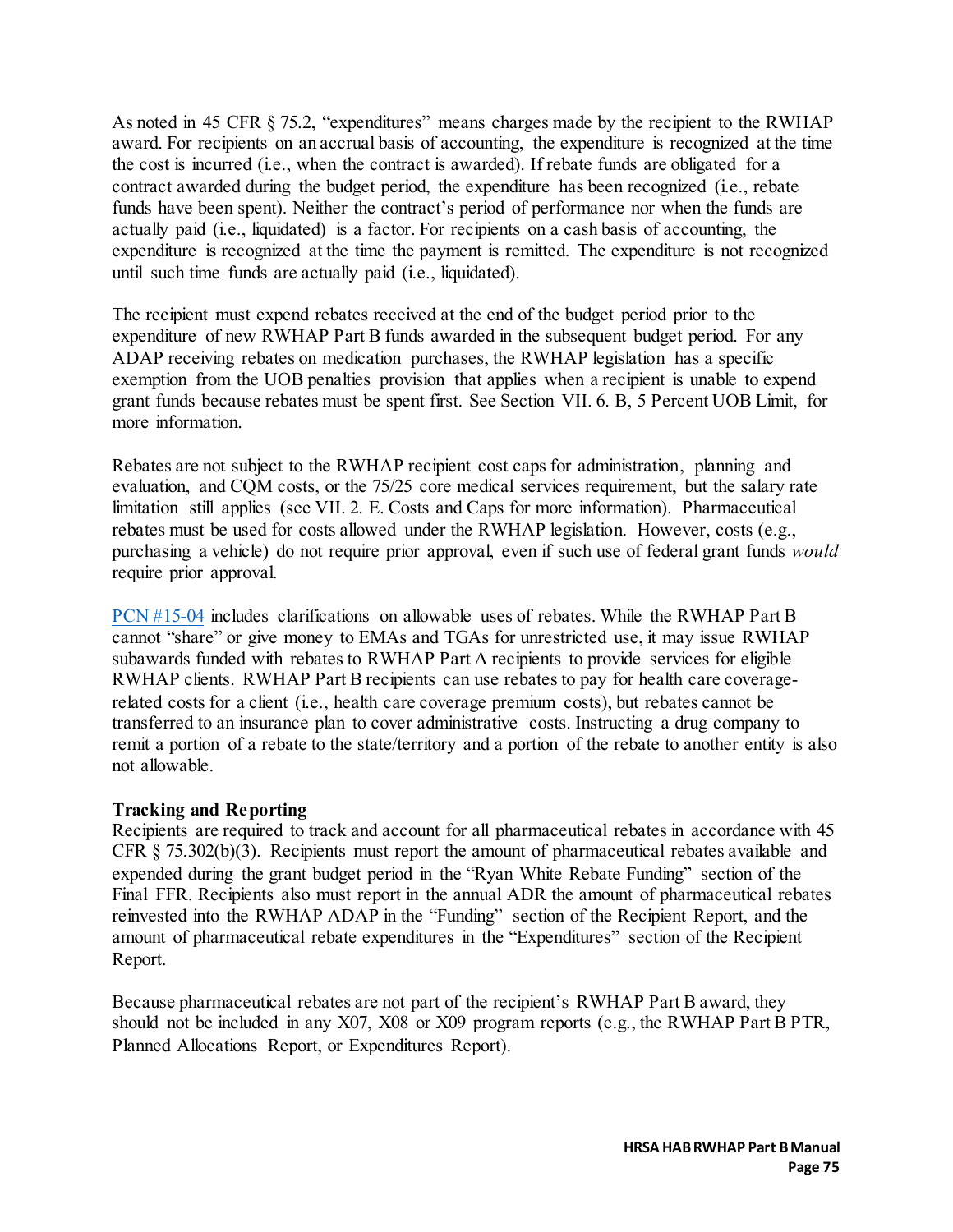For more information on reporting pharmaceutical rebates on the Final FFR, see Section V, Reporting Requirements, Chapter 4. For more information on reporting pharmaceutical rebates on the ADR, see the ADR Instruction Manual, available at: [https://targethiv.org/library/adr](https://targethiv.org/library/adr-instruction-manual)[instruction-manual.](https://targethiv.org/library/adr-instruction-manual) 

### **VII. 5. B. Program Income**

Program income means gross income earned by the non-federal entity that is directly generated by a supported activity or earned as a result of the federal award during the period of performance except as provided on 45 CFR § 75.307(f). Except as otherwise provided in federal statutes, regulation, or the terms and conditions of the federal award, program income does not include pharmaceutical rebates, credits, discounts, and interest earned on any of them. The primary source of program income for RWHAP Part B recipients is from charges to RWHAP Part B clients or to insurance companies for services performed.

### **Expenditure**

In order to meet the requirements of expenditure of program income as stated in [PCN #15-03,](https://ryanwhite.hrsa.gov/sites/default/files/ryanwhite/grants/pcn-15-03-program-income.pdf) Clarifications Regarding the Ryan White HIV/AIDS Program and Program Income, RWHAP Part B programs should proactively project the receipt of program income and develop a budget and expenditure plan that incorporates all available funds, including federal funds, program income, and rebate funds. [13](#page-76-0)

45 CFR 75.305(b)(5) requires that, to the extent available, recipients and subrecipients must disburse funds available from program income and interest earned on such funds before requesting additional cash payments through the PMS. As such, RWHAP Part B recipients must spend program income received prior to drawing down grant funds. As noted in 45 CFR Part § 75.2, "expenditures" means charges made by the recipient to the RWHAP award. For recipients on an accrual basis of accounting, the expenditure is recognized at the time the cost is incurred (i.e., when the contract is awarded). If program income funds are obligated for a contract awarded during the budget period, the expenditure has been recognized (i.e., program income funds have been spent). Neither the contract's period of performance nor when the funds are actually paid (i.e., liquidated) is a factor. For recipients on a cash basis of accounting, the expenditure is recognized at the time the payment is remitted. The expenditure is not recognized until such time funds are actually paid (i.e., liquidated). Program income received at the end of the budget period must be expended by the recipient prior to the expenditure of new RWHAP Part B funds awarded in the subsequent period. The legislative exemption from UOB penalties for recipients that expend rebate dollars before requesting additional grant RWHAP funds does not extend to UOBs accrued as a result of expending program income.

Program income funds are not subject to the RWHAP recipient cost caps for administration, planning and evaluation, and CQM costs, or the 75/25 core medical services requirement, but the salary rate limitation still applies (see VII. 2. E. Costs and Caps for more information). Use of

<span id="page-76-0"></span> $\overline{a}$ <sup>13</sup> Because PCN #15-04 was written prior to X07 becoming a multi-year period of performance, programincome needs to be spent prior to the end of the budget period, and not the end of the period of performance.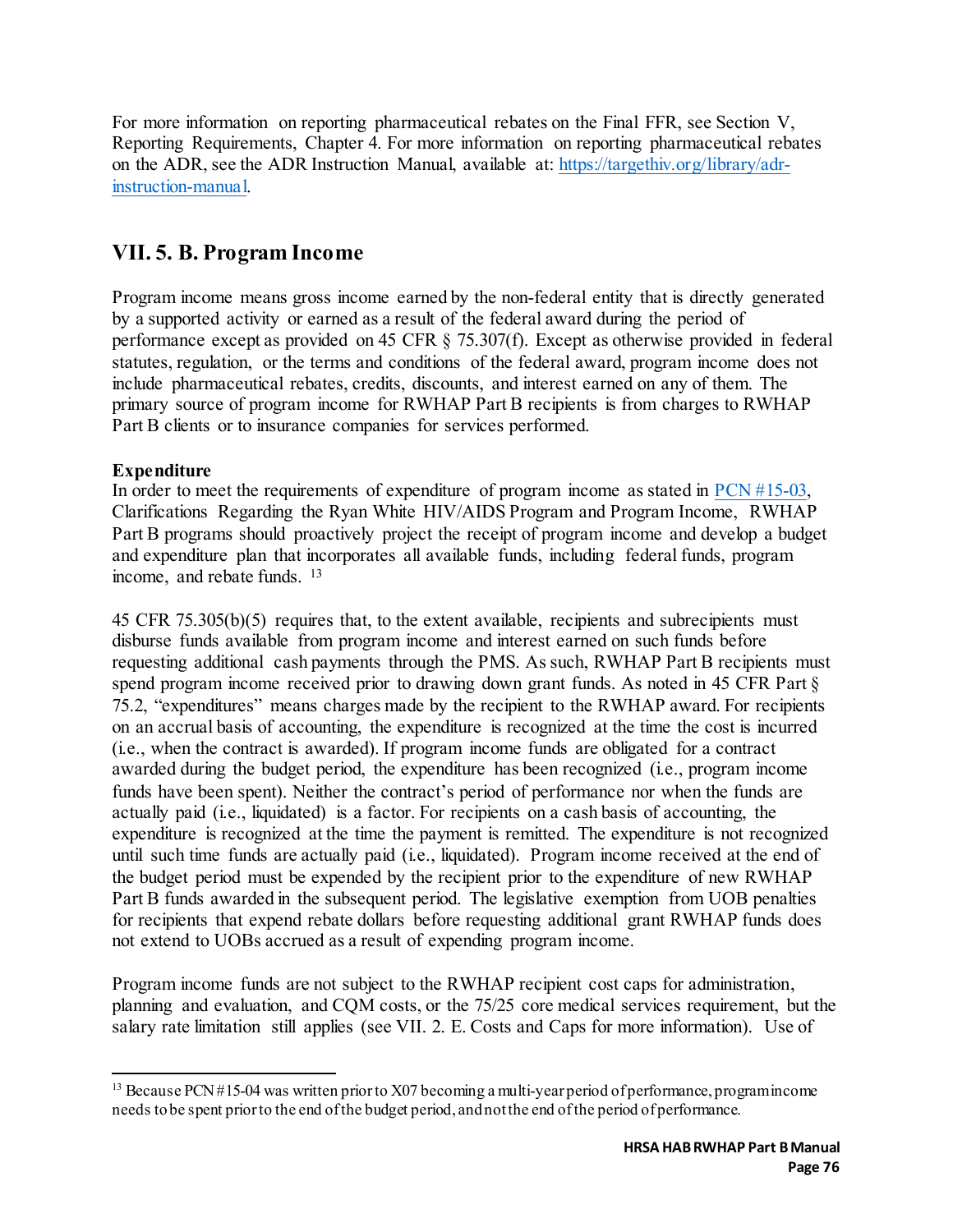program income for allowable costs (e.g., purchasing a vehicle) does not require prior approval, even if such use of federal grant funds would require prior approval.

#### **Tracking and Reporting**

Recipients are required to track and account for all program income in accordance with 45 CFR § 75.302(b)(3). Recipients must report their program income (but not that of their subrecipients) on the Final FFR. Supporting documentation is not required with the FFR but may be requested during an audit or a site visit.

[PCN #15-03](https://ryanwhite.hrsa.gov/sites/default/files/ryanwhite/grants/pcn-15-03-program-income.pdf) gives guidance on the required documentation and tracking of program income. In order to meet the requirements of [PCN #15-03,](https://ryanwhite.hrsa.gov/sites/default/files/ryanwhite/grants/pcn-15-03-program-income.pdf) recipients should require financial and performance reports necessary to ensure that the subaward, and any income generated by it, is used for authorized purposes, in compliance with federal statutes, regulations, and the terms and conditions of the award. Subrecipients should retain program income for additive use within their own programs. Program income must be used for the purposes for which the award was made and may only be used for allowable costs under the award. Recipients should not report program income generated by subrecipients on the FFR.

For more information on reporting recipient program income on the Final FFR, see Section V, Reporting Requirements, Chapter 4.

### **VII. Chapter 6. Unobligated Balance and Carryover Request**

Section 2622 of the PHS Act, RWHAP legislation and requirements, and the UAR address the impact of the UOB on future funding. States/territories with UOB greater than 5 percent of the grant award may be subject to a financial penalty. HRSA HAB [PCN #12-02](https://ryanwhite.hrsa.gov/sites/default/files/ryanwhite/grants/hab-part-uob-policy.pdf) explains the UOB requirements and potential penalties imposed on recipients that do not comply with the requirements contained in Section 2622 of the PHS Act.

### **VII. 6. A. UOB Estimate and Estimated Carryover Request**

RWHAP Part B recipients are required to submit a UOB Estimate and Estimated Carryover Request for their RWHAP Part B HIV Grant Program (X07) in the EHBs 60 days before the end of the grant budget period (i.e., January 31). Failure to submit a UOB Balance Estimate and Estimated Carryover Request will result in a recipient being ineligible to request carryover funds for their X07 award. Recipients are not required to submit a UOB Estimate and Estimated Carryover Request for RWHAP Part B Supplemental Grant Program (X08) or RWHAP ADAP Emergency Relief Funds (X09).

By law, pharmaceutical rebates generated under the RWHAP Part B are not considered part of the grant award and thereby are not subject to UOB provisions. Unexpended rebate funds should never be recorded as UOB on any FFR.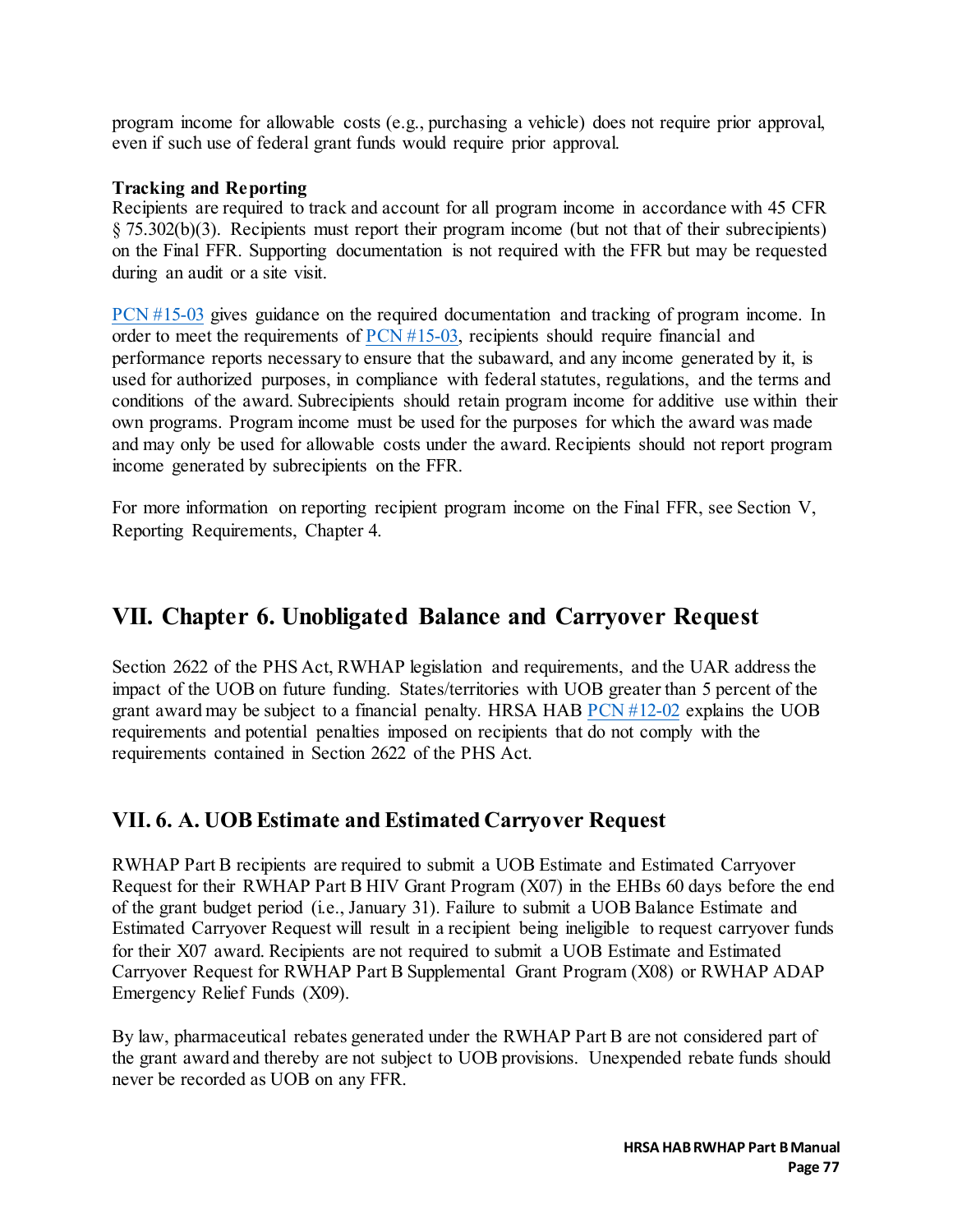### **VII. 6. B. Carryover Requests**

The Division of Grants Management Operations (DGMO) requires a carryover request of UOB be submitted at the same time as the Final FFR or within 30 days after the final FFR due date. Recipients must submit carryover requests through the "Prior Approval" module of EHBs.

Please note the following regarding carryover for RWHAP Part B awards:

- Recipients must track separately any UOB in each of the five components of X07 awards, where applicable. Recipients may request carryover of UOB on Part B Base, ADAP Base, and MAI components of X07 awards. If UOB is due to properly expended pharmaceutical rebates, recipients may also request carryover of UOB on the RWHAP ADAP Supplemental and EC components of awards. If a UOB Estimate and Estimated Carryover Request is not submitted by January 31, carryover of X07 funds will not be permitted, excluding any UOB in the MAI component of award.
- For X08, recipients may only request carryover if the UOB is due to properly expended rebates and there is a subsequent project period into which funds can be re-obligated.
- For X09, recipients may only request carryover if there is a subsequent project period into which funds can be re-obligated.

Approvable carryover requests must include the following information:

- 1) The UOB amounts and the reason(s) funds were not obligated or expended during the grant budget period for each of the following:
	- a. Recipient administration;
	- b. Recipient planning and evaluation;
	- c. Clinical quality management; and
	- d. Each funded core medical and support service category.
- 2) The proposed use of carryover in the new grant budget period (e.g., new or expanded services, continuing or one-time activity).
- 3) For each proposed service or activity, provide the following:
	- a. Amount of carryover budgeted;
	- b. Number of clients to be served;
	- c. Number of service units to be provided; and
	- d. Status of the proposed service (continuing, expanded, or new) or completing the activity.
- 4) The capacity of the recipient to expend carryover funds during the next grant budget period, if approved.

Please note, to maintain compliance with Section 2618 (b) of the PHS Act, carryover funds may not be used for administration, planning and evaluation, or CQM.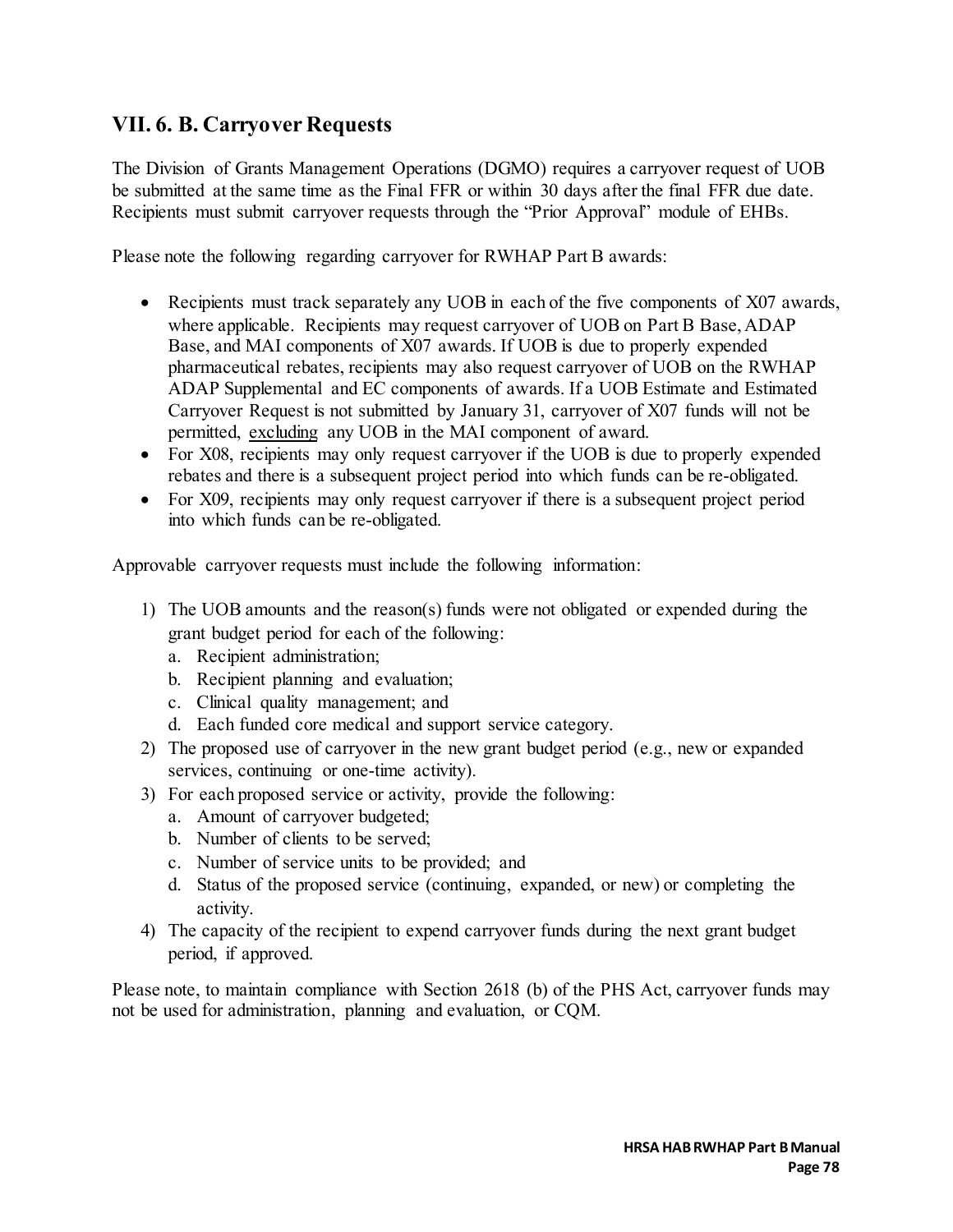### **VII. 6. C. Approval and Monitoring of Carryover Requests**

DGMO must reconcile the Final FFR with financial reports in PMS and accept the FFR prior to review of carryover requests. HRSA will return to the recipient any carryover request that exceeds the amount available for carryover or does not include all required information. In reviewing requests for approval of carryover funds, HRSA will also assess the following:

- History of expenditures and carryover requests;
- Intended purpose and budget justification for the request;
- Performance issues: and
- Timeliness of FFR submission, if relevant.

Requests for carryover will be considered on a case-by-case basis. Where appropriate, HRSA will exercise its authority to offset future grant awards. If a recipient's carryover request is approved by HRSA, the recipient will be issued the carryover funds in an NoA and will be able to expend the approved UOB in accordance with the purpose stated in the carryover request. If funds are not expended in the carryover year, they cannot be used in a subsequent year.

For more information on carryover requests and other programmatic and fiscal reporting requirements, see Section V, Reporting Requirements. If there are questions regarding carryover requests, recipients should consult with their designated DSHAP PO and/or OFAM GMS.

## **VII. Chapter 7. RWHAP Part B Financial Penalties**

Per RWHAP legislation, recipients can incur a financial penalty for not demonstrating compliance with one or more of the following four statutory requirements.

### **VII. 7. A. 75 Percent Obligation Requirement**

Recipients must obligate 75 percent of their full RWHAP Part B HIV Care Program Award (X07) within 120 days after receipt of their final award. Recipients must use the Interim FFR (Form SF-425) to report the amount of RWHAP Part B funds for the current budget period that have been expended and/or that have been obligated and made available for expenditure from the start of the budget period (April 1) to 120 days after the full award. The recipient should report any unliquidated obligations on Line F on the Interim FFR, whether on a cash or an accrual basis. On a cash basis, unliquidated obligations include obligations that have been incurred but not yet paid. On an accrual basis, unliquidated obligations include obligations that have been incurred, but the actual amount to be paid has not yet been verified.

Recipients that do not meet the 75 percent obligation requirement will receive a financial penalty equal to the difference between the amount that should have been obligated within 120 days of final award and the amount that was obligated within 120 days of final award. This difference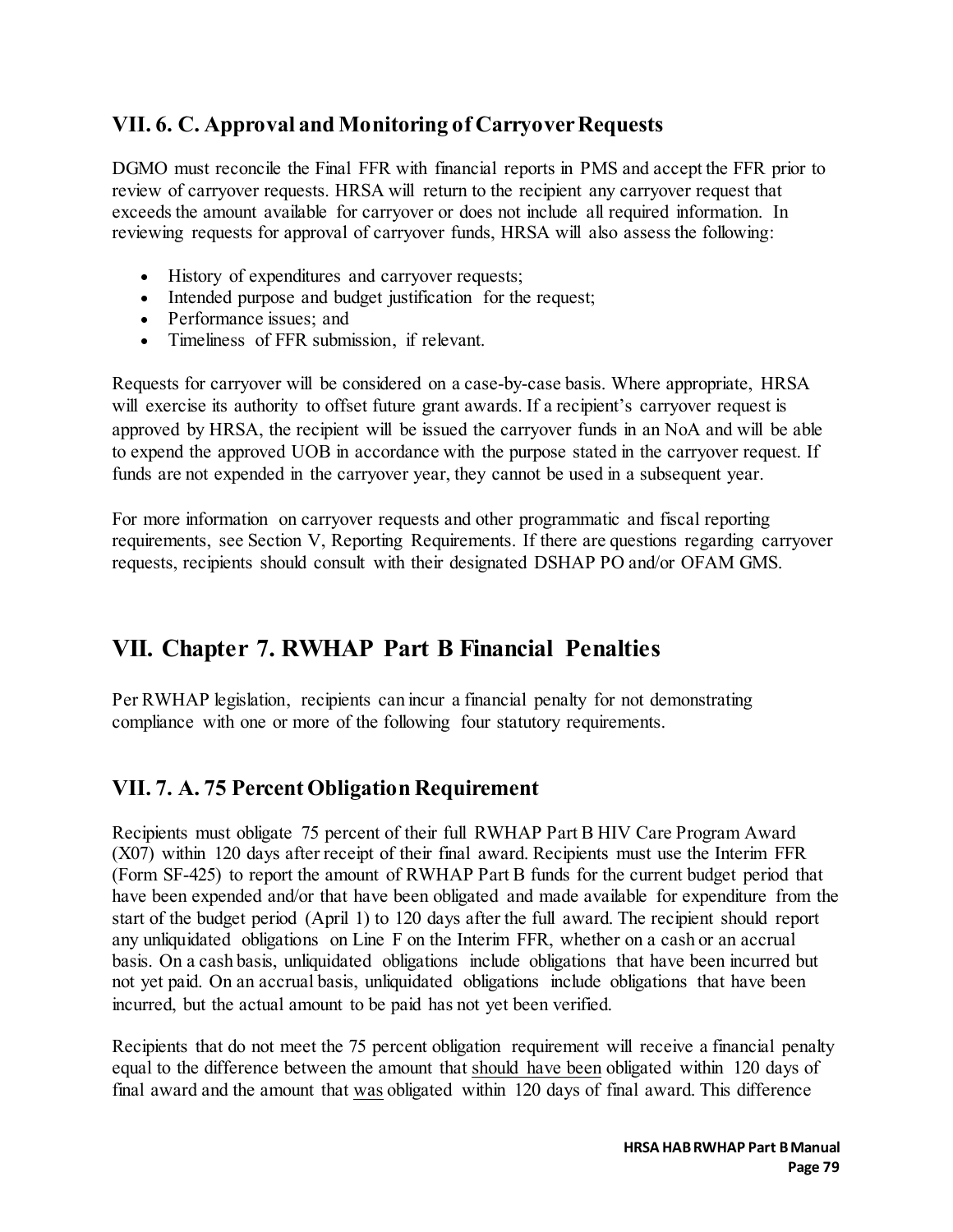will be de-obligated from the recipient's current X07 award and added to the pool of funds awarded under the RWHAP Part B Supplemental Grant Program (X08). In addition, the recipient is ineligible for funding in the ADAP Supplemental component of the X07 award in the following year.

### **Important Note**:

This requirement and the associated financial penalty were automatically waived due to the COVID-19 public health emergency for awards funded in Fiscal Years 2020, 2021 and 2022. See Section I, Preface, Summary of Changes for more information on COVID-19 waivers.

### **VII. 7. B. 5 Percent Unobligated Limit**

Recipients whose combined RWHAP Part B and ADAP Base UOB is greater than 5 percent of their combined RWHAP Part B and ADAP Base components of their X07 award (as documented on the Final FFR) will receive two penalties:

- 1) A reduction in the RWHAP Part B Base and ADAP Base components of the future year X07 award equal to the amount of the UOB minus any amount approved for carryover; and
- 2) Ineligible for RWHAP Part B Supplemental Grant Program funds.

If a recipient has a UOB greater than 5 percent due to the required expenditure of pharmaceutical rebates before grant dollars, the recipient may request that the amount of UOB be reduced by the amount of expended pharmaceutical rebates. If the resulting UOB amount is less than 5 percent, the recipient would not incur a UOB penalty.

### **Important Note**:

This financial penalty was automatically waived due to the COVID-19 public health emergency for awards funded in Fiscal Years 2020 and 2021. See Section I, Preface, Summary of Changes for more information on COVID-19 waivers. Congress provided the same waiver authority for funds awarded in Fiscal Year 2022; HAB is requiring recipients to specifically request this waiver.

### **VII. 7. C. State and ADAP Supplemental Match Requirement**

Where applicable, recipients must meet state match and ADAP Supplemental match requirements to avoid penalties (see Section VIII Grants Administration, Chapter 4.2, for detailed information about match requirements). If HRSA HAB discovers after the close of a grant budget period that a recipient has not met the state match or ADAP Supplemental match requirement, the recipient will be required to pay back the amount of unmatched funds under the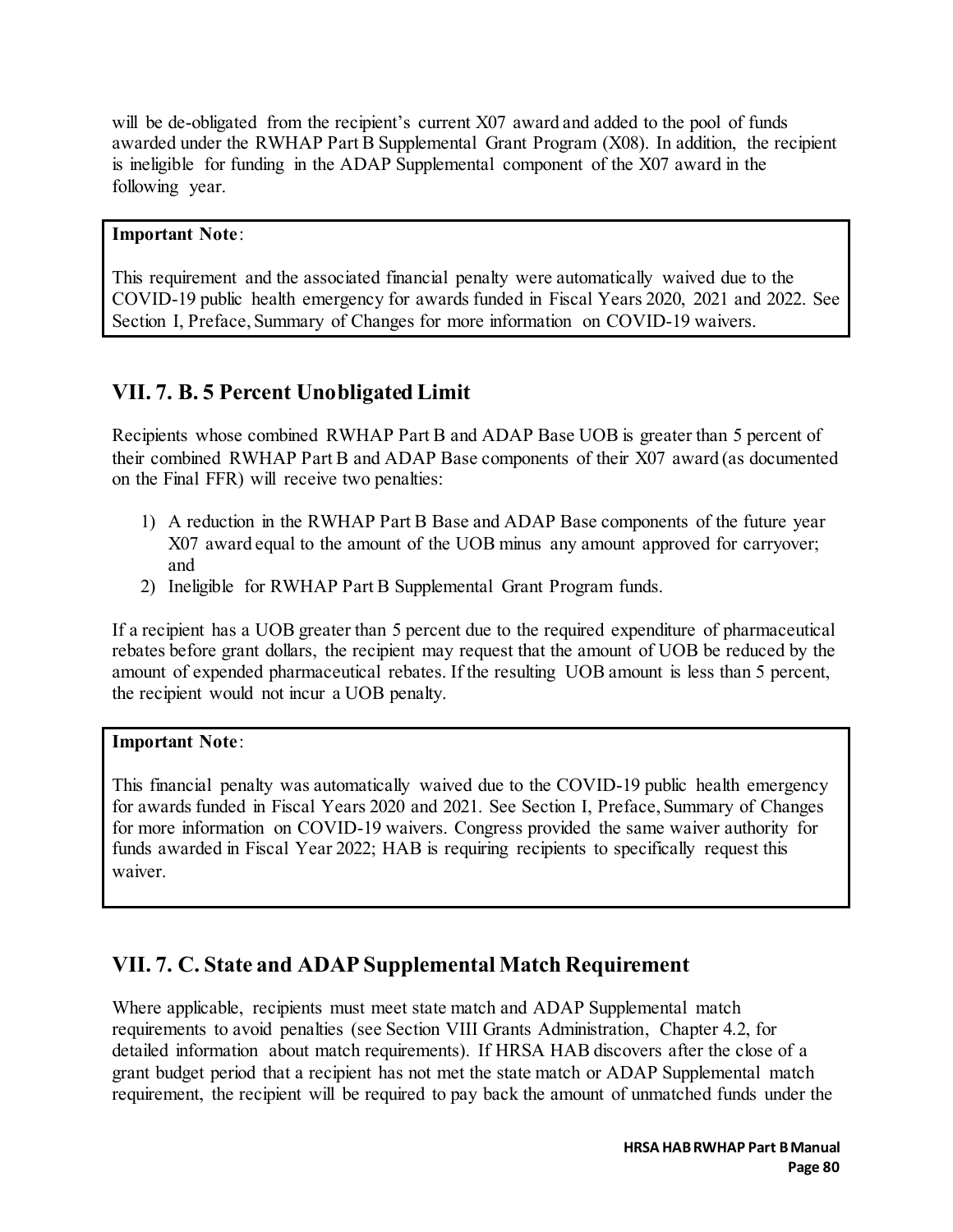corresponding components of the X07 award. Improperly obligated funds will be recouped by the HRSA OFAM Division of Financial Integrity (DFI).

#### **Important Note:**

This requirement was waived, if specifically requested, due to the COVID-19 public health emergency for awards funded in Fiscal Years 2020 and 2021. See Section I, Preface, Summary of Changes for more information on COVID-19 waivers. Although Congress provided the same waiver authority for funds awarded in Fiscal Year 2022, HAB discontinued this waiver.

### **VII. 7. D. Summary of RWHAP Part B Financial Penalties**

The table below provides a summary of RWHAP Part B financial penalties.

| <b>RWHAP Part B HIV Care Program, including ADAP (X07)</b><br><b>Financial Penalties Table</b>                                                             |                           |                                                                                                                                                                                                                                                      |  |  |
|------------------------------------------------------------------------------------------------------------------------------------------------------------|---------------------------|------------------------------------------------------------------------------------------------------------------------------------------------------------------------------------------------------------------------------------------------------|--|--|
| <b>Requirement</b>                                                                                                                                         | <b>Documentation</b>      | <b>Financial Penalty</b>                                                                                                                                                                                                                             |  |  |
| <b>75 percent Obligation</b><br>Obligate 75% of the full X07<br>award within 120 days of the<br>full award.                                                | Interim FFR<br>$(SF-425)$ | 1) Financial reduction in current X07<br>award.<br>Ineligible for ADAP Supplemental<br>2)<br>component of X07 award in the<br>following year.                                                                                                        |  |  |
| 5 percent UOB<br>Obligate 95 percent of the<br><b>RWHAP Part B Base and</b><br>ADAP Base components of<br>X07 award.                                       | Final FFR<br>$(SF-425)$   | 1) Financial reduction in ADAP Base<br>and/or RWHAP Part B Base<br>components of future X07 award,<br>depending on the component(s) for<br>which the UOB existed.<br>Ineligible for RWHAP Part B<br>2)<br>Supplemental Grant Program award<br>(X08). |  |  |
| <b>State Match</b><br>Match \$1 for every \$5 in<br>federal funds, with increases<br>up to \$1 for every \$2 in<br>federal funds, as stated on the<br>NoA. | Final FFR<br>$(SF-425)$   | 1) Must pay back improperly obligated<br>funds under the RWHAP Part B Base,<br>ADAP Base, and EC components of the<br>X07 award.                                                                                                                     |  |  |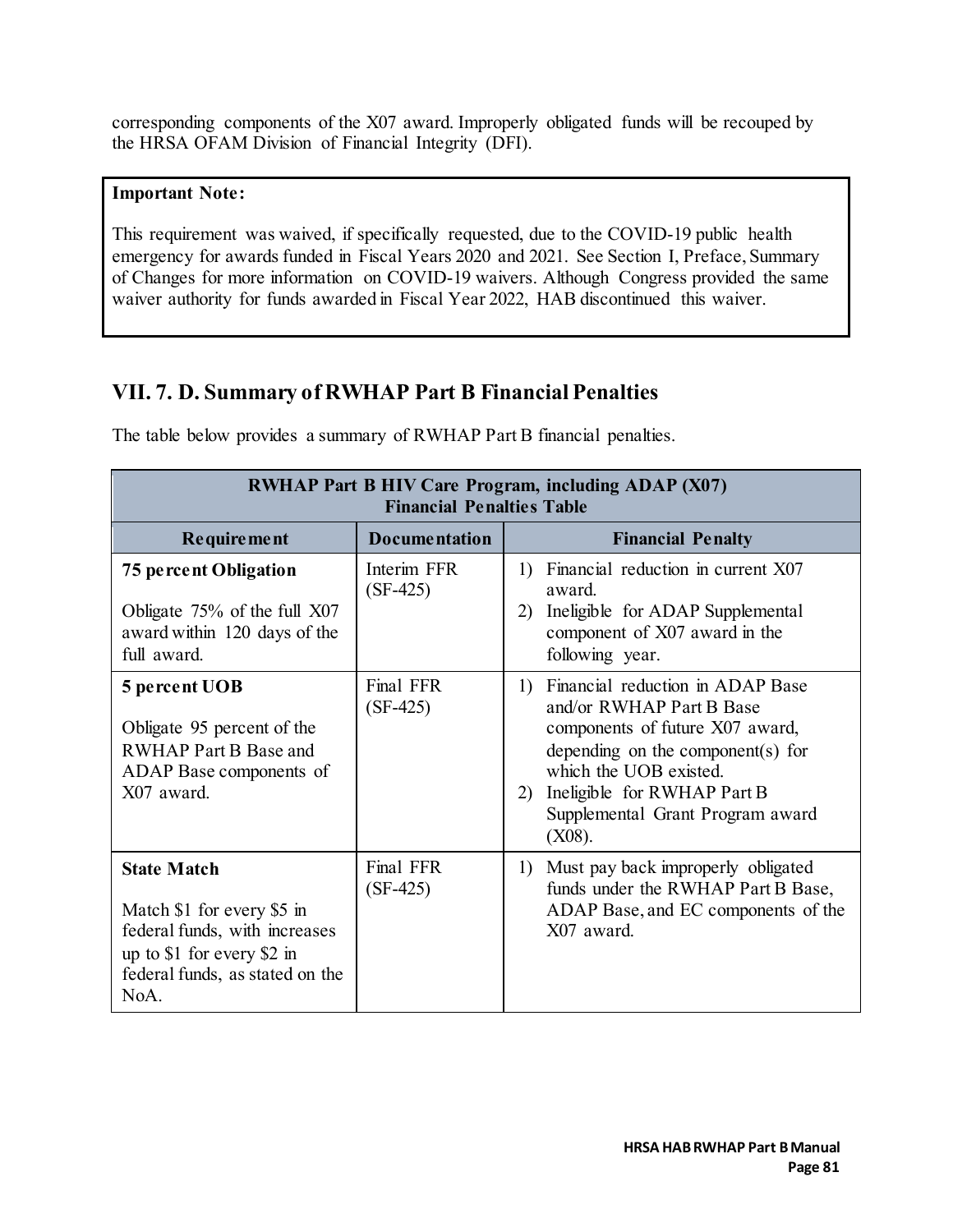| <b>ADAP Supplemental Match   Final FFR</b><br>Match \$1 for every \$4 in<br>federal funds. May request a | $(SF-425)$ | 1) Must pay back improperly obligated<br>funds under the ADAP Supplemental<br>component of the X07 award. |
|----------------------------------------------------------------------------------------------------------|------------|-----------------------------------------------------------------------------------------------------------|
| waiver if state match is met.                                                                            |            |                                                                                                           |

## **VII. Chapter 8. Additional Technical Assistance Links and Resources**

This section provides resources for recipient and subrecipient monitoring to ensure compliance with legislative, regulatory, and programmatic requirements.

- **RWHAP Program Manuals and Reports, including the RWHAP ADAP Manual:** [https://ryanwhite.hrsa.gov/grants/manage/recipient-resources.](https://ryanwhite.hrsa.gov/grants/manage/recipient-resources)
- **45 CFR Part 75:** [https://www.ecfr.gov/cgi](https://www.ecfr.gov/cgi-bin/retrieveECFR?gp=1&SID=4d52364ec83fab994c665943dadf9cf7&ty=HTML&h=L&r=PART&n=pt45.1.75)[bin/retrieveECFR?gp=1&SID=4d52364ec83fab994c665943dadf9cf7&ty=HTML&h=L&](https://www.ecfr.gov/cgi-bin/retrieveECFR?gp=1&SID=4d52364ec83fab994c665943dadf9cf7&ty=HTML&h=L&r=PART&n=pt45.1.75) [r=PART&n=pt45.1.75](https://www.ecfr.gov/cgi-bin/retrieveECFR?gp=1&SID=4d52364ec83fab994c665943dadf9cf7&ty=HTML&h=L&r=PART&n=pt45.1.75)
- **HHS Grants Policy Statement:** <https://www.hhs.gov/sites/default/files/grants/grants/policies-regulations/hhsgps107.pdf>
- **HHS HRSA HAB Notices of Funding Opportunity (NOFO):** Search for NOFOs on HRSA HAB website a[t https://www.hrsa.gov/grants/find](https://www.hrsa.gov/grants/find-funding?status=All&bureau=644)[funding?status=All&bureau=644](https://www.hrsa.gov/grants/find-funding?status=All&bureau=644) or Grants.gov<https://www.grants.gov/>
- **RWHAP Recipient Resources:** [https://ryanwhite.hrsa.gov/grants/manage/reporting](https://ryanwhite.hrsa.gov/grants/manage/reporting-requirements)[requirements](https://ryanwhite.hrsa.gov/grants/manage/reporting-requirements)
- **HRSA HAB:** https://ryanwhite.hrsa.gov/
- **TargetHIV:** [https://targethiv.org](https://targethiv.org/)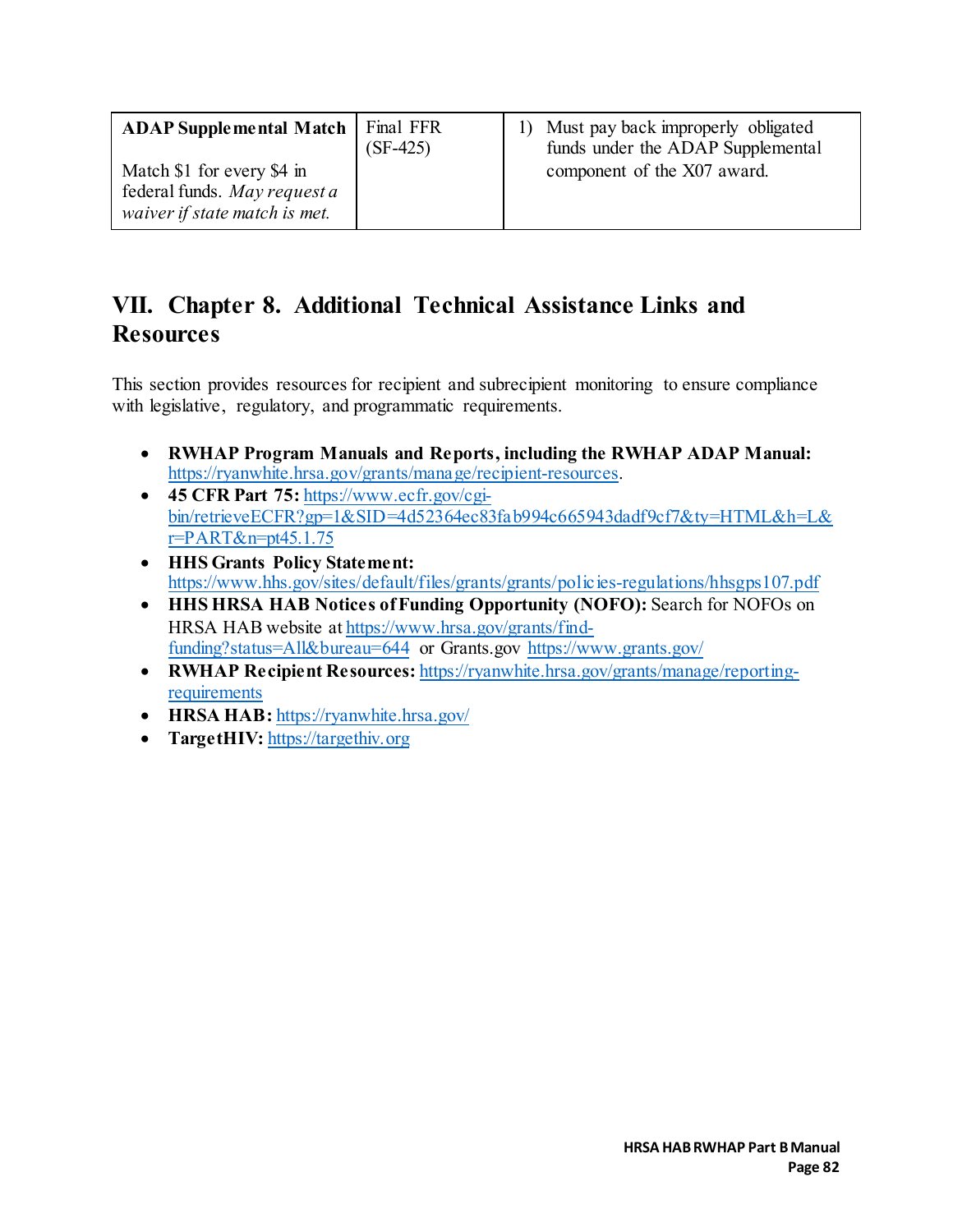# **Section VIII: Planning Requirements for RWHAP Part B**

## **VIII. Chapter 1. Introduction**

Planning is an essential part of determining how to use all available RWHAP Part B resources to provide a comprehensive system of high-quality HIV care and treatment. RWHAP Part B recipients are required to have a planning process that includes needs assessment, priority setting, and resource allocation activities as integral parts.

## **VIII. Chapter 2. Relevant Authorities**

The RWHAP legislation contains numerous references to needs assessment and planning requirements for RWHAP Part B-funded recipients.

#### **Needs Assessment**

References to recipient requirements regarding needs assessment appear in the following sections of the legislation:

- Section  $2617(b)(3)$  of the PHS Act requires the state to submit a RWHAP Part B application that contains (in part) a determination of the needs of the population with HIV/AIDS in the state.
- $\bullet$  EIIHA $\cdot$ 
	- $\circ$  Sections 2617(b)(2) and (b)(3) of the PHS Act require the state to determine the size and demographics of the population of individuals with HIV/AIDS in the state, as well as the needs of such population.
	- $\circ$  Section 2617(b)(8) of the PHS Act requires the state to assess the needs of persons with HIV/AIDS unaware of their status through a comprehensive plan.
- Section 2621 of the PHS act requires that the state/territory submit a detailed description of the severity of need and the manner in which the state/territory will use amounts received under the EC component of the RWHAP Part B X07 award.

#### **RWHAP Part B Responsibility for Convening a Public Planning Processes and Required Participants**

States/territories are required to establish a planning body for the purpose of developing a SCSN, as outlined in Section 2617(b)(6) and (7) of the PHS Act.

### **Consortia**

Section 2613 of the PHS Act references planning body requirements for RWHAP Part B consortia. For more information about consortia, see Section X, The Role of Consortia in the RWHAP Part B.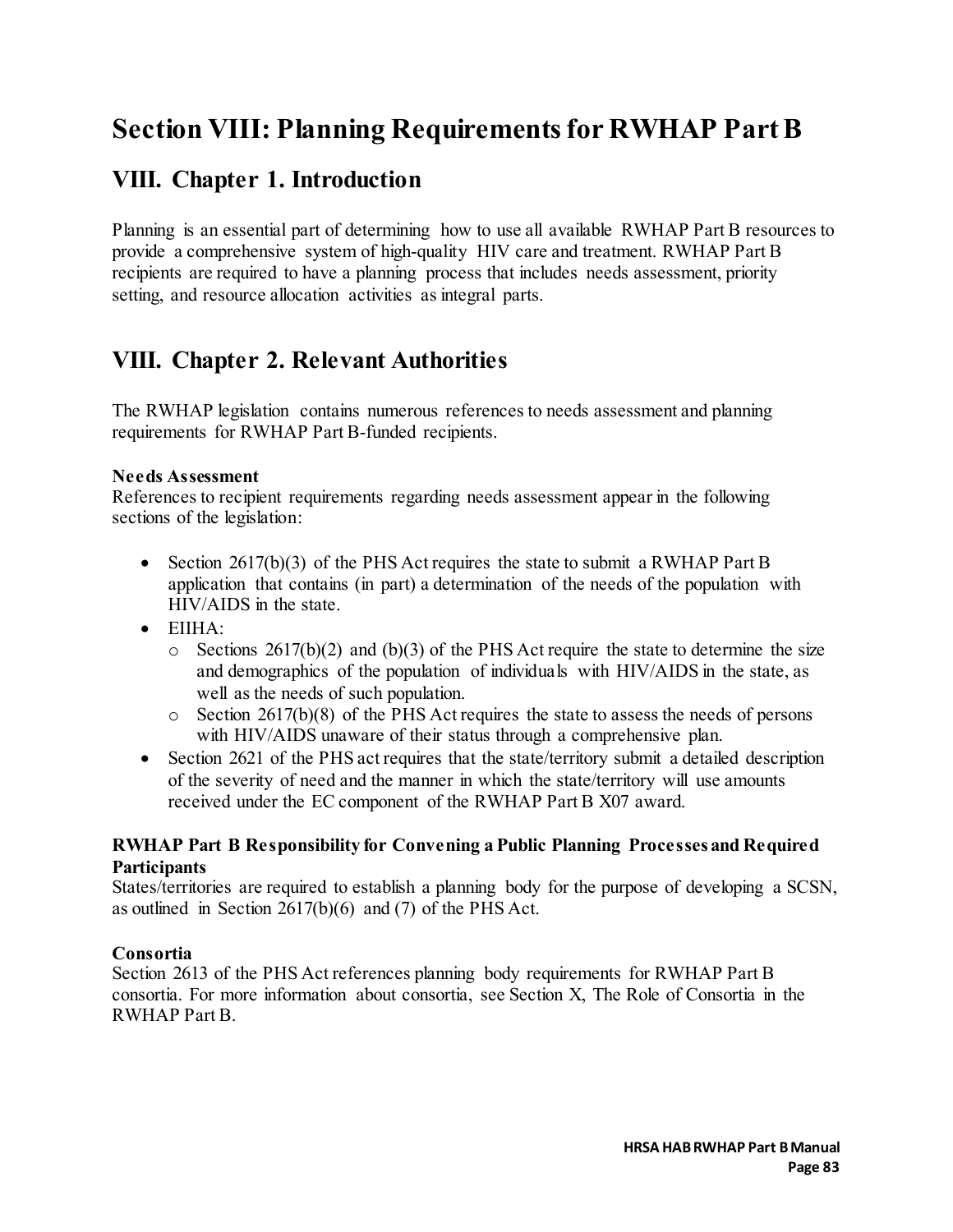#### **Comprehensive Plan**

The requirement for states/territories to develop a comprehensive plan are outlined in Section 2617(b)(5) of the PHS Act.

#### **Legislative Requirements for Use of Funds**

The provisions relating to use of funds that must be factored into the priority setting and resource allocation process are found in Section 2612 of the PHS Act.

#### **RWHAP Part B Responsibility for Convening the SCSN**

Sections 2617(b)(5)(F) and 2617(b)(6) of the PHS Act require the state to convene the SCSN for all RWHAP part recipients.

## **VIII. Chapter 3. Integrated HIV Prevention and Care Plan, including the Statewide Coordinated Statement of Need**

### **VIII. 3. A. Historical Background**

Since 1996, RWHAP Part B recipients have been required to convene a planning body to develop and submit an SCSN and a comprehensive plan. The planning body should include representation from a variety of stakeholders, including, but not limited to, representatives from any RWHAP Part A recipients funded in the jurisdiction and each of the remaining RWHAP Parts. The RWHAP legislation also requires RWHAP Part A recipients to convene a planning body and submit a comprehensive HIV care plan, and to participate in the development of the RWHAP Part B SCSN. Since 1993, the CDC has funded HIV prevention planning processes at state/territory health departments that include the establishment of an HIV prevention planning group (HPG) and the development of jurisdictional HIV prevention plans.

In July 2015, HRSA HAB and CDC DHP developed and released the first joint guidance to support submission of an Integrated HIV Prevention and Care Plan, including the SCSN (from here on referred to as the Integrated Plan). This guidance allowed dually funded recipients to develop and submit a single plan to both HRSA and CDC that meets all corresponding legislative and programmatic requirements. In addition to reducing the reporting burden, the Integrated Plan supports development of a comprehensive, jurisdiction-wide strategy or roadmap for ending the HIV epidemic. The guidance supports collaboration, coordination, efficiency, and leveraging across stakeholders, resources, and planning activities across the jurisdiction. HRSA HAB and CDC DHP released updated guidance in June 2021:

[https://ryanwhite.hrsa.gov/sites/default/files/ryanwhite/grants/integrated-hiv-dear-college-6-30-](https://ryanwhite.hrsa.gov/sites/default/files/ryanwhite/grants/integrated-hiv-dear-college-6-30-21.pdf) [21.pdf](https://ryanwhite.hrsa.gov/sites/default/files/ryanwhite/grants/integrated-hiv-dear-college-6-30-21.pdf)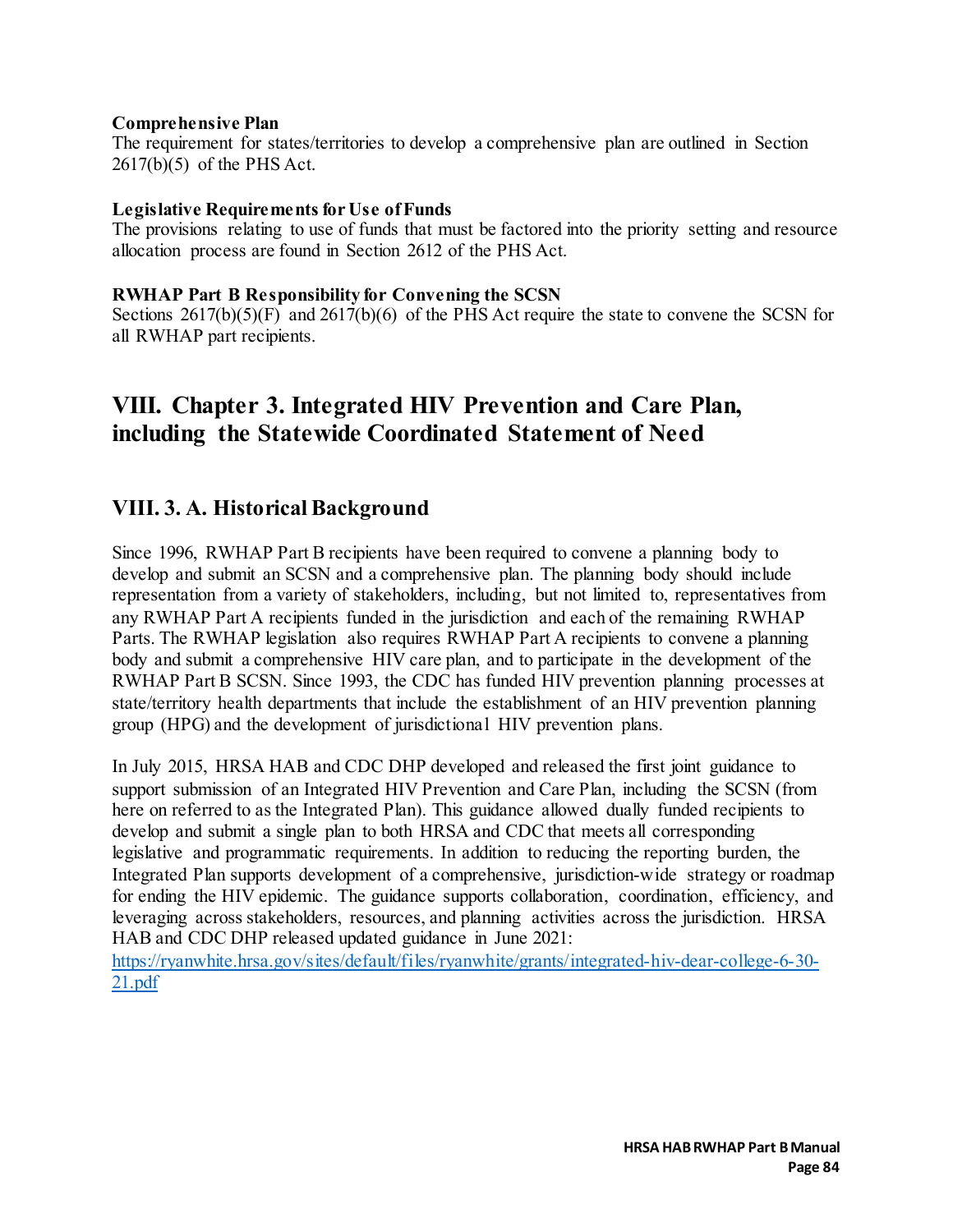### **VIII. 3. B. Integrated Plan Development**

The implementation and development of the Integrated Plan is a joint effort between jurisdictions and planning bodies that engages persons at higher risk for HIV infection, people with HIV, service delivery providers, and other community stakeholders. It sets forth the jurisdiction's commitment to collaboration, efficiency, and innovation to achieve a more coordinated response to the HIV epidemic, and establishes the blueprint for achieving HIV prevention, care, and treatment goals and objectives.

Major components of the Integrated Plan include:

- The SCSN, which includes an epidemiologic overview; HIV care continuum; financial and human resources inventory; assessment of needs, gaps, and barriers; and data access, sources, and systems;
- The Integrated HIV Prevention and Care Plan, which outlines strategies to address the HIV prevention and care needs, existing resources, barriers, and gaps within the jurisdiction; collaborations, partnerships, and stakeholder involvement; and people with HIV and community engagement; and
- The expectations for monitoring the implementation of the plan and improvement in the system of care.

Recipients should refer to the [most recent guidance](https://ryanwhite.hrsa.gov/sites/default/files/ryanwhite/grants/integrated-hiv-dear-college-6-30-21.pdf) issued by CDC and HRSA for specific expectations regarding Integrated Plan development and implementation.

### **VIII. 3. C. Statewide Coordinated Statement of Need**

The SCSN has specific requirements outlined in the RWHAP legislation and is a critical component of the Integrated Plan. The purpose of the SCSN is to provide a collaborative mechanism to identify and address significant HIV care issues related to the needs of people with HIV, and to maximize coordination, integration, and effective linkages across the RWHAP Parts. The SCSN must reflect, without replication, a discussion of existing needs assessments and should include a brief overview of epidemiologic data, existing quantitative and qualitative information, and emerging trends/issues affecting HIV care and service delivery in the state/territory. Important elements in assessing need include a determination of the population with HIV who are aware of their status but not in care (unmet need), individuals who are unaware of their HIV infection, a comprehensive understanding of primary care and treatment in the state/territory, and a consideration of all available resources.

In the development of the SCSN, RWHAP Part B recipients must facilitate a process to identify significant issues related to the needs of people with HIV in the state/territory in order to develop a document reflecting the need and input of all stakeholders. RWHAP Part B recipients are required to include representatives from HIV prevention and surveillance, substance use, mental health, Medicaid, Medicare, Community Health Centers, U.S. Department of Veterans Affairs (VA), Housing and Urban Development (HUD), other entities involved in HIV service delivery,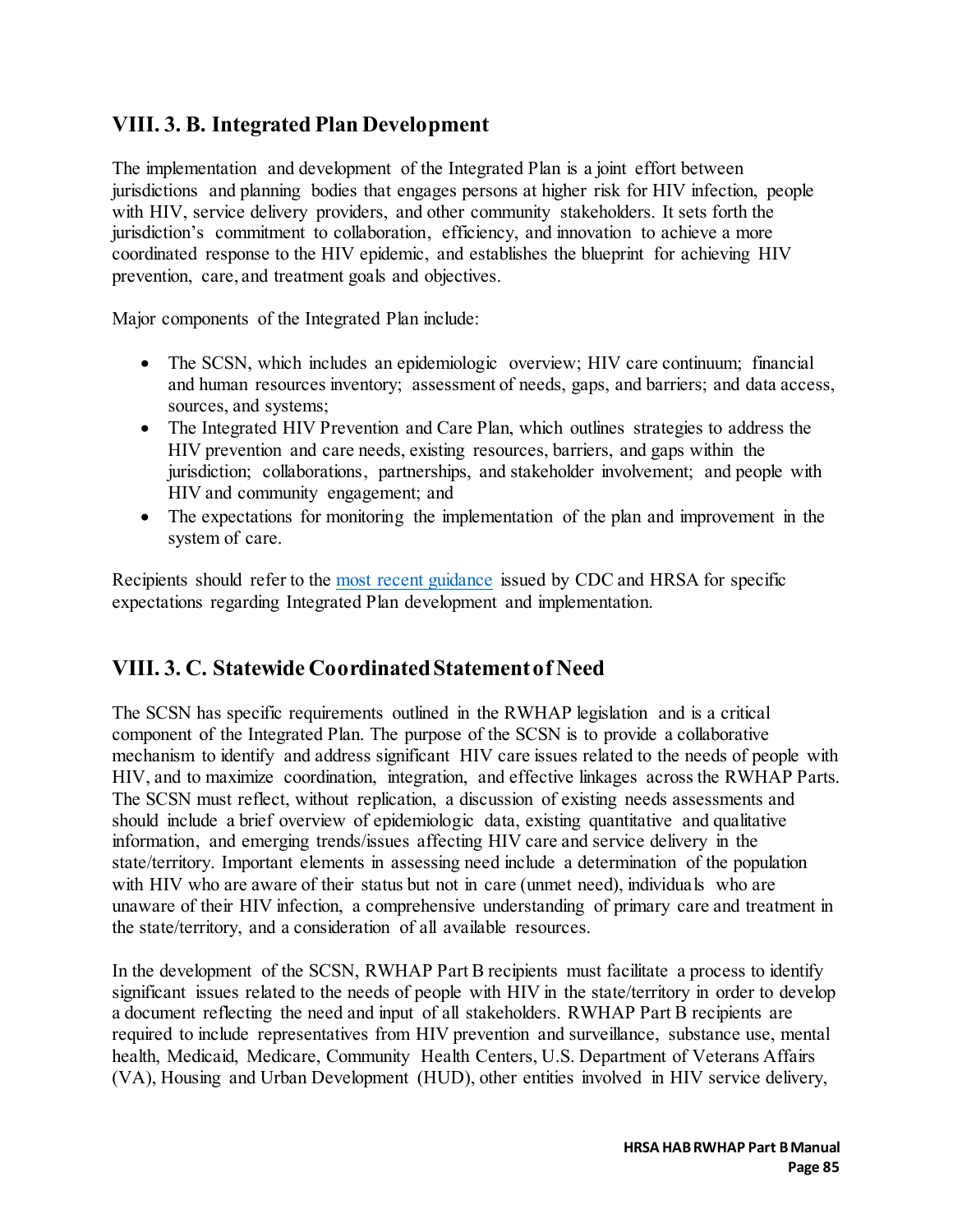people with HIV, members of a federally-recognized Indian tribe as represented in the state, providers, and public agency representatives.

The SCSN provides an essential opportunity to coordinate needs assessment efforts among RWHAP Parts and between the RWHAP and HIV prevention planning processes. For example, RWHAP Part A planning councils and Part B planning bodies can collaborate within a regional service area, multiple consortia within a state can cooperate or collaborate on individual needs assessments, or RWHAP Parts C or D can participate in RWHAP Part A and Part B needs assessment efforts.

RWHAP Part B recipients are encouraged to streamline various planning processes to ensure the SCSN aligns with other components of the Integrated Plan.

### **VIII. 3. D. Ensuring Data-Informed Planning Processes**

RWHAP Part B recipients are strongly encouraged to use data-informed planning processes to ensure the success of Integrated Plans and other efforts to improve quality of care, costeffectiveness, and outcomes across the HIV care continuum.

A large and diverse set of HIV-related data provides an evidence-based rational for planning, priority-setting, and resource allocation decisions. RWHAP Part B recipients can maximize the amount and diversity of data available by sharing and integrating data across HIV surveillance, HIV prevention, RWHAP, Housing Opportunities for Persons with AIDS (HOPWA), Medicaid and Medicare, other public health programs, and private entities. Analyzing data from multiple entities can increase the extent to which different populations are represented within a data set, lead to a more comprehensive understanding of the needs of different populations with HIV and help identify findings that may warrant special attention in Integrated Plans.

Sharing data also can reduce burden on people with HIV by avoiding multiple programs requesting similar data from the same individuals and can avoid or reduce the costs of new data collection. At a data systems level, integration can reduce information technology costs, enhance system interoperability, facilitate data transfers, and generate more robust data reports that can be used to inform and educate key stakeholders. Written agreements and related training are essential to ensuring clarity about the purpose of data sharing and integration, the appropriate use and protection of available data, and related policies and procedures.

For additional information on data sharing, see Section III, Chapter 3 of this manual. For additional information about data integration and use, see HRSA HAB Program Letter titled, [Integrating and Using the Housing Opportunities for Persons with AIDS and Ryan White](https://ryanwhite.hrsa.gov/sites/default/files/ryanwhite/grants/hab-hopwa-data-sharing-letter-8-29-17.pdf)  [HIV/AIDS Program Data Sets](https://ryanwhite.hrsa.gov/sites/default/files/ryanwhite/grants/hab-hopwa-data-sharing-letter-8-29-17.pdf) and [Integrated Guidance for Developing Epidemiologic Profiles](https://www.cdc.gov/hiv/pdf/guidelines_developing_epidemiologic_profiles.pdf)  [HIV Prevention and Ryan White HIV/AIDS Programs Planning.](https://www.cdc.gov/hiv/pdf/guidelines_developing_epidemiologic_profiles.pdf)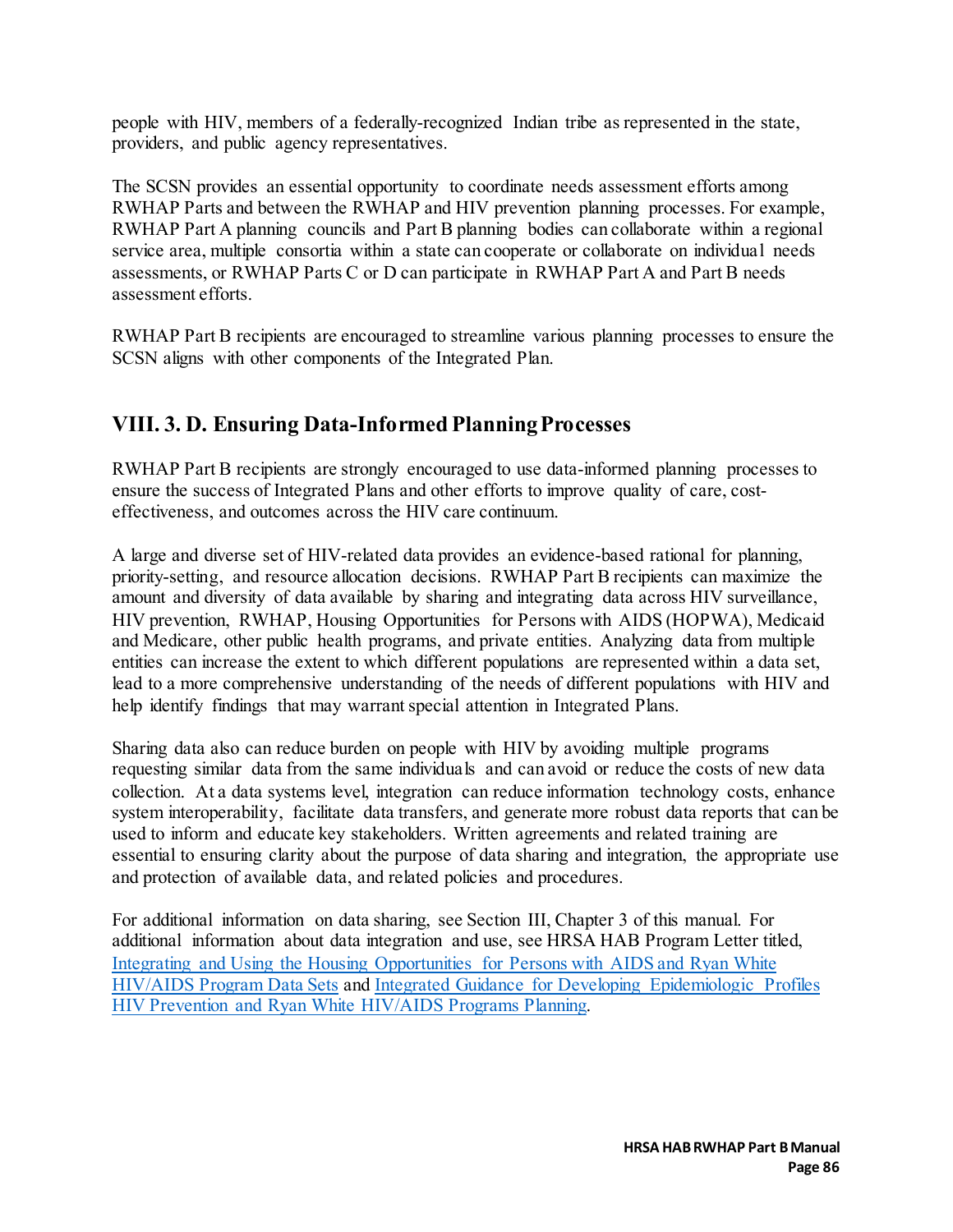### **VIII. 3. E. Integrated Plan Submission and Review Process**

The first Integrated Plan was submitted in September 2016, covering calendar years 2017 through 2021. HRSA and CDC determined that recipients would submit an Integrated Plan every five years. Recipients should refer to the most recent guidance issued by CDC and HRSA for details regarding the submission process.

RWHAP Part A and Part B recipients and CDC DHP-funded health departments are required to submit an Integrated Plan to HRSA HAB and CDC DHP by the designated date to meet the legislative and programmatic requirements of both federal agencies. HRSA HAB and CDC DHP conduct a joint review of submitted plans and provide joint feedback to corresponding recipients as appropriate to the type of plan submitted. In addition, the DSHAP PO reviews each Integrated HIV Prevention and Care Plan submitted, including the SCSN, and provides comments back to their assigned RWHAP Part B recipients. This review allows HAB DSHAP to identify crosscutting issues across jurisdictions.

### **VIII. 3. F. Integrated Plan Monitoring and Oversight**

Recipients will report the progress on achieving the objectives presented in the Integrated Plan on a periodic basis through the CDC DHP and HRSA HAB reporting requirements (e.g., grant application, NCC Progress Report, Implementation Plan, APR). These reporting requirements may vary slightly across federal agencies and RWHAP Parts. For more information about RWHAP Part B reporting requirements pertaining to Integrated Plans, see Section V, Reporting Requirements.

DSHAP POs will review and assess alignment across various planning documents listed in the introduction above. Feedback on how to improve alignment and coordination will be provided during routine monitoring. Recipients should request TA from the DSHAP PO as needed to ensure planning requirements are met.

### **VIII. 3. G. Ensuring Participation of People with HIV in Planning Processes**

RWHAP Part B recipients must ensure people with HIV are members of planning bodies and ensure developed plans are responsive to identified needs. The perspectives of people with HIV are critical to ensuring that the HIV service delivery system improves outcomes along the HIV care continuum.

Recruitment procedures are needed to secure representation of people with HIV on planning bodies, and recipients should use a variety of methods to identify, recruit, and retain members. Participating people with HIV should reflect the diversity of the local epidemic, which provides for a range of perspectives that contributes to informed decision-making. Retention processes are needed to help people with HIV stay engaged and participate fully in planning bodies, such as orientation and training, mentoring, and financial support for the costs of participating.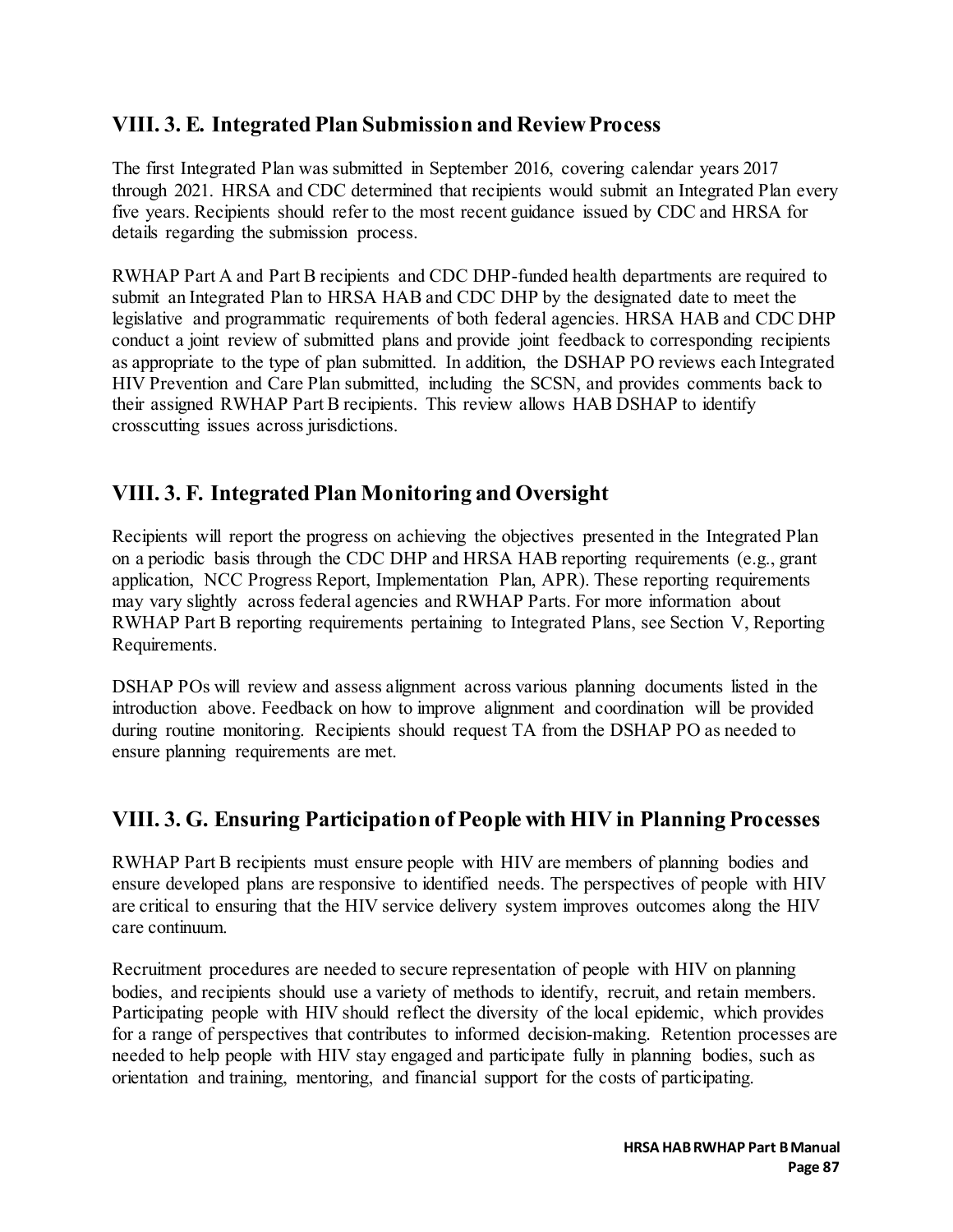## **VIII. Chapter 4. Technical Assistance Links and Resources**

HRSA HAB funds the Integrated HIV/AIDS Planning Technical Assistance Center (IHAP TAC) to help RWHAP Part A and Part B recipients, CDC's DHP-funded grantees, and their respective planning bodies with integrating planning, including the implementation and monitoring of their Integrated HIV Prevention and Care Plans. IHAP TAC provides national and targeted TA and promotes peer-to-peer sharing. For more information, see [https://targethiv.org/ihap.](https://targethiv.org/ihap)

The following links provide additional information on planning requirements, including sources for TA and a more extensive description of the Integrated Plan.

- **HRSA HAB Program Letter, HRSA CDC Integrated HIV Prevention and Care Plan Guidance, June 30, 2021:**  [https://ryanwhite.hrsa.gov/sites/default/files/ryanwhite/grants/dear-colleagues-letter-6-30-](https://ryanwhite.hrsa.gov/sites/default/files/ryanwhite/grants/dear-colleagues-letter-6-30-21.pdf) [21.pdf](https://ryanwhite.hrsa.gov/sites/default/files/ryanwhite/grants/dear-colleagues-letter-6-30-21.pdf)
- **Integrated HIV Prevention and Care Plan Guidance, including the Statewide Coordinated Statement of Need, CY 2022- 2026:** [https://ryanwhite.hrsa.gov/sites/default/files/ryanwhite/grants/integrated-hiv-dear](https://ryanwhite.hrsa.gov/sites/default/files/ryanwhite/grants/integrated-hiv-dear-college-6-30-21.pdf)[college-6-30-21.pdf](https://ryanwhite.hrsa.gov/sites/default/files/ryanwhite/grants/integrated-hiv-dear-college-6-30-21.pdf)
- **Integrated HIV Prevention and Care Plan Guidance, including the Statewide Coordinated Statement of Need, CY 2022- 2026, Frequently Asked Questions:**

[https://ryanwhite.hrsa.gov/grants/program-letters/integrated-hiv-prevention-care-plan](https://ryanwhite.hrsa.gov/grants/program-letters/integrated-hiv-prevention-care-plan-guidance-faq)[guidance-faq](https://ryanwhite.hrsa.gov/grants/program-letters/integrated-hiv-prevention-care-plan-guidance-faq) 

- **HRSA HAB Program Letter, Integrating and Using the Housing Opportunities for Persons with AIDS and Ryan White HIV/AIDS Program Data Sets, August 29, 2017:** [https://ryanwhite.hrsa.gov/sites/default/files/ryanwhite/grants/hab-hopwa-data](https://ryanwhite.hrsa.gov/sites/default/files/ryanwhite/grants/hab-hopwa-data-sharing-letter-8-29-17.pdf)[sharing-letter-8-29-17.pdf](https://ryanwhite.hrsa.gov/sites/default/files/ryanwhite/grants/hab-hopwa-data-sharing-letter-8-29-17.pdf)
- **Building Leaders of Color (BLOC)-** People with HIV of Color Leadership Training including Transgender Women of Color and Youth of Color Living with HIV: [www.BLOCHIV.org](http://www.blochiv.org/)
- **Engaging Leadership through Employment, Validation, and Advancing Transformation and Equity for persons with HIV (ELEVATE):**  <https://targethiv.org/elevate>
- **Ending Stigma through Collaboration and Lifting All to Empowerment (ESCALATE):** <https://targethiv.org/escalate>
- **Integrated Guidance for Developing Epidemiologic Profiles** HIV Prevention and Ryan White HIV/AIDS Programs Planning: [https://www.cdc.gov/hiv/pdf/guidelines\\_developing\\_epidemiologic\\_profiles.pdf](https://www.cdc.gov/hiv/pdf/guidelines_developing_epidemiologic_profiles.pdf)
- **Data Security and Confidentiality Guidelines for HIV, Viral Hepatitis, Sexually Transmitted Disease, and Tuberculosis Programs: Standards to Facilitate Sharing and Use of Surveillance Data for Public Health Action:** [https://www.cdc.gov/nchhstp/programintegration/docs/PCSIDataSecurityGuidelines.pdf\)](https://www.cdc.gov/nchhstp/programintegration/docs/PCSIDataSecurityGuidelines.pdf)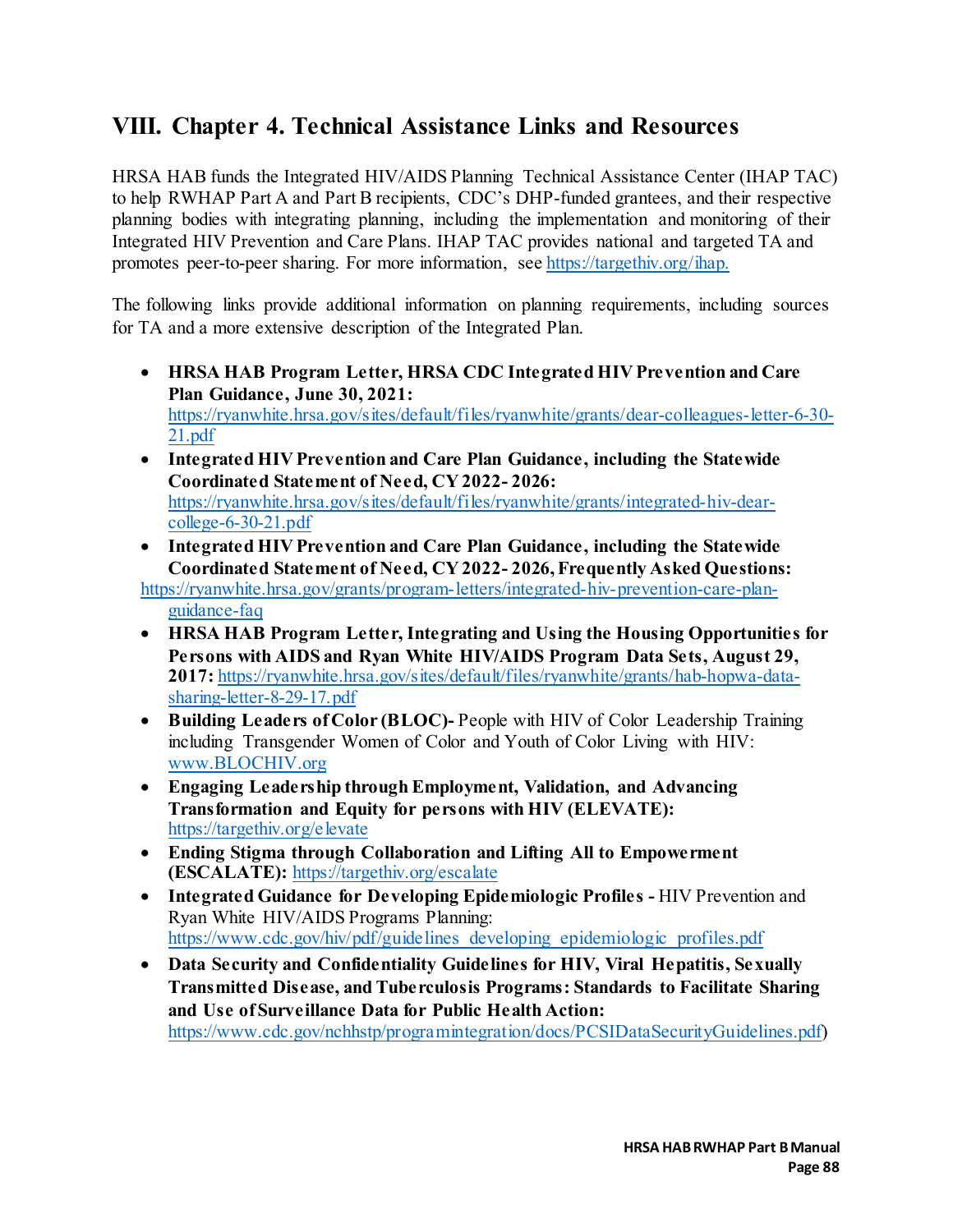# **Section IX: Consortia and the RWHAP Part B**

## **IX. Chapter 1. Introduction**

The RWHAP legislation indicates that a recipient may choose to establish a consortium to perform certain functions on behalf of the recipient. A consortium is an association of public and nonprofit healthcare and support service providers and community-based organizations with which the state/territory establishes a legal agreement. For a specific region(s) or the entire state/territory, the consortium provides:

- Needs assessment, including identifying key populations and service delivery needs;
- Planning, including alignment of developed plans with RWHAP Part B recipient developed plans (e.g., SCSN);
- Delivery of comprehensive health and support services, either directly by the consortia or indirectly by subaward/contract;
- Program and fiscal monitoring, including evaluation;
- Reporting, including required reports submitted to the RWHAP Part B recipient and HRSA HAB.

All direct services to people with HIV provided by or through the consortia are considered support services and must be counted as part of the maximum 25 percent of funds that may be expended for such services. Regional and statewide RWHAP Part B consortia vary in size and composition based on the region served. The RWHAP Part B allows states/territories to use RWHAP Part B funds to establish consortia within areas most affected by HIV to provide a comprehensive continuum of care to individuals and families with HIV. When states choose to establish consortia, specific requirements must be met as outlined in RWHAP legislation.

## **IX. Chapter 2. Relevant Authorities**

Section 2613 of the PHS Act defines consortia and describes consortia requirements for RWHAP Part B recipients who choose to establish them:

### **Definition:**

Section 2613(a) describes consortia as "an association of one or more public, and one or more nonprofit private, (or private for-profit providers or organizations if such entities are the only available providers of quality HIV care in the area) health care and support service providers and community-based organizations operating within areas determined by the State to be most affected by HIV disease."

### **Allowable Services**

Specific services that may be provided by consortia include comprehensive outpatient health and support services for individuals with HIV disease as described in Section  $2613(a)(2)(A)$  as follows: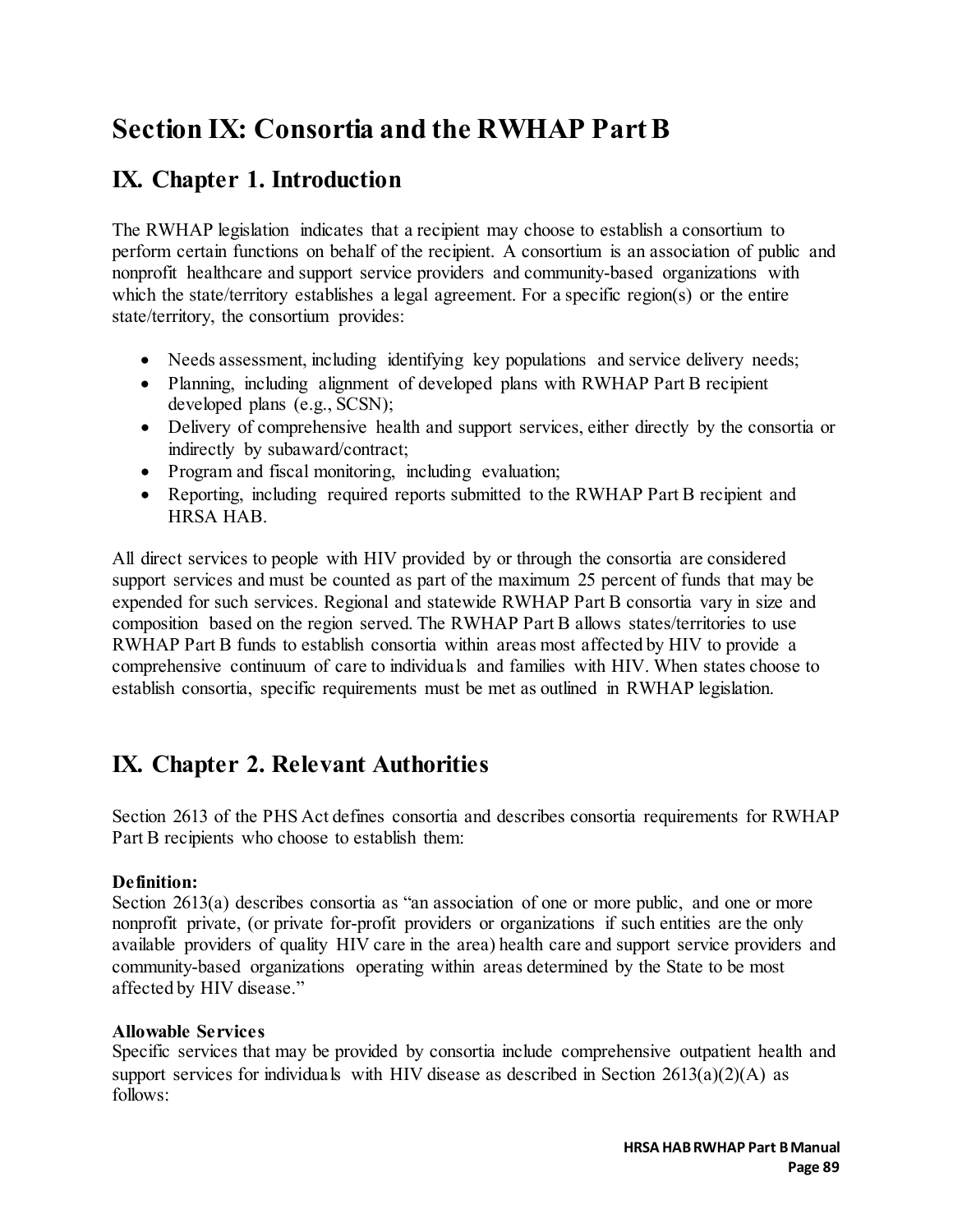- "(A) essential health services such as case management services, medical, nursing, substance abuse treatment, mental health treatment, and dental care, diagnostics, monitoring, prophylactic treatment for opportunistic infections, treatment education to take place in the context of health care delivery, and medical follow-up services, mental health, developmental, and rehabilitation services, home health and hospice care; and
- (B) essential support services such as transportation services, attendant care, homemaker services, day or respite care, benefits advocacy, advocacy services provided through public and nonprofit private entities, and services that are incidental to the provision of health care services for individuals with HIV disease including nutrition services, housing referral services, and child welfare and family services (including foster care and adoption services)."

#### **Consortia Services as "Support Services"**

Section 2617(f) defines expenditures of consortia services as support services and not core services:

• "(f) Allocation of Funds; Treatment as Support Services- For purposes of the requirement of section 2612(b)(1), expenditures of grants under section 2611 for or through consortia under this section are deemed to be support services, not core medical services. The preceding sentence may not be construed as having any legal effect on the provisions of subsection (a) that relate to authorized expenditures of the grant."

#### **Plan for Serving Underserved Populations**

Under Section 2613(b), consortia must, as the single coordinating entity, provide the state/territory with certain assurances related to its serving underserved populations of individuals and families with HIV disease and establishing a service plan consistent with the state's/territory's comprehensive plan under 2617(b)(4). The legislation does include an exception to the single coordinating entity provision where subpopulations exist with unique service requirements that cannot be adequately and efficiently addressed by a single consortium serving the entire community or locality.

### **Consortia Membership**

Consortia must assure representation in their membership as described under 2613(c) to include agencies and community-based organizations with a record of service to populations and subpopulations with HIV disease requiring care within the community to be served, and that are representative of populations and subpopulations reflecting the local incidence of HIV and that are located in areas in which such populations reside.

#### **Assessment of Need**

Under Section 2613 (c), planning activities and responsibilities through consortia must demonstrate that the consortium has carried out an assessment of service needs within the geographic area to be served and that the assessment of service needs and the planning of the delivery of services will include participation by individuals with HIV disease. Consortia must also demonstrate that they have created a mechanism to evaluate periodically their success of the consortium in responding to identified needs, and the cost-effectiveness of the mechanisms employed by them in delivering comprehensive care.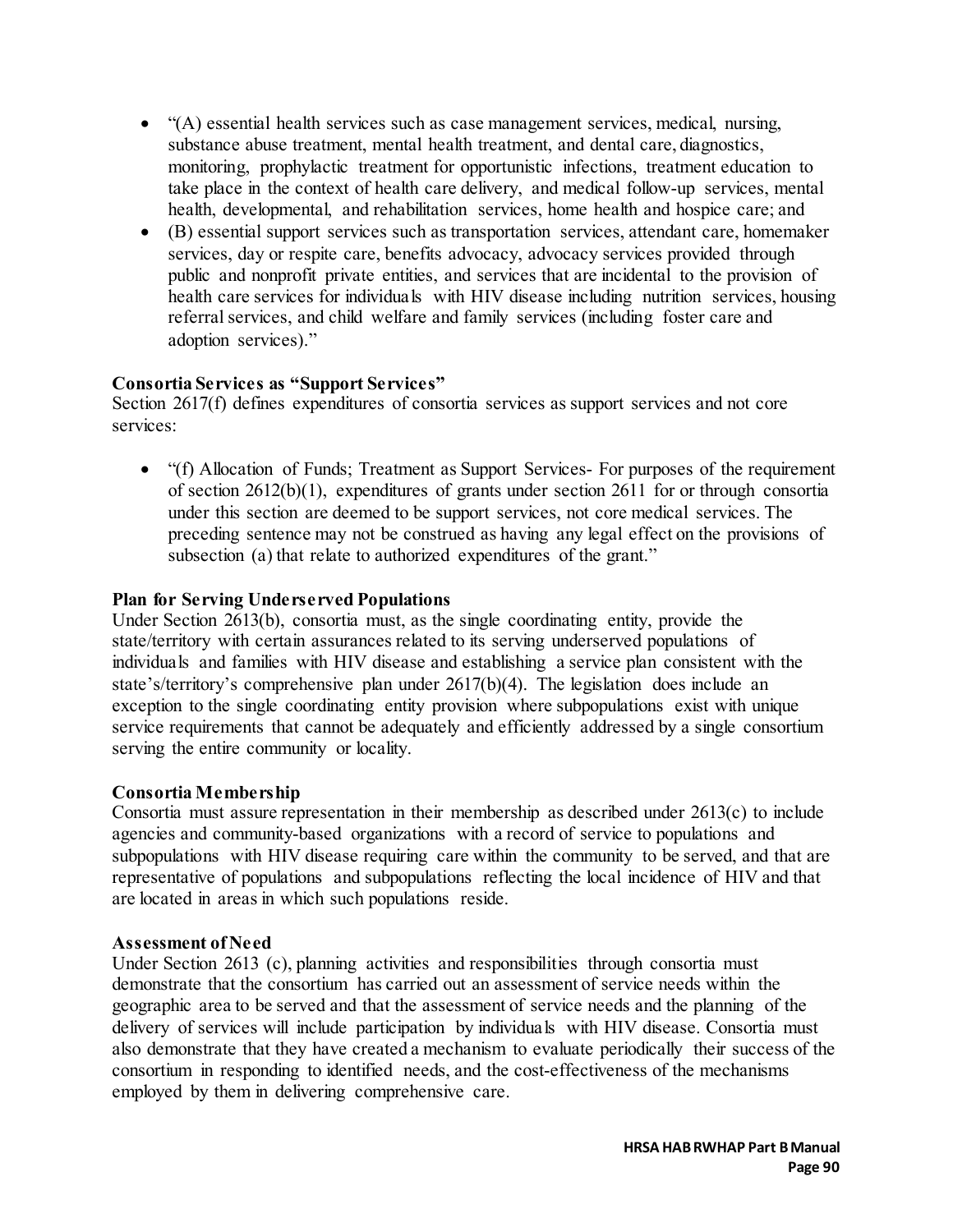### **Definitions**

Section 2613(a) of the PHS Act provides the definition for consortia, as noted above.

#### **Assurances**

Under Section 2613(b) of the PHS Act, consortia must, as the single coordinating entity, provide the state/territory with certain assurances related to its serving underserved populations of individuals with HIV and their families, and establishing a service plan consistent with the state's/territory's comprehensive plan under Section 2617(b)(4) of the PHS Act. The legislation does include an exception to the single coordinating entity provision where subpopulations exist with unique service requirements that cannot be adequately and efficiently addressed by a single consortium serving the entire community or locality.

#### **Application Process**

Sections 2613(b) and 2613(c) of the PHS Act outline the assurances and eligibility requirements an entity must provide to the state/territory to be funded as a consortium. Potential consortia must prepare and submit to the state/territory an application that:

*(A) demonstrates that the consortium includes agencies and community-based organizations—*

- *(i) with a record of service to populations and sub- populations with HIV/AIDS requiring care within the community to be served; and*
- *(ii) that are representative of populations and sub-populations reflecting the local incidence of HIV and that are located in areas in which such populations reside;*

*(B) demonstrates that the consortium has carried out an assessment of service needs within the geographic area to be served and, after consultation with the entities de- scribed in paragraph (2), has established a plan to ensure the delivery of services to meet such identified needs that shall include—*

- *(i) assurances that service needs will be addressed through the coordination and expansion of existing programs before new programs are created;*
- *(ii) assurances that, in metropolitan areas, the geographic area to be served by the consortium corresponds to the geographic boundaries of local health and support services delivery systems to the extent practicable;*
- *(iii)assurances that, in the case of services for individuals residing in rural areas, the applicant consortium shall deliver case management services that link available community support services to appropriate specialized medical services; and*
- *(iv) assurances that the assessment of service needs and the planning of the delivery of services will include participation by individuals with HIV/AIDS;*

*(C) demonstrates that adequate planning has occurred to meet the special needs of families with HIV/AIDS, including family centered and youth centered care;*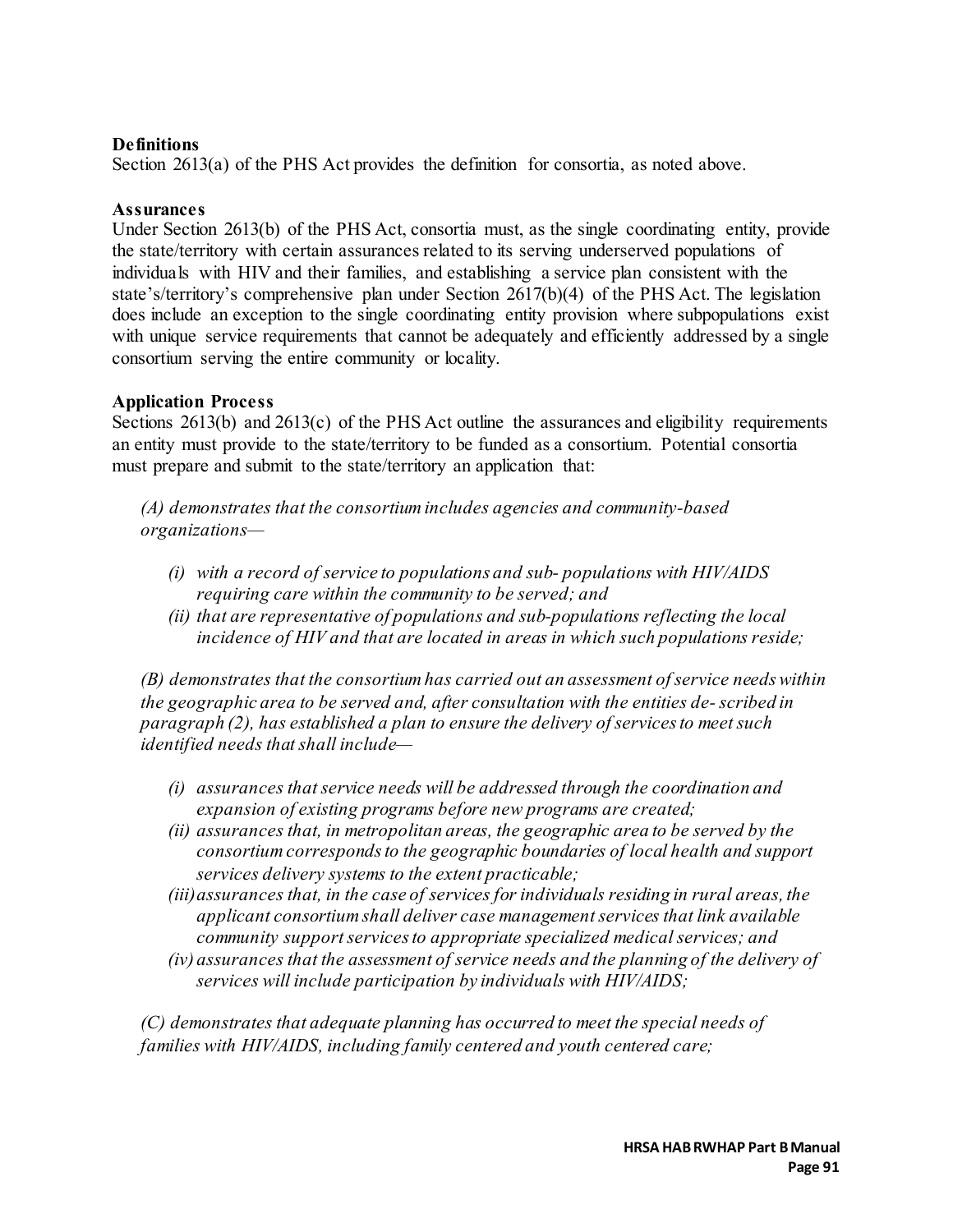*(D) demonstrates that the consortium has created a mechanism to evaluate periodically—*

- *(i) the success of the consortium in responding to identified needs; and*
- *(ii) the cost-effectiveness of the mechanisms employed by the consortium to deliver comprehensive care;*

*(E) demonstrates that the consortium will report to the State the results of the evaluations described in sub-paragraph (D) and shall make available to the State or the Secretary, on request, such data and information on the program methodology that may be required to perform an independent evaluation; and* 

*(F) demonstrates that adequate planning occurred to address disparities in access and services and historically underserved communities.*

### **Allocation of Funds**

Section 2617(f) of the PHS Act states that all RWHAP Part B expenditures for service delivery, whether provided directly by the consortia or through consortia subcontractors, are classified as support services, not core medical services.

## **IX. Chapter 3. The Role of Consortia**

Consortia must agree to use RWHAP Part B funds provided by the state/territory for *"the planning, development and delivery, through the direct provision of services or through entering into agreements with other entities for the provision of such services, of comprehensive outpatient health and support services for individuals with HIV disease."* Specifically, consortia must implement each of the following five functions for the entire state/territory or designated region of the state/territory:

- 1) **Needs Assessment** (Section 2613(c) of the PHS Act). The consortium must carry out an assessment of needs within the geographic area to be served, which includes participation by individuals with HIV.
- 2) **Planning** (Sections 2613(a) and 2613(c) of the PHS Act). The consortium must ensure the delivery of services meets identified needs, addresses disparities in access and services, and are provided in collaboration with HIV health and support service providers and other key stakeholders. Consortia should either lead or be actively engaged in the development of the state/territory Integrated Plan, including the SCSN. For more information, see Section IX, Planning Requirements for RWHAP Part B.
- 3) **Development and delivery of comprehensive health and support services** (Section  $2613(a)(2)$  of the PHS Act). The consortium must set service priorities, allocate RWHAP Part B funding, and contract with agencies to provide RWHAP Part B services for a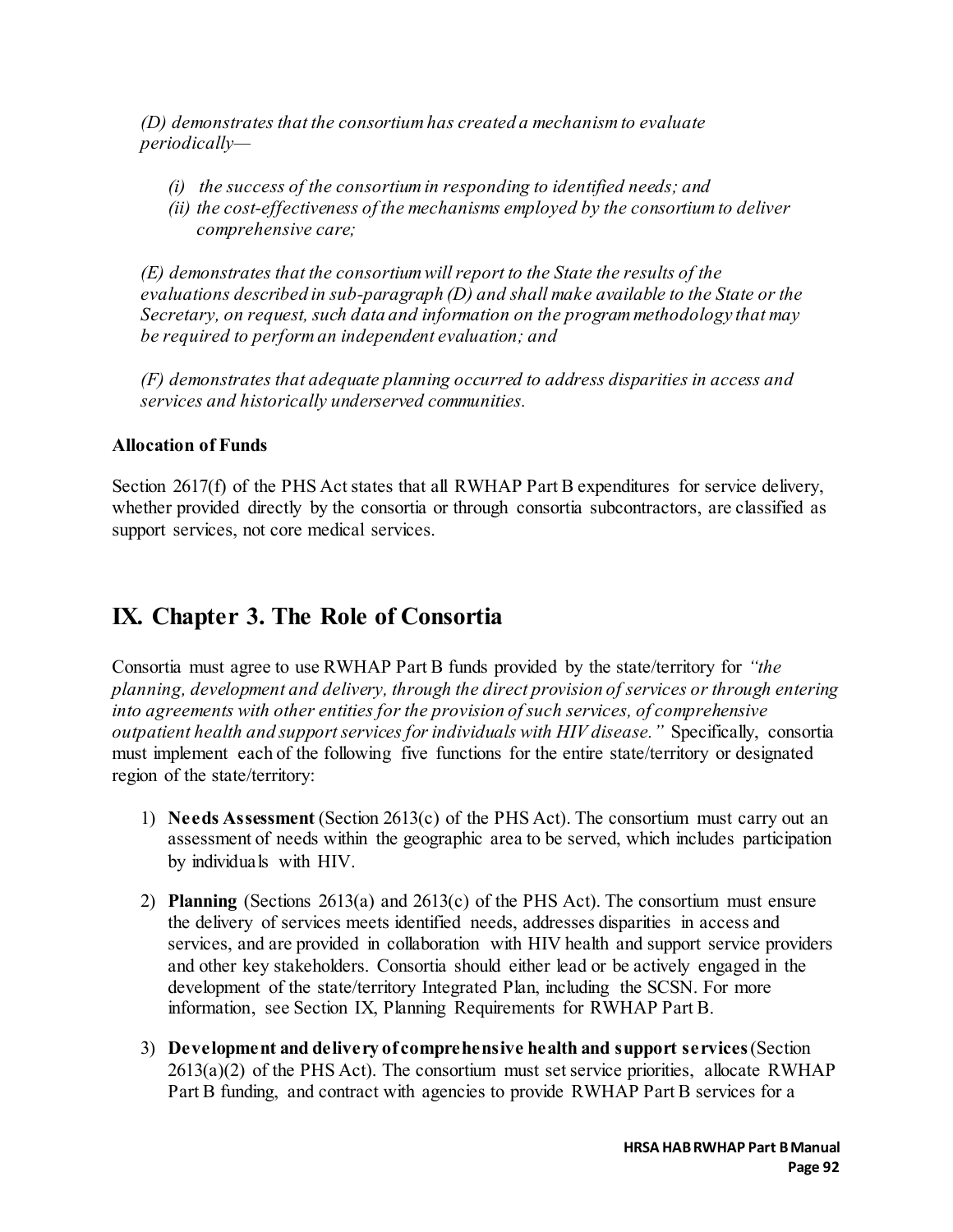specific designated region or the entire state/territory. The consortia may also provide RWHAP services directly.

- 4) **Program and fiscal monitoring** (Section 2613(c) of the PHS Act). Consortia are responsible for monitoring compliance of its funded service providers with all federal legislative, regulatory, and programmatic requirements. This monitoring includes the provision of annual subrecipient site visits. The consortium must evaluate its success in responding to identified needs and cost-effectiveness of service delivery mechanisms.
- 5) **Required reporting** (Section 2613(c) of the PHS Act). The consortium must report to the state/territory all required data and information on its program activities to enable the state/territory to complete reports required for the RWHAP Part B grant. However, only the RWHAP Part B recipient may submit required reports to HRSA.

## **IX. Chapter 4. Monitoring and Oversight**

The RWHAP Part B recipient determines whether there will be consortia in a state/territory and, if so, what the geographic boundaries and responsibilities of the consortia will be. The RWHAP Part B recipient retains ultimate accountability to HRSA HAB for all subawards, contracts, or other legal agreements under the RWHAP Part B grant, and must ensure that the consortium follows all requirements of the RWHAP Part B grant. The recipient must provide oversight of consortia policies, procedures, and performance, with emphasis on procurement, subcontract management, grievance policies and procedures, conflict of interest management, responsiveness to identified needs, and the cost-effectiveness of the mechanisms employed to deliver comprehensive care. Additionally, the consortium must report to the state/territory the results of the evaluations described above and make available to the state/territory or the HHS Secretary, on request, such data and information on the program methodology that may be required to perform an independent evaluation.

## **IX. Chapter 5. Technical Assistance Links and Resources**

The following links provide more information on the role of consortia in the RWHAP Part B.

- Title XXVI of the Public Health Services Act as amended by the Ryan White HIV/AIDS Treatment Extension Act of 2009: <https://ryanwhite.hrsa.gov/about/legislation>
- Part B National Monitoring Standards (NMS): <https://ryanwhite.hrsa.gov/grants/manage/recipient-resources>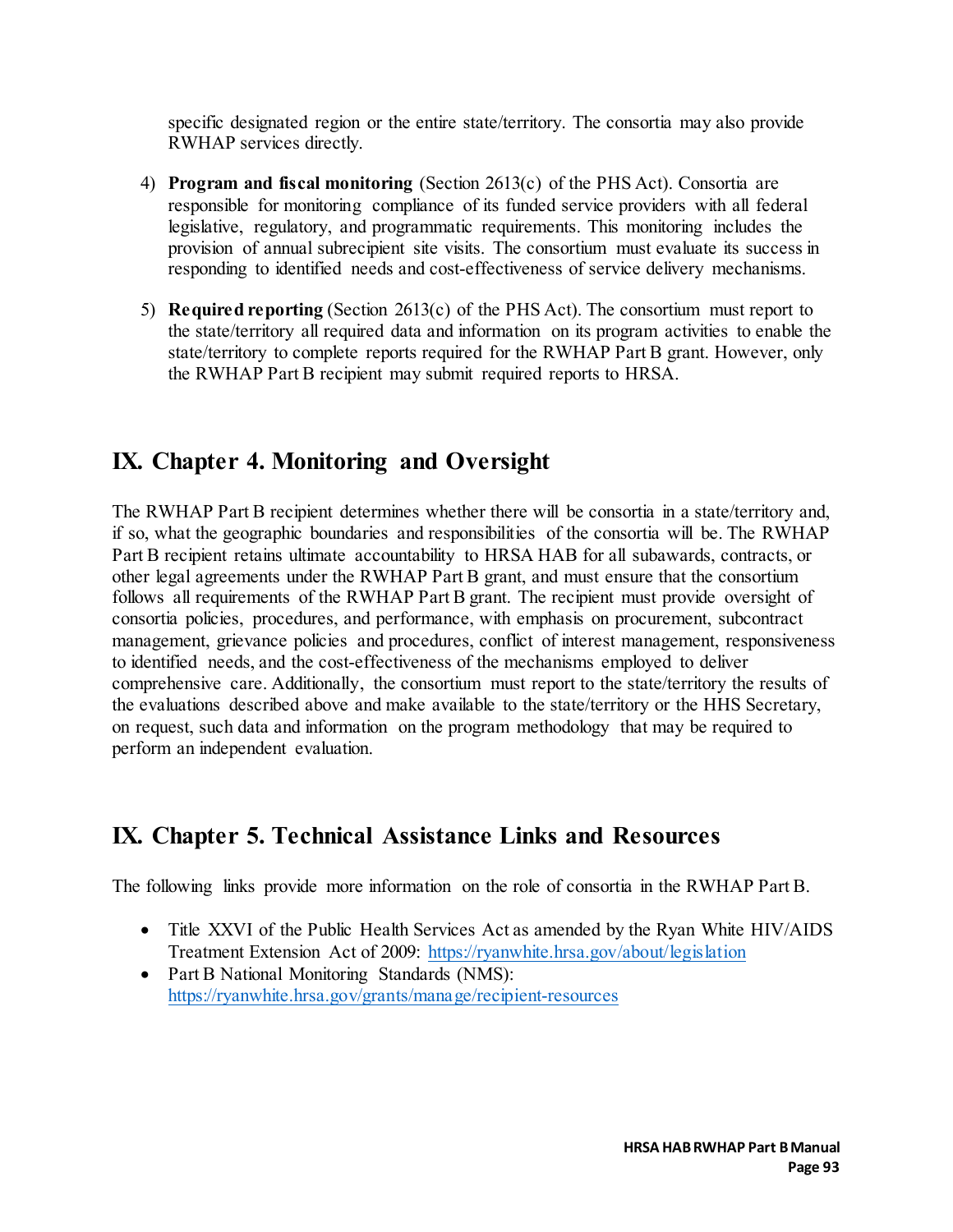# **Section X. Technical Assistance**

## **X. Chapter 1. Introduction**

The section provides information about TA and training available through or supported by HRSA HAB, and how TA and training are provided. HRSA HAB works to ensure recipients have the TA and training they need to be successful in their administration of RWHAP Part B. TA and training are provided directly by HRSA HAB and through contracts, cooperative agreements, and/or learning collaboratives. TA and training include tools, documents, webinars, on-site and distance-based consultations, expert meetings, peer-based groups, learning collaboratives, and other specialized resources.

## **X. Chapter 2. Relevant Authorities**

Section 2619 of the PHS Act requires the Secretary to provide TA in administering and coordinating activities, including TA for the development and implementation of the SCSN.

### **X. Chapter 3. Provision of Technical Assistance**

TA and training are available through the following mechanisms:

- The TargetHIV website (https://targethiv.org/) provides centralized web-based access to all HAB TA resources. The TargetHIV website consists of a telephone help desk, a library of HAB- and recipient-developed TA tools, a TA calendar of upcoming events and trainings, and internet links to all recipients;
- Peer and expert consultation (individualized and on site) conducted through a national Technical Assistance Contract (TAC) and consultative meetings, site visits, and conference calls;
- Guidance in replicating successful SPNS programs to strengthen the capacity to deliver new methods of evidence-based HIV care; and
- Cooperative agreements with national organizations to deliver TA on specific topics through local and regional workshops, webcasts, web-based learning modules, conference calls, on-site trainings, and technical publications and curricula.

The three cooperative agreements within DSHAP for RWHAP Part B TA and training are:

• **Access, Care, and Engagement Technical Assistance Center:** [https://targethiv.org/ace.](https://targethiv.org/ace)  Helps RWHAP recipients and subrecipients support their clients, especially people of color, to help them navigate the health care environment through enrollment in health coverage and improved health literacy; develops practical tools and resources to support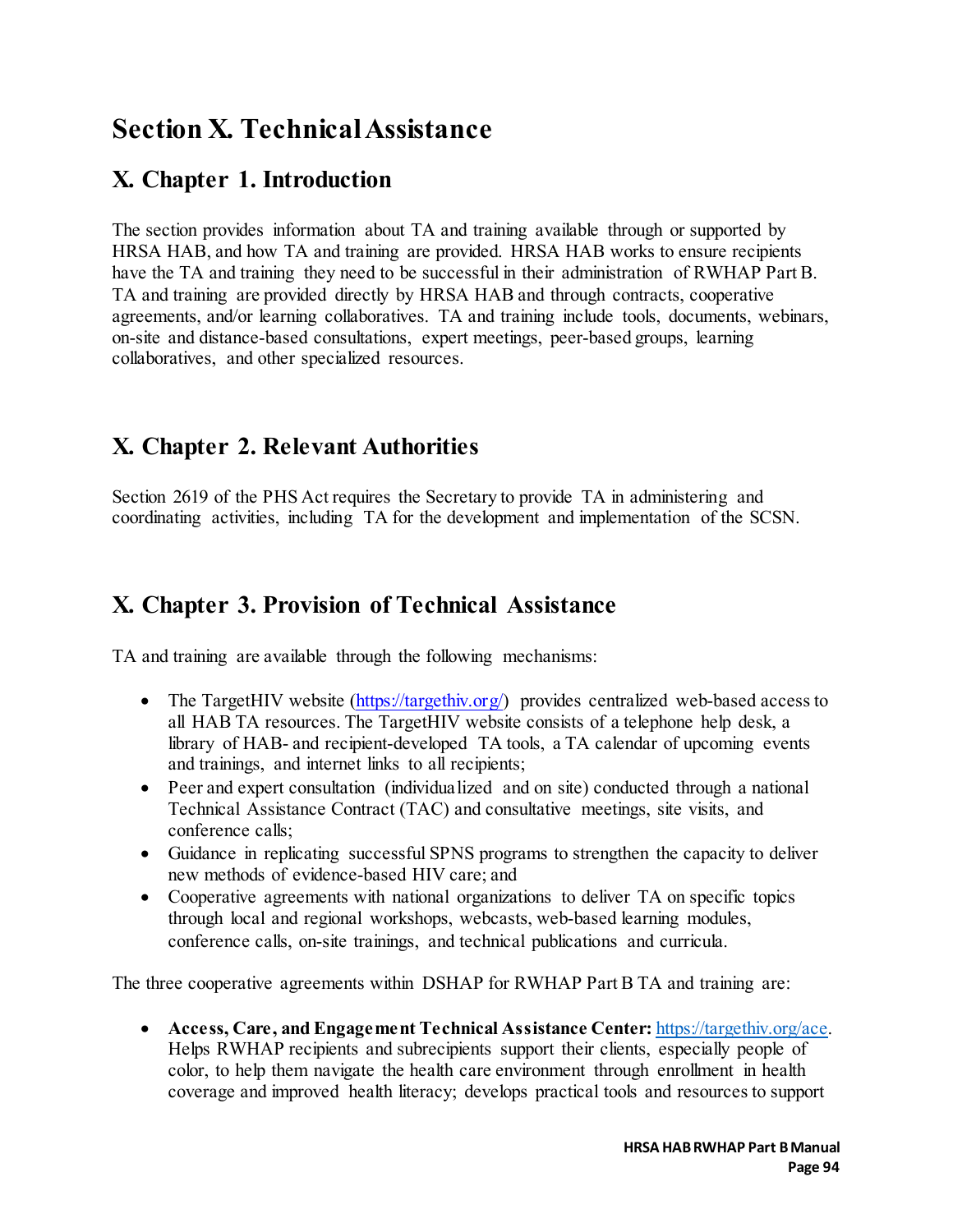engagement, education, and health care coverage enrollment and renewal activities, helping to ensure RWHAP remains a payor of last resort.

- **Integrated HIV/AIDS Planning Technical Assistance Center:** [https://targethiv.org/ihap.](https://targethiv.org/ihap) Helps RWHAP Part A and Part B recipients, CDC's DHPfunded grantees, and their respective planning bodies with integrating planning, including the implementation and monitoring of their Integrated HIV Prevention and Care Plans. Provides national and targeted TA and promotes peer-to-peer sharing.
- **RWHAP ADAP Training and Technical Assistance Program:** [https://targethiv.org/ta](https://targethiv.org/ta-org/adap-technical-assistance)[org/adap-technical-assistance.](https://targethiv.org/ta-org/adap-technical-assistance) Provides training and TA to RWHAP ADAPs regarding the implementation of critical access, treatment, and support services. Addresses a variety of critical management topics, including 340B Drug Pricing Program policy and best practices; drug pricing; financial forecasting; interactions with other payors (e.g., Medicaid, Medicare, health care coverage); and program structure and administration.

To obtain more information about TA and training opportunities, contact the DSHAP PO. A list of TA and training products is available on the TargetHIV website (see [https://targethiv.org/topics\).](https://targethiv.org/topics)

## **X. Chapter 4. Additional Technical Assistance Links and Resources**

This chapter provides a compilation of resources found throughout this manual and additional references, links, and resources. See each section for other resources addressing each topic.

### **General References on the RWHAP Legislation, Program and Policy:**

- **HIV/AIDS Bureau:** <https://ryanwhite.hrsa.gov/>
- **RWHAP Legislation:** https://ryanwhite.hrsa.gov/about/legislation
- **RWHAP Program and Grants Management:** <https://ryanwhite.hrsa.gov/grants/manage>
- **RWHAP Recipient Resources:** [https://ryanwhite.hrsa.gov/grants/manage/recipient](https://ryanwhite.hrsa.gov/grants/manage/recipient-resources)[resources](https://ryanwhite.hrsa.gov/grants/manage/recipient-resources)
- **HRSA HAB Policy Notices:** <https://ryanwhite.hrsa.gov/grants/policy-notices>
- **HRSA HAB Program Letters:** <https://ryanwhite.hrsa.gov/grants/program-letters>
- **The National Monitoring Standards (NMS):** <https://ryanwhite.hrsa.gov/grants/manage/recipient-resources>

**Federal Grants Policy:** 

• **Uniform Administrative Requirements, Cost Principles, and Audit Requirements for HHS Awards (45 CFR Part 75):** [https://www.ecfr.gov/cgi](https://www.ecfr.gov/cgi-bin/retrieveECFR?gp=1&SID=df3c54728d090168d3b2e780a6f6ca7c&ty=HTML&h=L&mc=true&n=pt45.1.75&r=PART)[bin/retrieveECFR?gp=1&SID=df3c54728d090168d3b2e780a6f6ca7c&ty=HTML&h=L](https://www.ecfr.gov/cgi-bin/retrieveECFR?gp=1&SID=df3c54728d090168d3b2e780a6f6ca7c&ty=HTML&h=L&mc=true&n=pt45.1.75&r=PART) [&mc=true&n=pt45.1.75&r=PART.](https://www.ecfr.gov/cgi-bin/retrieveECFR?gp=1&SID=df3c54728d090168d3b2e780a6f6ca7c&ty=HTML&h=L&mc=true&n=pt45.1.75&r=PART)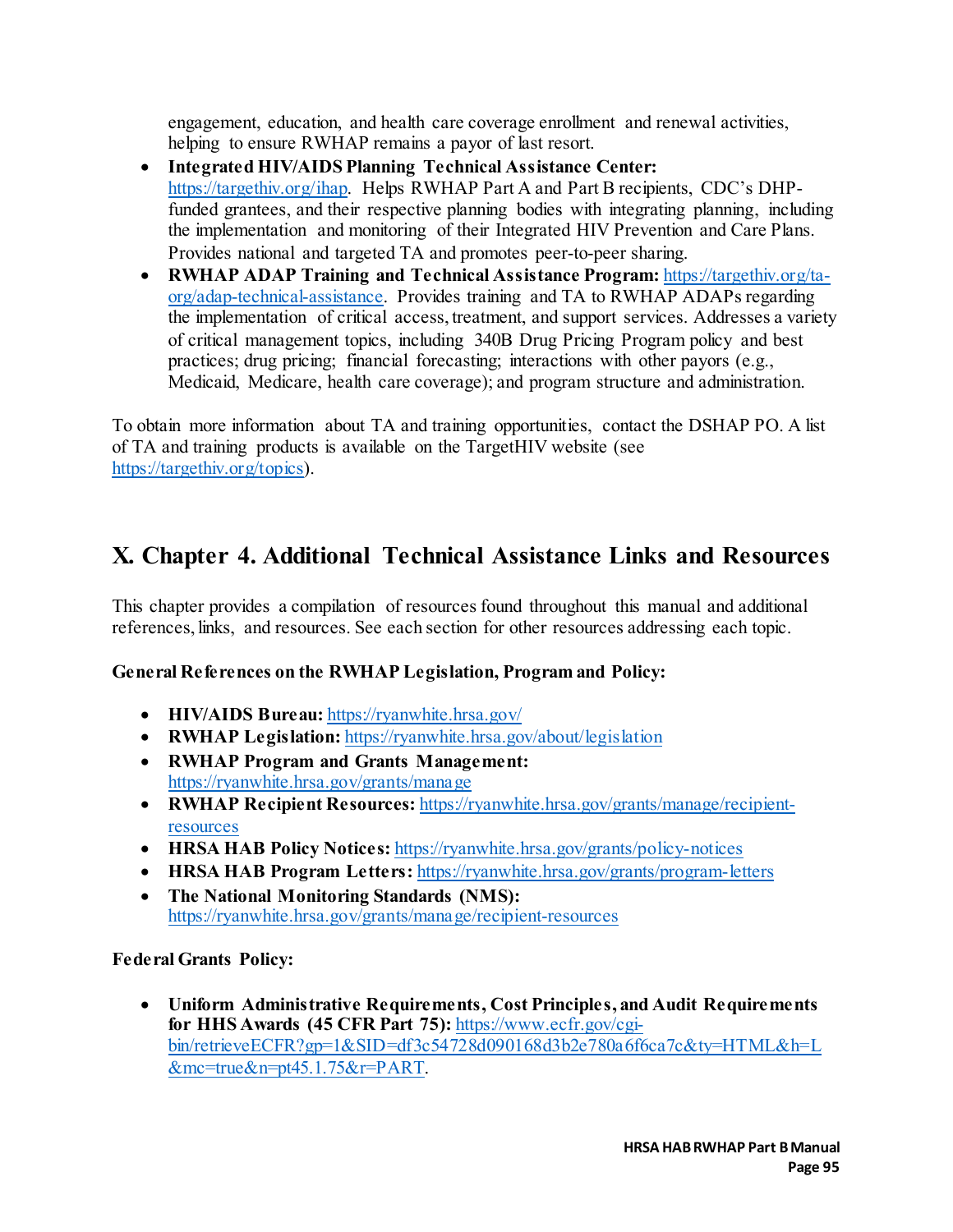• **HHS Grants Policy Statement (GPS):** <http://www.hhs.gov/sites/default/files/grants/grants/policies-regulations/hhsgps107.pdf>

### **Clinical Quality Management:**

- **HAB Clinical Care and Quality Management Webpage**: [https://ryanwhite.hrsa.gov/grants/quality-of-care.](https://ryanwhite.hrsa.gov/grants/quality-of-care) This website contains links to information and resources on Clinical Care Guidelines and Resources, HAB Performance Measure Portfolio, and Quality of Care. The website also includes information on how to request CQM TA.
- **HAB Performance Measures List of Performance Measures and Frequently Asked Questions (FAQ)**[: https://ryanwhite.hrsa.gov/grants/performance-measure-portfolio.](https://ryanwhite.hrsa.gov/grants/performance-measure-portfolio)
- **CQM Technical Assistance:** RWHAP recipients can request technical assistance by filling out and submitting a request available at: [https://targethiv.org/ta/cqm.](https://targethiv.org/ta/cqm)
- **HIV Quality Measures (HIVOM) Module:** Online data system for use by all RWHAP recipients called the HIV Quality Measures Module (HIVQM Module). The HIVQM Module's purpose is to help recipients set goals and monitor performance measures as well as quality improvement projects to better support CQM, performance measurement, service delivery, and client monitoring at both the recipient and client levels. [https://targethiv.org/library/topics/hivqm.](https://targethiv.org/library/topics/hivqm)
- **Ryan White HIV/AIDS Program Clinical Quality Management Listserv:** Online user forum for RWHAP CQM staff to ask questions, seek advice, and share resources with others in the RWHAP[:](https://hab.hrsa.gov/clinical-quality-management/quality-care)

[https://public.govdelivery.com/accounts/USHHSHRSA/signup/29907.](https://public.govdelivery.com/accounts/USHHSHRSA/signup/29907)

- **Center for Quality Improvement and Innovation:** [https://targethiv.org/cqii.](https://targethiv.org/cqii) CQII provides training and technical assistance on QI to RWHAP recipients and subrecipients.
- **CQM Tools and Resources:** [https://targethiv.org/library/topics/clinical-quality](https://targethiv.org/library/topics/clinical-quality-management)[management.](https://targethiv.org/library/topics/clinical-quality-management)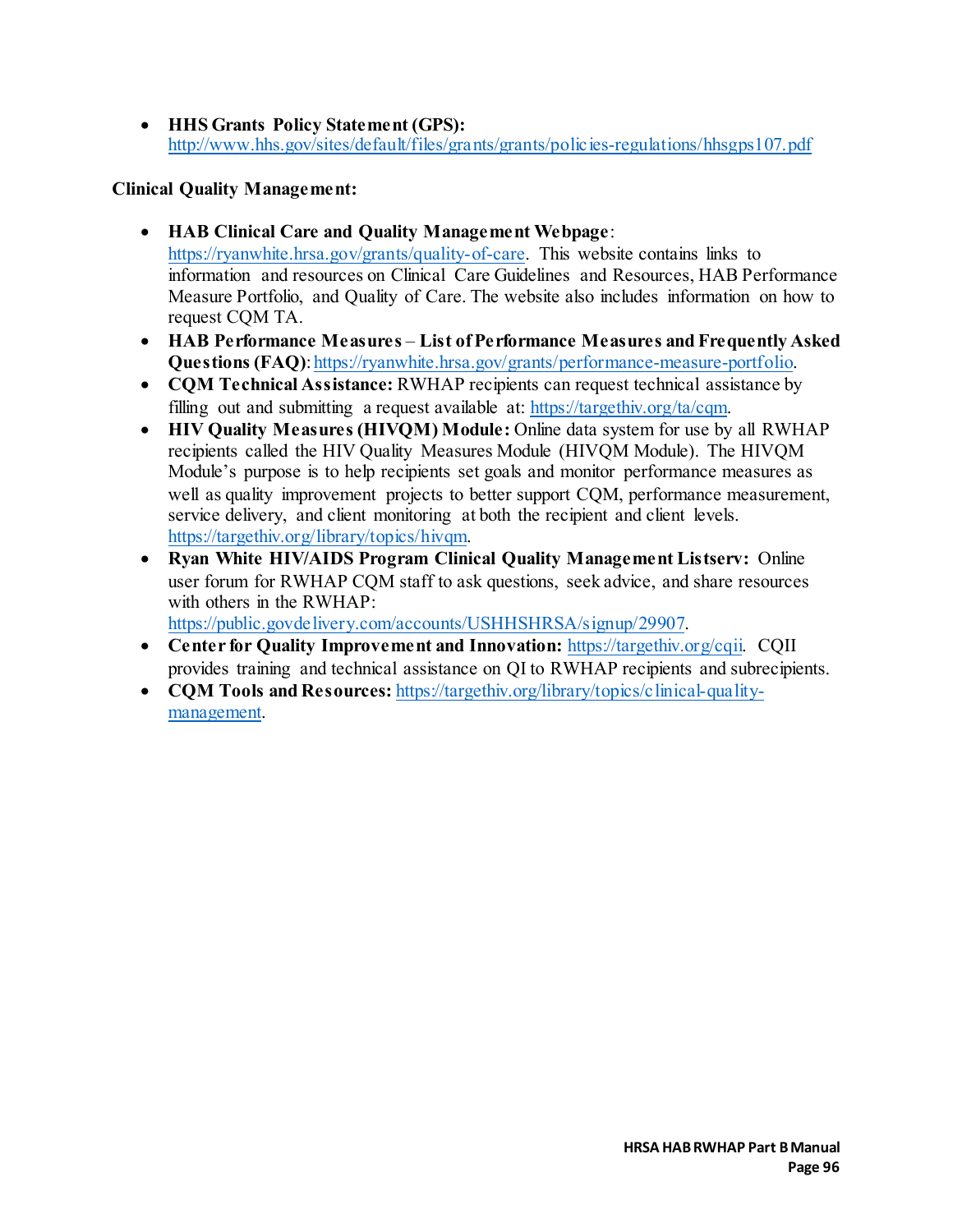## **Appendix I: List of Common Acronyms**

| <b>ADAP</b>     | AIDS Drug Assistance Program                      |
|-----------------|---------------------------------------------------|
| <b>ADR</b>      | AIDS Drug Assistance Program Data Report          |
| <b>AETC</b>     | AIDS Education and Training Center                |
| <b>APR</b>      | <b>Annual Progress Report</b>                     |
| <b>BLOC</b>     | Building Leaders of Color                         |
| $\bf CAP$       | Corrective Action Plan                            |
| <b>CARE Act</b> | Comprehensive AIDS Resources Emergency (CARE) Act |
| <b>CBDPP</b>    | Community Based Dental Partnership Program        |
| <b>CDC</b>      | Centers for Disease Control and Prevention        |
| <b>CHIP</b>     | Children's Health Insurance Program               |
| <b>CLC</b>      | Consolidated List of Contractors                  |
| <b>CMS</b>      | Centers for Medicare and Medicaid Services        |
| <b>CQII</b>     | Center for Quality Improvement and Innovation     |
| <b>CQM</b>      | Clinical Quality Management                       |
| <b>CRC</b>      | <b>Contract Review Certification</b>              |
| <b>CSV</b>      | Comprehensive Site Visit                          |
| CY              | Calendar Year                                     |
| DFI             | HRSA's Division of Financial Integrity            |
| <b>DCHAP</b>    | Division of Community HIV/AIDS Programs           |
| <b>DGMO</b>     | Division of Grants Management Operations          |
| <b>DHP</b>      | Division of HIV Prevention                        |
| <b>DIR</b>      | HRSA's Division of Independent Review             |
| <b>DMHAP</b>    | HAB's Division of Metropolitan HIV/AIDS Programs  |
| <b>DPD</b>      | HAB's Division of Policy and Data                 |
| <b>DRP</b>      | HIV/AIDS Dental Reimbursement Program             |
| <b>DSHAP</b>    | HAB's Division of State HIV/AIDS Programs         |
| eUCI            | encrypted Unique Client Identifier                |
| EC              | <b>Emerging Communities</b>                       |
| <b>EHB</b>      | Electronic Handbooks                              |
| <b>EHE</b>      | Ending the HIV Epidemic Initiative                |
| <b>EIIHA</b>    | Early Identification of Individuals with HIV/AIDS |
| <b>EIS</b>      | Early Intervention Services                       |
| <b>EMA</b>      | Eligible Metropolitan Area                        |
| ERF             | ADAP Emergency Relief Fund or X09                 |
| <b>FDA</b>      | Food and Drug Administration                      |
| <b>FFR</b>      | <b>Federal Financial Report</b>                   |
| <b>FPL</b>      | <b>Federal Poverty Level</b>                      |
| <b>FTE</b>      | Full-Time Equivalent                              |
| FY              | Fiscal Year                                       |
| <b>GAO</b>      | Government Accountability Office                  |
| <b>GCMS</b>     | <b>Grant Contract Management System</b>           |
| <b>GMS</b>      | Grants Management Specialist                      |
| <b>GMO</b>      | Grants Management Officer                         |
| <b>GPS</b>      | <b>HHS Grants Policy Statement</b>                |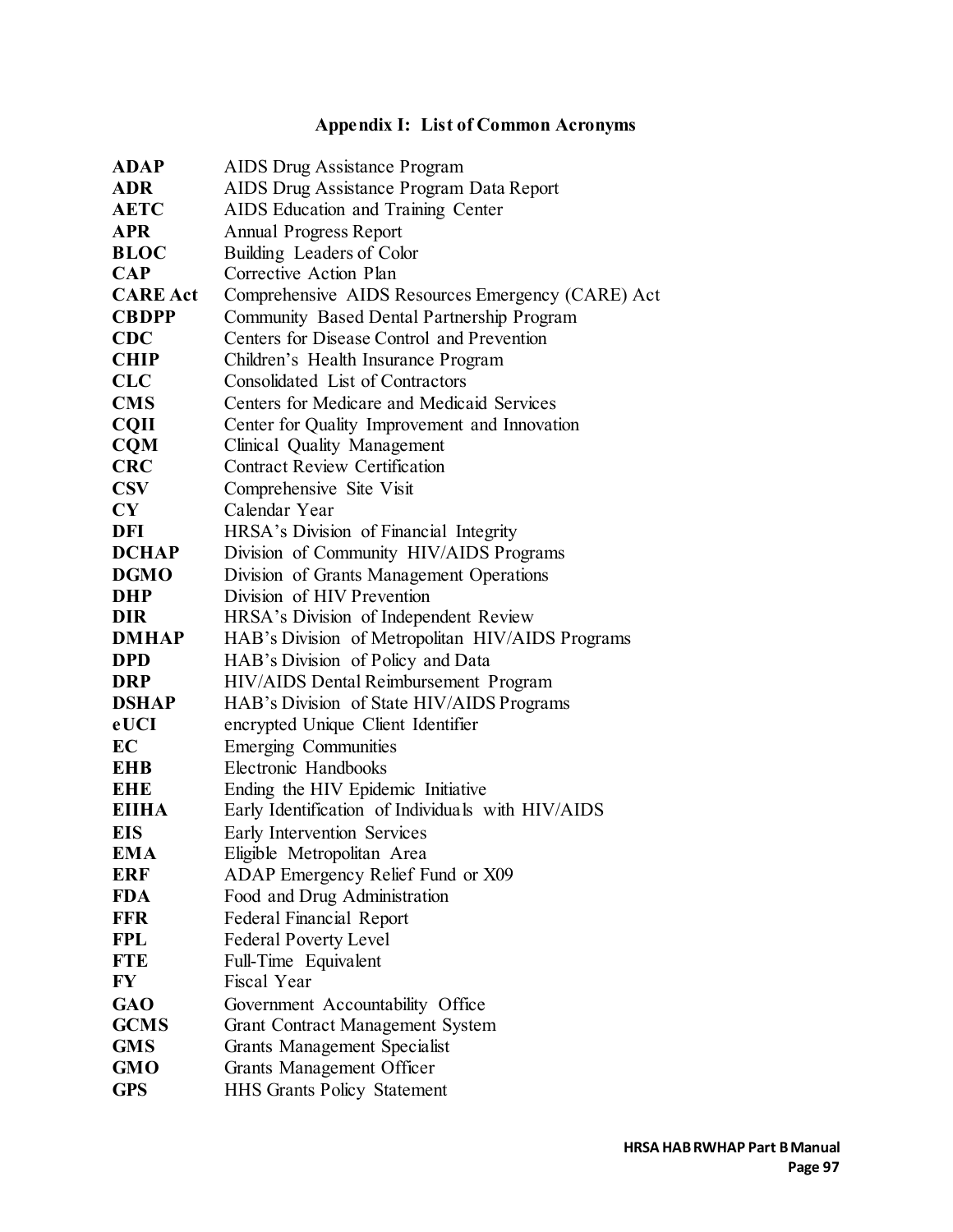| <b>HAB</b>    | <b>HIV/AIDS</b> Bureau                                                |
|---------------|-----------------------------------------------------------------------|
| <b>HHS</b>    | U.S. Department of Health and Human Services                          |
| <b>HIVQM</b>  | <b>HIV Quality Measures</b>                                           |
| <b>HIT</b>    | Health Information Technology                                         |
| <b>HOPWA</b>  | Housing Opportunities for Persons With HIV/AIDS                       |
| <b>HPG</b>    | HIV Prevention Planning Group                                         |
| <b>HRSA</b>   | Health Resources and Services Administration                          |
| <b>HUD</b>    | Housing and Urban Development                                         |
| <b>IHAP</b>   | Integrated HIV/AIDS Planning                                          |
| <b>IHS</b>    | Indian Health Service                                                 |
| MAI           | Minority AIDS Initiative                                              |
| <b>MCM</b>    | Medical Case Management                                               |
| <b>MOE</b>    | Maintenance of Effort                                                 |
| <b>MSA</b>    | Metropolitan Statistical Area                                         |
| <b>MSM</b>    | Men who have sex with Men                                             |
| <b>NCC</b>    | Non-Competing Continuation                                            |
| <b>NHAS</b>   | The National HIV/AIDS Strategy for the United States: Updated to 2020 |
| <b>NMS</b>    | <b>RWHAP National Monitoring Standards</b>                            |
| <b>NoA</b>    | Notice of Award                                                       |
| <b>NOFO</b>   | Notice of Funding Opportunity                                         |
| <b>OAA</b>    | HAB's Office of the Associate Administrator                           |
| <b>OAHS</b>   | Outpatient/Ambulatory Health Services                                 |
| <b>OFAM</b>   | Office of Financial Assistance Management                             |
| <b>OIG</b>    | Office of Inspector General                                           |
| <b>OMB</b>    | Office of Management and Budget, the White House                      |
| <b>OOM</b>    | HAB's Office of Operations and Management                             |
| <b>OPDIVs</b> | <b>HHS Operating Divisions</b>                                        |
| <b>OPS</b>    | Office of Program Support                                             |
| <b>ORC</b>    | Objective Review Committee                                            |
| <b>PCN</b>    | Policy Clarification Notice                                           |
| P&E           | Planning and Evaluation                                               |
| <b>PMS</b>    | Payment Management System                                             |
| PO            | Project Officer                                                       |
| <b>PrEP</b>   | Pre-exposure Prophylaxis                                              |
| <b>PTR</b>    | Program Terms Report                                                  |
| QI            | Quality Improvement                                                   |
| <b>RDR</b>    | Ryan White HIV/AIDS Program Data Report                               |
| <b>RFI</b>    | Request for Information                                               |
| <b>RFP</b>    | Request for Proposal                                                  |
| <b>RIT</b>    | Resource Innovation Team                                              |
| <b>RSR</b>    | Ryan White HIV/AIDS Program Services Report                           |
| <b>RWHAP</b>  | Ryan White HIV/AIDS Program                                           |
| <b>SCSN</b>   | Statewide Coordinated Statement of Need                               |
| <b>SPAP</b>   | <b>State Pharmacy Assistance Program</b>                              |
| <b>SPNS</b>   | Special Projects of National Significance                             |
| <b>SSP</b>    | <b>Syringe Services Programs</b>                                      |